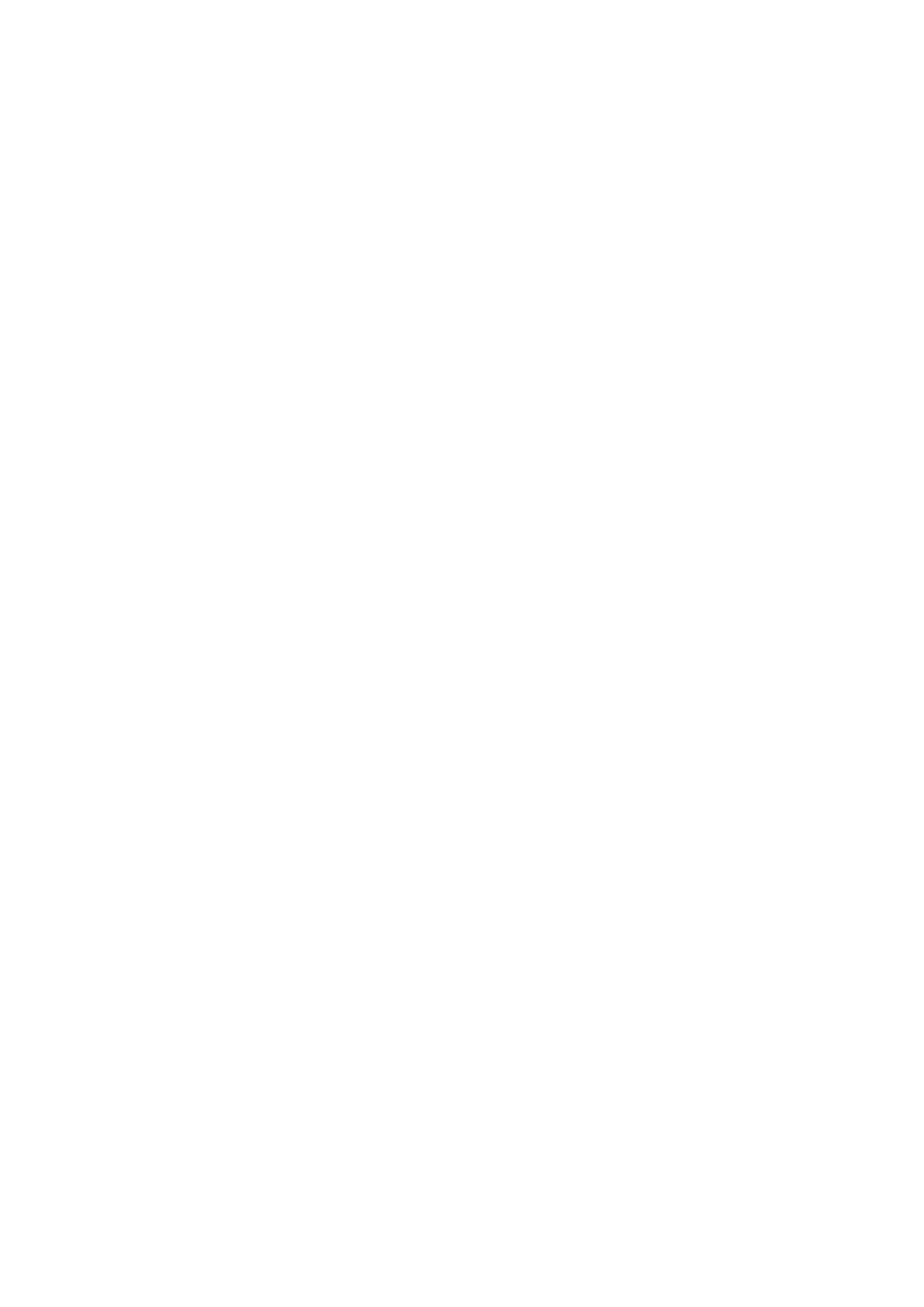Ich versichere, dass ich die Arbeit ohne fremde Hilfe und ohne Benutzung anderer als der angegebenen Quellen angefertigt habe und dass die Arbeit in gleicher oder ähnlicher Form noch keiner anderen Prüfungsbehörde vorgelegen hat und von dieser als Teil einer Prüfungsleistung angenommen wurde. Alle Ausführungen, die wörtlich oder sinngemäß übernommen wurden, sind als solche gekennzeichnet.

Erlangen, den 31.03.2011

Martin Helmreich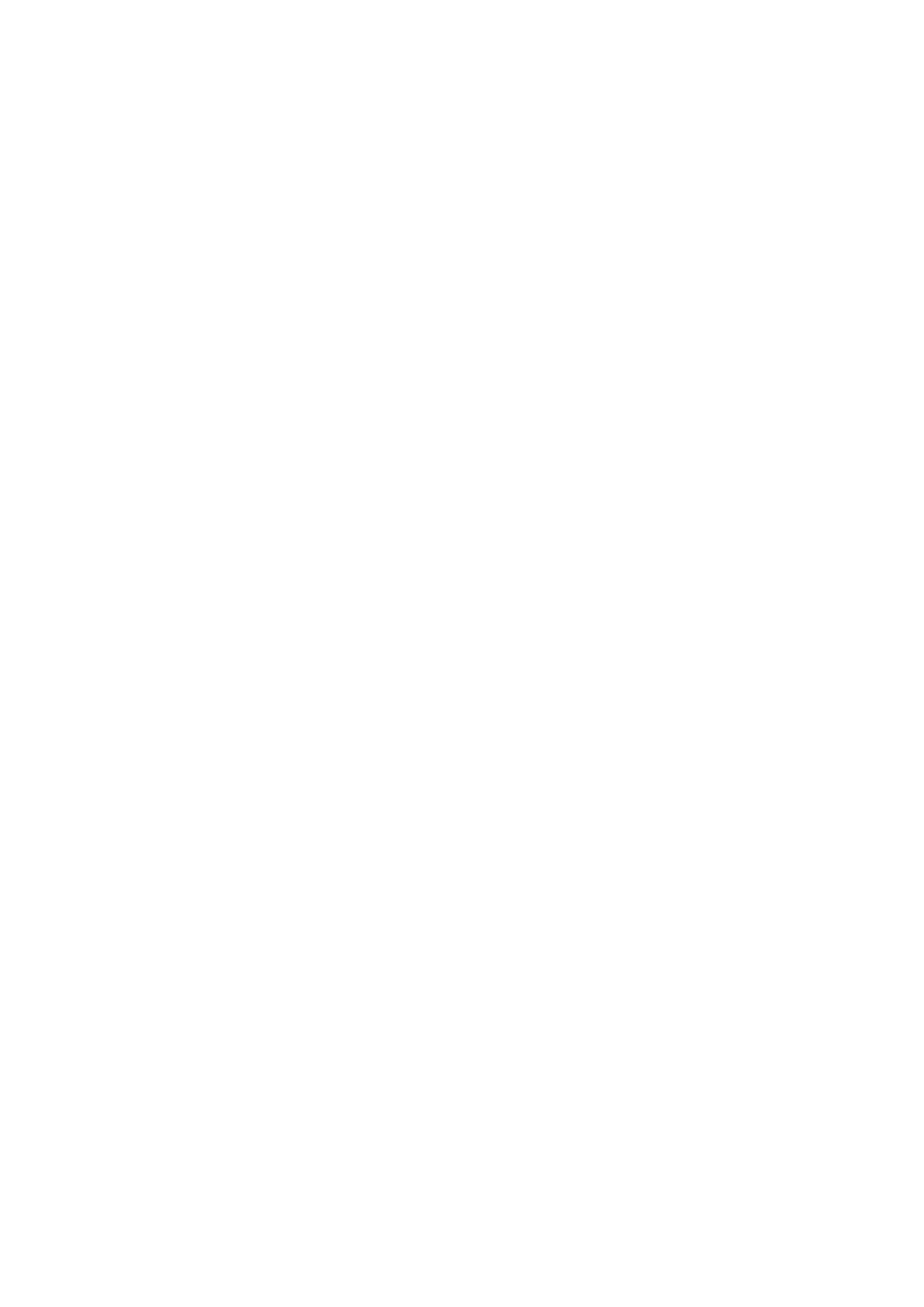# Diplomarbeit/ Master thesis

### Topic:

Best Practices of Adopting open source software in Products

### Summary:

A software vendor can save money, speed up development, and increase product quality by using offtheshelf open source components in its products. However, embedding open source comes with a risk: If not handled properly, the vendor may have to open source its source code, may be sued for patent infringement, or may end up depending on an open source community that acts against its interests. This thesis analyses these threat scenarios and collects best practices for coping with them.

### Problem and Work Description:

Many open source components are of high quality yet (appear to be) free to get. Linux, Apache, MySQL, etc. (i.e. the whole LAMP stack) are good examples. It may seem obvious then that developers of software packages like business applications or manufacturers of hardware devices that use a lot of software employ open source software to speed up development, improve product quality, and save money. A couple of factors speak against this, however. For example, "viral" open source code may require the vendor to open source its own source code. Or, the developers of an open source component may decide on a direction that does not fit the vendor's interests. This thesis analyses the situation, determines the top three threat scenarios from the vendor's perspective, and collects best practices for coping with these threats. The best practices are analyzed, streamlined, and integrated into a suggested process for adopting open source software in a software vendor's products.

### Thesis Advisor:

Prof. Dr. Dirk Riehle dirk.riehle@informatik.uni-erlangen.de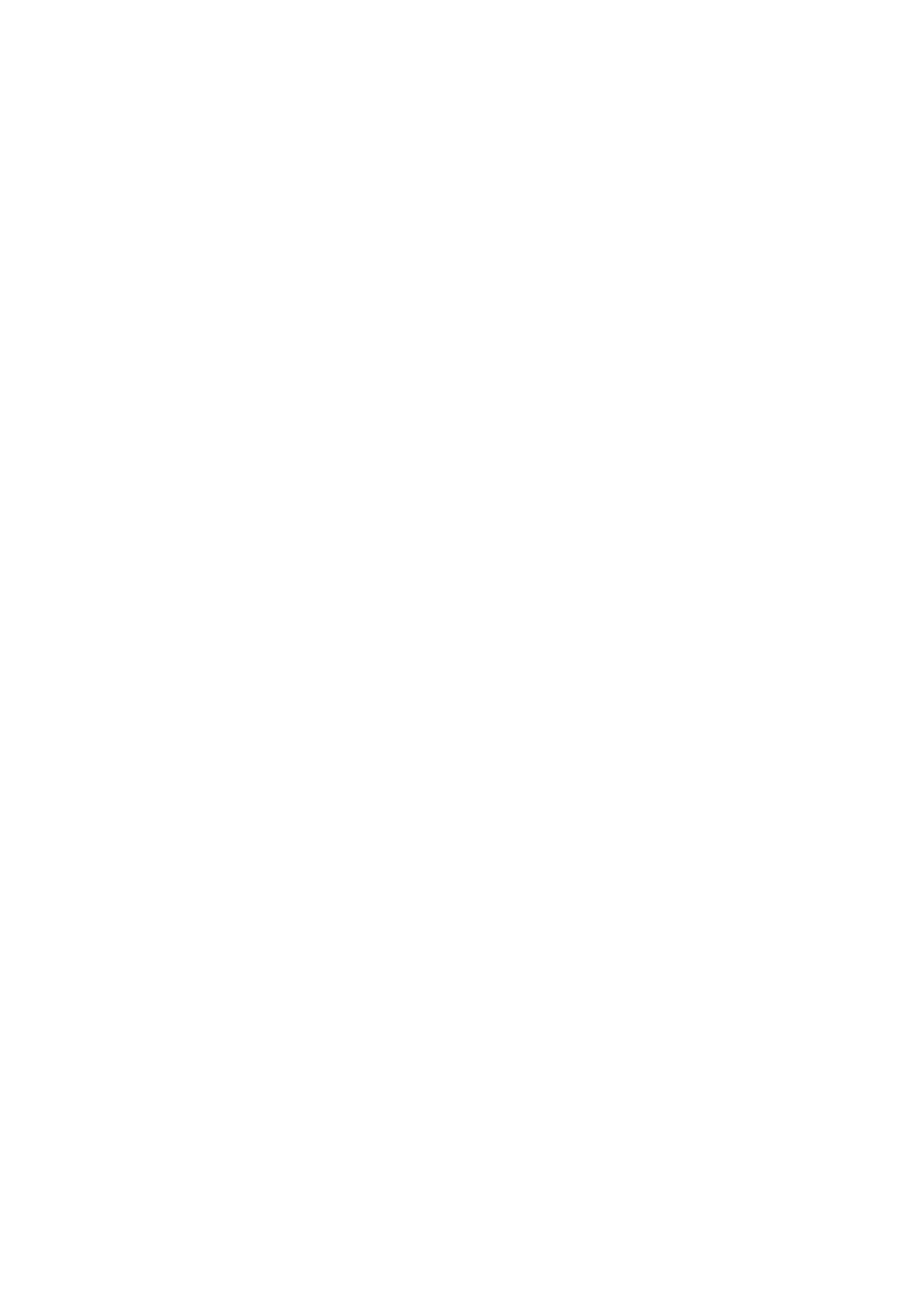# Abstract

Open source software offers great chances in software development through cost savings and shorter time to market. Open source software is used in companies – in some cases conscious, in others unconscious – and puts its implications on the business.

This thesis deals with these implications. Threats a company might face are outlined and best practices to encounter them are named.

This was performed by a combination of research in publications and interviews with employees at companies that deal with open source components.

Result of this research is on the one hand a set of threat scenarios and on the other hand, a set of best practices a company should follow to avoid problems arising from the usage of open source software.

Finally, it can be stated that open source software can be handled without putting the business at risk. The number of practices to follow and actions to perform is manageable.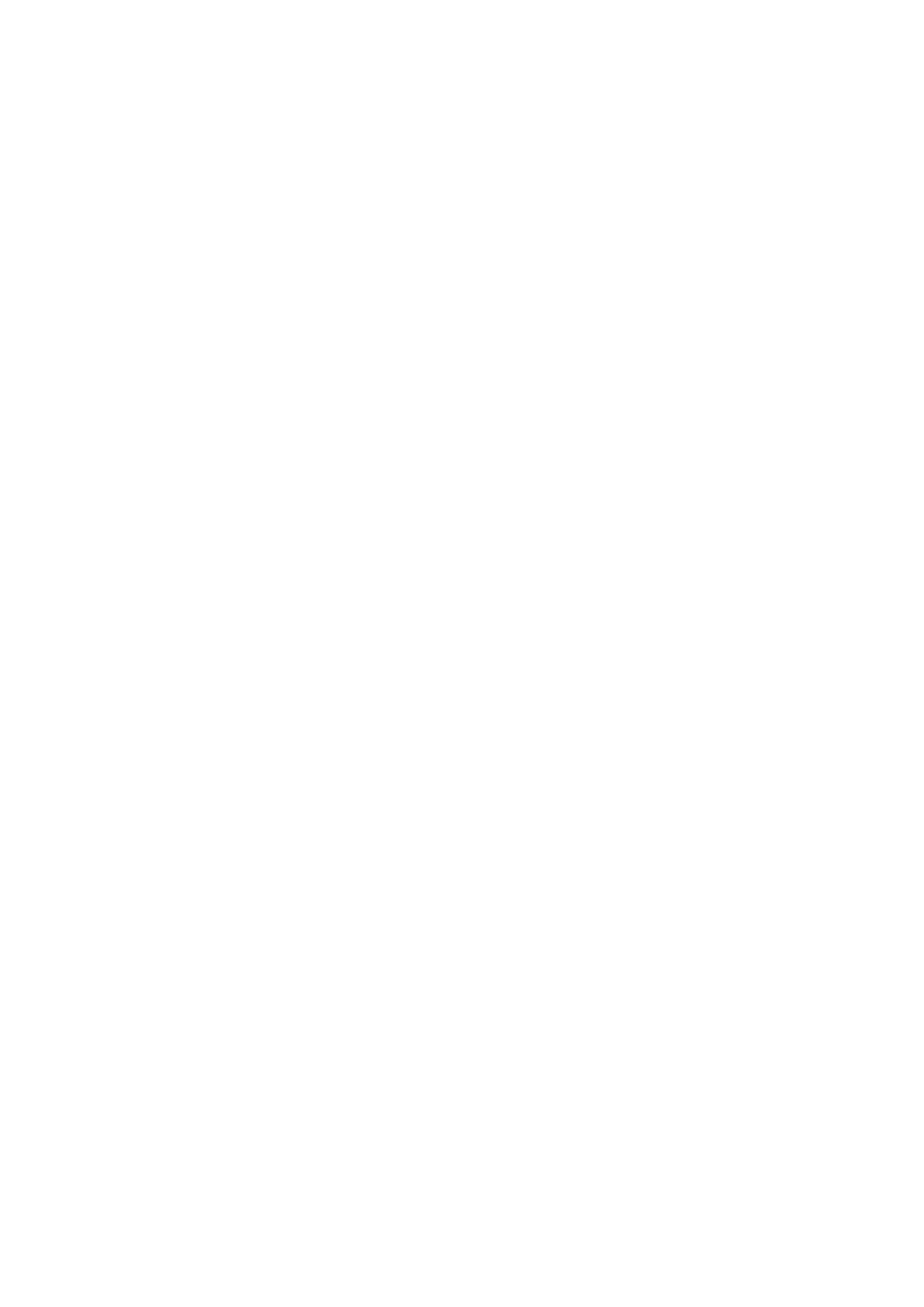# <span id="page-8-0"></span>**Contents**

|                | ix<br>Contents     |                 |                                              |                |  |  |  |  |  |  |  |
|----------------|--------------------|-----------------|----------------------------------------------|----------------|--|--|--|--|--|--|--|
| 1              | Introduction       |                 | $\mathbf{1}$                                 |                |  |  |  |  |  |  |  |
| $\overline{2}$ | <b>Open Source</b> |                 |                                              |                |  |  |  |  |  |  |  |
|                | 2.1                |                 | Definition of Open Source                    | $\overline{5}$ |  |  |  |  |  |  |  |
|                |                    | 2.1.1           |                                              | $\overline{5}$ |  |  |  |  |  |  |  |
|                |                    | 2.1.2           |                                              | $\overline{5}$ |  |  |  |  |  |  |  |
|                |                    | 2.1.3           |                                              | 6              |  |  |  |  |  |  |  |
|                |                    | 2.1.4           | Integrity of The Author's Source Code        | 6              |  |  |  |  |  |  |  |
|                |                    | 2.1.5           | No Discrimination Against Persons or Groups  | 6              |  |  |  |  |  |  |  |
|                |                    | 2.1.6           | No Discrimination Against Fields of Endeavor | 6              |  |  |  |  |  |  |  |
|                |                    | 2.1.7           |                                              | 6              |  |  |  |  |  |  |  |
|                |                    | 2.1.8           | License Must Not Be Specific to a Product    | $\overline{7}$ |  |  |  |  |  |  |  |
|                |                    | 2.1.9           | License Must Not Restrict Other Software     | $\overline{7}$ |  |  |  |  |  |  |  |
|                |                    | 2.1.10          | License Must Be Technology-Neutral           | $\overline{7}$ |  |  |  |  |  |  |  |
|                | 2.2                | <b>Risks</b>    |                                              | 8              |  |  |  |  |  |  |  |
|                |                    | 2.2.1           |                                              | 8              |  |  |  |  |  |  |  |
|                |                    | 2.2.2           |                                              | 8              |  |  |  |  |  |  |  |
|                |                    | 2.2.3           |                                              | 8              |  |  |  |  |  |  |  |
|                |                    | 2.2.4           |                                              | 8              |  |  |  |  |  |  |  |
|                |                    | 2.2.5           |                                              | 8              |  |  |  |  |  |  |  |
|                |                    | 2.2.6           |                                              | 9              |  |  |  |  |  |  |  |
|                |                    | 2.2.7           | Abandon IP rights                            | 9              |  |  |  |  |  |  |  |
|                | 2.3                | <b>Benefits</b> |                                              | 10             |  |  |  |  |  |  |  |
|                |                    | 2.3.1           |                                              | 10             |  |  |  |  |  |  |  |
|                |                    | 2.3.2           |                                              | 10             |  |  |  |  |  |  |  |
|                |                    | 2.3.3           |                                              | 11             |  |  |  |  |  |  |  |
|                |                    | 2.3.4           |                                              | 11             |  |  |  |  |  |  |  |
|                |                    | 2.3.5           | Costs                                        | 12             |  |  |  |  |  |  |  |
| 3              |                    |                 | <b>Intellectual Property</b>                 | 13             |  |  |  |  |  |  |  |
|                | 3.1                |                 |                                              | 13             |  |  |  |  |  |  |  |
|                | 3.2                |                 |                                              | 14             |  |  |  |  |  |  |  |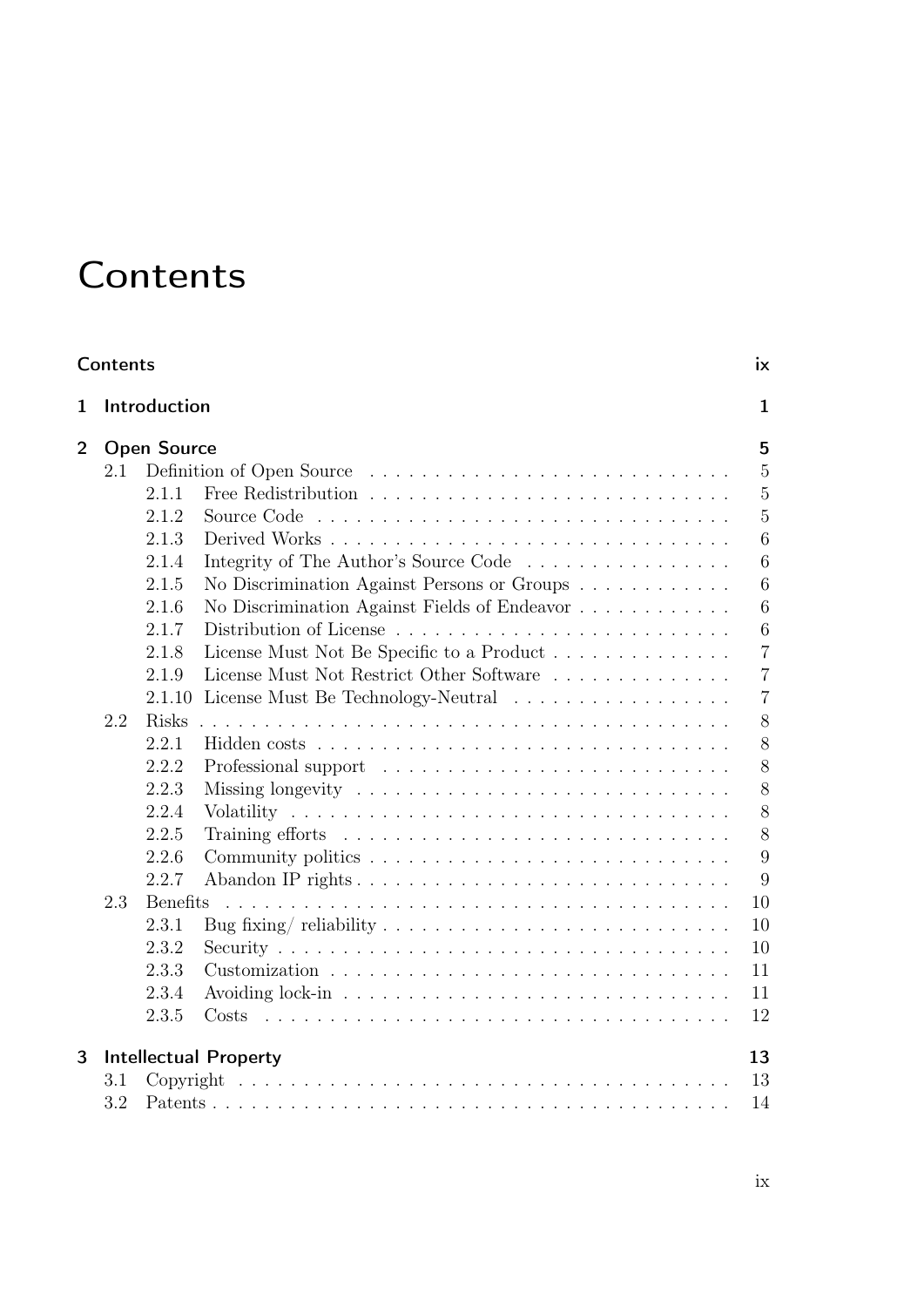|   | 3.3                                                         | 14                                                                                                                                                                                                                                                                                                                                                                                                                                                                                                                                                                             |  |  |  |  |
|---|-------------------------------------------------------------|--------------------------------------------------------------------------------------------------------------------------------------------------------------------------------------------------------------------------------------------------------------------------------------------------------------------------------------------------------------------------------------------------------------------------------------------------------------------------------------------------------------------------------------------------------------------------------|--|--|--|--|
| 4 | 4.1<br>4.2<br>4.3<br>4.4                                    | OSS and IP<br>15<br>15<br>15<br>15<br>16<br>16<br>4.4.1<br>17<br>4.4.2<br>17<br>GNU General Public License<br>4.4.2.1<br>22<br>4.4.3<br>GNU Lesser General Public License<br>22<br>4.4.3.1<br>23<br>4.4.3.2<br>27<br>4.4.3.3<br>28<br>4.4.4<br>28<br>4.4.4.1<br>29<br>4.4.4.2                                                                                                                                                                                                                                                                                                  |  |  |  |  |
| 5 |                                                             | Methodology<br>31                                                                                                                                                                                                                                                                                                                                                                                                                                                                                                                                                              |  |  |  |  |
| 6 | 6.1<br>6.2<br>6.3<br>6.4<br>6.5<br>6.6<br>6.7<br>6.8<br>6.9 | 33<br><b>Related Works</b><br>33<br>36<br>37<br>39<br>OpenLogic Webinar: Six Steps to open source License Compliance<br>41<br>Open Logic Webinar: Ten Key Elements of open source Governance in<br>43<br>Excerpt from OpenLogic Webinar: 5 Roadblocks to open source Adoption<br>46<br>OpenLogic Certification Process for open source software<br>48<br>51<br>6.10 Black Duck Whitepaper: The Business Case for Automating open source<br>52<br>6.11 Black Duck Whitepaper: Seven Best Practices for Managing Software<br>Intellectual Property in an open source World<br>54 |  |  |  |  |
| 7 | 7.1<br>7.2<br>7.3<br>7.4<br>7.5                             | Interviews<br>57<br>57<br>Interview 1<br>Interview 2<br>59<br>Interview 3<br>60<br>Interview 4<br>61<br>Interview 5<br>62                                                                                                                                                                                                                                                                                                                                                                                                                                                      |  |  |  |  |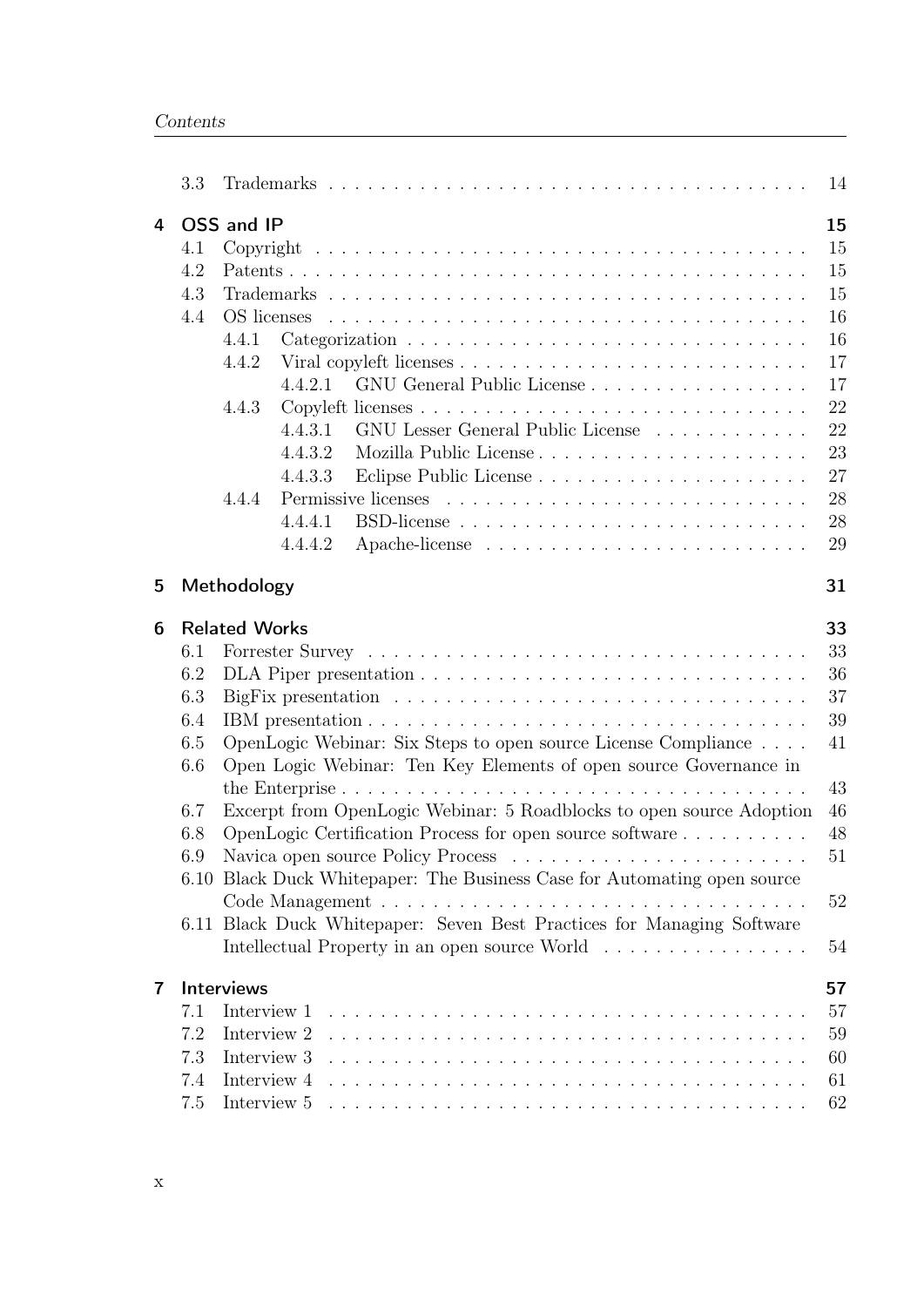| 8  | 63<br><b>Business Risks</b> |                                                                                            |                                                                                        |          |  |  |  |  |  |
|----|-----------------------------|--------------------------------------------------------------------------------------------|----------------------------------------------------------------------------------------|----------|--|--|--|--|--|
|    | 8.1                         | Infiltration with open source code $\dots \dots \dots \dots \dots \dots \dots \dots \dots$ |                                                                                        |          |  |  |  |  |  |
|    | 8.2<br>8.3                  |                                                                                            |                                                                                        |          |  |  |  |  |  |
|    |                             |                                                                                            |                                                                                        |          |  |  |  |  |  |
|    | 8.4                         | Lawsuit                                                                                    |                                                                                        | 64<br>64 |  |  |  |  |  |
|    | 8.5                         |                                                                                            | 64                                                                                     |          |  |  |  |  |  |
|    | 8.6                         |                                                                                            |                                                                                        | 64       |  |  |  |  |  |
|    | 8.7                         |                                                                                            |                                                                                        | 65       |  |  |  |  |  |
|    | 8.8                         |                                                                                            |                                                                                        |          |  |  |  |  |  |
|    | 8.9                         |                                                                                            |                                                                                        | 65<br>65 |  |  |  |  |  |
|    |                             |                                                                                            |                                                                                        |          |  |  |  |  |  |
| 9  |                             | <b>Best Practices</b>                                                                      |                                                                                        | 67       |  |  |  |  |  |
|    | 9.1                         |                                                                                            |                                                                                        | 67       |  |  |  |  |  |
|    |                             | 9.1.1                                                                                      |                                                                                        | 67       |  |  |  |  |  |
|    |                             | 9.1.2                                                                                      |                                                                                        | 68       |  |  |  |  |  |
|    |                             | 9.1.3                                                                                      |                                                                                        | 68       |  |  |  |  |  |
|    |                             | 9.1.4                                                                                      |                                                                                        | 69       |  |  |  |  |  |
|    |                             | 9.1.5                                                                                      |                                                                                        | 69       |  |  |  |  |  |
|    |                             | 9.1.6                                                                                      | Define conditions for contribution $\ldots \ldots \ldots \ldots \ldots \ldots$         | 69       |  |  |  |  |  |
|    |                             | 9.1.7                                                                                      |                                                                                        | 70       |  |  |  |  |  |
|    | 9.2                         |                                                                                            |                                                                                        | 70       |  |  |  |  |  |
|    |                             | 9.2.1                                                                                      |                                                                                        | 70       |  |  |  |  |  |
|    |                             | 9.2.2                                                                                      |                                                                                        | 70       |  |  |  |  |  |
|    |                             | 9.2.3                                                                                      | Learn about the community $\dots \dots \dots \dots \dots \dots \dots \dots$            | 71       |  |  |  |  |  |
|    |                             | 9.2.4                                                                                      |                                                                                        | 71       |  |  |  |  |  |
|    |                             | 9.2.5                                                                                      | Verify obligations $\dots \dots \dots \dots \dots \dots \dots \dots \dots \dots \dots$ | 71       |  |  |  |  |  |
|    | 9.3                         |                                                                                            |                                                                                        | 72       |  |  |  |  |  |
|    |                             | 9.3.1                                                                                      |                                                                                        | 72       |  |  |  |  |  |
|    |                             | 9.3.2                                                                                      |                                                                                        | 72       |  |  |  |  |  |
|    |                             | 9.3.3                                                                                      |                                                                                        | 72       |  |  |  |  |  |
|    |                             | 9.3.4                                                                                      |                                                                                        | 73       |  |  |  |  |  |
|    |                             | 9.3.5                                                                                      |                                                                                        | 73       |  |  |  |  |  |
|    |                             | 9.3.6                                                                                      | Establish a monitoring and tracking process $\hfill\ldots\ldots\ldots\ldots\ldots$     | 73       |  |  |  |  |  |
|    |                             | 9.3.7                                                                                      | Create an open source inventory                                                        | 74       |  |  |  |  |  |
|    |                             | 10 Conclusion                                                                              |                                                                                        | 75       |  |  |  |  |  |
|    |                             |                                                                                            |                                                                                        |          |  |  |  |  |  |
|    | A Codings                   |                                                                                            |                                                                                        | 77       |  |  |  |  |  |
|    | 78                          |                                                                                            |                                                                                        |          |  |  |  |  |  |
|    |                             |                                                                                            |                                                                                        | 80       |  |  |  |  |  |
| B. |                             |                                                                                            | <b>Business Risks Model</b>                                                            | 85       |  |  |  |  |  |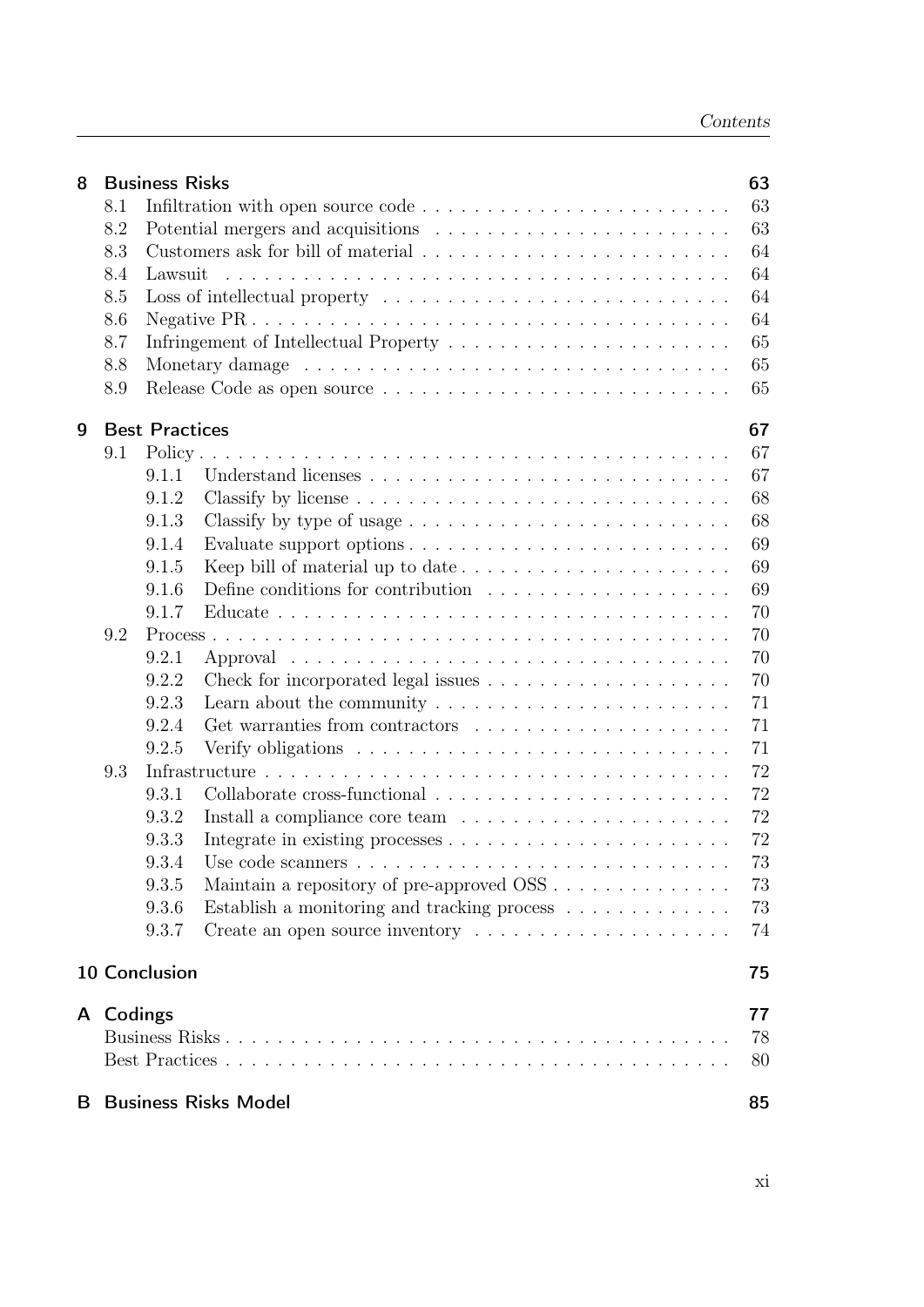# [Bibliography](#page-100-0) **89**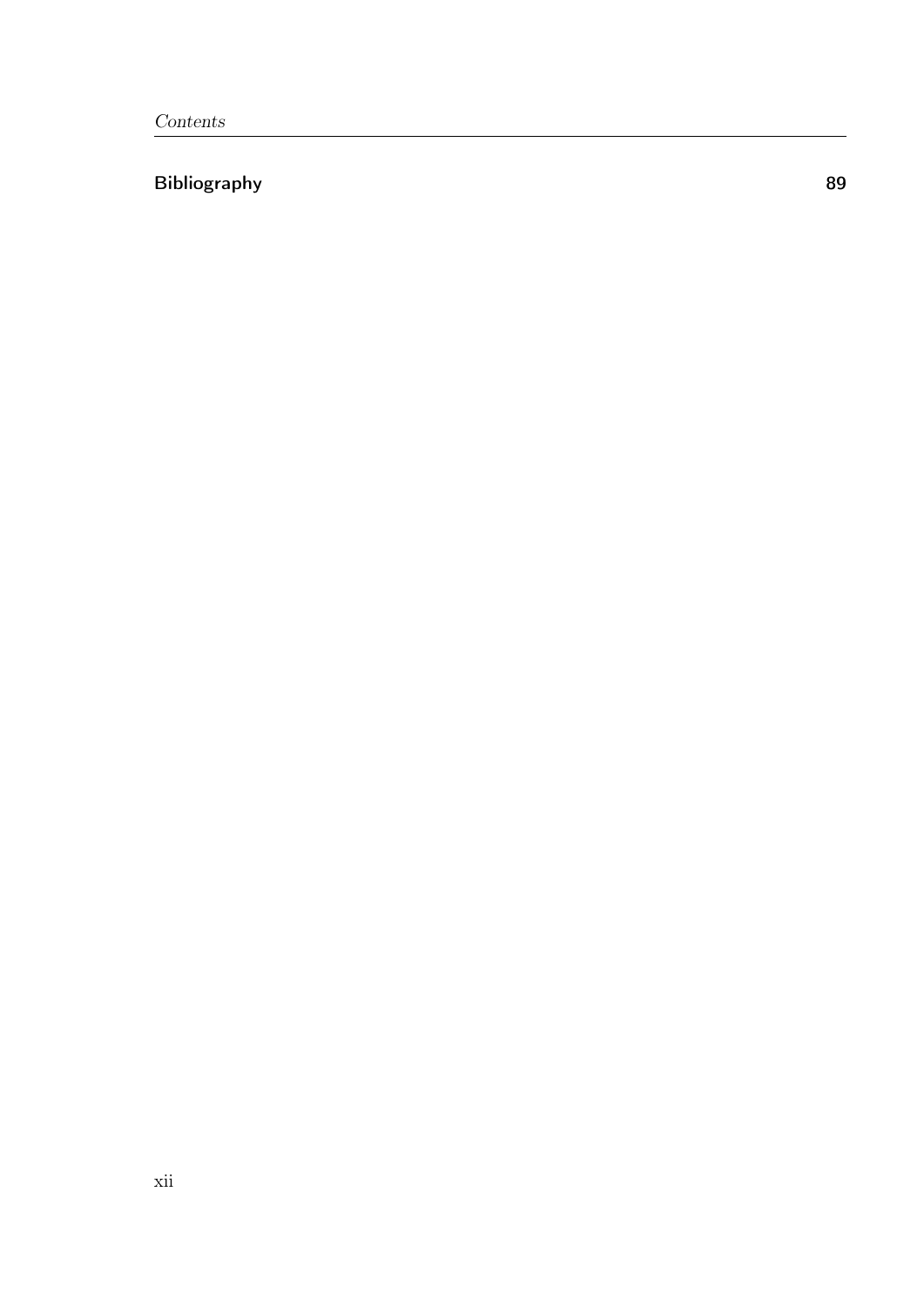# <span id="page-12-0"></span>1 Introduction

Open source software is omnipresent.[\[26\]](#page-101-0)

Most PC users will have used (perhaps not knowingly) open source software like Firefox, Thunderbird, Open Office, GIMP, VLC, Linux, Wordpress or Apache. In December 2010 Apache holds a market share of nearly 60%.[\[19\]](#page-101-1)

As well as in end user applications open source has become important in application development. Forrester analyst Jeffrey S. Hammond states that "Adopting open source software isn't a question of if but a matter of how [\[15\]](#page-101-2)."

Sojer et al. found in a study that 15% to 21% of the interviewed software developers have used open source software disregarding license obligations. They found that such inappropriate use of open source software is influenced by the developers' attitude and perceived subjective norm, which is in turn influenced by the ethical work climate. The severity of consequences (for the individual developer as well as for the company) and the severity of time pressure also influence the attitude to such inappropriate usage.[\[27\]](#page-102-0)

## Related Work

This thesis is based on several existing papers that either discuss practices or offer ideas for practices.

The Forrester survey performed by Jeffrey S. Hammond suggests some best practices to perform for open source adoption. It is based on the statements of fifteen companies and prior Forrester publications. There are mentioned several good ideas, but these could be affirmed through neither the other examined works nor the performed interviews.[\[15\]](#page-101-2)

The DLA Piper presentation, due to the company being a law firm, has a legal view on the topic. It addresses many aspects, but outlines none in detail. [\[24\]](#page-101-3)

Similar to the DLA Piper presentation the BigFix presentation has its focus on legal aspects, especially license issues. The covered subjects are comprehensive, but not handled in-depth.[\[2\]](#page-100-1)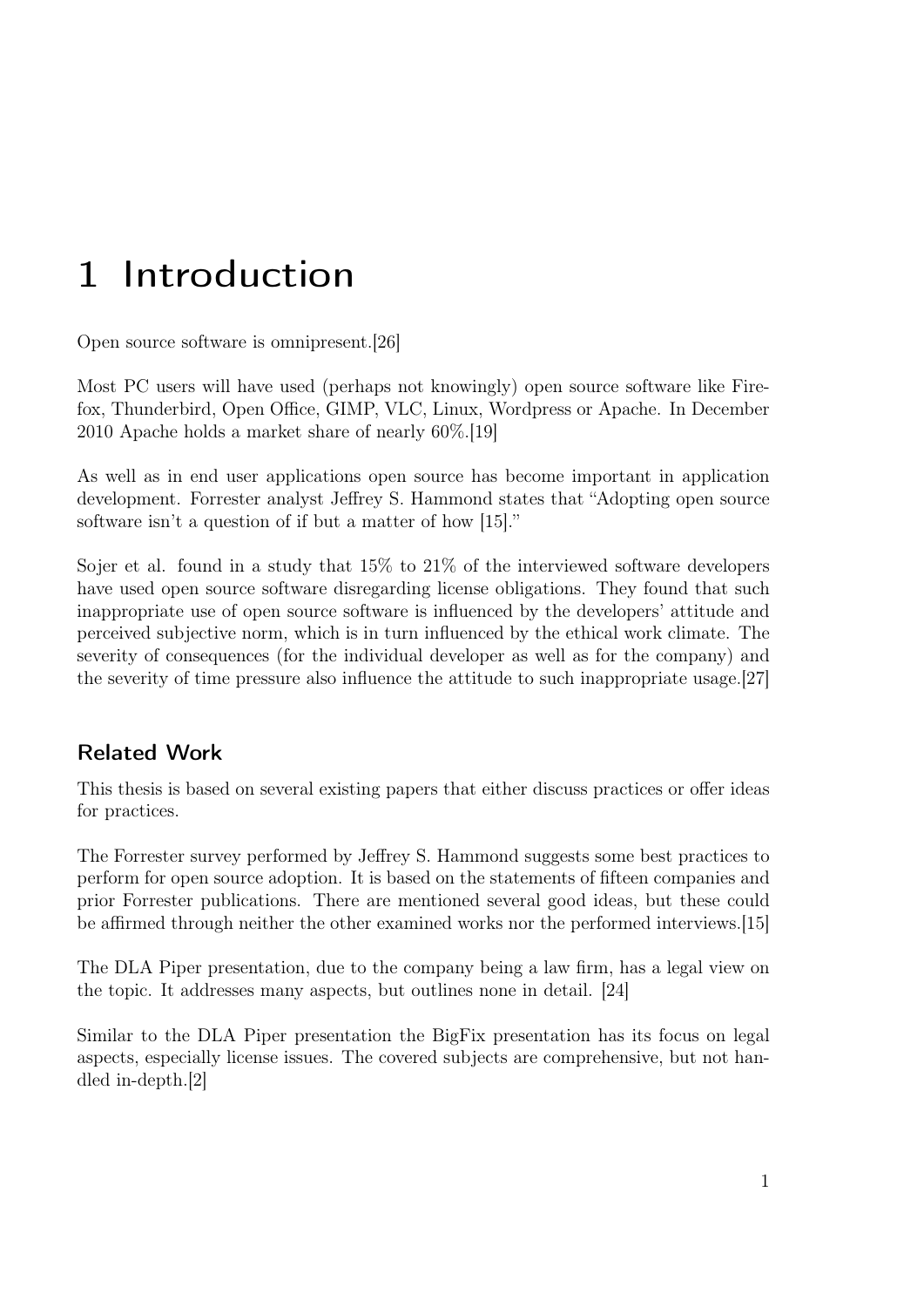A few selected, but good and detailed issues are described in the IBM presentation. It addresses mainly process and policy issues, but does not mention any threat scenarios.[\[29\]](#page-102-1)

The examined OpenLogic webinars share the presence of prominent amount of advertisement for the company's products, which had to be neglected. Also, there are only evanescent few threat scenarios mentioned.

The webinar "Six Steps to open source License Compliance" is  $-$  as the name suggests  $$ focused on licenses.[\[35\]](#page-102-2)

In "Ten Key Elements of open source Governance in the Enterprise", there are nontechnical high-level business aspects brought up that provide a broad overview.[\[20\]](#page-101-4)

The excerpt "5 Roadblocks to open source Adoption" from the webinar "Top 10 Ways to Stretch Your Budget by Using More open source software in 2010" is kept in a general context and mentions different acceptance thresholds to open source software adoption.[\[34\]](#page-102-3)

The OpenLogic Certification Process characterizes the actions that are performed before an open source component is included in their open source repository.[\[23\]](#page-101-5)

Guidance how to create and install an open source policy is provided by the "Navica open source Policy Process". Aside policy there are some practices that are related to infrastructure aspects.[\[14\]](#page-101-6)

As the caption of the Black Duck Whitepaper "The Business Case for Automating open source Code Management" indicates it deals with infrastructure aspects how the process can be automated. There are also depicted some threat scenarios.[\[4\]](#page-100-2)

The Whitepaper "Seven Best Practices for Managing Software Intellectual Property in an open source World" presents seven selected practices in detail.[\[5\]](#page-100-3)

## Contributions and Context

The contributions of this work are:

- Threat scenarios companies might face when adopting open source software
- Best Practices based on papers as well as interviews that facilitate companies to adopt open source software without exposure to unnecessary risks

The context of the work is:

• The research was performed in a qualitative manner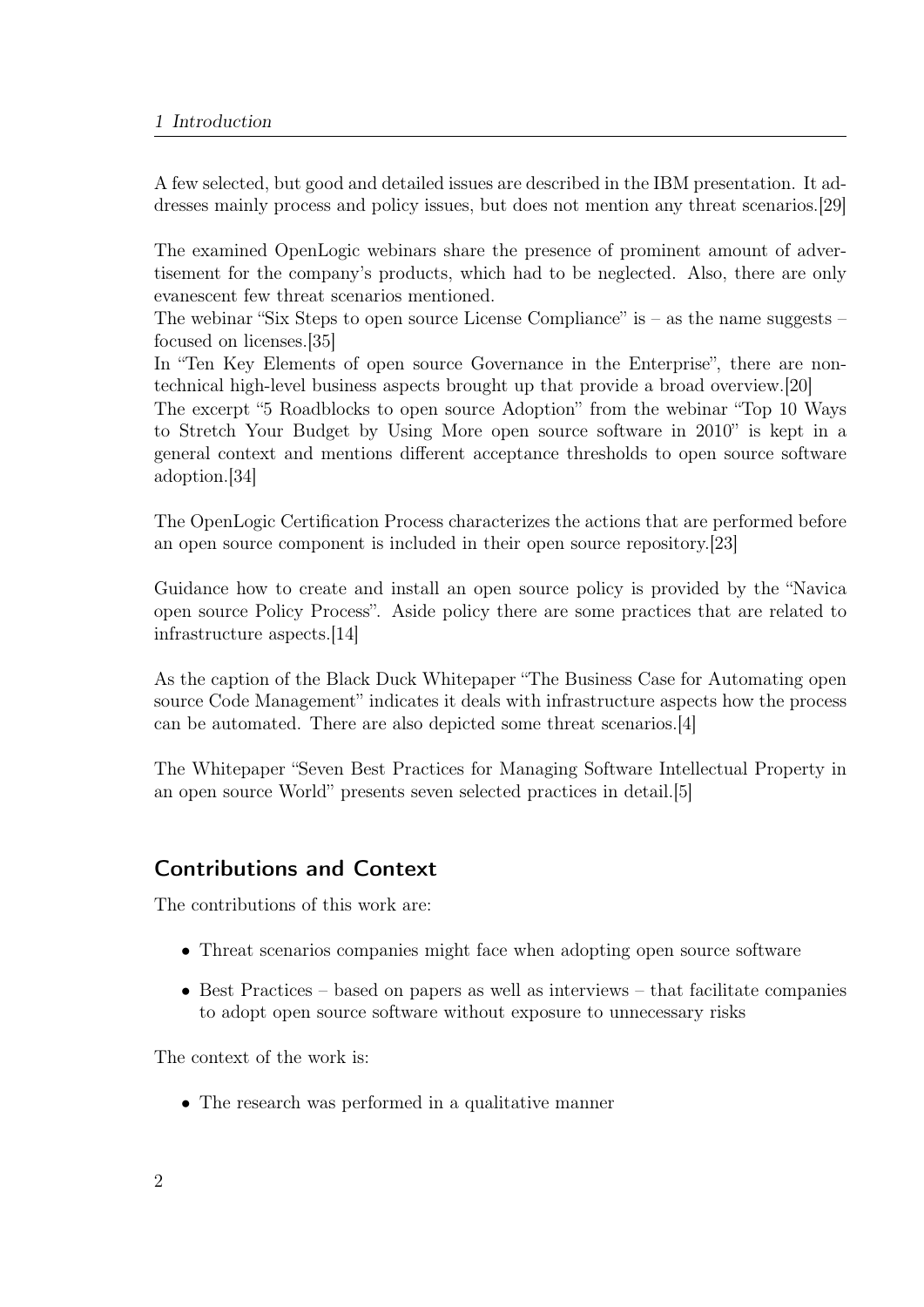- The interviewees worked at internationally operating software companies
- The interviews were performed in German language

## Structure of the work

This thesis will research how open source software can be adapted in commercial products. It will consider aspects relevant for software development, not for usage of open source applications.

- Chapter [2](#page-16-0) gives an overview what open source means and outlines general risks and benefits of open source software.
- An overview over the intellectual property rights can be found in chapter [3.](#page-24-0)
- The implications by these rights on open source software discusses Chapter [4,](#page-26-0) section [4.4](#page-27-0) is about open source licenses.
- In chapter [5,](#page-42-0) the Methodology used for the following analysis is described.
- For each analyzed document, a summary is written in chapter [6.](#page-44-0)
- Every performed interview is recapitulated in chapter [7.](#page-68-0)
- The threat scenarios that were extracted from literature and interviews are presented in chapter [8.](#page-74-0)
- Finally, chapter [9](#page-78-0) shows the best practices that were developed from literature and interviews.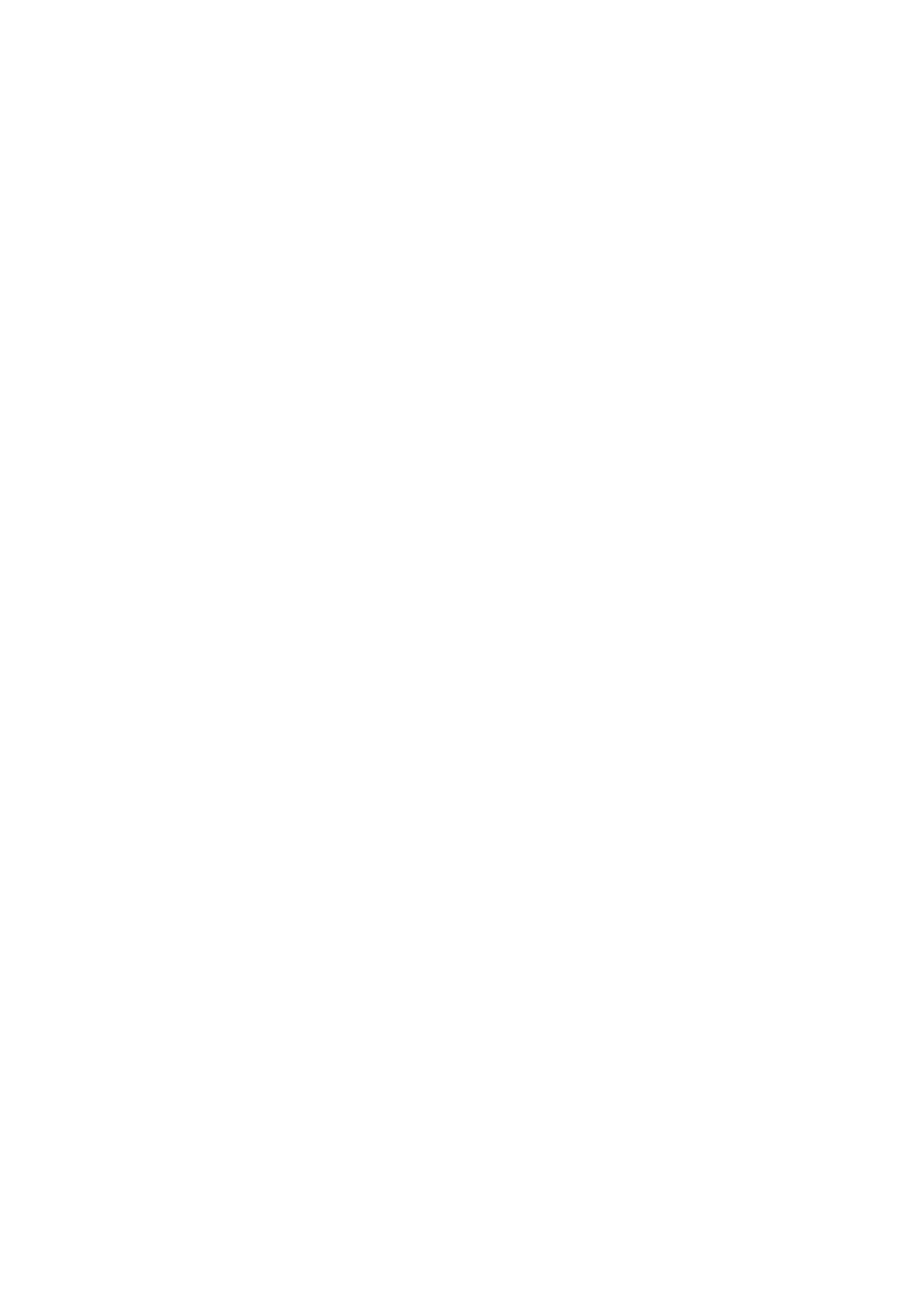# <span id="page-16-0"></span>2 Open Source

# <span id="page-16-1"></span>2.1 Definition of Open Source

Open source software (OSS) is Software that is licensed under an open source license. A license is an open source license, when it complies to the requirements that are stated by the open source Definition (OSD) which is maintained by the open source Initiative (OSI).[\[21\]](#page-101-7) The OSD requires a license to implement ten conditions to be named "open source License". Each condition is illustrated with an example from the GPL.[\[10\]](#page-100-4)

### <span id="page-16-2"></span>2.1.1 Free Redistribution

The license must not restrict redistribution by prohibiting contribution of the software in an aggregate along with software from other sources or by claiming royalty or other fees.

GPL: "[...] A compilation of a covered work with other separate and independent works, which are not by their nature extensions of the covered work, and which are not combined with it such as to form a larger program, in or on a volume of a storage or distribution medium, is called an 'aggregate' if the compilation and its resulting copyright are not used to limit the access or legal rights of the compilation's users beyond what the individual works permit.  $[\ldots]$ " (§5) " $[\ldots]$  You may not impose any further restrictions on the exercise of the rights granted or affirmed under this License. For example, you may not impose a license fee, royalty  $\left\lfloor \frac{m}{s} \right\rfloor$  (§10)

### <span id="page-16-3"></span>2.1.2 Source Code

The source code must be distributed along with the software. It must be allowed to distribute the source code as well as the compiled program. If some sort of product is distributed without source code (consider anything with firmware), there must be an easy way (preferably as free download in the internet) to obtain the source code. In this case, there may be charged at most the reproduction costs. The source code must be in a programmer-friendly version. It is not allowed to deform the source code (e.g. putting all source code in just one line). The output of a preprocessor or the like does not meet this requirement.

GPL: "You may convey verbatim copies of the Program's source code as you receive it  $\left[ \ldots \right]$ " (§4). "You may convey a work based on the Program, or the modifications to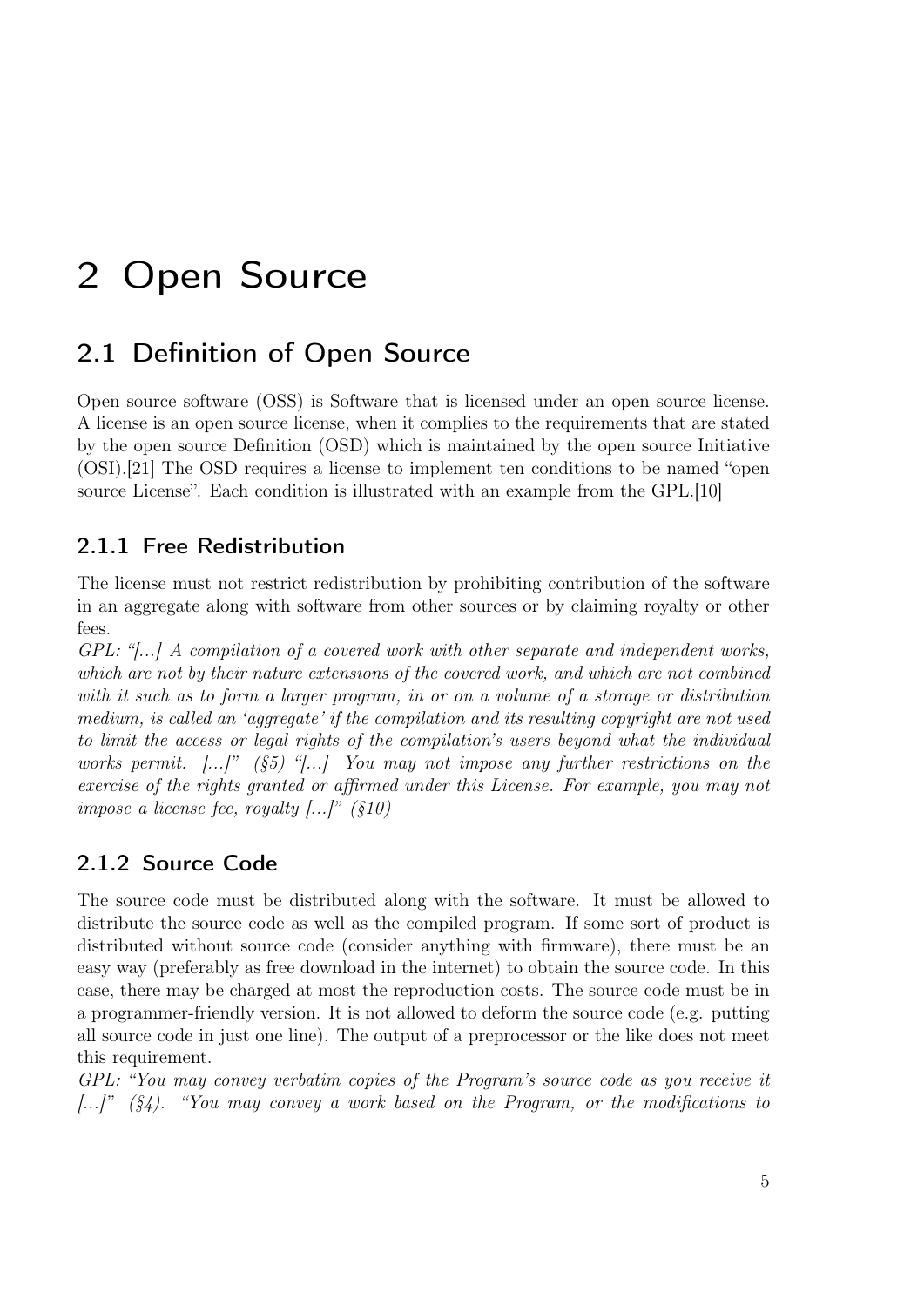produce it from the Program, in the form of source code under the terms of section 4, provided that you also meet all of these conditions  $\langle ... \rangle$ " (§5). "You may convey a covered work in object code form under the terms of sections 4 and 5, provided that you also convey the machine-readable Corresponding Source under the terms of this License  $[...]$ " (§6).

### <span id="page-17-0"></span>2.1.3 Derived Works

It must be allowed to modify the program and to create a derived work. It must be allowed to distribute the new work under the same license as the original work. Everybody who received the software under an open source license is allowed to distribute any modified or derived work of this under the same license.

GPL: "You may convey a work based on the Program, or the modifications to produce it from the Program, in the form of source code under the terms of section 4, provided that you also meet all of these conditions [...] You must license the entire work, as a whole, under this License to anyone who comes into possession of a copy.  $[\ldots]$ " (§5).

### <span id="page-17-1"></span>2.1.4 Integrity of The Author's Source Code

To protect the author's source code, the license may prohibit distribution of modified source code, but only if it allows distribution of "patch files" that allow modification at build time. Distribution of software built from modified source must be allowed as well. The license may require a new version number or name for the derived or modified work. GPL: The GPL allows to add a clause to achieve "[...] Prohibiting misrepresentation of the origin of that material, or requiring that modified versions of such material be marked in reasonable ways as different from the original version  $\ldots$ " (§7)

### <span id="page-17-2"></span>2.1.5 No Discrimination Against Persons or Groups

The license must not exclude anyone or any group from the granted rights. GPL: The GPL does not discriminate any person.

### <span id="page-17-3"></span>2.1.6 No Discrimination Against Fields of Endeavor

The license must allow usage of the program in any field of endeavor. So it is not allowed, for example, to prohibit use in military surroundings. GPL: The GPL does not discriminate any field of endeavor.

### <span id="page-17-4"></span>2.1.7 Distribution of License

When a program is redistributed, everybody who receives the program must get the rights that were attached to the program without execution of an additional license.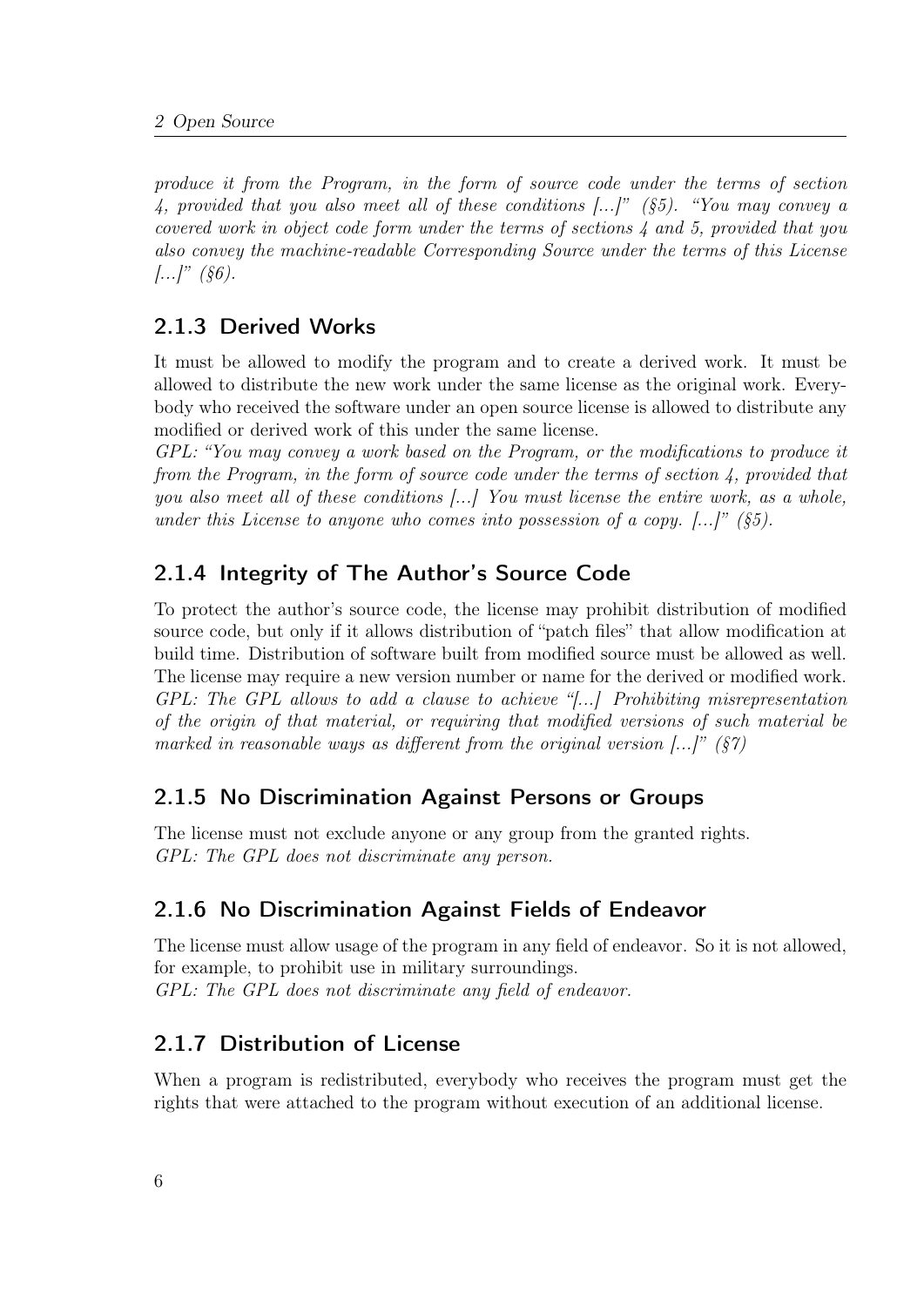GPL: "[...] You must license the entire work, as a whole, under this License to anyone who comes into possession of a copy.  $[...]$  (§5)

### <span id="page-18-0"></span>2.1.8 License Must Not Be Specific to a Product

The rights granted by the license must be granted autonomous. It is not allowed to grant the rights only if the program is distributed as a part of a particular distribution. All users are conceded the same rights, even if the program was extracted from the original distribution.

GPL: With the GPL it is not possible to grant rights only if the software is distributed within a distribution.

### <span id="page-18-1"></span>2.1.9 License Must Not Restrict Other Software

The license must not set any requirements about other software that is distributed together with the open source software. Therefore, it is not allowed to prohibit distribution of other (even proprietary) software on the same medium.

GPL: "Inclusion of a covered work in an aggregate does not cause this License to apply to the other parts of the aggregate."  $(§5)$ 

### <span id="page-18-2"></span>2.1.10 License Must Be Technology-Neutral

No clause of the license may be based on a specific technology or interface. GPL: The GPL is technology-neutral.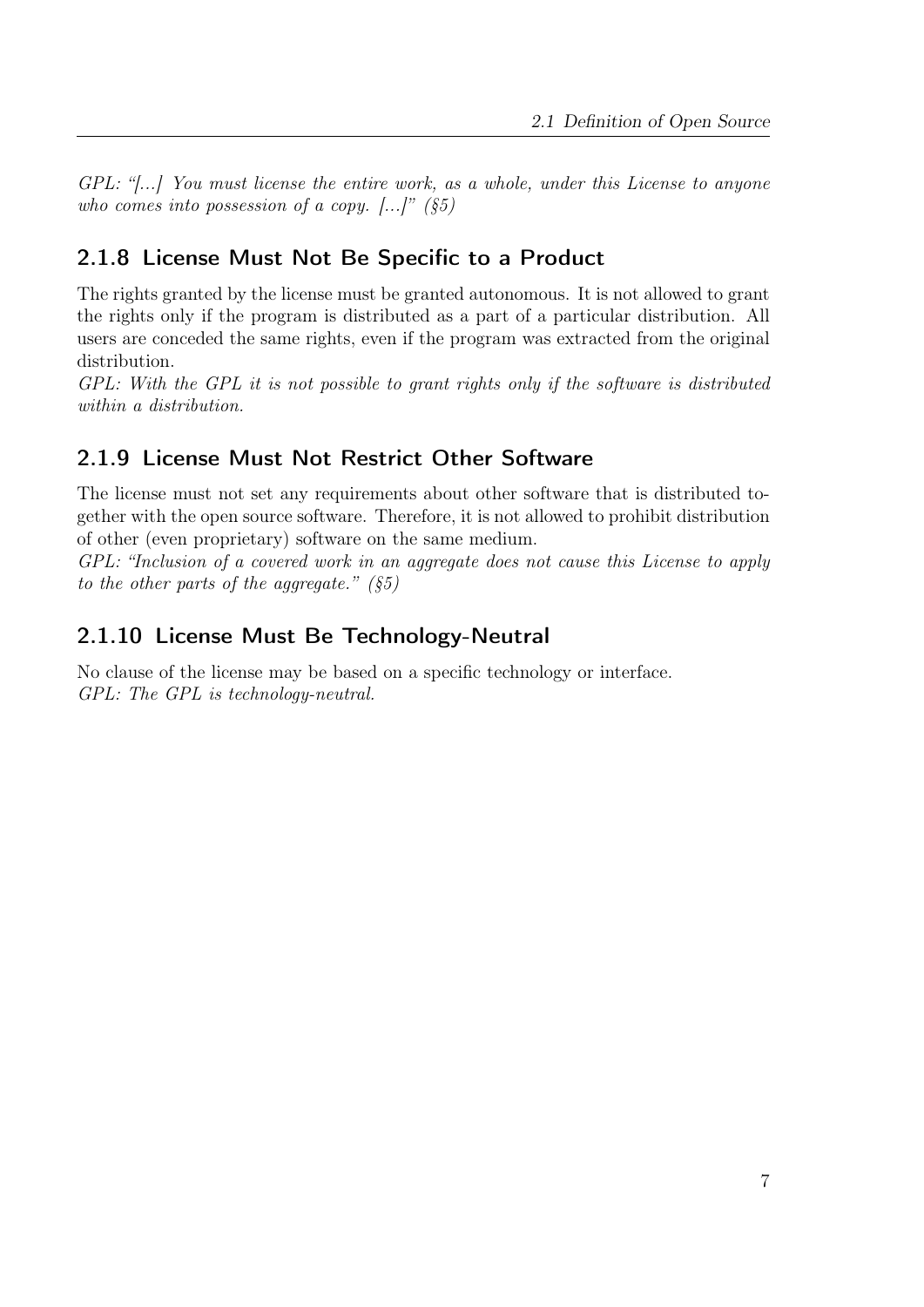# <span id="page-19-0"></span>2.2 Risks

The use of open source software holds some risks. These risks are not as serious as one may suppose because the most reservations are based on non-knowledge. They are just different from risks created by commercial proprietary software. The mentioned risks address inclusion of open source software in products, not usage of open source.

## <span id="page-19-1"></span>2.2.1 Hidden costs

When the process of evaluation of the OSS is skipped or disregarded, you may end up with an OSS that does not meet your requirements. The contrary, but just as disadvantageous scenario evolves when the evaluation is repeated by different people or teams due to lack of a central depository of approved OSS. During your product's life cycle (or even later) you may be confronted with legal and compliance issues (see chapter [3,](#page-24-0) "Intellectual Property"). Lawsuits are often cost intensive and finally you may be sentenced to indemnification.[\[33\]](#page-102-4)

### <span id="page-19-2"></span>2.2.2 Professional support

Usually there is no explicit manufacturer of OSS, so there will be no professional support—as it is usual for proprietary software—by the manufacturer. There are companies that offer support, but there is nobody who will support "his own" product.[\[22\]](#page-101-8)

## <span id="page-19-3"></span>2.2.3 Missing longevity

Missing longevity may create new challenges. You have to look for alternatives if an OS component you adopted in your product is ceased. But this also may happen with a commercial software (may be less likely and less abruptly).[\[22\]](#page-101-8)

## <span id="page-19-4"></span>2.2.4 Volatility

Often open source projects are very volatile, it is not unusual having more than one release per month. There is additional effort to keep track of such fast developing projects and to integrate the new releases in your product.[\[22\]](#page-101-8)

## <span id="page-19-5"></span>2.2.5 Training efforts

In the end-user environment there may be higher training efforts because users may be more familiar with some particular proprietary software. This aspect has less impact in development because developers have to understand proprietary software components as well, but the documentation of proprietary components may be better.[\[25\]](#page-101-9)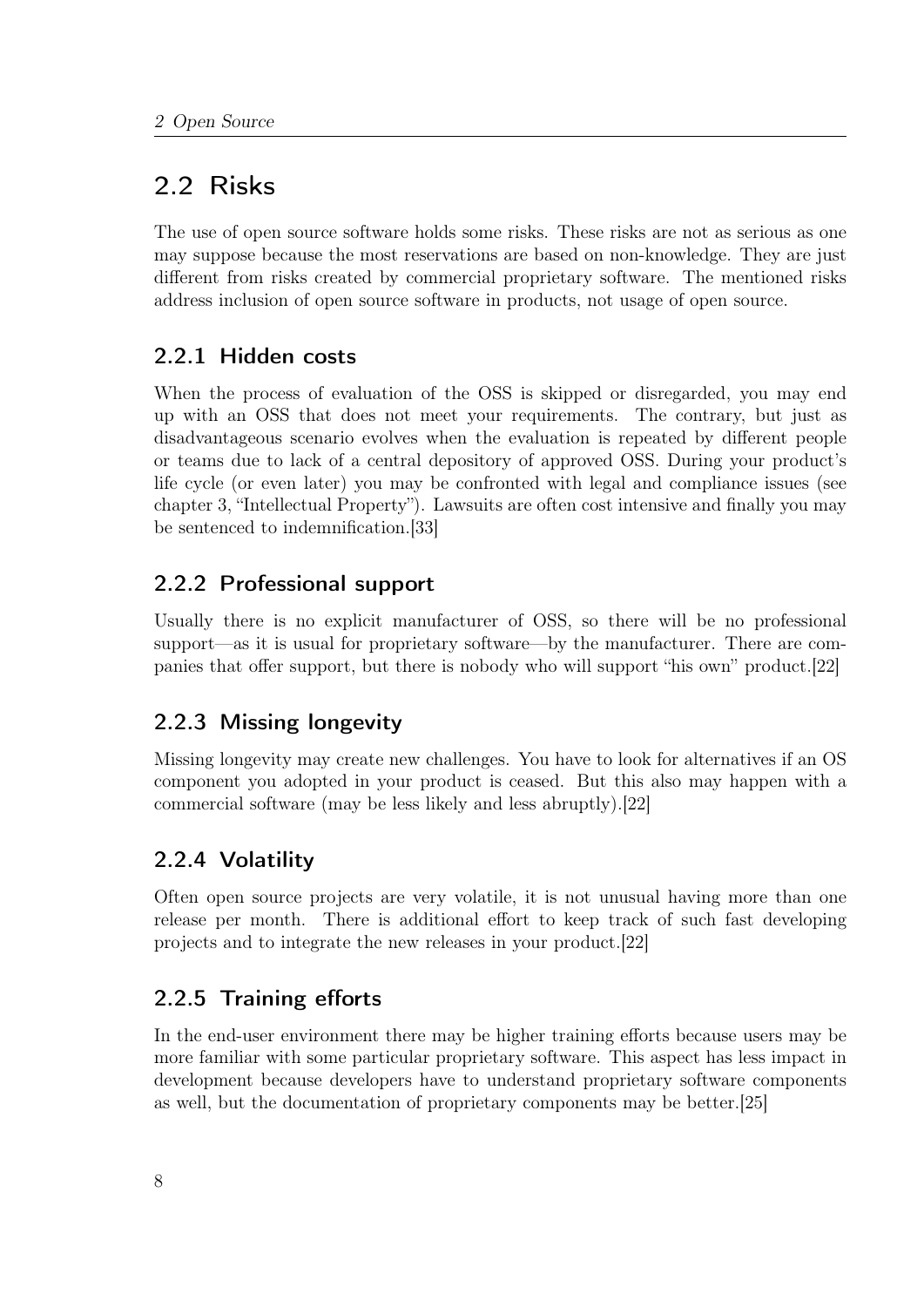# <span id="page-20-0"></span>2.2.6 Community politics

There may arise problems if the community of an OSS you use changes its (political) direction. In consequence, the ongoing development will not meet your requirements anymore.

# <span id="page-20-1"></span>2.2.7 Abandon IP rights

When you contribute to an open source project, you will inevitably abandon (parts of) your intellectual property rights.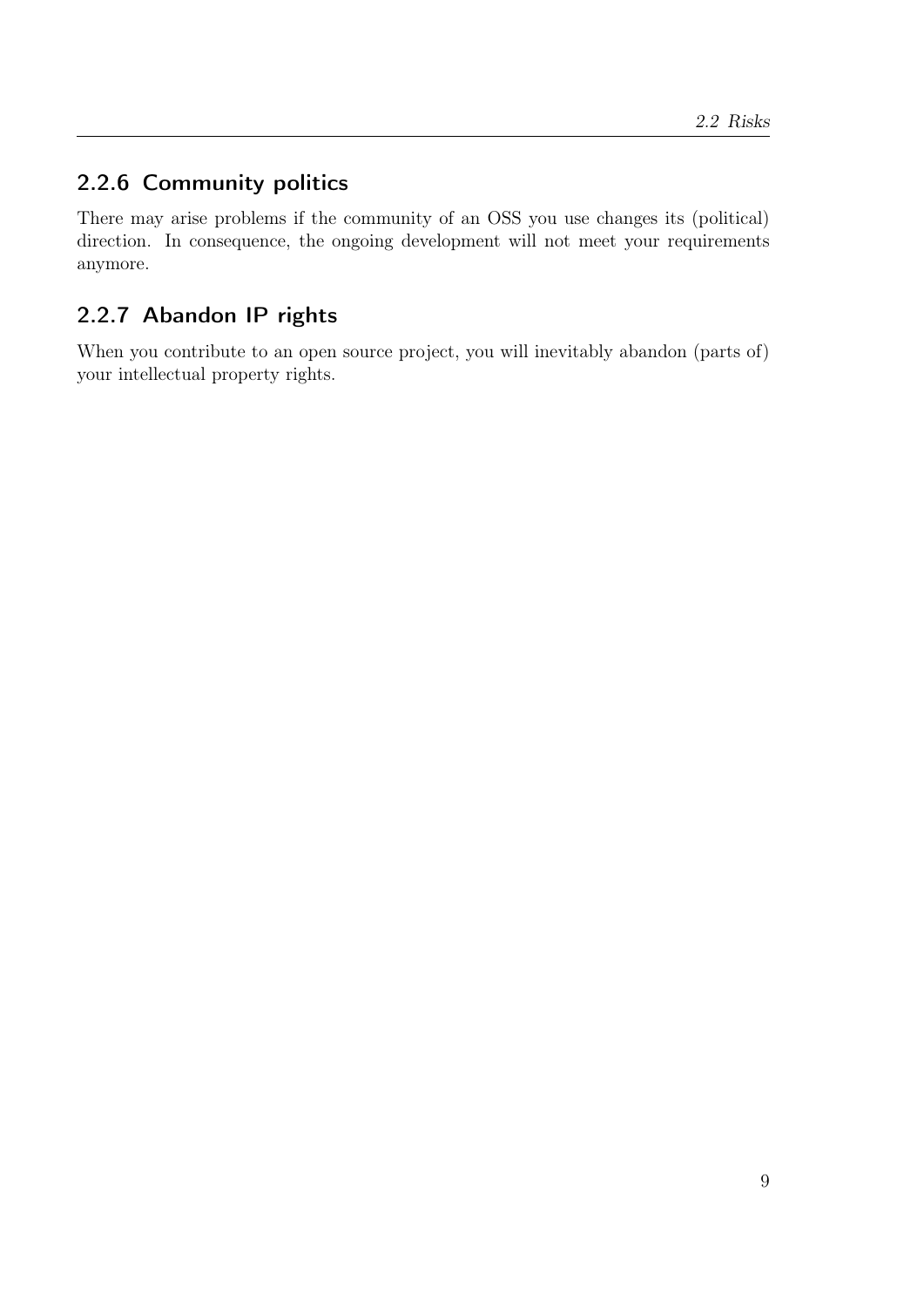# <span id="page-21-0"></span>2.3 Benefits

Usage of open source software provides many benefits that are worth dealing with the risks listed in chapter [2.2.](#page-19-0)

# <span id="page-21-1"></span>2.3.1 Bug fixing/ reliability

As there is no bug-free software, the issue of fixing bugs is important. In traditional commercial software development, the developers of the manufacturer are the only people who can access the source code. So any bug can be fixed only by them. Even effective and efficient search for bugs is restricted to the developers. Users can just report a phenomenon of unexpected or unusual behavior of a program and wait for the reaction of the manufacturer.

As the source code of an OSS is available for everyone, a lot more people can investigate about the nature of an unexpected behavior and can (given enough skills) provide a patch that can be distributed to the other users. Furthermore, the availability of the source code allows an in-depth investigation for possible bugs that have not been visible through a phenomenon observable by a user. For these reasons bugs in OSS tend to be detected and fixed more quickly than those in proprietary software.[\[12,](#page-100-5) [37\]](#page-102-5)

The "State of Software Security Report" from Veracode shows that open source software is as secure as commercial software, but more secure than internally developed software. The time until a security vulnerability in open source software is fixed (36 days) is significant shorter than the time that elapses until a commercial product gets fixed (82 days). Another advantage of open source is the "relative absence" of backdoors.[\[32\]](#page-102-6)

# <span id="page-21-2"></span>2.3.2 Security

Some people claim that closed source software is more secure than open source software because attackers cannot use the source code to search for possible vulnerabilities. On the first sight, this seems to be an important difference, but it disregards the existence of decompilers. While the source code produced by decompilers is pretty useless to enhance the program due to missing variable names, comments and so on, it can be used to discover patterns that indicate possible security holes. So unknown leaks are to be considered time bombs for open source as well as for proprietary software. A crucial difference is that any finder of a vulnerability in a close source program has no possibility to fix it. In contrast, users of OSS are able - given capability and resources - to write a fix and to commit it to the open source project. Having numerous people looking on the code the change rises that somebody discovers a security hole and it gets fixed. Of course, not all programmers will examine the code in-depth, but there are two types of programmer who will: first those, who want to use the software personally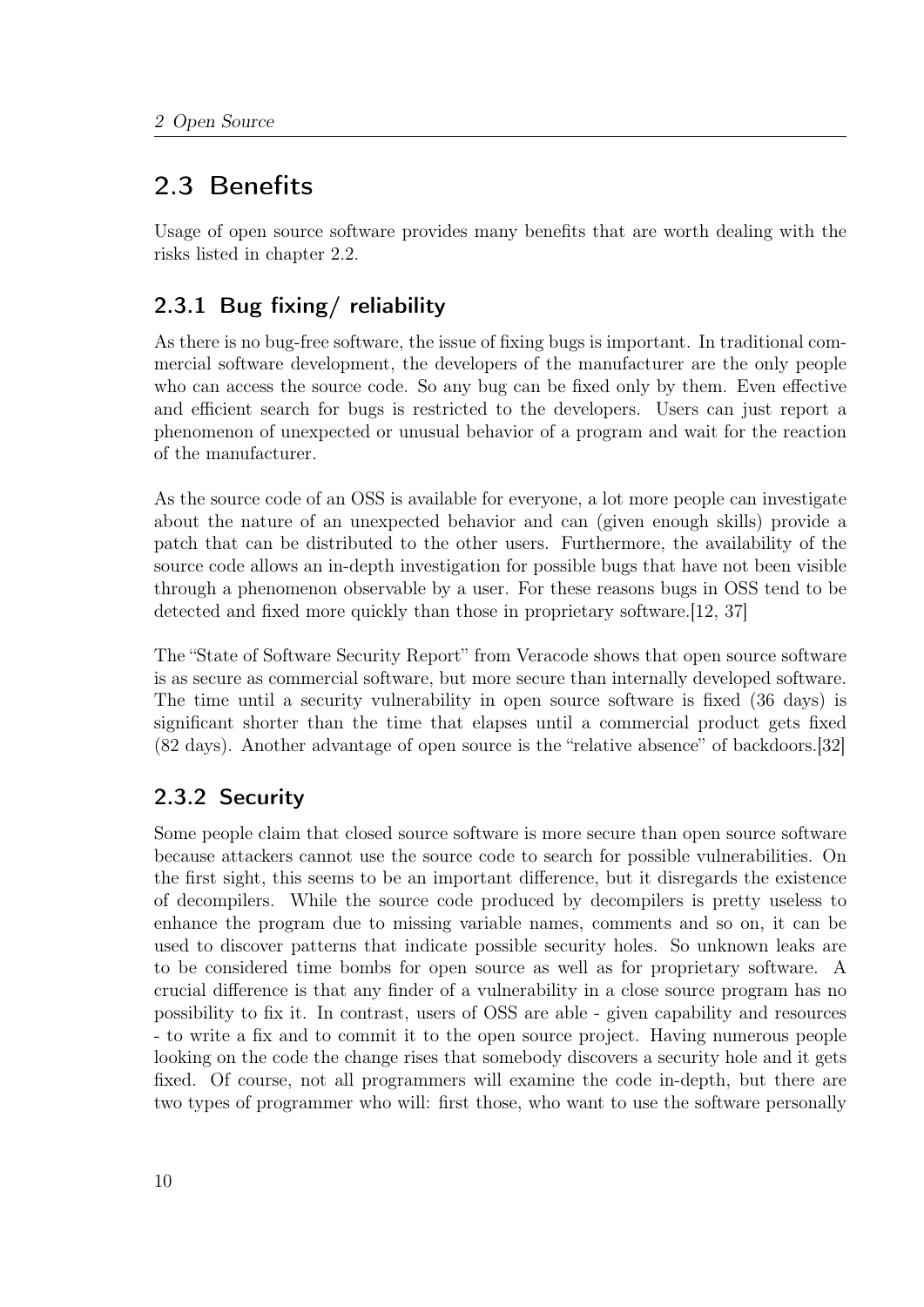and second those, who work for a company that relies on that software and requires a security audit by its information-security policy. As a side effect these many eyes looking on the code force developers to write their code more clear and compliant to standards. One problem affects both, open and closed source software: you cannot be sure whether a review has taken place. Just the possibility to review code does not imply a review has been done. OSS can easily be more secure than proprietary software, but it is no automatism. Security requires an active community that provides and distributes fixes for security vulnerabilities. In one case, there should be paid special attention: when closed source gets open source. Due to the inevitably existent security holes in the software and the non-existence of a grown community there will possibly be a lot of leaks be discovered, but not fixed right away.[\[36,](#page-102-7) [37\]](#page-102-5)

### <span id="page-22-0"></span>2.3.3 Customization

In commercial and educational environments, there often is a request for an individual version of specific software. When an institution has chosen proprietary software, it has generally very limited possibilities to adapt the software to its individual needs. To have any bigger changes implemented they will have to persuade the manufacturer to implement these requirements and in a row pay for it the price set by the manufacturer. When chosen an OSS, the institution is able to implement all desired changes on its own or hire a developer. In this way the changes can be done possibly more individual and at lower costs. A facet of customization is translation into less common languages. Proprietary software is often available only in widespread languages and there is no possibility to get an adapted version. OSS can easily (despite the workforce needed) be translated in any desired language.[\[37\]](#page-102-5)

### <span id="page-22-1"></span>2.3.4 Avoiding lock-in

An organization is "locked in" to a specific software product, if the costs for switching to an alternative product are so high that a migration to another software product is strictly avoided. Such a situation arises when an organization uses a non-free product with non-open formats in a highly integrated manner. In this situation, there are two scenarios to consider: First, software is just a tool that was acquired to do a job. As long as there are no significant changes in process, there is no need to change the software. A software product can be in use over several years without wearing out. This stands in contrast to the objectives of a software manufacturer or vendor. They want to sell software or at least upgrades for their software. When an organization uses a specific product intensely enough, it's easy to sell (even unneeded) updates by changing to a new (of course better) file format or stopping provision of critical bug fixes. Second, it is usual that processes change. When an organization is very fixated on a specific software product it can become difficult to adjust the process in the way they want to. The solution that improves the process may be constrained by the software used. OSS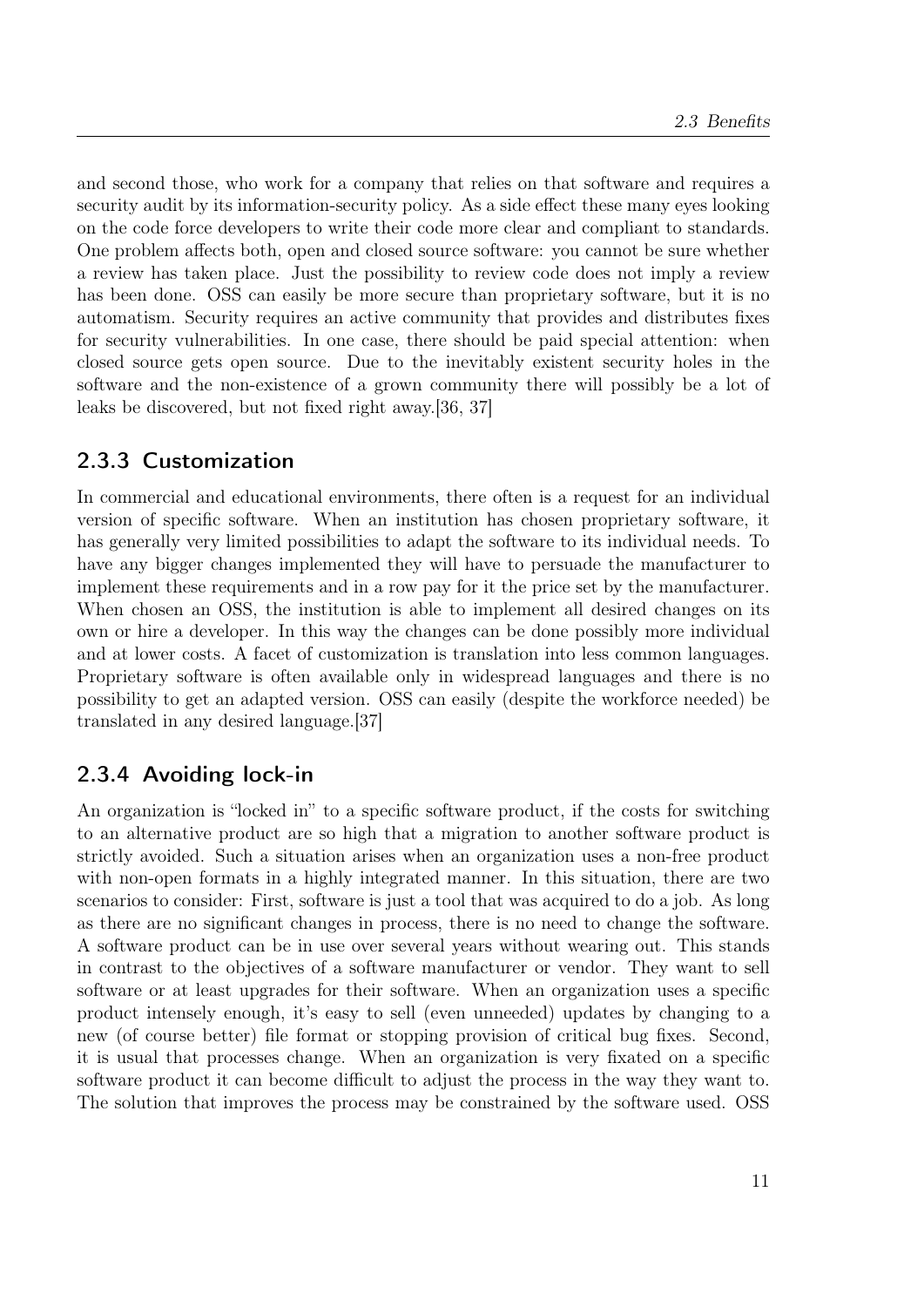avoids such lock-in rather autonomously. Generally, OSS uses open standards and can therefore easily be replaced by other software that uses that standard. Even if an open source component uses an own format that is non-standard, due to the available source code the format is quasi open.[\[12,](#page-100-5) [37\]](#page-102-5)

Furthermore the performed interviews showed that companies contribute to open source projects to evolve their own original proprietary formats towards a standard.

# <span id="page-23-0"></span>2.3.5 Costs

OSS can generally be obtained at zero cost. There is also no need for an accounting of copies (=licenses) in use. Of course besides other costs, e.g. for training and support, incur, but they also do when using proprietary software. It is difficult to get information about the TCO of OSS in comparison to proprietary software.[\[37\]](#page-102-5)

The performed interviews showed that companies appreciate the savings made by not developing or buying commodity software components.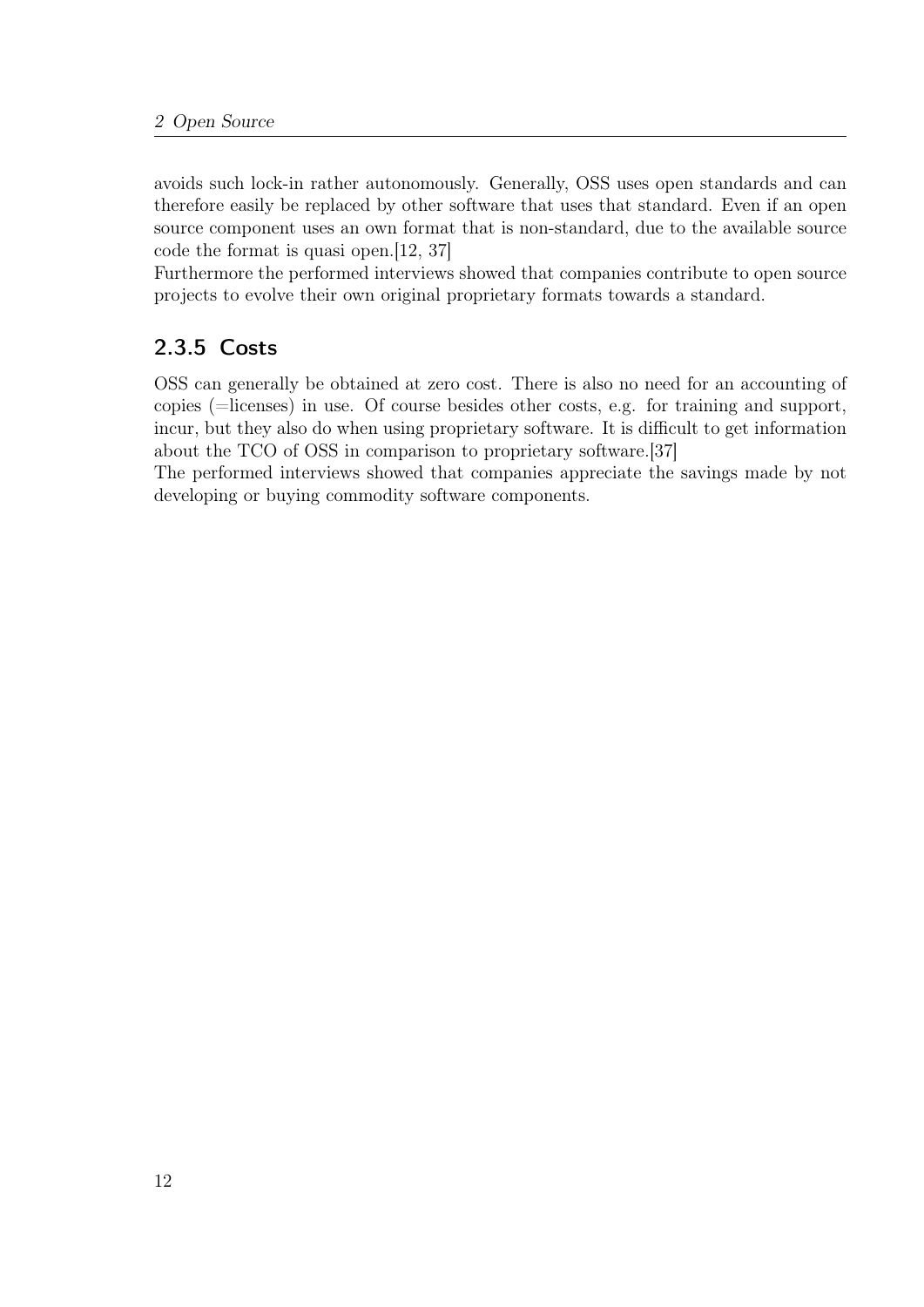# <span id="page-24-0"></span>3 Intellectual Property

Intellectual property law protects harvest of creative work. It is divided in three rights:

Copyright protects the form of expression

Patents protect methods

Trademarks protect names and signs.

# <span id="page-24-1"></span>3.1 Copyright

Copyright protects "original works of authorship" including texts, music, videos, pictures and other intellectual works. Protection is independent of publication of the work, even unpublished schemes are protected. The author is the only person who has the right to copy, distribute, modify or publicly show the work. Copyright protects the form of expression, not the subject matter. Given an existing implementation of an algorithm there would be an infringement, if someone copies the code, but there is no infringement if someone just adopts the algorithm and elaborates a new implementation that has the same effects as the original, but is textual different. The only criterion for protection is "intellectual creation by the author". Other aspects as aesthetics or quality do prevent a work being protected by copyright law. Exempted from protection are only banal elements that every programmer would use in the same or a similar way. The "Berne Convention for the Protection of Literary and Artistic Works" (short: Berne Convention) is an international contract signed by 164 nations that harmonizes international copyright law. All member-countries of the Berne convention guarantee to protect the author's copyright inside and outside the country of origin and grant the rights in most cases<sup>[1](#page-24-2)</sup> for at least fifty years after the author's death. The protection takes effect automatically, no formal request is required. After expiration of this period, a work becomes "public domain" *(German: gemeinfrei)*. In some countries (e.g. the USA), authors can make a work public domain and forfeit all rights, in other countries (e.g. Germany) this is not possible, only (unlimited) right of use can be conceded. Transference of copyright is also important in employment context. During an employment all commercial relevant rights (the extent is dependent from national law) are automatically transferred from

<span id="page-24-2"></span><sup>&</sup>lt;sup>1</sup>In case of anonymous or cinematic works the protection may expire fifty years after publication, in case of photographs 25 years after creation.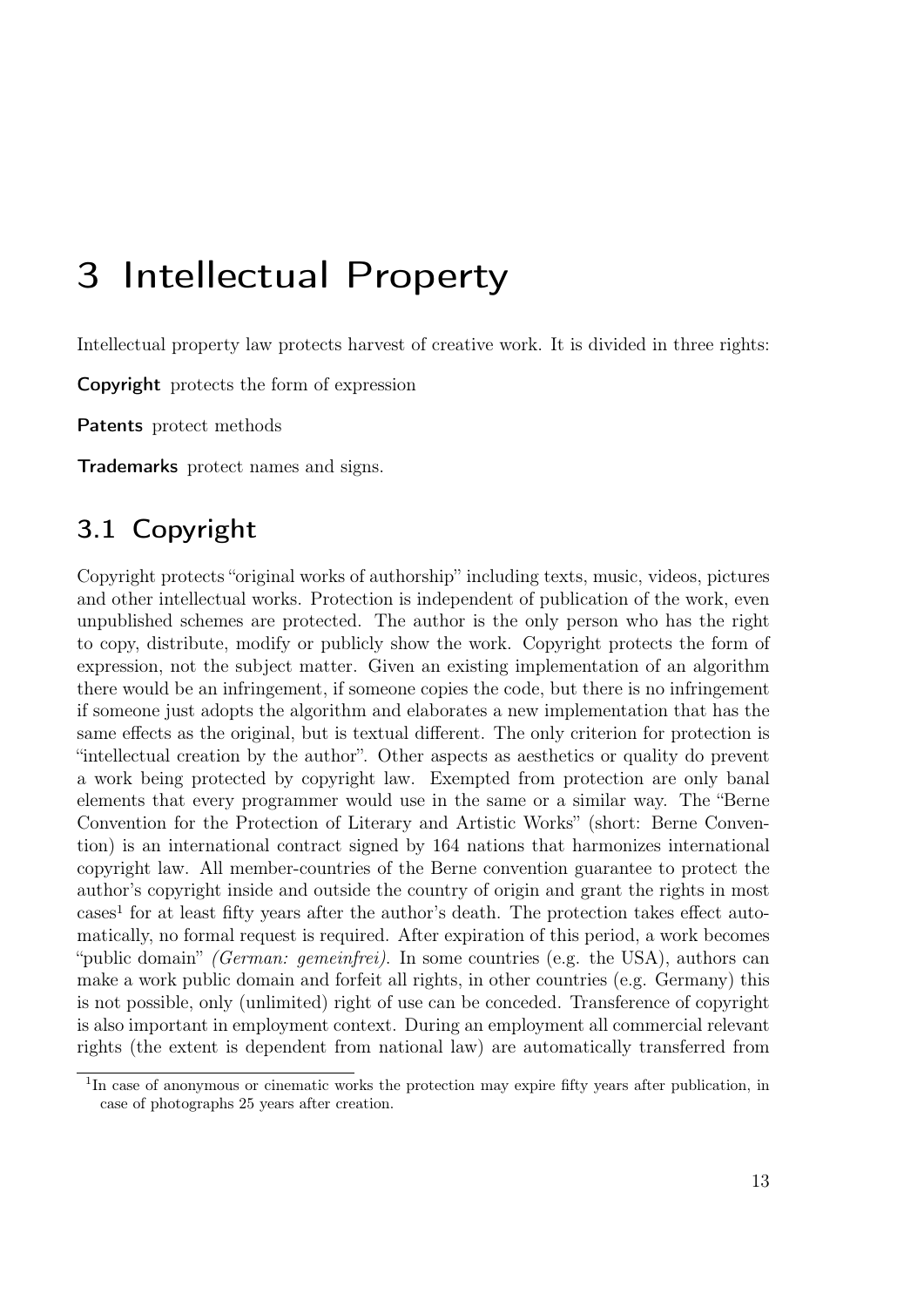the employee who created the work to the employer who "bought" the service "create work" by paying wage.[\[7,](#page-100-6) [30,](#page-102-8) [38\]](#page-102-9)

# <span id="page-25-0"></span>3.2 Patents

Patents protect inventions. A patent grants "the right to exclude others from making, using, offering for sale, or selling the invention". Nobody is allowed - independent of knowing about the patent - to do anything based on the protected invention without the patent holder's permission. There are three conditions to be fulfilled if an invention is intended to be patented: First, the invention has to be new, i.e. it may not be "prior art". "Prior art" covers everything that has been published in any way in the past. Research whether the idea is prior art or not is the most extensive part of a patent approval because "any" publication of the same idea disqualifies the idea for a patent. Second, the idea has to be an "inventive step" respectively "non-obvious" (different terms used in different countries). An expert in this field must not be able to get the same idea in an obvious way.

Third, the idea has to be usable in a commercial way. This is almost always given.

When a patent is granted, all patent documents are published and there is possibility for third parties to raise caveat or revocation action.

A special discussion is held about software patents. In Germany, for example, software per se is not patentable. However, there rose the problem that inventions that contain software were excluded from patent protection. That means a machine that does its job just by mechanics is patentable, but a machine that does the same job (partially) by software is not patentable. In consequence, also software (at least firmware) can become patented. The distinction between mere software programs and inventions containing software is difficult. Another (now and then funny) problem is so-called "trivial patents". A patent is called trivial if someone managed to get a patent on a very simple, common used method. Often such trivial patents do not survive a lawsuit.[\[7,](#page-100-6) [30\]](#page-102-8)

# <span id="page-25-1"></span>3.3 Trademarks

Trademark law is the least problematic intellectual property right because it is very easy to investigate whether someone has protected a specific trademark. Trademarks (more precisely: trade- and servicemarks) protect signs (logos, phrases or combinations) that are attached to products. There are two ways to acquire protection by trademark law: first, you can apply for enrollment in the register at the trademark office. If you are the first who uses the desired sign you get enrolled for a rather small fee and your sign is protected as a trademark. This is the most common way. Second, a sign can implicit gain protection my trademark law, when the sign is used widely and has become "secondary meaning".[\[7,](#page-100-6) [30\]](#page-102-8)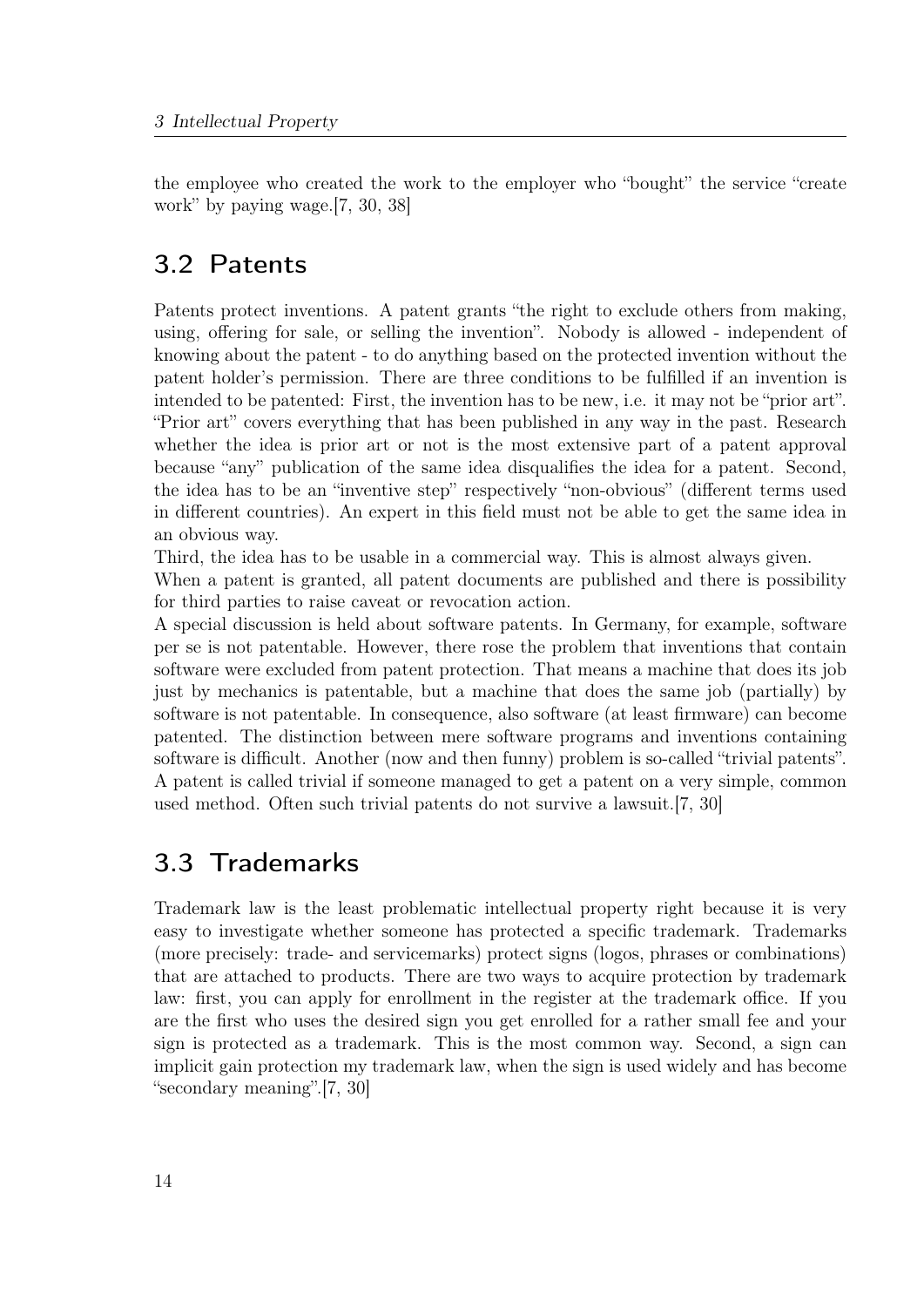# <span id="page-26-0"></span>4 OSS and IP

As open source software is like all software creative work it is affected by intellectual property law. This chapter shows what impact the three rights have on open source software.

# <span id="page-26-1"></span>4.1 Copyright

Some special considerations about copyright are associated with OSS. In traditional software development, there is one author of the software product: A company or a private. It is obvious who holds the copyright. In OS development there are many possibly hundreds or thousands - authors of one piece of software. Due to the partial sophisticated regulations of copyright law, someone who wants to use or even modify the software or its source code has to ask all authors for permission to do so. It is obvious that this is hardly feasible. To encounter this problem two facilities developed over the time: OS licenses and foundations. Licenses provide standardized conventions; foundations maintain OS projects (and licenses) and can act in court as "the author" to sue copyright infringers.

# <span id="page-26-2"></span>4.2 Patents

In general, OSS benefits from the exclusion of private and experimental use from patent protection. Everybody is allowed to use patented inventions in a non-commercial manner without infringing patent protection. So it is commonly possible to use patented source code legally in OSS, but once the software is distributed in a commercial way, the private/ experimental use exclusion does not take effect any more. The same applies of course if OS is developed by a commercial organization.

# <span id="page-26-3"></span>4.3 Trademarks

There is no OS-specific impact from trademarks. All assigned trademarks can be researched in public lists. OSS can infringe trademark law as well as all other software, too. This is easy to avoid because you just have to search in sorted lists for the desired name of your product.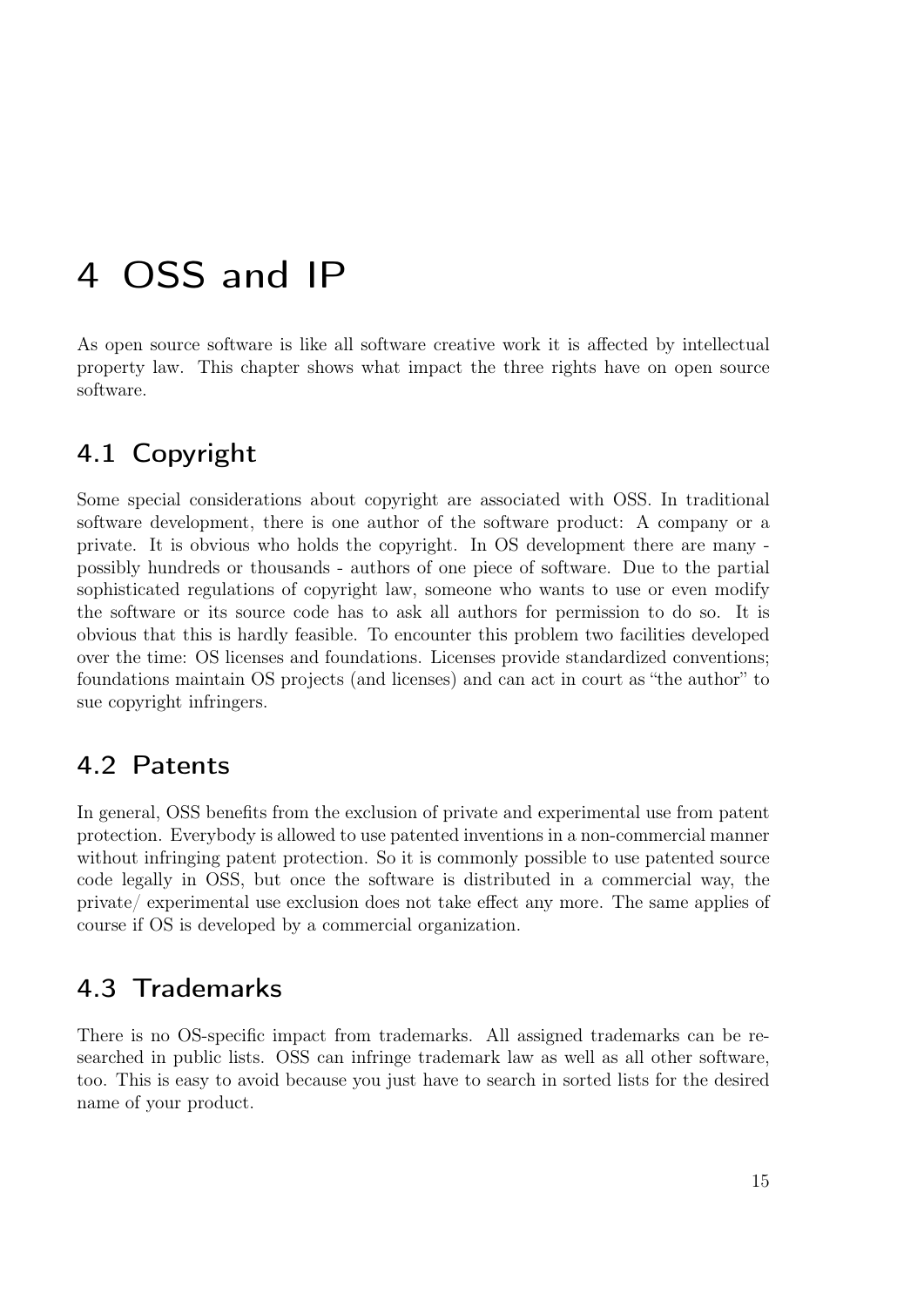# <span id="page-27-0"></span>4.4 OS licenses

Open source licenses deal with these intellectual property rights (usually mainly Copyright and patents) and set up regulations about that.

## <span id="page-27-1"></span>4.4.1 Categorization

OS licenses are categorized based on two criteria:

- 1. When a modified version of the original verison is distributed, the source code of the modification has to be made available to everyone who received the binary.[\[6\]](#page-100-7)
- 2. A derived work of the software may be combined only with software licensed under the same license.[\[6\]](#page-100-7)

### Permissive

None of the two criteria is met. Software licensed under a permissive license can be easily adopted; there is no pressure to publish any source code. Such software can be integrated in commercial, proprietary products without revealing any secrets. Licensing under this license means to donate (rather) unlimited usage right to any- and everybody. Examples: BSD-license, Apache-license

### Copyleft

The first criterion is met: Publication of the modified parts Software licensed under a copyleft license can be adopted, but due to the publication of modified parts there may be revealed some secrets, at least concerning the interface. Licensing under this license means to donate extensive usage right to any- and everybody, but also to prevent anybody to bag the profits in private realized on the author's code. Examples: GNU Lesser General Public License (LGPL), Mozilla Public License (MPL), Eclipse Public License (EPL)

### Viral copyleft

Both criteria are met: modifications have to be published and the software may be combined only with identically licensed software. Software licensed under a viral copyleft license is problematic in business environment. When such software is adopted, every code that is combined with it has to be published under the same license. If done so, every secret in any piece of code related to the adopted software will be revealed. Licensing under this license ensures that the source code and everything based on it will be free forever. Example: GNU General Public License (GPL)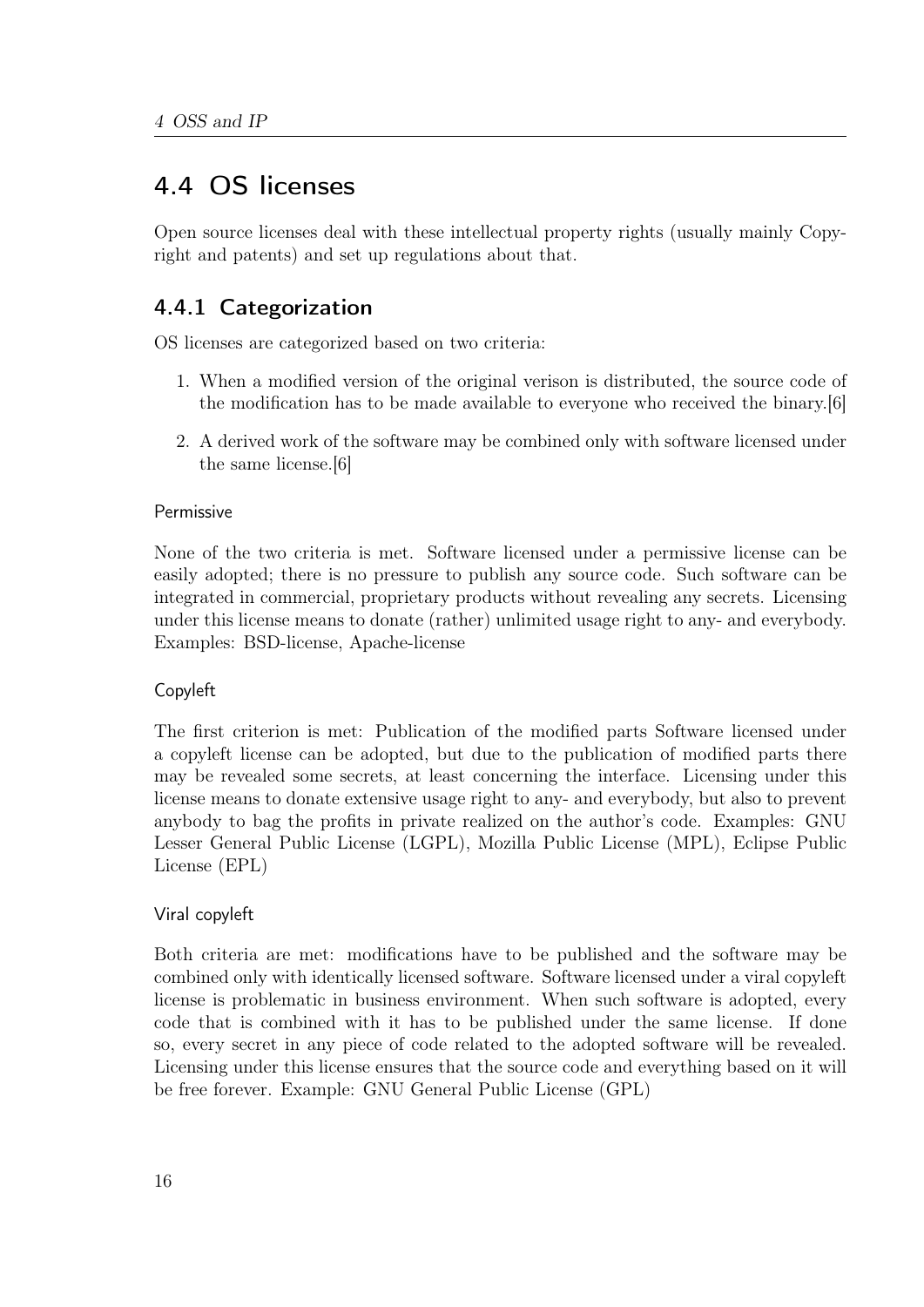### <span id="page-28-0"></span>4.4.2 Viral copyleft licenses

### <span id="page-28-1"></span>4.4.2.1 GNU General Public License

The GNU General Public license (GPL)[\[10\]](#page-100-4) is the most widely used OS license.[\[3\]](#page-100-8) It is rather complex and contains some sophisticated rules. Here is an aggregation, sorted by paragraphs to facilitate look-up.

### 0. Definitions

To "modify" means any form of copying or adapting, despite making an 1:1 copy. To "propagate" means any action that is relevant in copyright meanings, including copying, distributing, making available to the public.

To "convey" means all kinds of propagation that makes receiving or making copies possible for a third party.

In version 2 the word "distribute" was used, but now replaced by "propagate" and "convey" because "distribute" has in some countries already a predefined meaning in copyright law that was different from the meaning in GPL v2. The new words prevent that misunderstanding.

### 1. Source Code

In this paragraph the extent of the source code covered by the license is defined (called "Corresponding Source". It means any source code that is "needed to generate, install, and (for an executable work) run the object code and to modify the work", excluding the "System Libraries". Unfortunately, there is no exact (technical) description, what the System Libraries include. The GPL enumerates "kernel, window system, and so on" (sic!) as well as compiler and object code generator.

At this point there is no mutual consent, which programming techniques qualify for a System Library. This is especially interesting if someone plans to integrate GPL-licensed source code in a proprietary code. The Free Software Foundation states that in this case only communication "at arm's-length" is allowed, otherwise the two programs would be seen as parts of one combined work which would be covered by GPL.

There are other opinions that linking is also allowed. But even concerning linking there are two points of view: Some say only static linking is allowed, others are convinced that even dynamic linking would create a combined work.

### 2. Basic Permissions

It is allowed to "make, run and propagate covered works that you do not convey, without conditions so long as your license otherwise remains in force." If you convey covered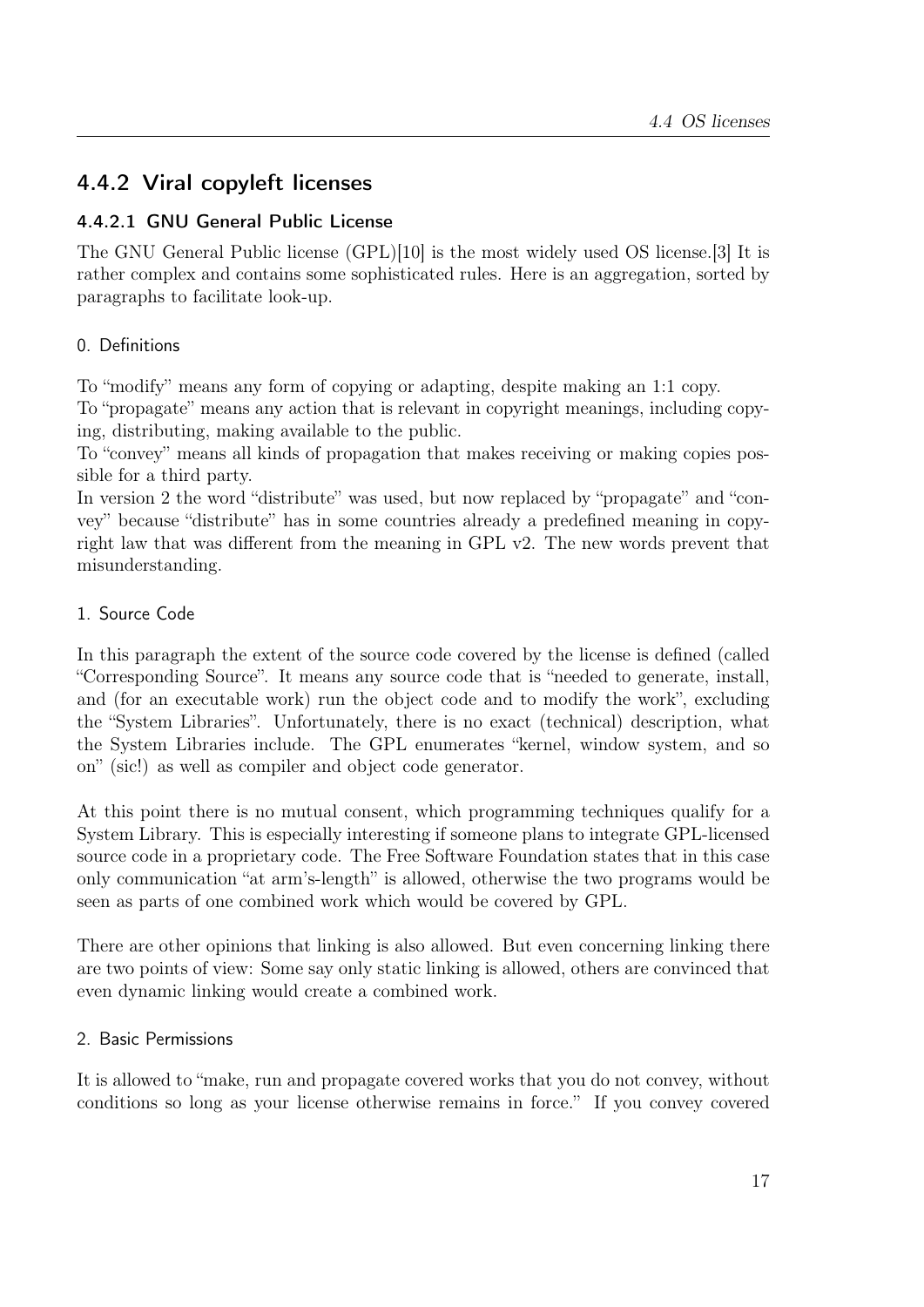works to other for "the sole purpose of having them make modifications exclusively for you (under your direction and control), or provide you with facilities for running those works", there are no conditions for the parts for which you control copyright. For the other parts (for which you do not control copyright), you have to comply with the conditions of this License.

### 3. Protecting Users' Legal Rights From Anti-Circumvention Law

This paragraph is about "effective technological measure" that are used to enforce copyright, e.g. copy protection of a CD or Digital Rights Management (DRM).

It is not possible to use software licensed under GPL as an effective technological measure. Even if it would be effective, it is declared not to be, so it is no litigation to circumvent this measure. In this way, the GPL does not restrict what people do with GPL-licensed software, but it prohibits restriction.

The author waives any legal power to forbid circumvention of an effective technological measure.

This paragraph is new in version 3 since the WIPO Copyright Treaty and its corresponding article 11 were adopted in 1996.

### 4. Conveying Verbatim Copies

It is allowed to convey 1:1 copies, if no copyright or warranty notice is removed, the copy carries a prominent copyright notice and a copy of the license is enclosed. There may be charged a price for each copy or offered support or warranty.

### 5. Conveying Modified Source Versions

When conveying a "work based on the Program, or the modifications to produce it from the Program" in source code form four conditions have to be met:

- a. "The work must carry prominent notices stating that you modified it, and giving a relevant date."
- b. "The work must carry prominent notices stating that it is released under this License and any conditions added under section 7."
- c. The license applies always to the whole work, unconcerned the packaging. The work cannot be licensed under another license. An already existing other license is not touched.
- d. Every interactive user interface must carry legal notices, but you need not to retrofit missing notices in existing interfaces.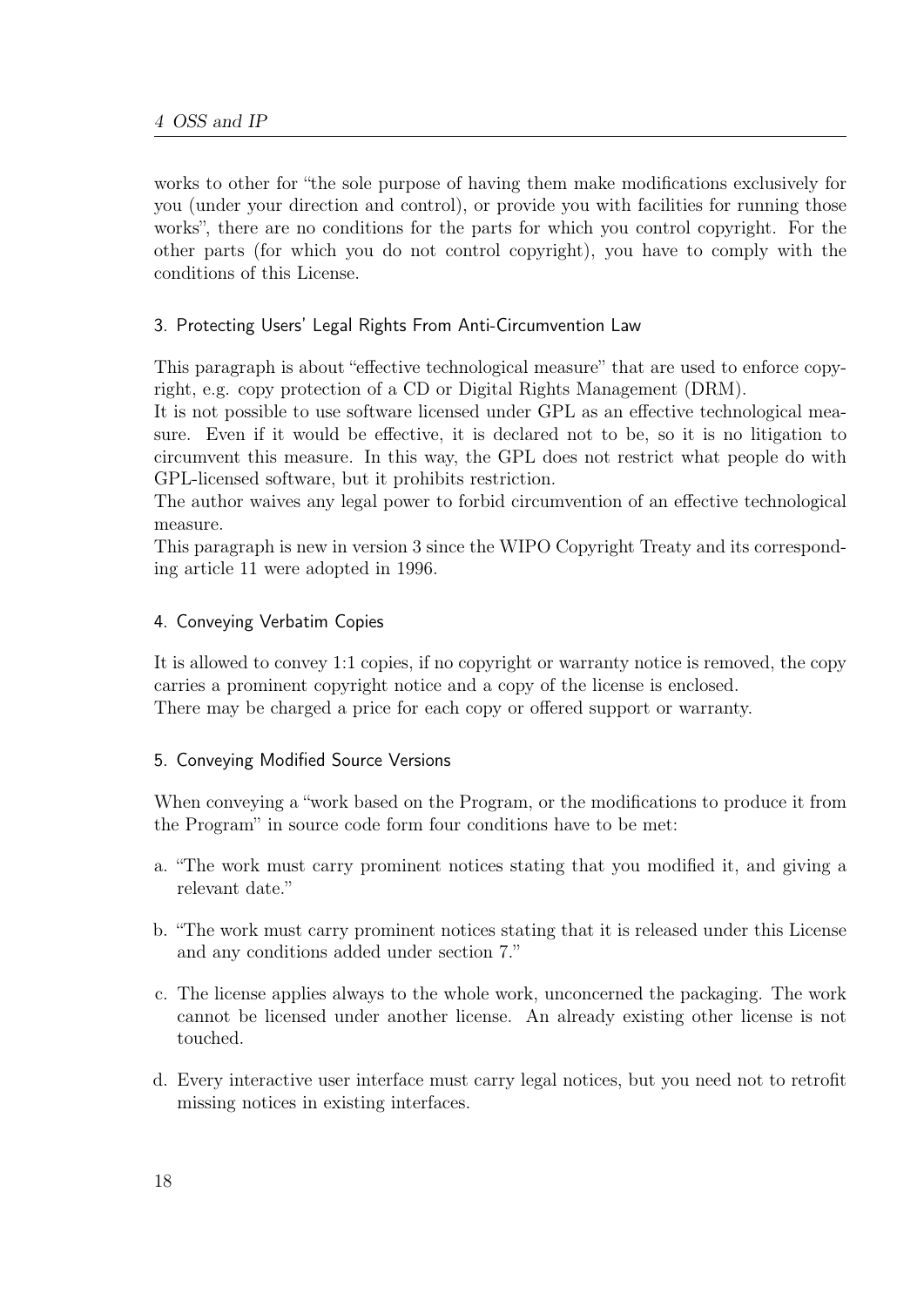If the work is put together with other independent works in an aggregate (that may be a storage medium, ZIP-file, etc.) the license does not apply to the other works of the aggregate.

### 6. Conveying Non-Source Forms

When you convey the work in object code form (under the conditions in No. 4 and 5) you have to convey the source code in one of the following ways, too:

a. Conveying the object code in a physical medium

- i. Enclose the source code on a physical medium (e.g. CD, DVD)
- ii. Enclose a written offer to
	- 1. give anyone who possesses the object code a copy of the source code on a physical medium for a price not higher than your one expenses for the physical conveying.
	- 2. access the source code on a network server at no charge.
- iii. In case you received the object code with a written offer and you act noncommercial, you may convey individual copies with a copy of the offer.
- b. Conveying the object code "by offering access from a designated place (gratis or for a charge)", you have to offer access to the source code in the same way at no further charge. Object and source code may be on different network servers, but you have to "maintain clear directions next to the object code" how to find the source code.
- c. Conveying the object code using peer-to-peer-transmission, you have to inform the peers where the source is available to the general public at no charge.

It follows a sophisticated description of the conditions that apply when object code is conveyed in a User Product (embedded software). This is new in version 3 and was initiated by "tivoization<sup>[1](#page-30-0)"</sup>.

### 7. Additional Terms

With version 3 of the GPL you may add additional terms to the license. There are two types of additional terms:

a. Additional permissions may be added to the entire program or parts of it. When you convey the work, you may remove any or all additional permissions or add your own.

<span id="page-30-0"></span><sup>1</sup>Tivoization is named after a digital video recorder sold by TiVo, Inc. They used software licensed under GPL v2 and made the source code available on their website. Thus, they complied with the conditions of GPL v2. In the device they installed a mechanism that checked the digital signature of the installed software. In this way it was nearly impossible to get a modified version run on the device.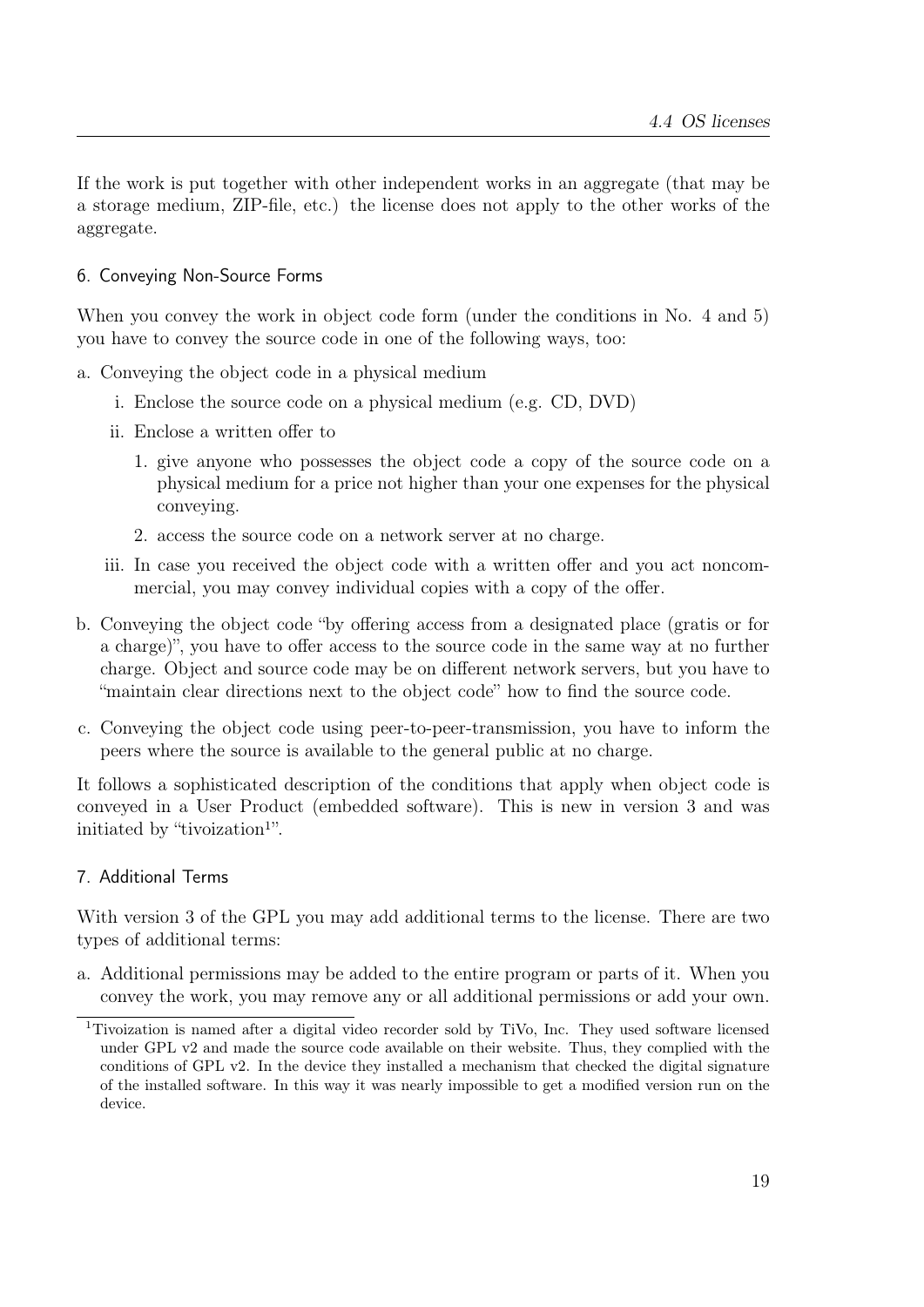- b. Non-permissive additional terms are limited to the following:
	- i. "Disclaiming warranty or limiting liability differently from the terms of sections 15 and 16 of this License; or
	- ii. Requiring preservation of specified reasonable legal notices or author attributions in that material or in the Appropriate Legal Notices displayed by works containing it; or
	- iii. Prohibiting misrepresentation of the origin of that material, or requiring that modified versions of such material be marked in reasonable ways as different from the original version; or
	- iv. Limiting the use for publicity purposes of names of licensors or authors of the material; or
	- v. Declining to grant rights under trademark law for use of some trade names, trademarks, or service marks; or
	- vi. Requiring indemnification of licensors and authors of that material by anyone who conveys the material (or modified versions of it) with contractual assumptions of liability to the recipient, for any liability that these contractual assumptions directly impose on those licensors and authors."

Any other non-permissive additional term are called "further restrictions" (see also section 10). When you receive a program licensed under this license, you may remove any further restriction. If you added additional terms to the license, you must place a notice in every affected source file.

#### 8. Termination

"You may not propagate or modify a covered work except as expressly provided under this License." If you anyway do so, all rights granted by this license to you are automatically terminated. Your license is reinstated, if you end all violations of the license. This reinstatement is new in version 3.

Rights other received from you under this license are not affected. If your rights are terminated and not reinstated, you cannot receive any new licenses for the same material.

#### 9. Acceptance Not Required for Having Copies

You can have copies and run the program without accepting the license, but accepting the license is the only way to get the rights for propagating and modifying.

#### 10. Automatic Licensing of Downstream Recipients

With each conveying every recipient automatically receives a license from the original licensors.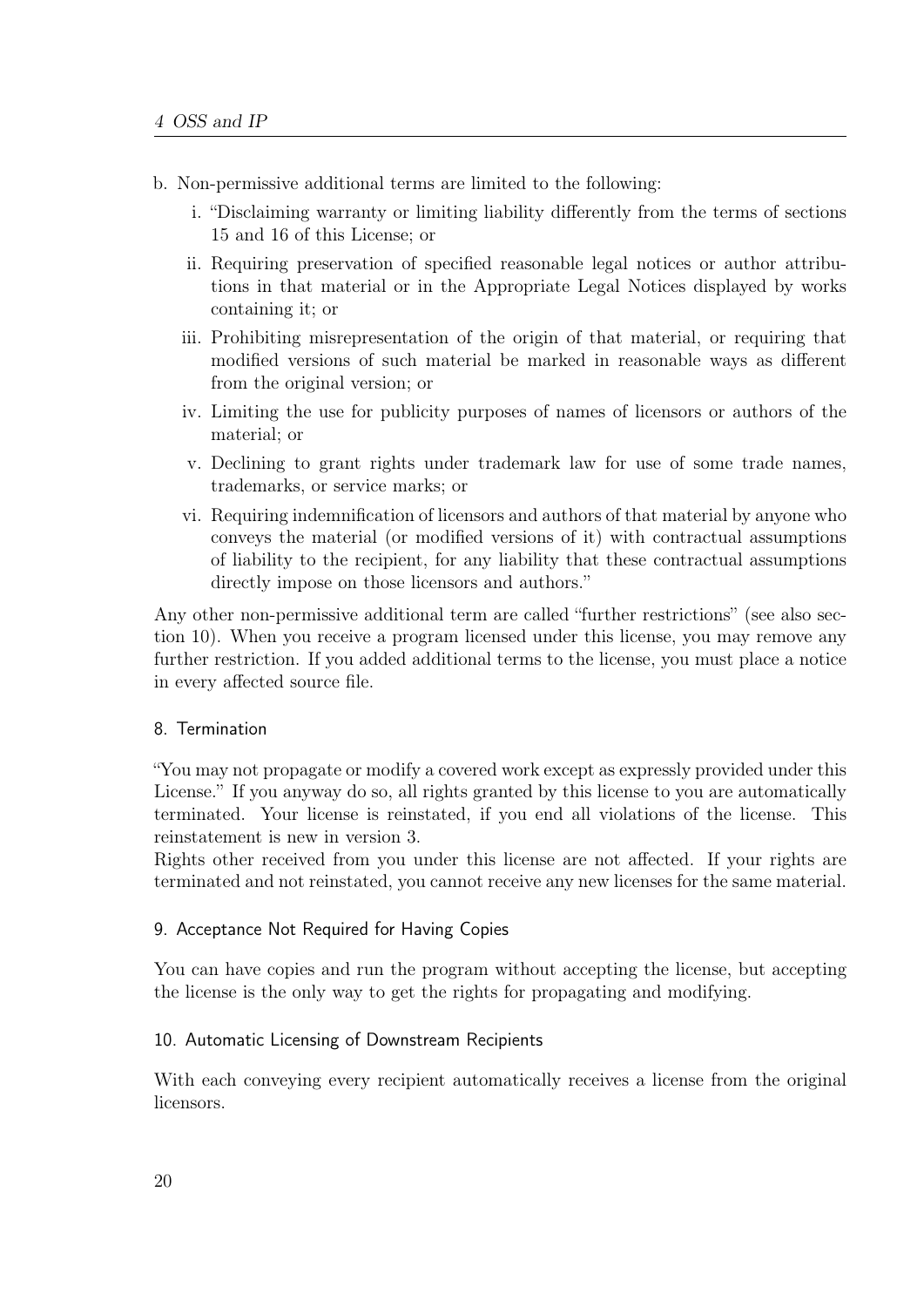"You may not impose any further restrictions on the exercise of the rights granted or affirmed under this License." "[Y]ou may not initiate litigation (including a cross-claim or counterclaim in a lawsuit) alleging that any patent claim is infringed".

### 11. Patents

This paragraph (new in version 3) contains ingenious defenses against patent lawsuits: Everybody who contributes to the work grants all licensees a patent license (including all rights given by this license) concerning all patents that are affected by the version he contributes. If the contributor gives that license only to a few licensors, it is automatically extended to all.

It is not allowed to use knowingly patented code in a contribution if the contributor has not the right to give a patent license to the licensees.

### 12. No Surrender of Others' Freedom

If you are subject to any obligations that dissent the conditions of this license, the license stays in force. The only possibility to conform to both, the license and your obligations, will probably be to relinquish all rights given by the license.

### 13. Use with the GNU Affero General Public License

Compatibility clause for version 3 of the GNU Affero General Public License

### 14. Revised Versions of this License

The different possibilities to handle future versions of the license:

- a. If in the work is specified a certain version number followed by the phrase "or any later version" you may use the mentioned version or any later.
- b. If no version number is specified in the work, you may choose from all ever published versions.
- c. If it is stated that a proxy can decide which version has to be applied, that proxy's public statement sets the version that is to be used.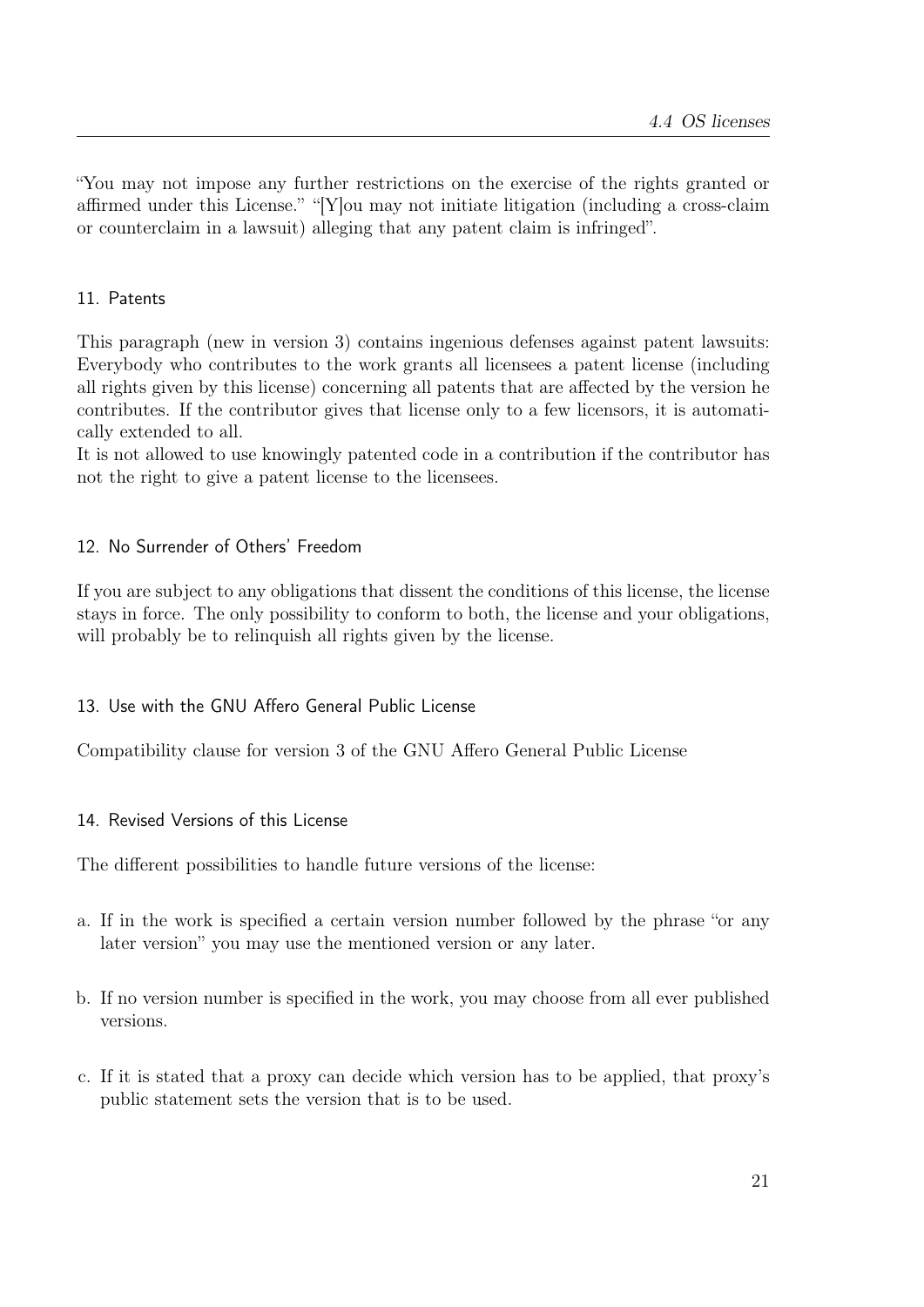- 15. Disclaimer of Warranty
- 16. Limitation of Liability
- 17. Interpretation of Sections 15 and 16

Sections 15 and 16 exclude any warranty and liability. In some cases (as in the European Union), this is restricted by local law.

### <span id="page-33-0"></span>4.4.3 Copyleft licenses

### <span id="page-33-1"></span>4.4.3.1 GNU Lesser General Public License

The GNU Lesser General Public license (LGPL) [\[11\]](#page-100-9) is a modification of the GPL. It allows a library being linked by a program licensed under a GPL-incompatible license, even a proprietary one. A prominent example is the GNU C library (glibc).

### 0. Additional Definitions

"Library" means a work covered by this license. "Application" means any work that uses the interface of the library. "Combined Work" means a work where the Application is linked with the Library.

### 1. Exception to Section 3 of the GNU GPL

Paragraph 1 overrides paragraph 3 of the GPL, thus it's possible to use LGPL licensed code in "effective technological measure" that are used to enforce copyright.

### 2. Conveying Modified Versions

If you modify the Library in a way that it uses data provided by the Application, you have two possibilities to convey the modified version. Either you ensure that the Library does its job as expected, even if the Application does not provide the data or you license it under the GPL. Licensing the Library under the GPL would mean that the Application has to be licensed under GPL, too.

### 3. Object Code Incorporating Material from Library Header Files

If your application incorporates material from a header file that is part of the library and you convey the application under a license of your choice, you have to place a prominent notice on each copy that the Library is used and covered by this License. Furthermore, you have to enclose a copy of this license and the GPL.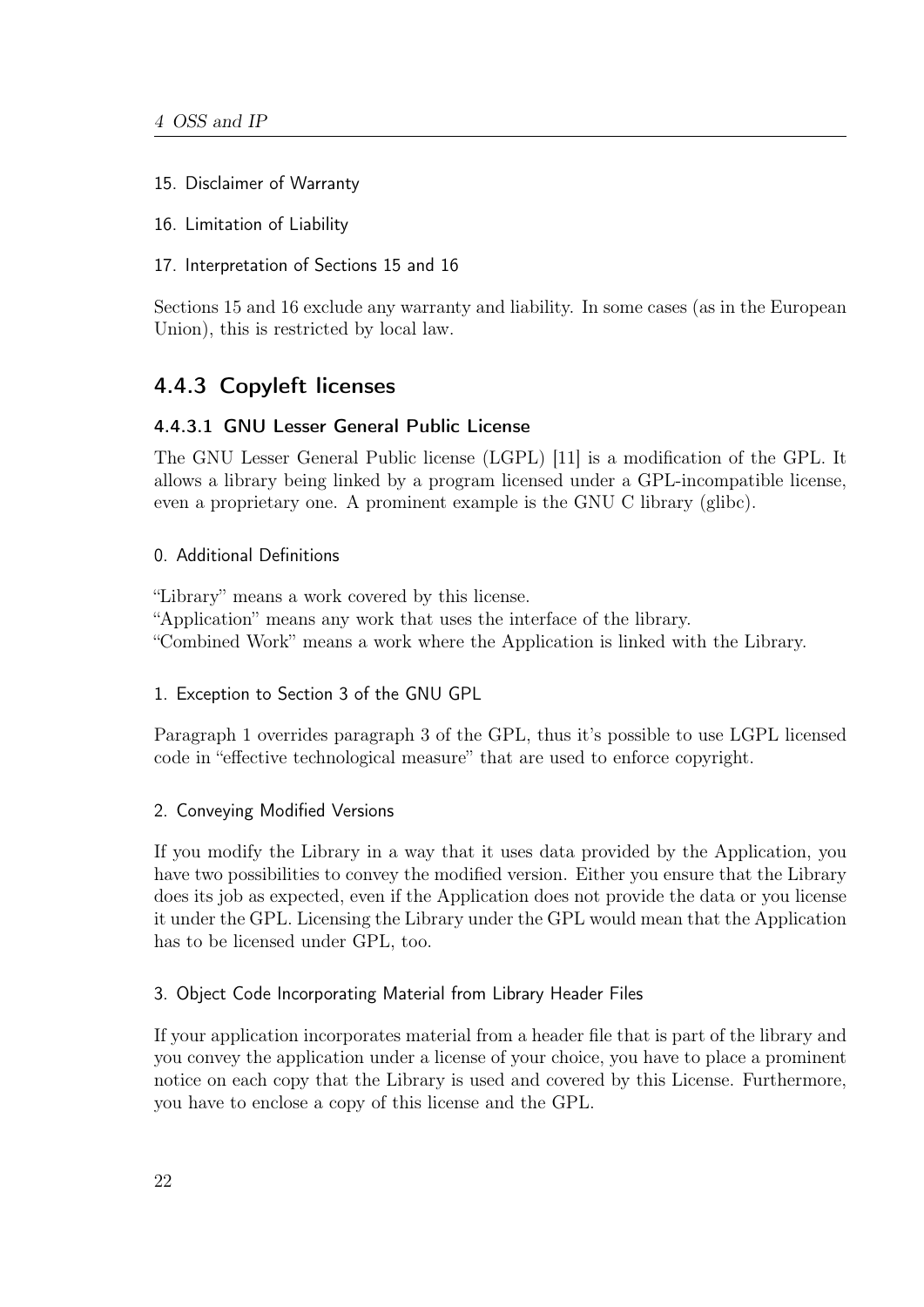### 4. Combined Works

You may convey a combined work under any license if you comply with all of the following conditions:

- a. Modification or reverse engineering of the Library part may not be restricted.
- b. Give a prominent notice on each copy about the Library and its license.
- c. Enclose a copy of the GPL and the LGPL.
- d. If during execution a copyright notice is shown, it must contain a notice about the Library and directions to copies of the GPL and LGPL.
- e. Enable re-linking with a modified version of the Library by
	- i. Conveying the source code that is based on the Library
	- ii. Using a shared library mechanism that "uses at run time a copy of the Library already present on the user's computer system, and [...] will operate properly with a modified version of the Library that is interface-compatible with the Linked Version<sup>"</sup>
- f. Provide Installation Information according to section 6 of the GPL.

### 5. Combined Libraries

If you combine party of the Library licensed under this License with parts of another library licensed not under this License in a single library and you convey this library under a license of your choice, you have to enclose the extracted parts that are based on the Library. Furthermore, you have to give a prominent notice with the combined library where to find the extracted parts.

### 6. Revised Versions of the GNU Lesser General Public License

The proceeding concerning new versions of the license is analog to that describes in the GPL.

### <span id="page-34-0"></span>4.4.3.2 Mozilla Public License

The Mozilla Public License (MPL) [\[18\]](#page-101-10) is relesaed by the Mozilla Foundation.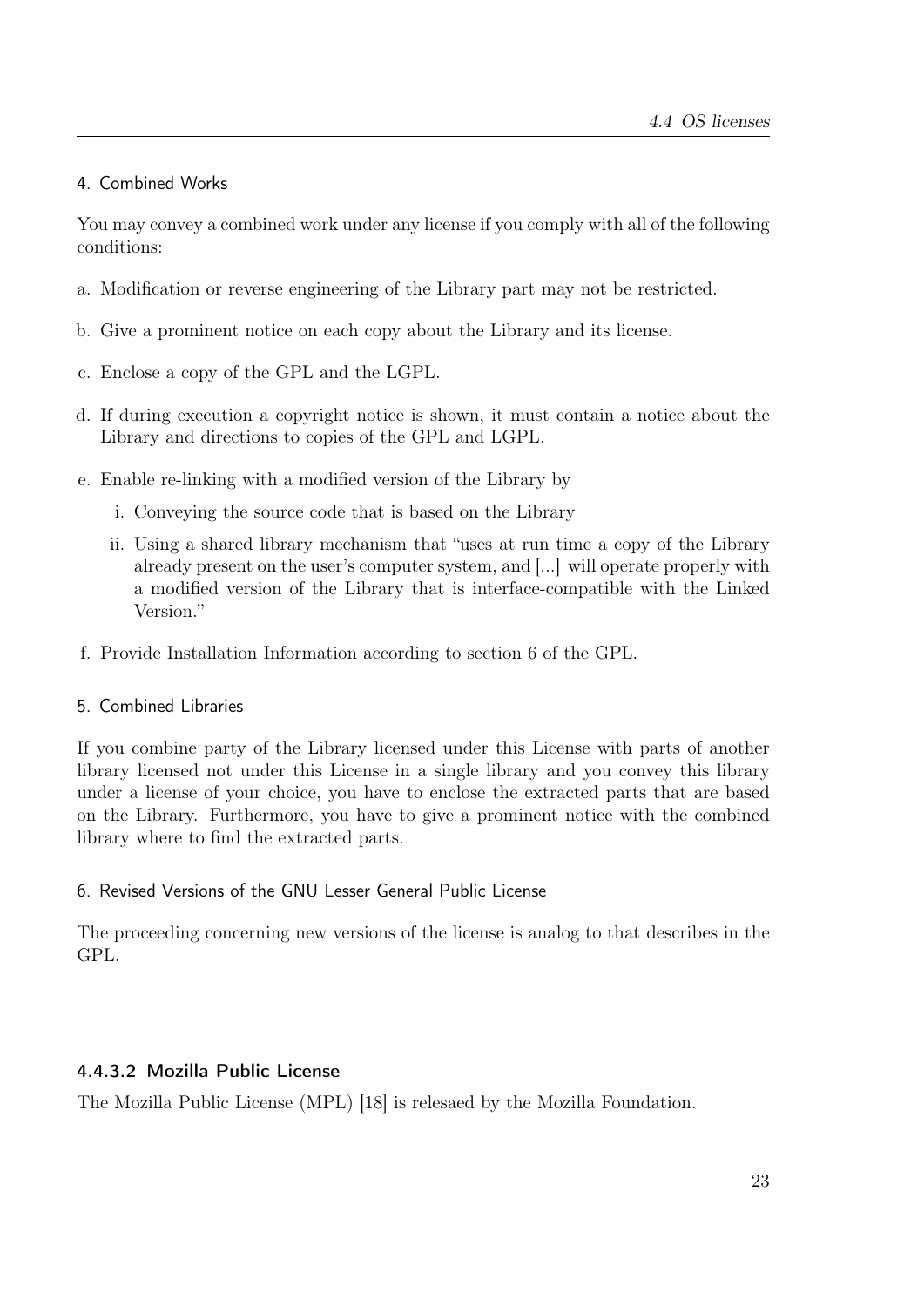### 1. Definitions

"Contributor Version" means "the combination of the Original Code, prior Modifications used by a Contributor, and the Modifications made by that particular Contributor." "Patent Claims" means "any patent claim(s), now owned or hereafter acquired, including without limitation, method, process, and apparatus claims, in any patent Licensable by grantor."

- 2. Source Code License
- 2.1. The Initial Developer Grant
- a) Grant of an all-embracing copyright license concerning the Original Code.
- b) Grant of an all-embracing patent license concerning patents that are affected by the Original Code.
- c) The licenses in a) and b) become effective with the distribution of the Original Code under this License.
- d) The Initial developer grants no patent license for code that is deleted from the Original Code that is separate from the Original Code or for infringements caused by modification or combination of the Original Code.
- 2.2. Contributor Grant analog to 2.1

### 3. Distribution Obligations

3.1. Application of License All modifications are regulated by this License. When you distribute the Source Code version, you have to do it under this license of a future version of it and you must enclose it to every copy you distribute. You may not restrict the rights granted by this license.

3.2. Availability of Source Code Any Modification has to be made available in Source Code under this License. You may enclose the Source Code on the same media as the Executable or make it available online. If you choose the online version, you have to ensure that the Code is available for at least twelve months after it came available or six months after a new version of the Modification became available.

3.3. Description of Modifications All changes have to be documented in a file stating also the date of modification. There has to be included a prominent statement mentioning the Initial Developer as well in the Source Code as in a notice in the Executable version.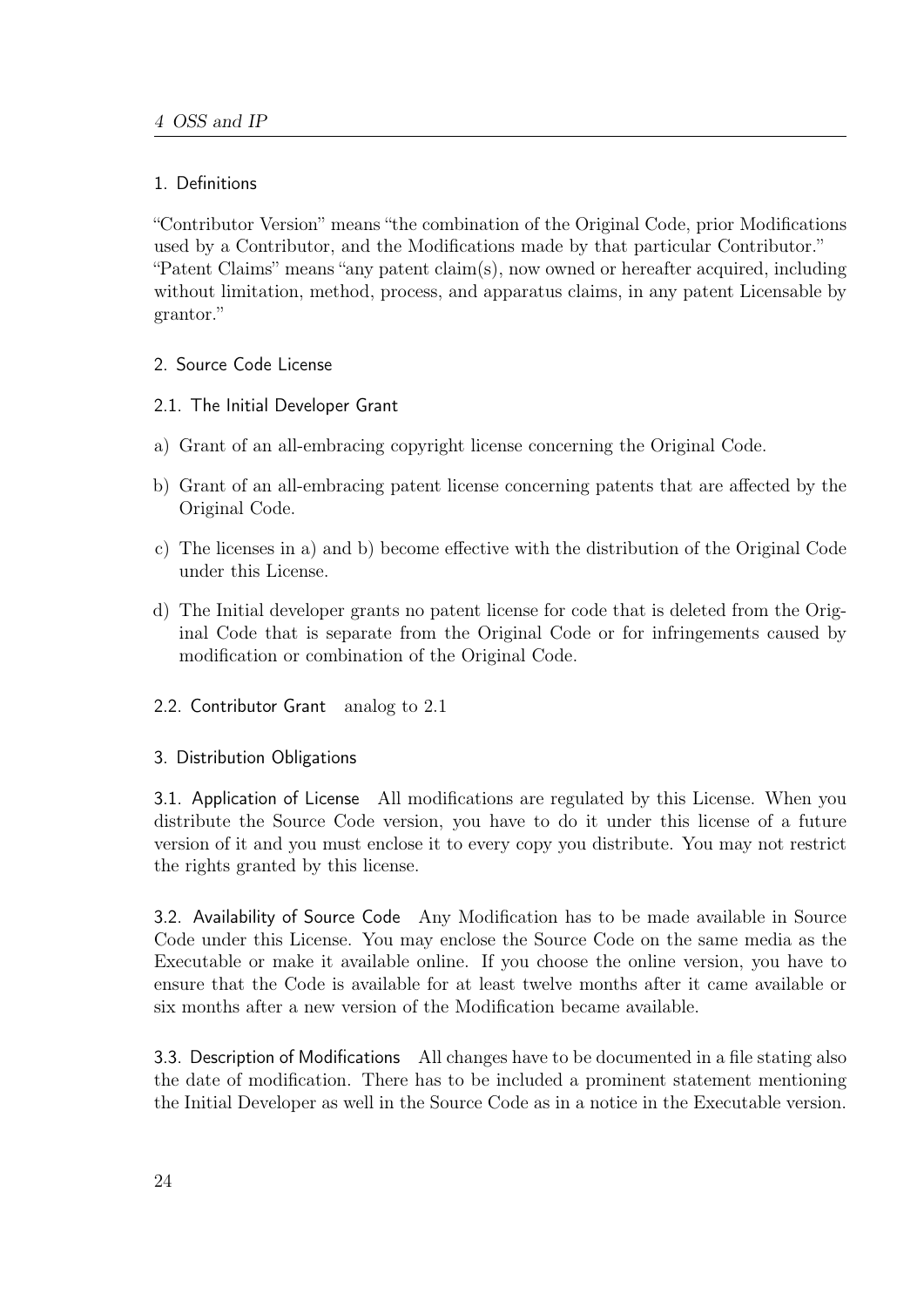## 3.4. Intellectual Property Matters

- (a) Third Party Claims "If Contributor has knowledge that a license under a third party's intellectual property rights is required to exercise the rights granted by such Contributor under Sections 2.1 or 2.2", Contributor has to put a description of the claim and whom to contact in a file named "LEGAL". If that knowledge is obtained after distribution, the file has to be adapted and all recipients of the code have to be informed about the new knowledge.
- (b) Contributor APIs "If Contributor's Modifications include an application programming interface and Contributor has knowledge of patent licenses which are reasonably necessary to implement that API, Contributor must also include this information in the LEGAL file."
- (c) Representations "Contributor represents that, except as disclosed pursuant to Section 3.4 (a) above, Contributor believes that Contributor's Modifications are Contributor's original creation(s) and/or Contributor has sufficient rights to grant the rights conveyed by this License."

3.5. Required Notices You have to put the notice attached in Exhibit A of this license in each source code file, or if this is not possible in the corresponding directory. Warranty, support, indemnity or liability obligations may be offered for a fee, but those may affect neither any other Contributor nor the Initial Developer.

3.6. Distribution of Executable Versions If all requirement in sections 3.1 - 3.5 are met, the Executable version of the Covered Code may be distributed. This can be done under another license if the other license does conform to this license and no rights in the Source Code granted bay this license are restricted. If the distribution is done under another license it must be clear that this does not affect any other Contributor or the Initial Developer.

3.7. Larger Works The Covered Code may be combined with other code under another license to a Larger Work if the terms of this License are met for the Covered Code.

## 4. Inability to Comply due to Statute or Regulation

If any statute, juridical order or regulation causes you not to comply with any term of this license, you have to comply to the "maximum extent possible" and describe the limitations in the LEGAL file (see section 3.4).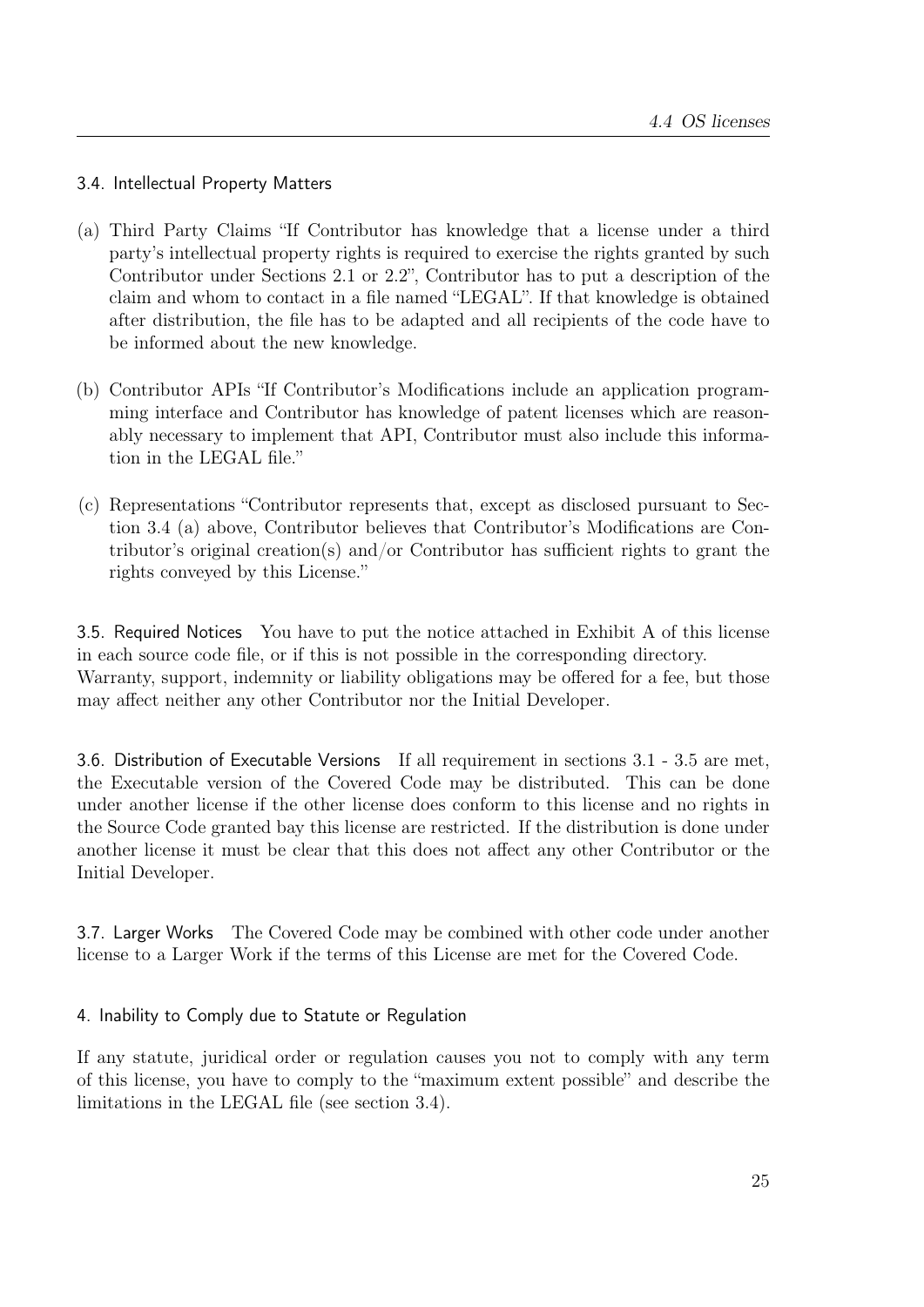## 5. Application of this License

"This License applies to code to which the Initial Developer has attached the notice in Exhibit A and to related Covered Code."

## 6. Versions of the License

6.1. New Versions The Mozilla Foundation may publish new versions of the License; each will be given a unique version number.

6.2. Effect of New Versions When a new version is available, you may choose whether you use the Covered Code under the version under which the Covered Code was published or under the new version. Only The Mozilla Foundation may change the terms of this License.

6.3. Derivative Works This paragraph describes what to pay heed to when creating or using a modified version of this License.

## 7. DISCLAIMER OF WARRANTY

## 8. TERMINATION

8.1. In case of failing to comply with the Licenses all rights granted by this License are automatically terminated. If not cured, 30 days after becoming aware of the infringement. All properly grated sublicenses to the Covered Code will survive.

8.2. This paragraph protects in a sophisticated way from patent lawsuits. In a nutshell: If someone initiates any patent litigation (even if not correlated with patent grants given by this license), the granted rights are terminated or a "mutually agreed" royalty has to be paid.

8.3. If a patent infringement claim is solved before initiating a litigation the value of the licenses granted in section 2.1 and 2.2 shall be acknowledged when determining the amount or value of any payment or license.

8.4. Validly granted end user licenses will survive termination.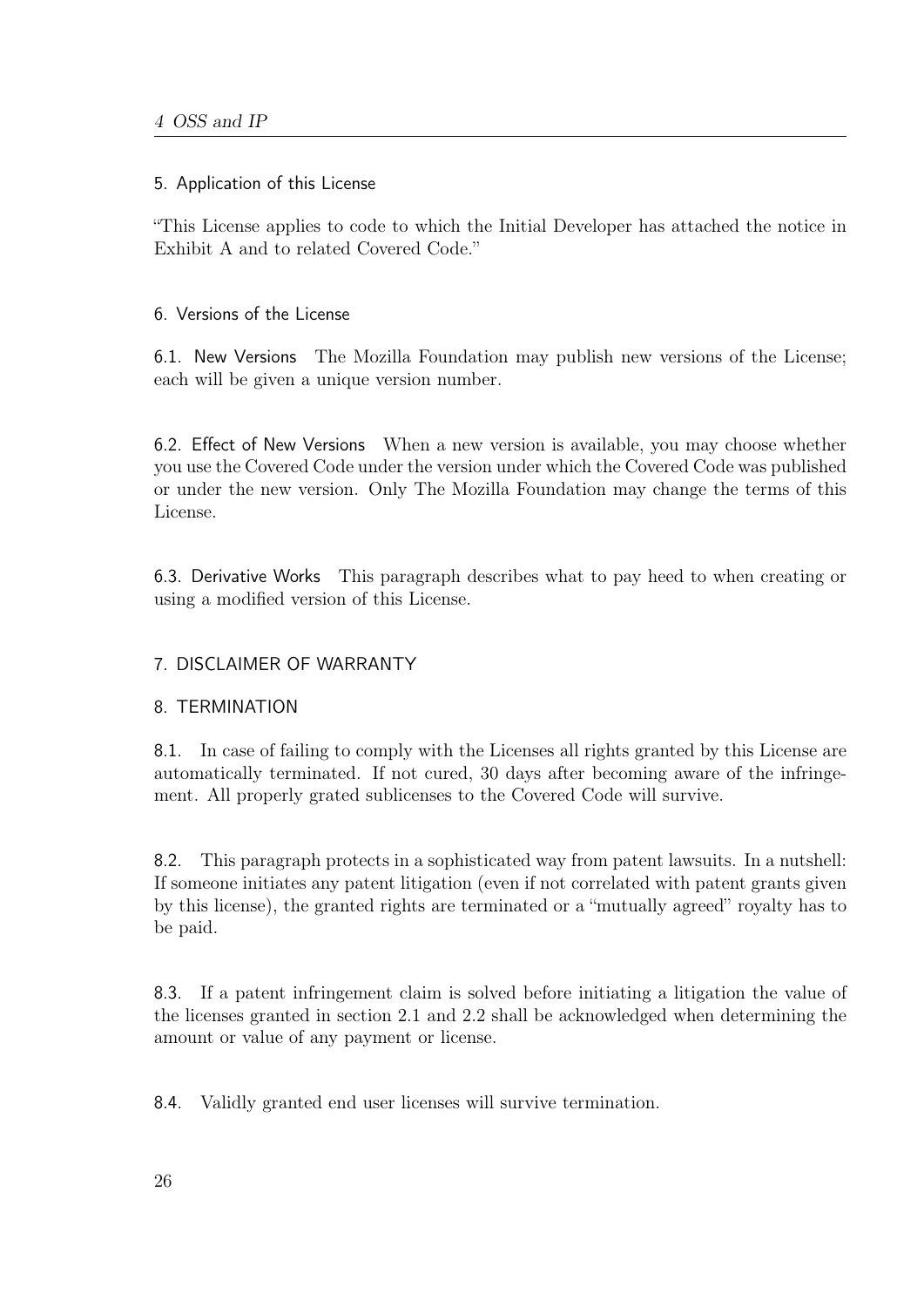## 4.4.3.3 Eclipse Public License

The Eclipse Public License (EPL) [\[9\]](#page-100-0) evolved from IBM's Common Public License. (CPL)[\[16\]](#page-101-0) It is often categorized in the same category aside the GPL, but if you take a close look you will see that it is much more similar to the LGPL, because it allows to incorporate an EPL-licensed Program in a proprietary Software.[\[8\]](#page-100-1)

## 1. Definitions

"Contribution" means the initial code, changes and additions to the Program. "Contributor" means "any person or entity that distributes the Program". "Program" means the distributed Contributions. "Recipient" means any person (including Contributors) who receives the Program.

## 2. Grant of Rights

- a. Each Contributor grants Recipient an all-embracing copyright license.
- b. Each Contributor grants Recipient an all-embracing patent license concerning all patents affected at the time of the Contribution by the combination of the Contribution with the Program.
- c. Each Contributor just grants copyright and patent licenses, but does not provide any assurance about any other patent infringements. The Recipient is solely responsible for complying with any other intellectual property rights.
- d. Each Contributor indicates that it has sufficient copyright rights to grant the copyright license specified in this agreement.

### 3. Requirements

- a. A Contributor may distribute the Program in object code, if
	- i. It conforms to this license
	- ii. Its license
		- 1. "effectively disclaims on behalf of all Contributors all warranties and conditions, express and implied [...]"
		- 2. "effectively excludes on behalf of all Contributors all liability for damages [...]"
		- 3. "states that any provisions which differ from this Agreement are offered by that Contributor alone and not by any other party [...]"
		- 4. "states that source code for the Program is available from such Contributor, and informs licensees how to obtain it in a reasonable manner [...]".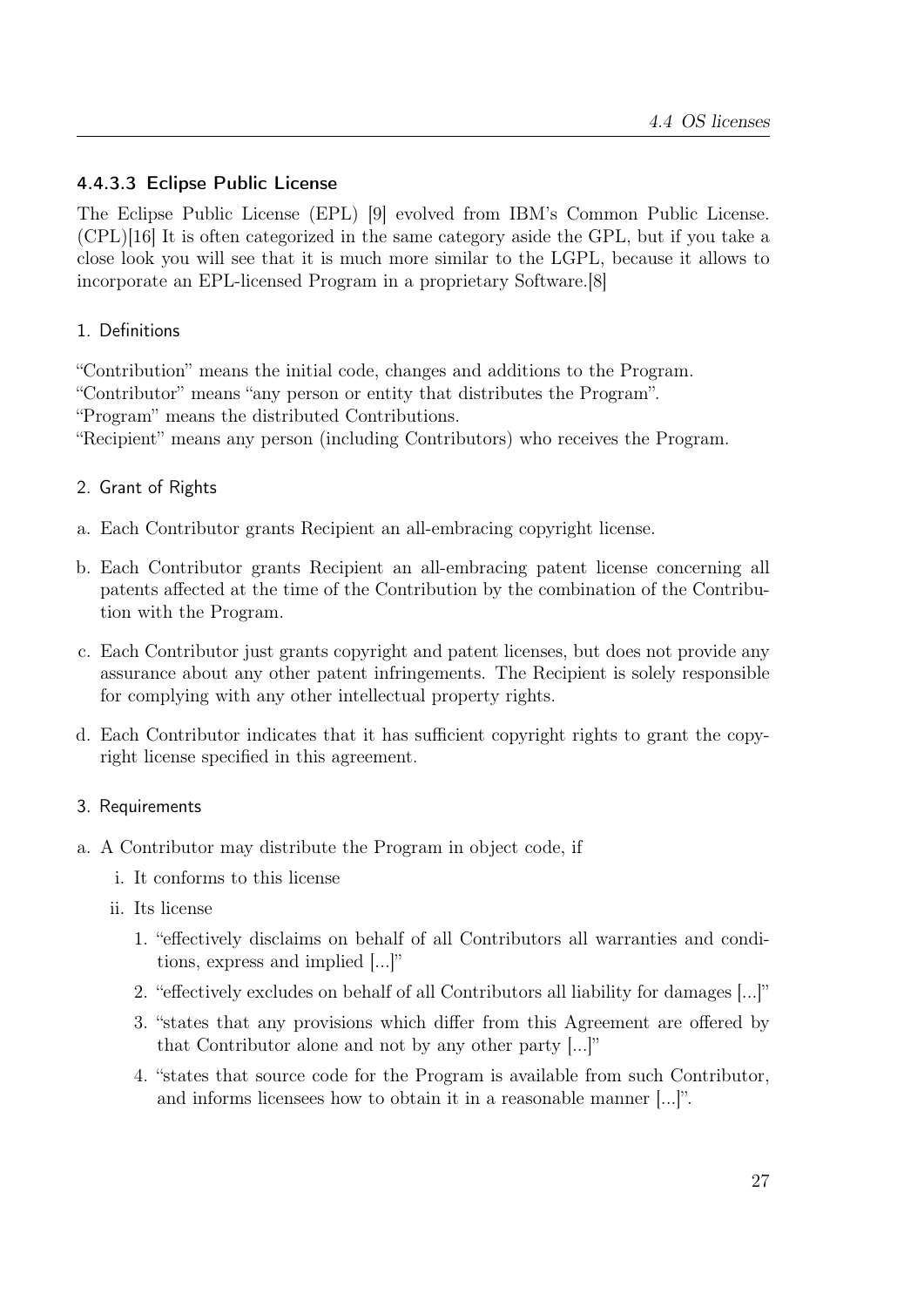- b. "When the Program is made available in source code form:"
	- i. "it must be made available under this Agreement"
	- ii. "a copy of this Agreement must be included with each copy of the Program"

#### 4. Commercial Distribution

This paragraph prohibits a non-commercial Contributor being made liable due to assertions a commercial Contributor made.

- 5. No Warranty
- 6. Disclaimer of Liability
- 7. General

If the Recipient institutes a patent lawsuit, alleging that the Program infringes the Recipient's patents the grated rights under 2b are terminated.

If the Recipient does not comply with the terms of this license and does not cure the violation all rights granted by this license are terminated. The Recipient's obligations and granted licenses are not affected.

Only the Agreement Steward is allowed to modify this license. Each new version is assigned a unique version number. A Contributor may decide to distribute under the new version.

## 4.4.4 Permissive licenses

### 4.4.4.1 BSD-license

The BSD-license [\[31\]](#page-102-0) is very short and easy to understand:

```
Copyright (c) \langleYEAR>, \langleOWNER>
All rights reserved.
```
- Redistribution and use in source and binary forms, with or without modification, are permitted provided that the following conditions are met:
	- \* Redistributions of source code must retain the above copyright notice, this list of conditions and the following disclaimer.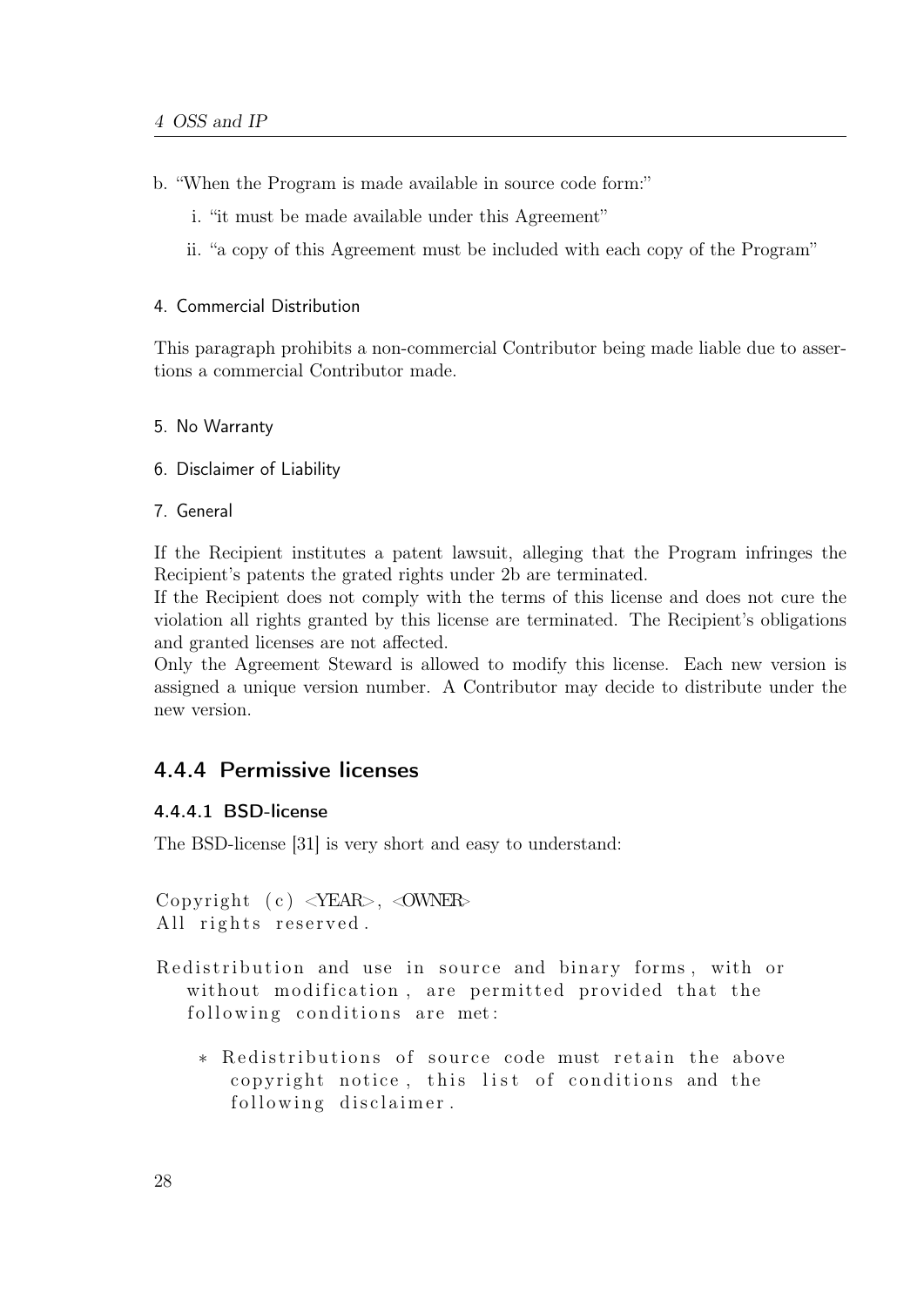- \* Redistributions in binary form must reproduce the above copyright notice, this list of conditions and the following disclaimer in the documentation and/or other materials provided with the distribution.
- ∗ N ei t h e r the name of the <ORGANIZATION> nor the names of its contributors may be used to endorse or promote products derived from this software without specific prior written permission.
- [... followed by warranty disclaimer]

Concisely, it could read like this: You can do what you want with the software, but the license text must always be present and do not use my name for advertisement. Historical note: the license originally contained another condition, which was deleted in 1999:

All advertising materials mentioning features or use of this s of tware must display the following acknowledgement: This product includes software developed by the University of California, Berkeley and its contributors.

#### 4.4.4.2 Apache-license

The Apache-license [\[1\]](#page-100-2) is released by the Apache Foundation and grants all copyrights and in addition also patent licenses for patents hold by a contributor. This patent license will terminate automatically when the licensee initiates a lawsuit against any entity claiming a patent infringement by the licensed software. For distribution, the following conditions are set:

- Pass the license text on all recipients of the (modified) software
- Mark all modified files with prominent notices
- Do not remove any legal notice from the source code
- Redistribute the "NOTICE" text file, if included

The modifications or derived works may be licensed under another license, if compatible with the license.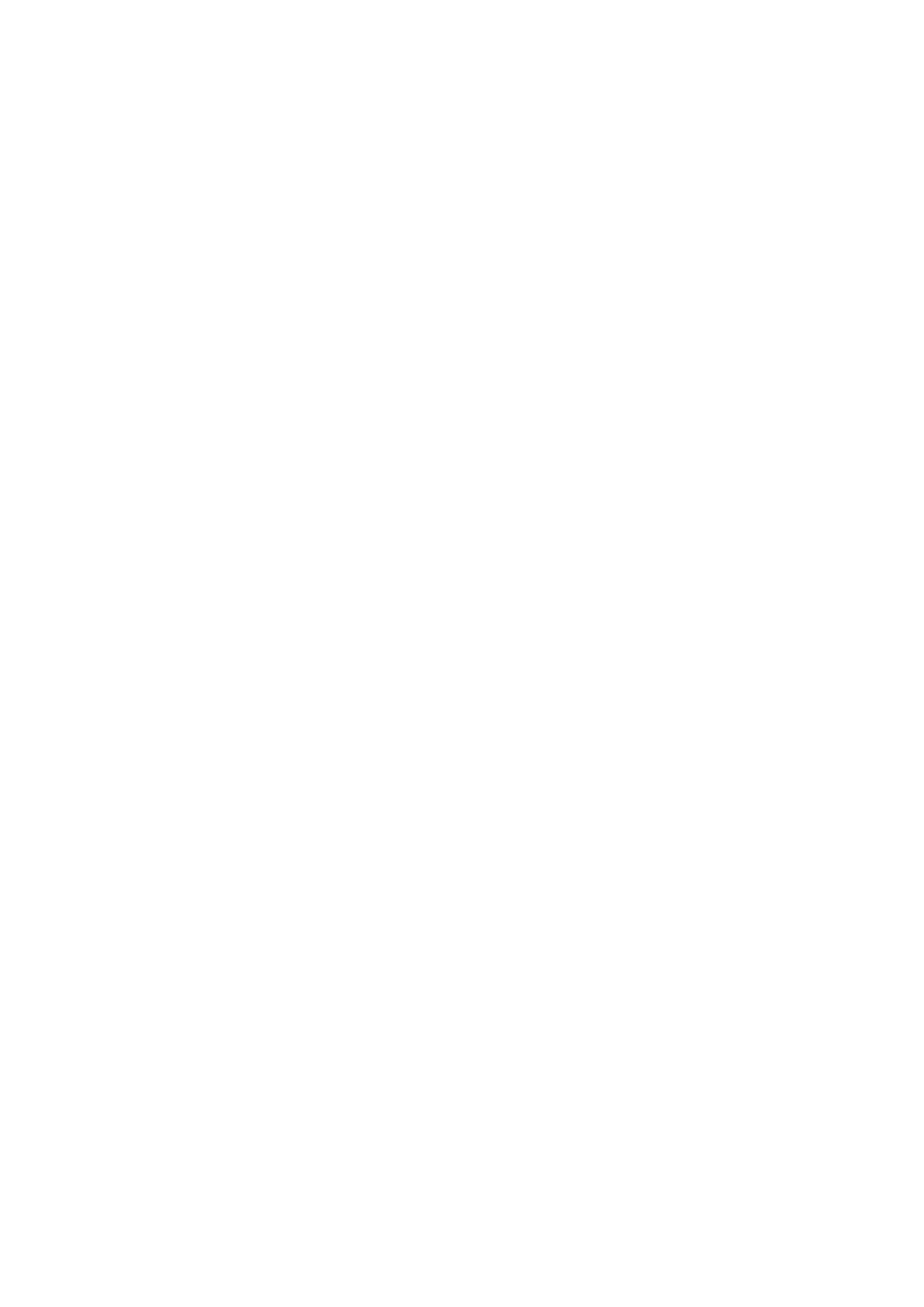# 5 Methodology

For this thesis, the following methodology was used:

- Literature research Since there is a lot of literature addressing usage of open source applications, but use of open source code in development implies very different obligations, the relevant publications had to be identified.
- Categorization: Literature The information in the identified literature was put into categories that were built up during the process. This was based on qualitative content analysis and grounded theory.[\[13,](#page-100-3) [17\]](#page-101-1)
- Clustering The constructed system of categories was concentrated and clustered, equal and very similar categories put together.
- Categorization: Interviews The developed category system was used to categorize the information contained in the interviews, new categories were added.
- Clustering Once more, the categories were concentrated and clustered. Generalizations and abstractions were made to reduce the number of categories.
- Revisiting Material Literature as well as interviews were revisited with the actual category system. Any inconsistencies created by generalization were removed along with duplicates. This guarantees that if one speaker mentions a topic five times, it is counted only once.
- Best Practices Best Practices and Threat Scenarios were evolved from the categories.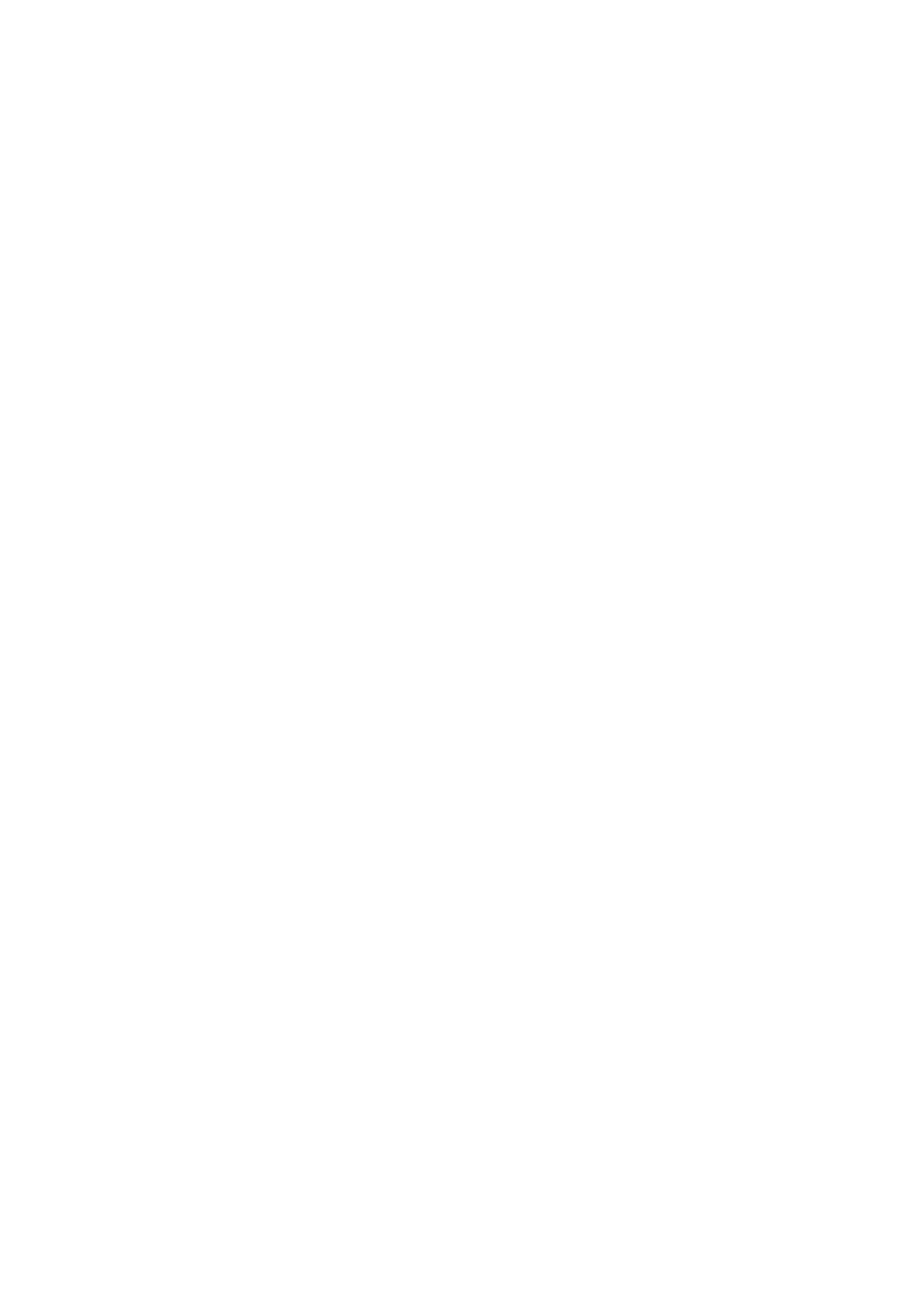# 6 Related Works

## 6.1 Forrester Survey

Forrester analysts Jeffrey S. Hammond, John R. Rymer and Justinas Sileikis performed a survey driven by the need to answer the question "How will your organization manage its inevitable adoption of OSS?" They talked to "development managers, architects, analysts, CTOs, and developers". As a result they found three Best Practices:[\[15\]](#page-101-2)

Create a concise open source software policy

- Specify your goals and aspirations for OSS usage. You should make transparent what your goals are and which areas are affected (e.g. development, application software, ...). Integrate people who have already adopted OSS beforehand to increase acceptance of the new policy.
- Involve general counsel early and often.

Architects and developers in general can tell you only if the OSS component can be used reasonably. There are many other considerations before the component is used for that you had better consult a lawyer. It may be a hard way until the lawyer understands the situation and aids your matter.

- Ensure that developers are able to absorb the information in your policy document. KISS: Keep it short and simple. Nobody will read a thick book. Pay attention that the policy gives clear advice on relevant topics.
- Classify software by license type and deployment impact. For each license (or license category), you can state whether the license (or category) is allowed, allowed under some restrictions or not allowed. You should also distinguish between different ways of usage. Presumably, there will be no problem if you use a GPL-licensed tool during your testing process, but there might be severe issues if you link a GPL-licensed library.
- Gain an understanding of the potential dangers of distribution and viral licenses. Unmindful use of code licensed under a viral license may have evil consequences. Let the legal department approve every license before use.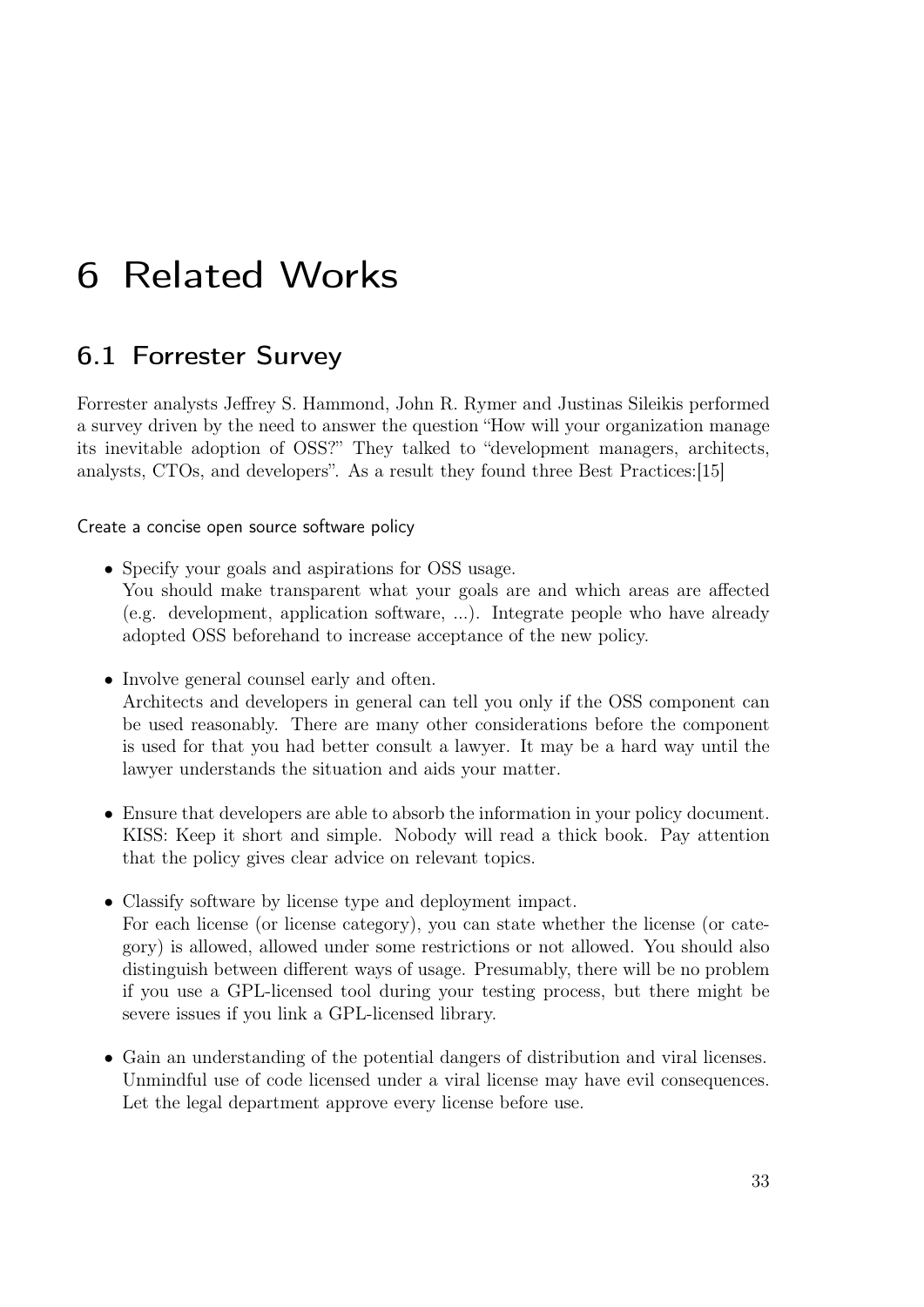- Do not treat policy-making as a once-and-done task. Open source Licenses are evolving as case law is. Therefore, the OSS policy has to be reviewed regularly, at least once per year.
- Do not prematurely declare victory. It is not enough to set up a policy. It is necessary to make it known and followed.
- Do not let lawyers lead the policy-setting process. Legal department is just supporting the decision makers in the development department. You have to be careful that discordance between legal and IT does not end up in a "don't ask, don't tell"-strategy by the developers.

#### Re-engineer the software acquisition process

- Define a consistent rubric to evaluate all types of software.
	- The Capability Maturity Model Integration for Acquisition (CMMI-ACQ) provides good suggestions how a mature acquisition process should be organized. It also provides with the "iron triangle" (costs - schedule - capability) an entry point for OSS.
- Make sure evaluations include the entire cost profile of commercial and OSS alternatives.

Determine the total costs of ownership (TCO) for every piece of software, including costs for license, support, training and upgrade. Differentiate between mandatory and optional costs as well as between fixed and variable costs.

- Reorder acquisition tasks to front-load evaluation and selection. You should ensure that definition of requirements, verification and validation of acquired software are performed at the same time and in the inception of the process.
- Demand a realistic assessment of the need for "ilities."<sup>[1](#page-45-0)</sup> Separate "good enough" from "nice to have" requirements. Of course, we always want the best, but in most cases, a much simpler (and cheaper) alternative will suit as well.
- Start OSS adoption at the lower levels of the application platform stack. As the most widely spread OSS is infrastructure software like operating systems, databases and webservers this is a good point to start OSS adoption.
- Encourage the use of OSS alternatives to drive better deals with conventional suppliers.

<span id="page-45-0"></span><sup>&</sup>lt;sup>1</sup>scalability, accessibility, reliability, maintainability, extensibility, portability, ...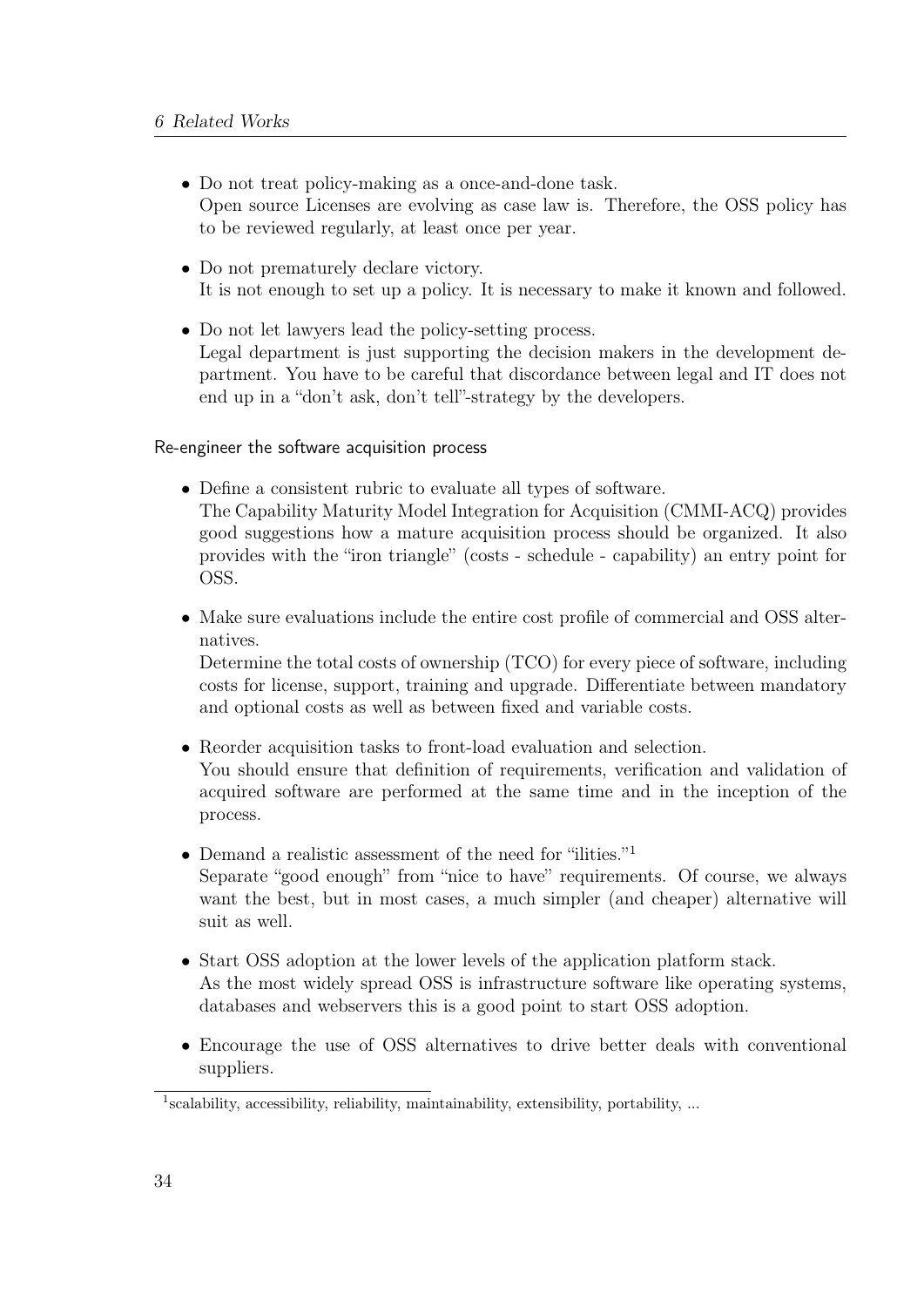As soon as you are capable of adopting OSS in a reasonable manner, you can use this in negotiations with your commercial suppliers. If you can point out that an OSS alternative will suit as well, your supplier might make a better offer than before.

- Do not rely on purchase authority as a process control for software acquisition. Because OSS needs no management sign-off of an expense report, there might be no notice when an OSS component is used. You have to shift documentation, who is using what software in which environment to your application life-cycle management process.
- Do not overemphasize direct costs simply because they are easier to calculate. As said above, there are more costs than license costs. Even if you self-support the OSS there also will be costs. An exhaustive analysis is necessary.

### Make targeted adjustments to people, processes, and tools

- Require project leaders to identify OSS dependencies. Ensure project managers fill out a "certificate of originality (COO)", stating which software is used in the project code. Do not allow any project without a COO.
- Trust, but verify with code-scanning utilities. Use automatic code scanning utilities like Black Duck Protex or Palamida Application Security that identify dependencies and violations.
- Use architects to regulate OSS exploitation and maintenance. Architects need special knowledge about OSS and its impacts. For example, on the one hand it may take more time and effort to install and configure OSS libraries compared to commercial counterparts. On the other hand, you may profit from using commodity hardware because there are no per-processor license costs.
- Maintain a repository of preapproved OSS components. As soon as OSS adoption reached a significant amount, you should install a central depository with approved OSS components. It is also a good idea to adjust the process to simplify the use of preapproved components. This will reduce the risk of random downloading OSS by the developers.
- Do not dwell on development processes and artifacts; focus on outcomes. Watch out not to destroy a time-to-market advantage OSS can provide. If you add too many too protracted activities to your process, you will also face developers who just work around the cumbersome process. Make the process as slim and dynamic as possible.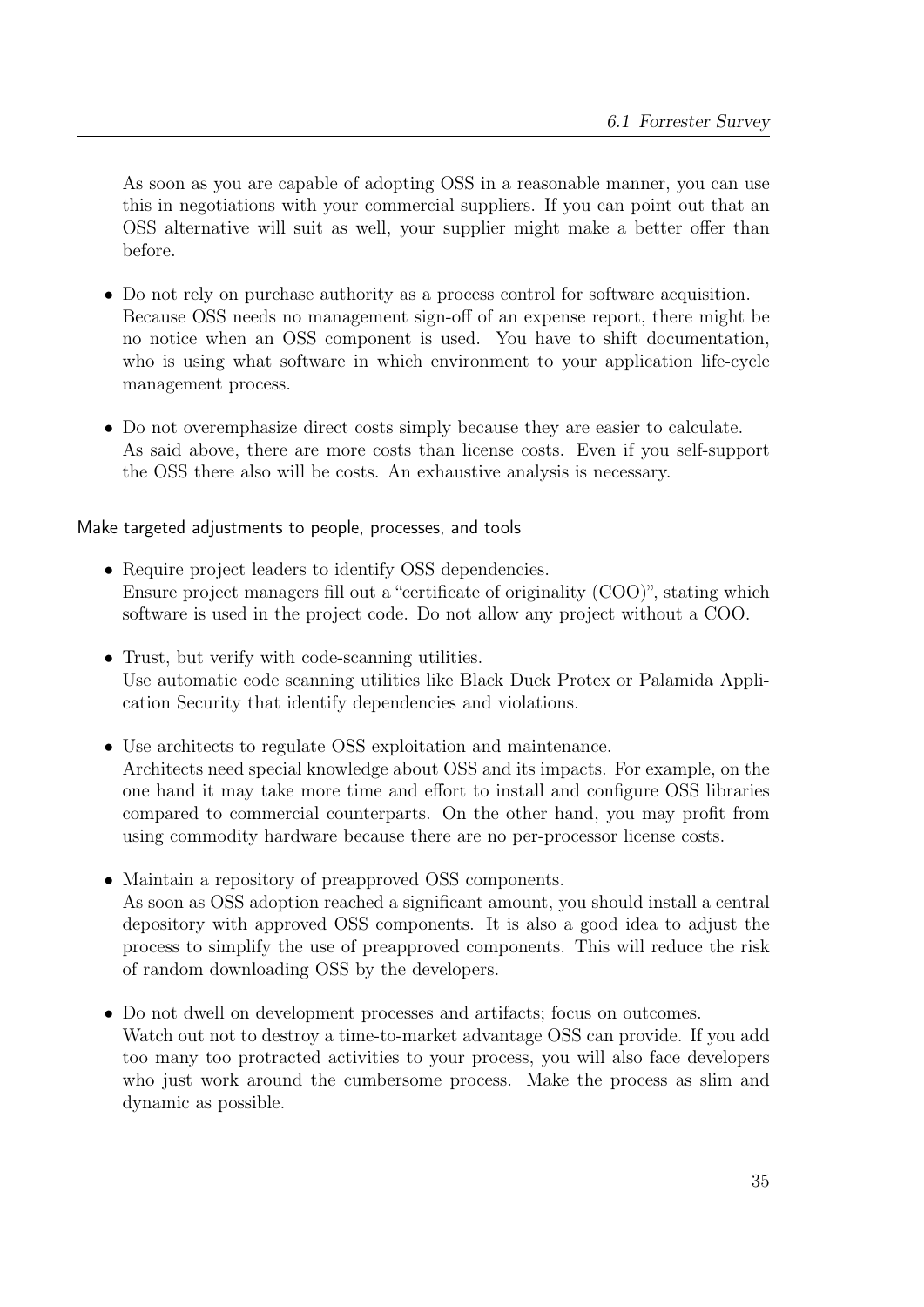• Do not expect perfection, and plan for remediation. Nobody is perfect. You will need a rapid response process to handle violations. When the detected violation is no false positive, contact your legal department and evaluate the risks. After you removed the violation in all effected systems, you should forgive and re-educate an accidental violator or punish a repeating violator.

### Forrester's open source Adoption Next Practices

- Join and contribute to OSS communities. Only few OSS adopters think about becoming committers themselves. Some take the chance to implement their needed features "on top of the core contributions of others."
- Vary support-sourcing strategies by measuring delivered value. With OSS, you have several options for support: Buy commercial support, support yourself or use a third party such as a system integrator or a specialist independent software vendor. It is necessary to analyze your needs and choose wisely from the alternatives.
- Model internal reuse strategies on the example of successful open source communities.

Within OSS projects software reuse is quite usual in contrast to many commercial organizations. So you may use OSS as a guideline how to realize software reuse in general.

# 6.2 DLA Piper presentation

Mark Radcliffe, partner at DLA piper held a presentation at the open source Business Conference 2010 [2](#page-47-0) containing the following advice: [\[24\]](#page-101-3)

- open source is omnipresent and needs to be administrated. This process is crucial.
- The topic is cross functional and involves
	- Product planning and management
	- Legal, security and export compliance
	- Engineering
- Integrated processes for component, license and release management are required.

<span id="page-47-0"></span><sup>2</sup>http://www.osbc.com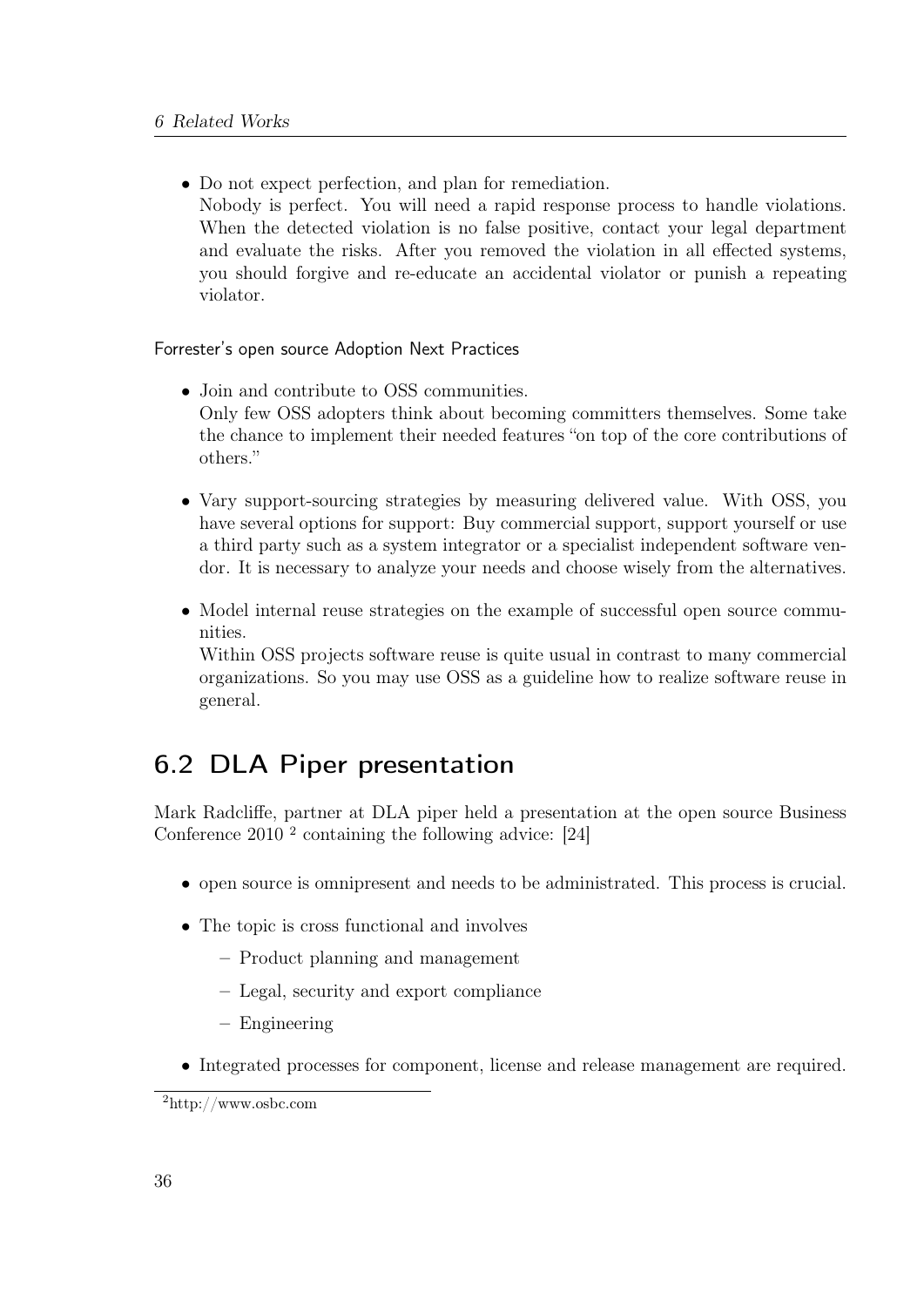- OSS rule should be integrated in the company's culture and workflow. It is activated by events such as component approval request, accepting code from a third person or performing a build.
- After a cross-functional team has composed an OSS policy, it has to be published and all affected employees have to be educated about the policy.
- There needs to be an OS process owner who "keeps the wheels running".
- During the Approval Process the component, the license and the release plan need to be reviewed and approved. The process should recognize whether the OSS is used internal, external or in products.
- The Monitoring and Tracking Process ensures that the component is verified and notifications are set up for security issues and component updates.
- The Obligation Verification Process guarantees that only approved components are used and license and business obligations are met.
- There should be criteria for approved software concerning licenses, usage (internal, product, website), sources, support and other.
- Describe under which circumstances contribution to OSS projects is allowed.
- Education of employees is necessary for compliance.
- A Compliance Core Team consists of an attorney, the OS Process Owner, a business/products agent, the technical architect and the project manager.

# 6.3 BigFix presentation

During his presentation at the open source Business Conference 2010 Virginia Badenhope (Associate General Counsel of BigFix, Inc.) gave the following recommendations: [\[2\]](#page-100-4)

## Goals of the legal department

- The goals of legal department are:
	- Protecting the company's intellectual property
	- IP hygiene keeping track of all code coming in and going out
	- Decreasing litigation risk
	- Being prepared for potential M&A activity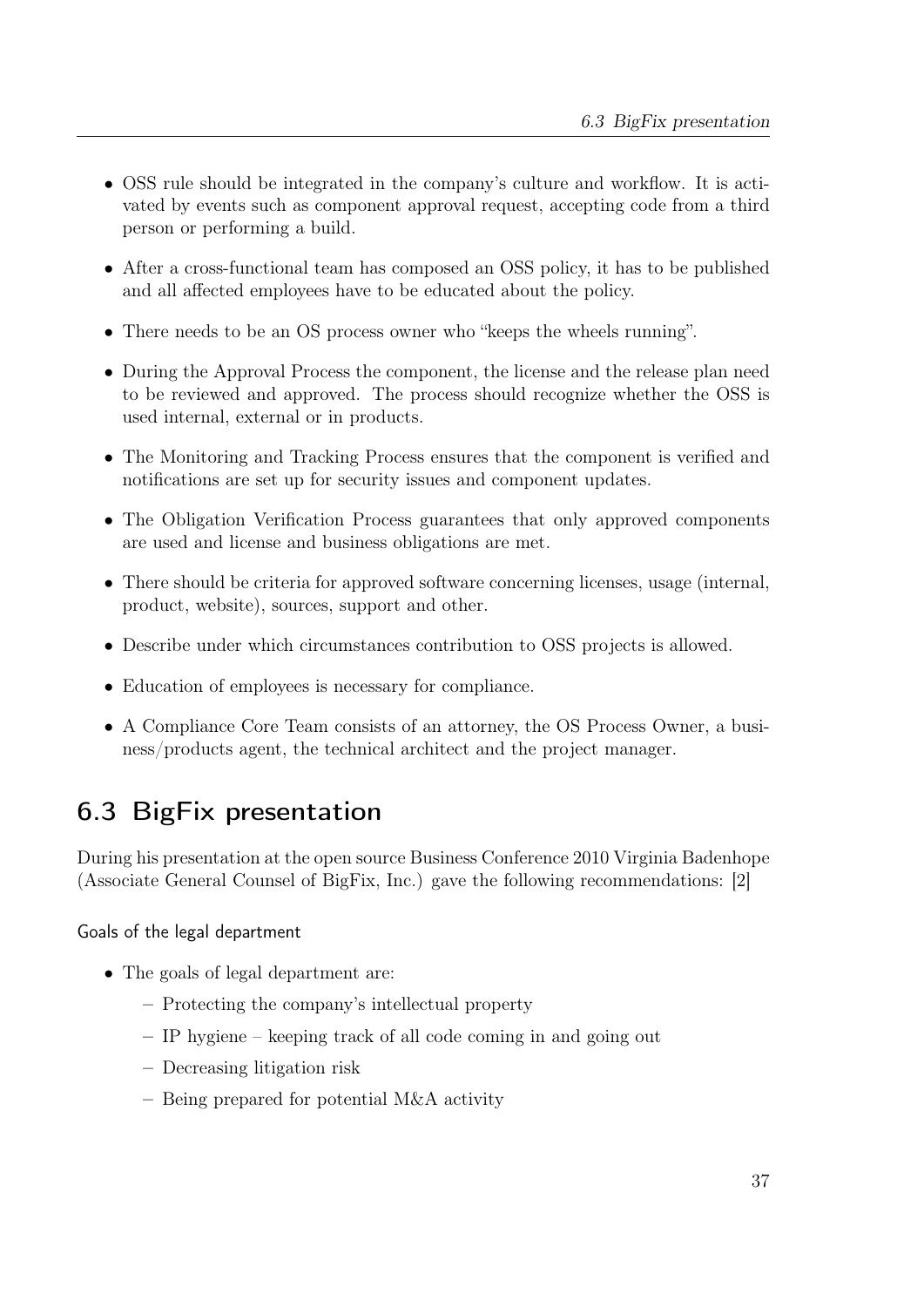### Inventory and Assessment of OSS

- Let engineering fill a spreadsheet containing information about name, version and origin of the component as well as its license and whether it will be modified or distributed. Furthermore, it should be specified how the component is linked to commercial code and whether there is a commercial license available.
- Licenses should be categorized in risk categories.
- Note which compliance action has to be performed. For BSD license this will be just "add license information to documentation", for (L)GPL there will be more sophisticated actions.

### Complying with open source Licenses

- Keep documentation up-to-date, especially all copyright and license notices and information about modifications as well as reference to source code disclosures.
- Create links on the support website to the notices mentioned above and to source code disclosures.
- Update notices in the splash screen, the user interface and the Readme file.
- Collaborate with engineers and technical writers to identify those people who are qualified to handle these matters.

### Implement an open source Policy

- Prepare a policy that includes approval process, record keeping, a process for making contributions and roles and responsibilities of Legal and Engineering.
- Publish the draft to Engineering Management.
- Overhaul the draft using the comments from Engineering.
- Roll out the policy in agreement with Engineering Management.

### Revise (form of) Outbound Licenses

- Include open source provision in MLA and EULA conforming to license requirements.
- Add a stipulation to reseller, distributor and OEM agreements stating that they will not modify, combine or distribute the product in a way that will subject the product under an OSS license.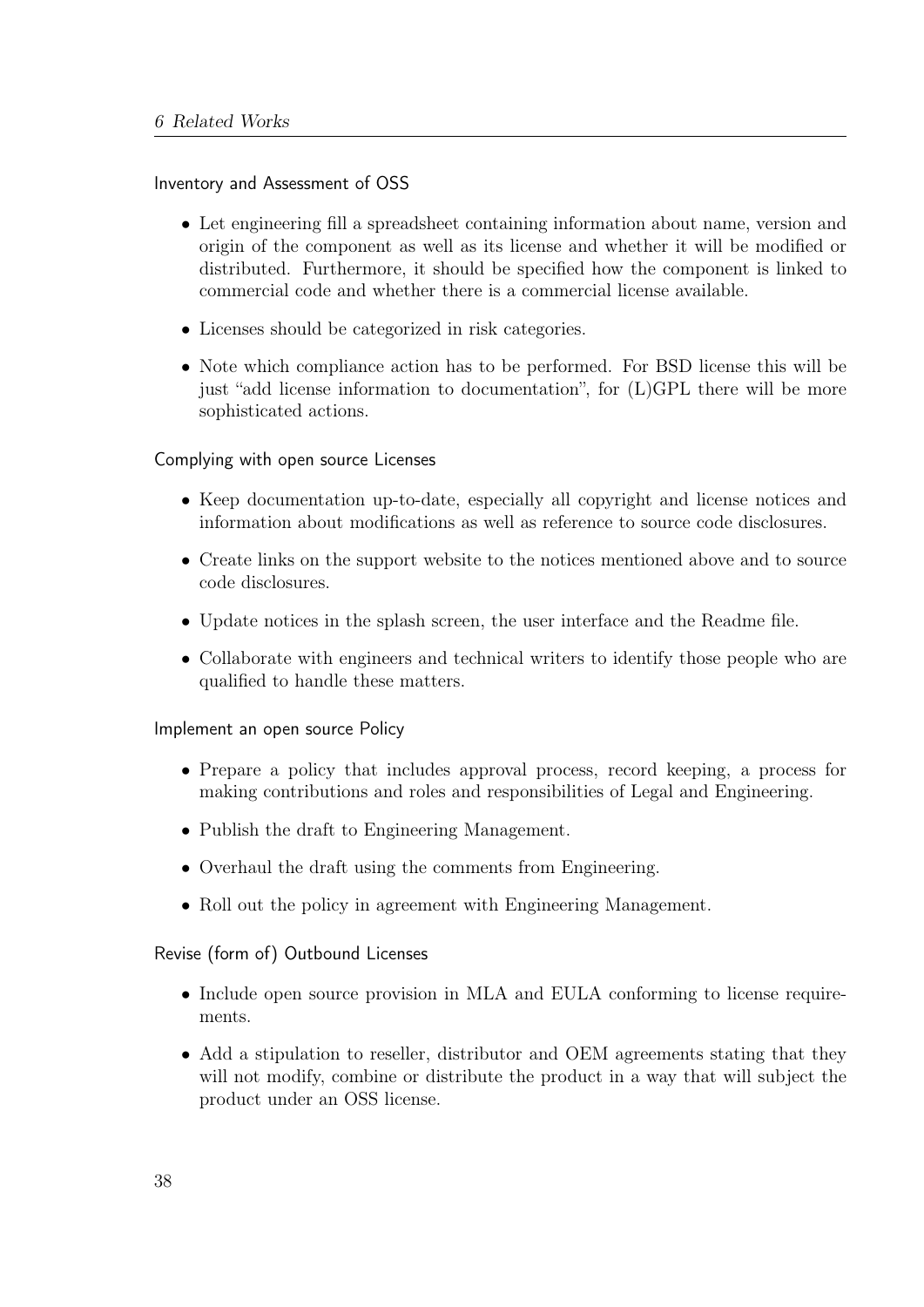Revise (form of) Inbound Licenses

- Update independent contractor agreement by adding warranty that no OSS will be included without advance disclosure and approval
- Include open source warranties stating that all open source code is disclosed in an exhibit (including name, version and information about modifications and linking) and no additional OSS is required for the product to function. The licensor also guarantees that he provides all information required to comply with the license.

# 6.4 IBM presentation

Bob Sutor, Vice President of open source and Linux at IBM, describes several important questions concerning open source software: [\[29\]](#page-102-1)

Quality of OSS code

- OSS code is not "good" by itself.
- There are thousands of OSS projects and they differ significantly.
- You need a definition of "good".
- It is not assured that a project with good code right now will have good code in a month because code gets rewritten often.
- Quality of documentation and user interface may indicate quality of the code.

Impact of people and community

- Code is written and projects are driven by people. Unreliable people may provide displeasing surprises in the future.
- Work out scenarios to be prepared if the code is abandoned, forked or acquired.
- Discover whether the OSS code is developed by a community or by a company "coding in public".
- Check whether there are only developers in the community or also documenters, graphic designers and evangelists are involved.
- Get a feeling for the health of the community and take signs of trouble serious.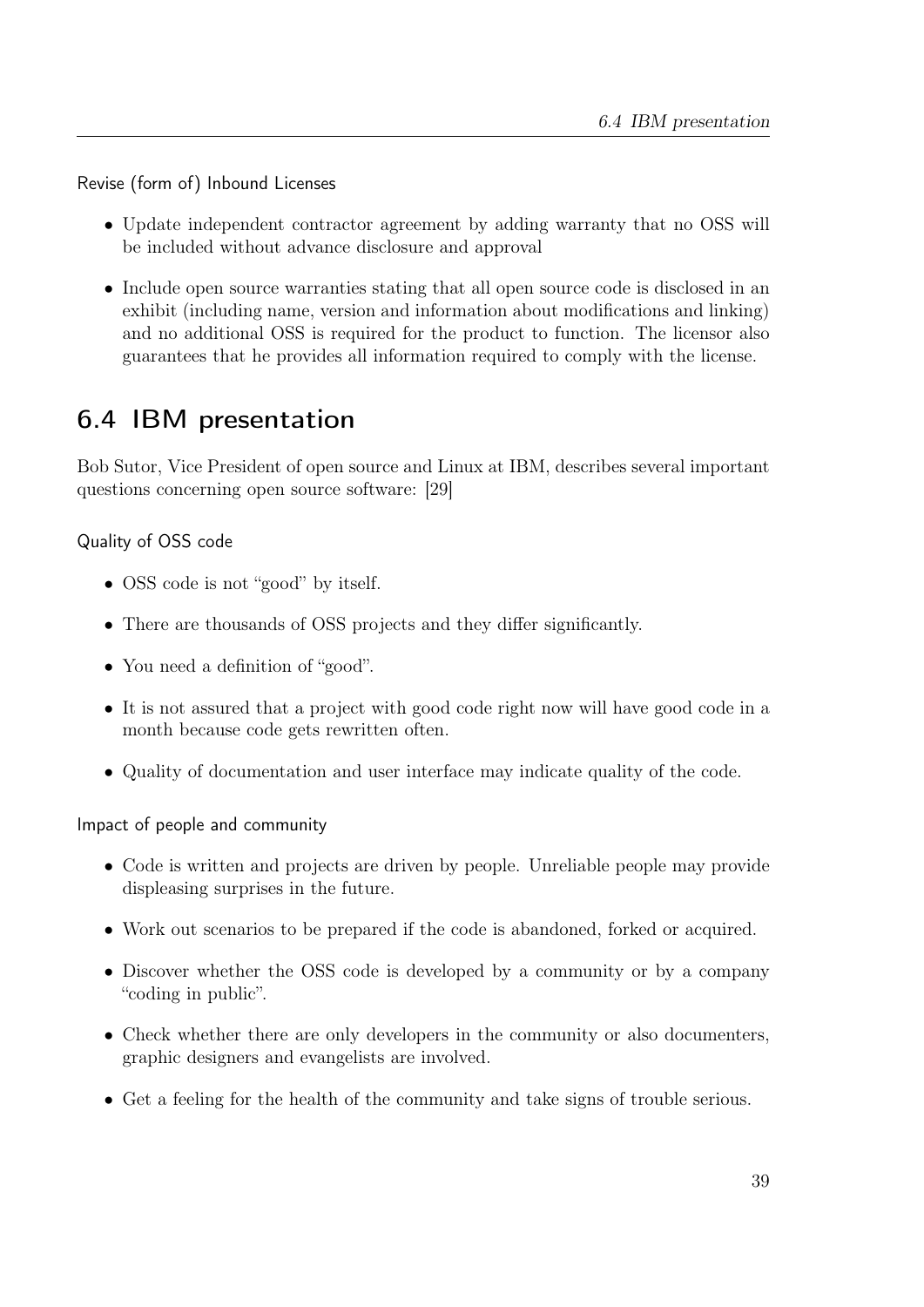Legal implications

- Do not ignore legal issues! That might be the end of your business!
- Learn about licenses and think about hiring an attorney as consultant.
- If you mix open source licenses, pay attention that the mix is legal.
- Ensure that the software you want to use was developed conforming the legal rules.
- If you are not an attorney: Do not pretend to be an attorney!
- Consider, whether the license will fit to your future plans:
	- Not all licenses can be combined.
	- Not all licenses allow use of the code in closed source applications.
	- There may be restrictions hosting software as a service.
	- Pay attention when using open source libraries.
- What is your open source governance strategy?
- Understand legal risks and balance them against business value.
- Implement business and legal controls that approve use of OSS and ensure to have a well-defined escalation path.

### Enterprise-readiness

- Check whether the software fits your requirements concerning security, reliability, availability, scalability, interoperability and performance.
- Check whether the software is available on the right platform.
- When you support the OSS in-house, ensure that it does not become orphaned.
- Establish a plan which updates will be installed (there may be major releases every six months) and how - if you did so - you own modifications will be propagated to new versions.
- Investigate whether the new software is easy to integrate with you preexisting software (e.g. data formats, operating system, hardware, ...)
- Specify someone how is responsible for the integration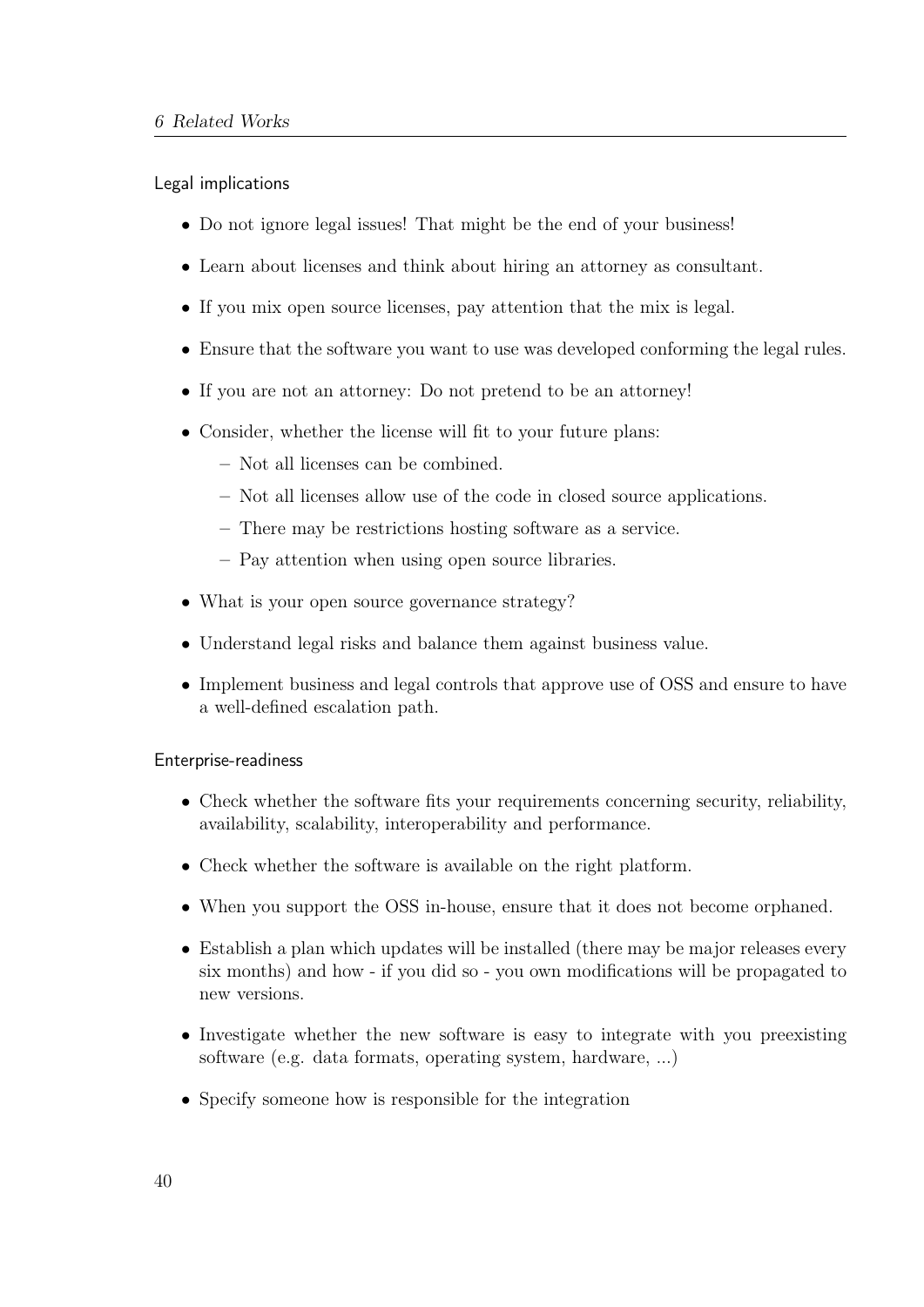Measurability and comparability

- Benchmarks can help examining if the software is usable for your purposes.
- Look out for head-to-head comparisons among software solutions suitable for your purpose.

# 6.5 OpenLogic Webinar: Six Steps to open source License Compliance

Kim Weins and Dave McLoughlin presented in their OpenLogic Webinar six actions how to get to license compliance:[\[35\]](#page-102-2)

### Create an open source Policy

The policy should consider the following aspects:

- What licenses are allowed for what kind of purpose?
- Which sources for OSS are approved?
- What is the process of approval and who makes the decision?
- In which cases is modification of OSS allowed?
- What are the conditions for support for the different kinds of purpose?
- How is Tracking and management of OSS realized?
- Do all third party suppliers comply with the policy? How to ensure that?
- What is contributed to OSS projects? How many developers of your company contribute in projects?

### Define a Governance Process

- There are four types of governance processes
	- Centralized: Decisions are made by a review board or a single person.
	- Decentralized: Decisions are made by business units or groups.
	- Federated: A centralized policy can be tailored by individual business units.
	- Laissez Faire: Managers decide at will, following guidelines.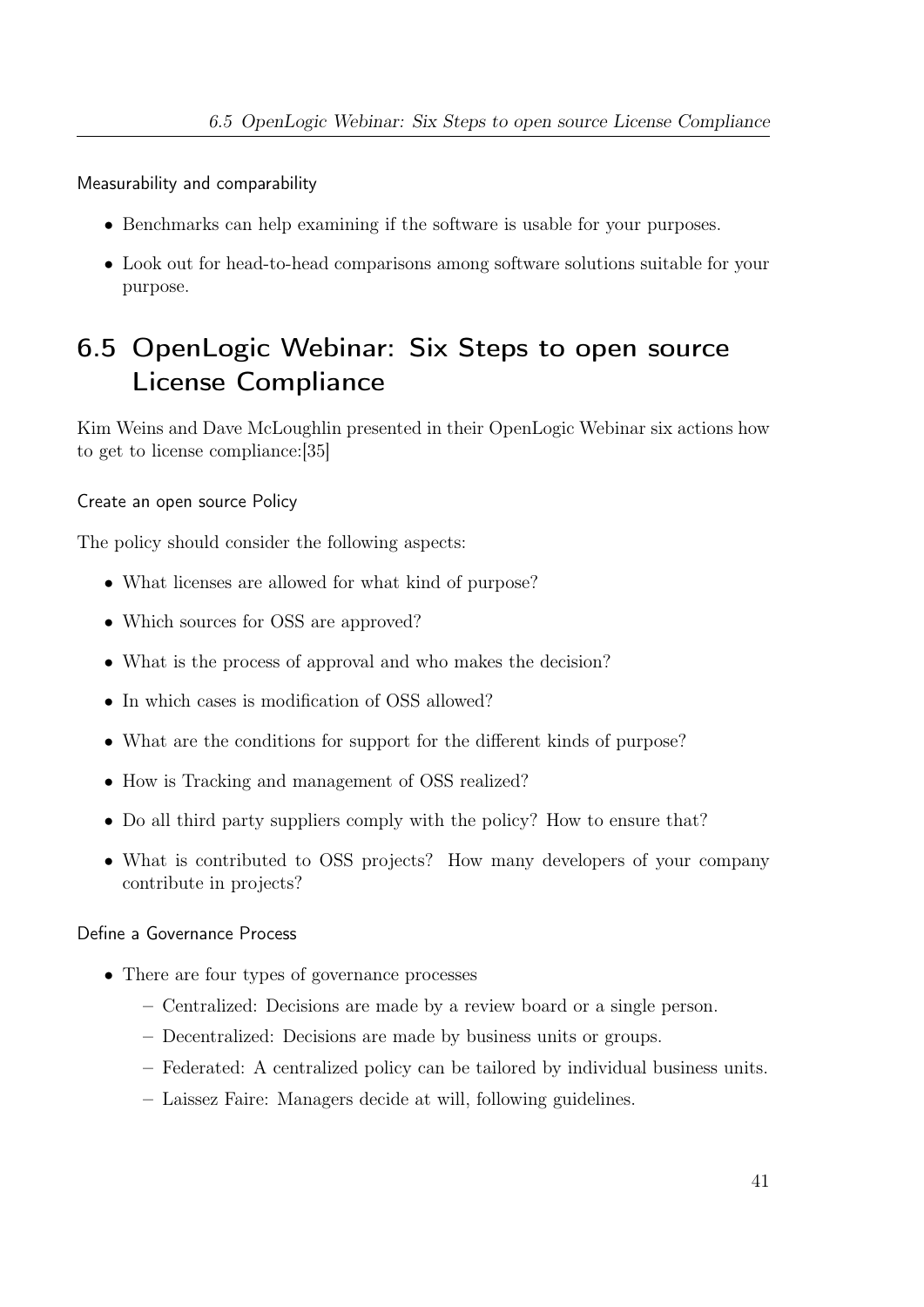- Keep the process simple so that as many decisions as possible can be approved by the lowest management. This will sustain productivity and keep overhead low with the side effect of good scalability.
- Only some few exceptions should be escalated for more intense review. Ensure fast response, otherwise employees will find ways to go around process and policy.

#### Manage open source Approvals

- Start with rules that allow use of previously approved OSS.
- Install notifications every time OSS is used.
- Structure your approval process in a "standard" and a "special exception" part.
- Define criteria for approvals.
	- Your requirements: functional, viability, support, maintenance
	- License: compatible to your policy?
	- Planned use: compatible to license?
	- Risk profile
- Define responsibilities, e.g. install an OSS compliance team.
- Integrate with existing development process.
- Plan reviews and updates of the process.

### Audit your Software

- Scan for used OSS projects and licenses as well as used OSS code fragments.
- Scan in server and desktop systems, applications and source code repositories.
- Scan at source code and binary level.
- Events to perform a scan:
	- OSS inserted
	- 3rd party code inserted
	- Build created
	- Before going into production
	- Product release
	- Regular schedule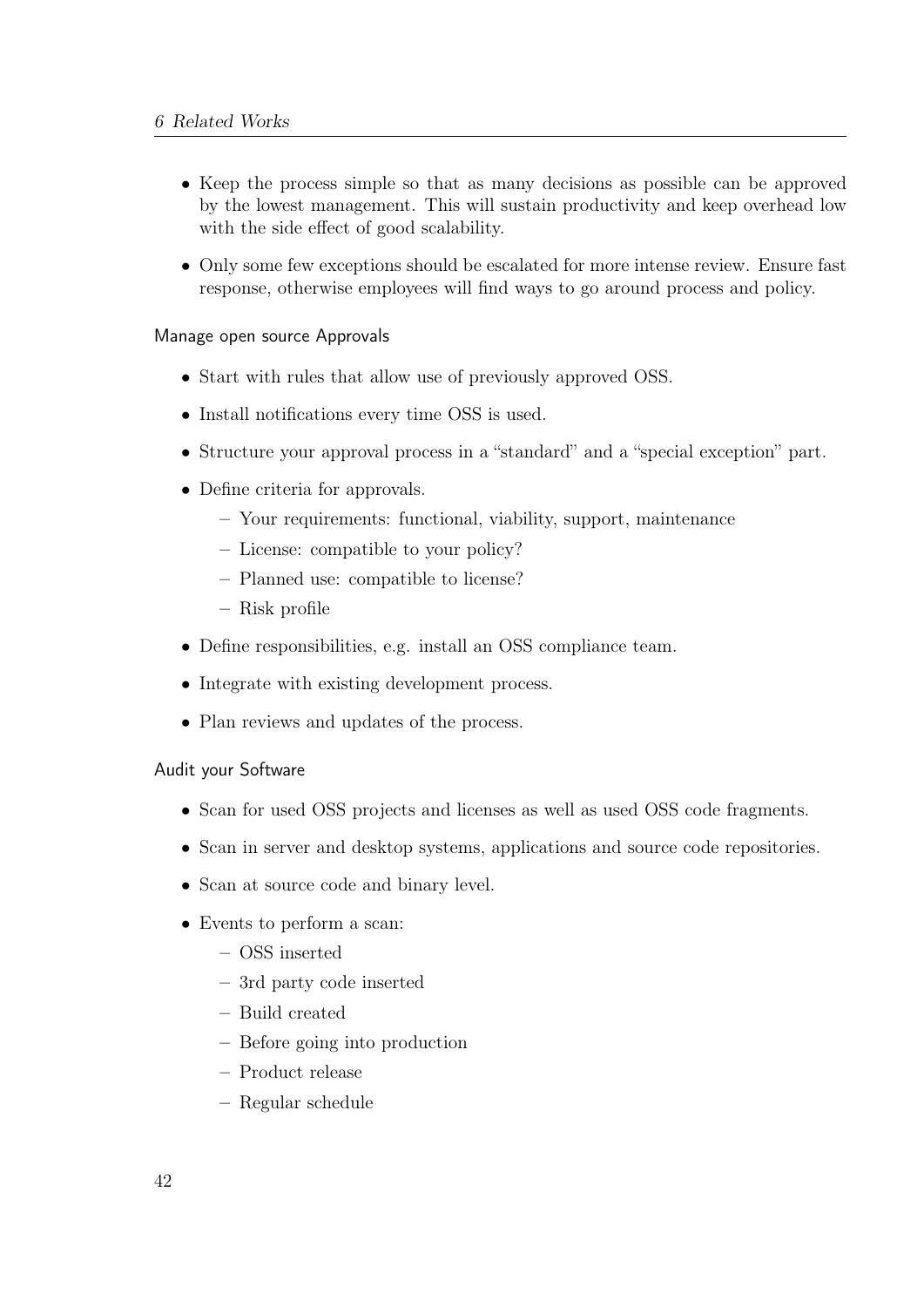- There are scanning services available as well as scanning tools (free and commercial).
- 100% OSS discovery is impossible

## Analyze License Obligations

- Start with list of open source licenses
- Identify obligations for each license
- Apply usage information
- Compile consolidated list
- Identify license conflicts
- Obligations are defined by the form of usage (modification, linking, distribution)

## Ensure Compliance with Obligations

- Perform final audit to confirm licenses and projects included
- Validate implementation of compliance checklist
- Perform early checks during development and a final check before releasing the product

# 6.6 Open Logic Webinar: Ten Key Elements of open source Governance in the Enterprise

In this OpenLogic Webinar Greg Olson and Kim Weins showed up ten elements important for open source governance:[\[20\]](#page-101-4)

## Open source strategy

- Defines reasons and goals of the organization concerning OSS
- Written in high-level business terms
- Key values of an open source strategy
	- Management consensus on the goals
	- Good foundation for evolving the open source policy
	- Good basis for future decisions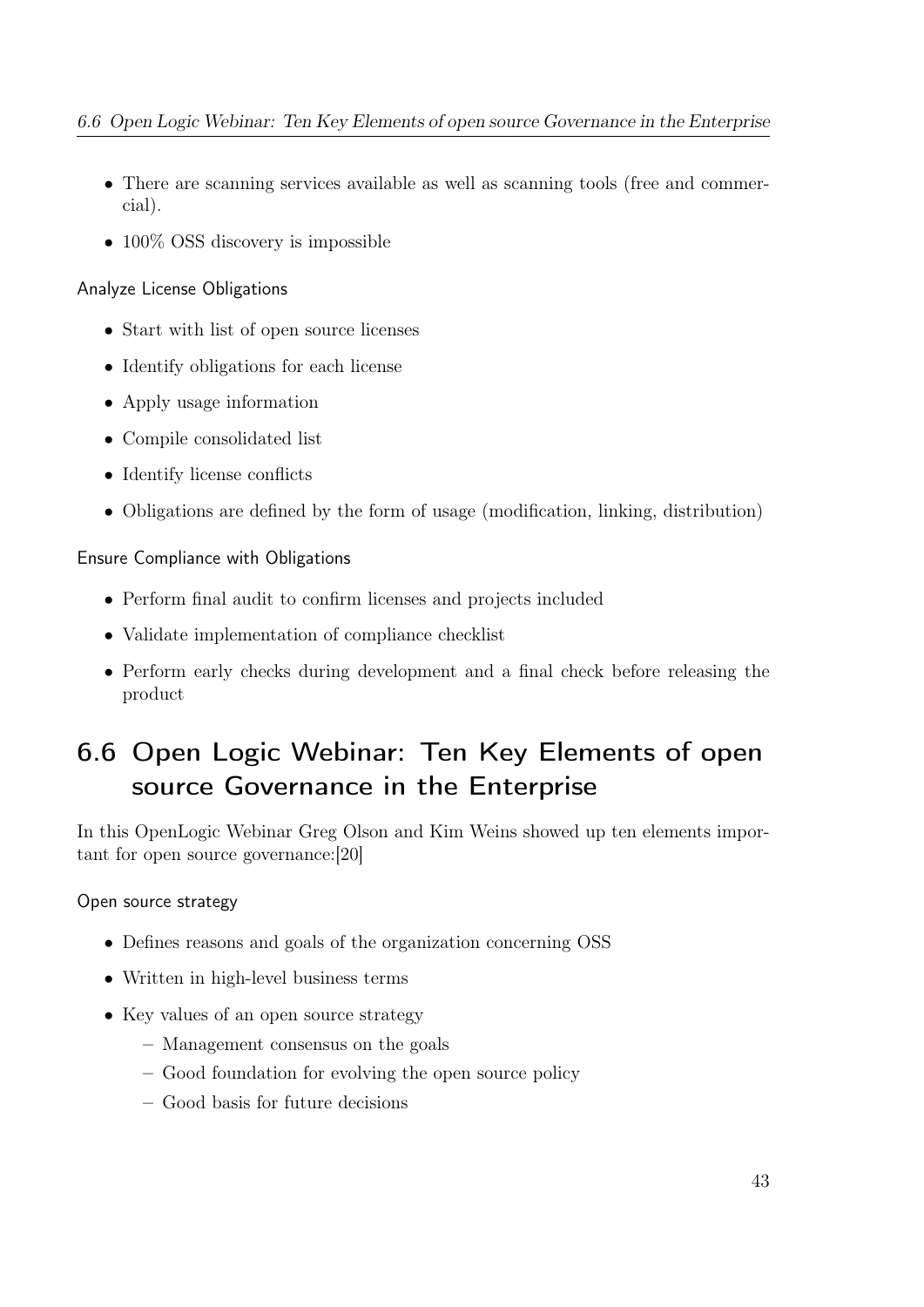Open source policy

- Defines the conditions, how OSS may be used in the organization
- Typical elements are:
	- Legal Policy (what licenses?)
	- Acquisition Policy (criteria for OSS introduction, approval of OSS)
	- Usage Policy (Where may which OSS be used or modified?)
	- Support Policy (support requirements)
	- Management Policy (tracking, management)
	- Partner Policy (How does a 3rd party conform to the policy?)
	- Contribution and Publishing Policy (contributions by employees)

#### Executive sponsorship

There are challenges that can only be mastered with support from the management:

- Controversy
	- Balance between benefits and risks
	- Changes to long-established policies or processes
	- Strong opinions
- Budgetary issues
	- Needed acquisitions
	- Benefits are harder to measure than costs
- Driving the effort
	- Without a supporter from management, changes that cross management disciplines presumably will stall

### Buy-in from stakeholders

- Ensures that all involved will conform to the process because a not consistently followed policy is worse than no policy
- Best ways to ensure buy-in
	- Executive leadership, especially in software development
	- All stakeholders understand the policy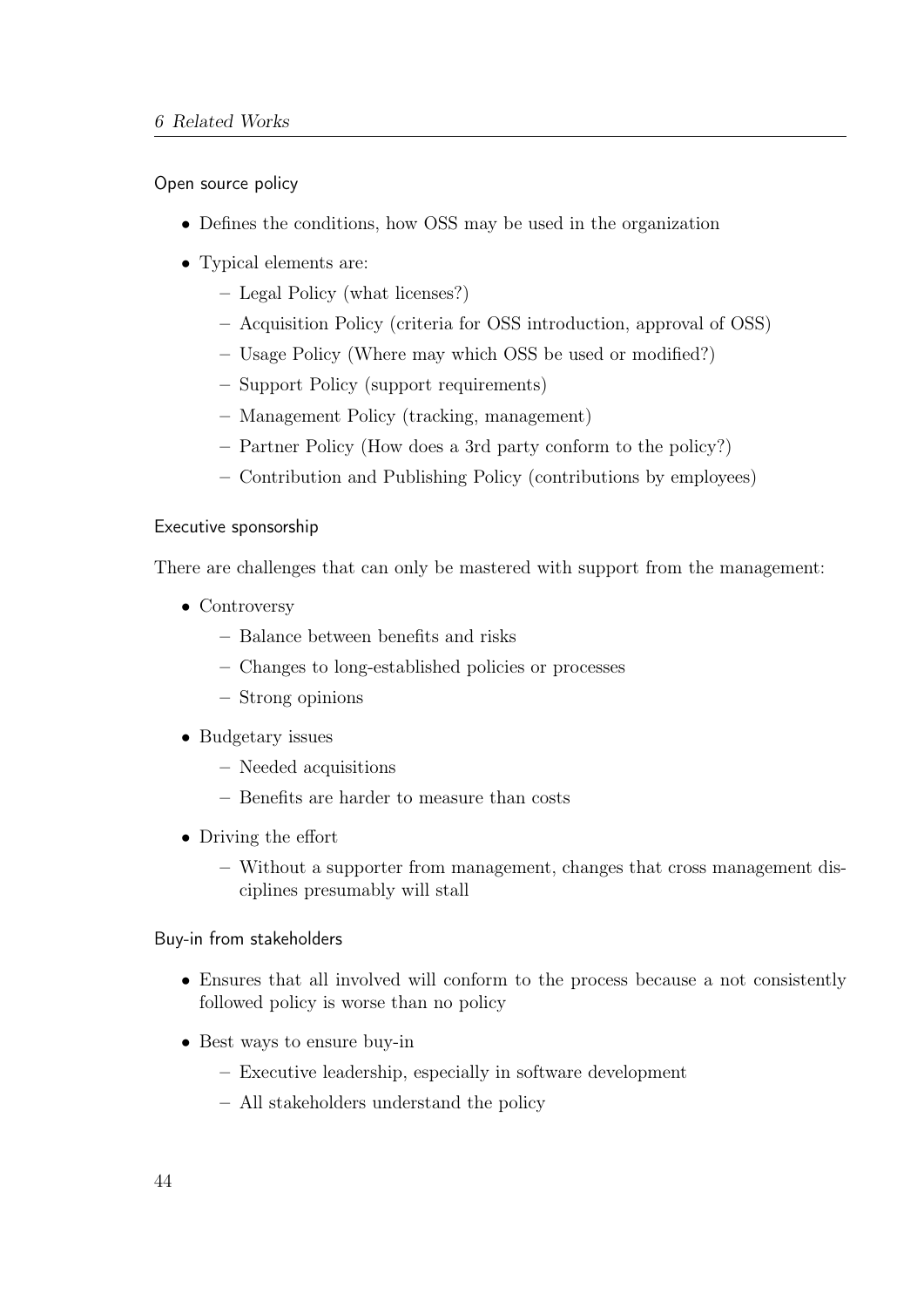- Involve the stakeholders in the development and periodic reviews of policy and process
- The process should produce quick approvals for frequent issues

## Funding

- Provides any necessary resources
- There is no license fee, but managing the software requires resources
	- Consulting during development
	- Assessment of the code repository
	- OSS scanning, approval, tracking and management tools
	- Support
	- Indemnification

## Take inventory

- Learn what OSS you use on the one hand on your servers and desktops and on the other hand in your applications
- Start inventorying concurrent to creation and implementation of OSS policy and process
- First choose a representative sample and expand bit by bit
- There are two options how to perform the inventory
	- Self reporting by surveys is inaccurate and hard to perform
	- Scanning tools can be integrated to distribution or inventory tools and find 2-10 times more than self-reporting does and can detect OSS even in binaries

## Provisioning

- Use online material for research (OLEX, Ohloh, Osalt, Ostatic and project homepages)
- Establish OSS certification (use from external supplier or create your own)
- Get your OSS from a trusted repository or pay special attention that you obtain it from an official source
- Build up an internal repository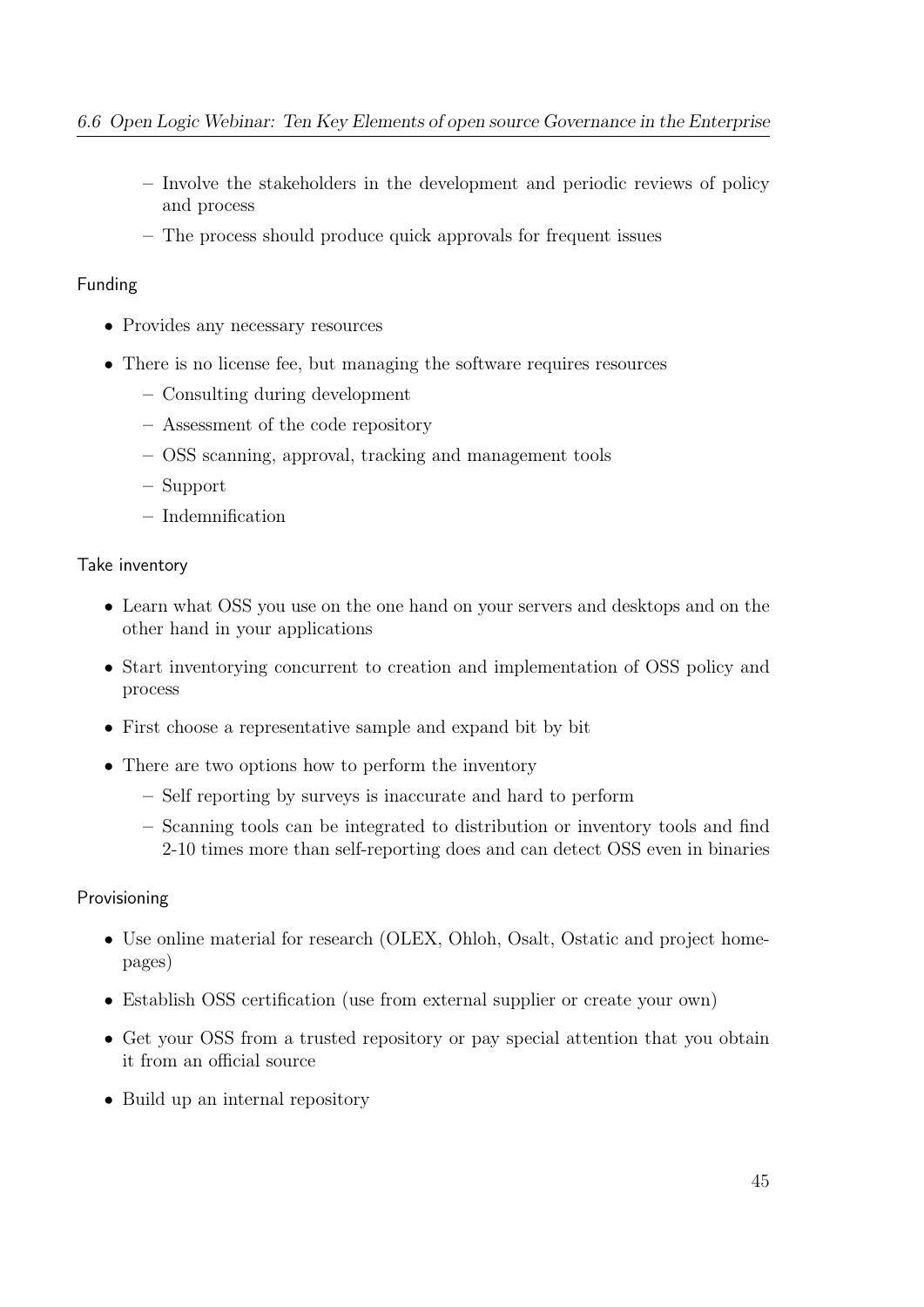#### Request and approvals

- Request and approval has to take place ahead of downloading or even use in development
- Three options to perform:
	- Manual process through e-mail which will only work in small companies
	- Tools from an external vendor that support an automated process
	- Your own automated process

#### Auditing

- Ensure compliance with policies ad open source licenses
- Protect your own intellectual property
- Perform at key phases (Build, Test, Staging, Production)
- Perform random spot samples
- Audit for OSS projects used, OSS licenses used and OSS plagiarism
- Compare information from policies, declarations of usage, requests and scans
- Identify and eliminate violations

### Reporting

- Changes in OSS inventories
- Downloads of OSS
- Status of request and approval
- Policy compliance and violations
- Bill of materials and Bill of Licenses

# 6.7 Excerpt from OpenLogic Webinar: 5 Roadblocks to open source Adoption

In their Webinar "Top 10 Ways to Stretch Your Budget by Using More open source software in 2010" Kim Weins and Rod Cope discuss five possible barriers:[\[34\]](#page-102-3)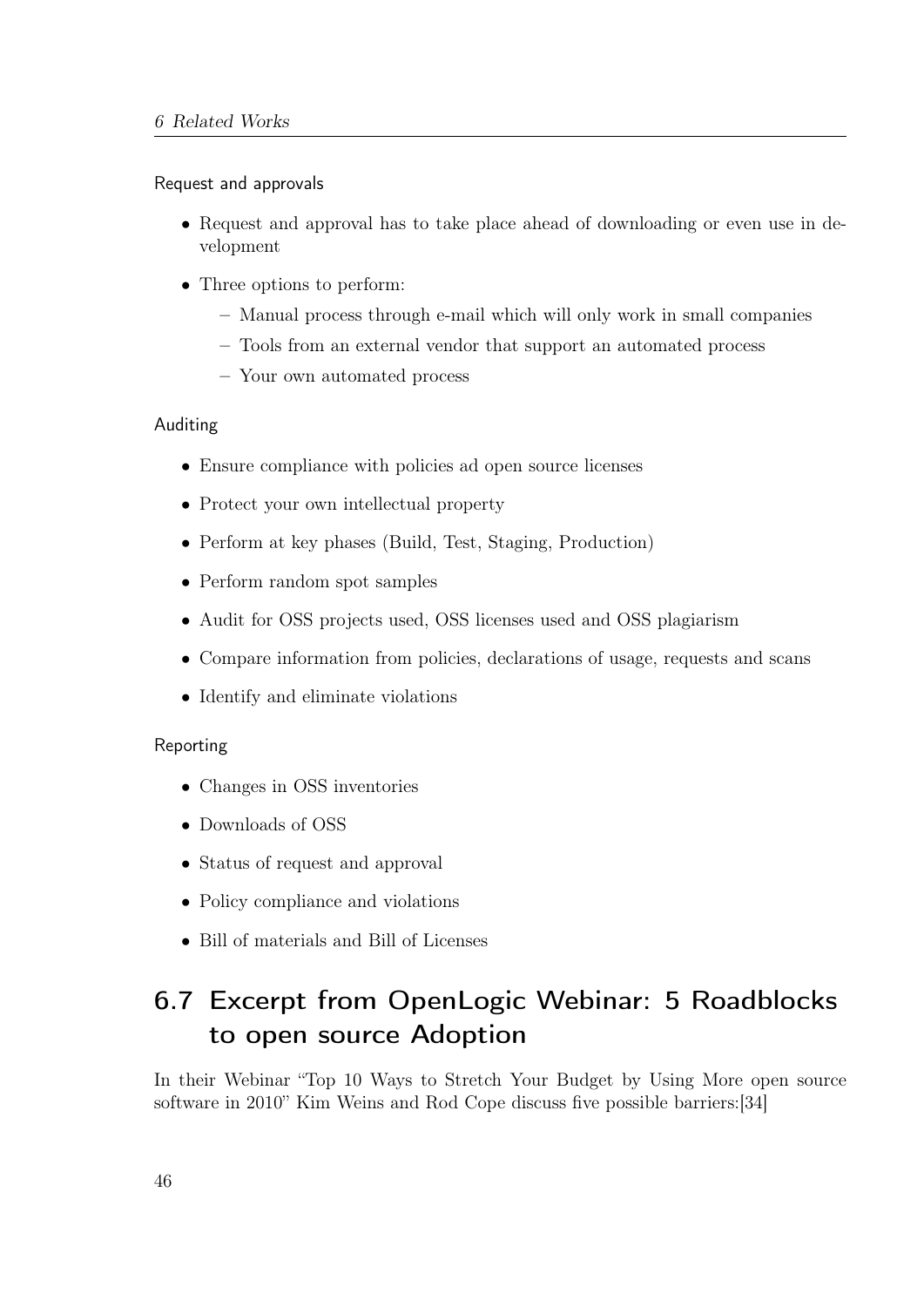Don't know what open source to pick

You have to filter hundreds of thousands of open source projects to find enterprise ready ones among a lot of projects that are dead, have no community, no active development, bad licenses and so on. Furthermore, there are many sources for open source, but not all are reliable and trustworthy. Define criteria to certify open source software you want to use and define which sources are allowed to obtain code from.

## Concerns about support

There are three types of support:

- Community support (unreliable)
- Vendor support (not available on all projects)
- Do-it-yourself support

You should back your internal experts (if you have these) with vendor (if mission-critical) or community support.

### Different acquisition process

Typically, there is a process for acquiring software facilitated by a vendor, but open source software is just being downloaded, tried and used. You should install a welldefined acquisition process also for open source software.

### Concerns about risks of open source

There are some concerns about risks of open source you should address

- There is no support (there are support options available, even with SLA)
- open source means poor quality (quality varies, but many projects are equal to closed source)
- open source is not secure (open source is as secure as closed source)
- An open source project uses foreign code or patents (closed source faces exactly the same problem)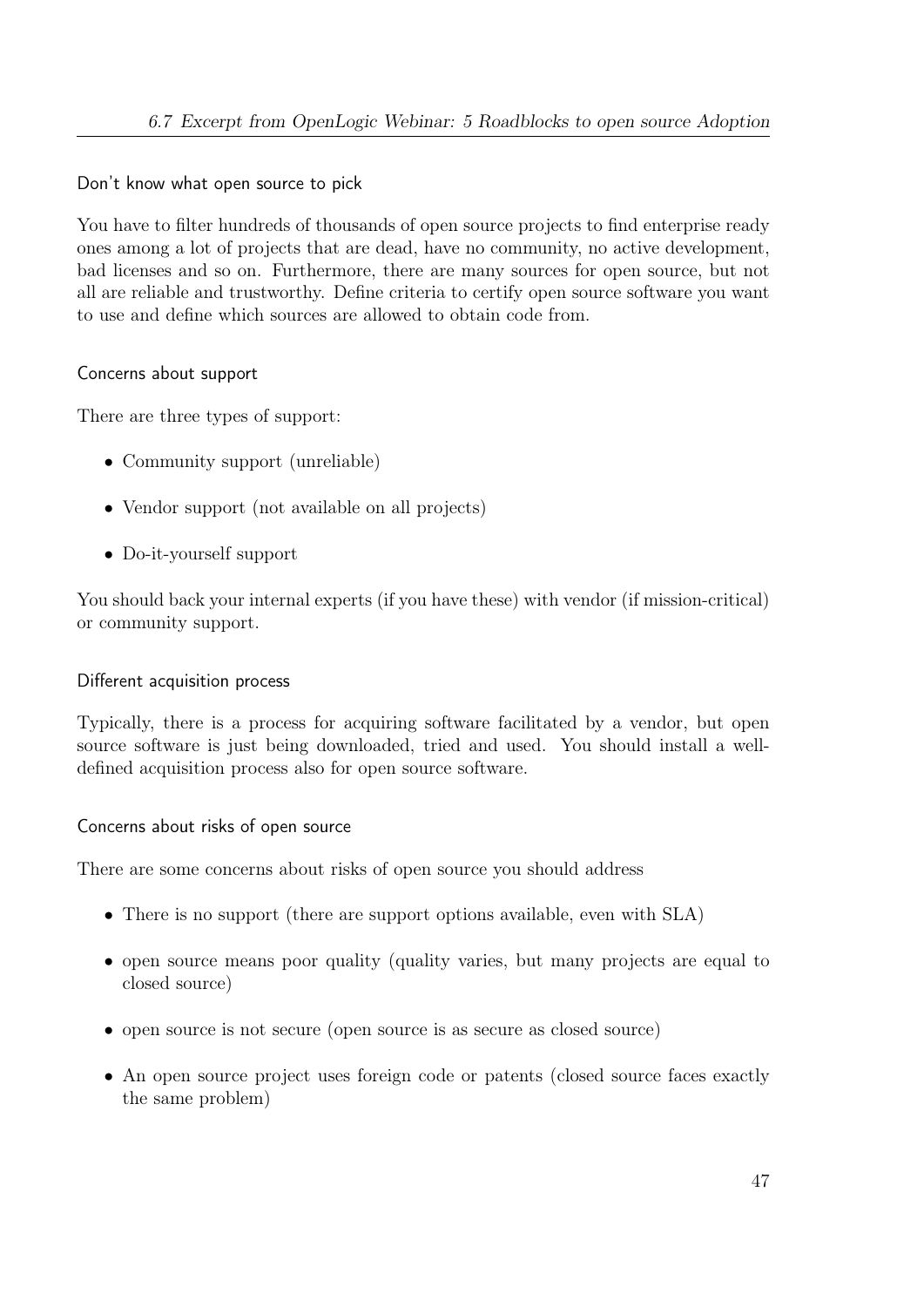#### Concerns about license compliance

There are worries about license compliance:

- License proliferation: there are hundreds of licenses, some very similar
- Packages can have multiple licenses
- Packages can use other packages with other licenses
- Licenses can be incompatible to each other
- How to comply with all the terms and protect yourself from infringement?

Tips to deal with these concerns:

- Check which actions are considered distribution
- Check what additional obligations are activated by distribution
- Get "manifest" including internal and 3rd party components
- Validate that which license is relevant (look in source code!)
- Scan software (binary and/or source)
- Review project dependencies and their licenses
- Check whether there are changes made from the standard license text
- Find the obligations and conflicts of the licenses
- Search for lawsuits concerning the components
- Create "compliance checklist" for development

# 6.8 OpenLogic Certification Process for open source software

OpenLogic presents in this white paper the process that is performed to add a component to their OSS-repository:[\[23\]](#page-101-5)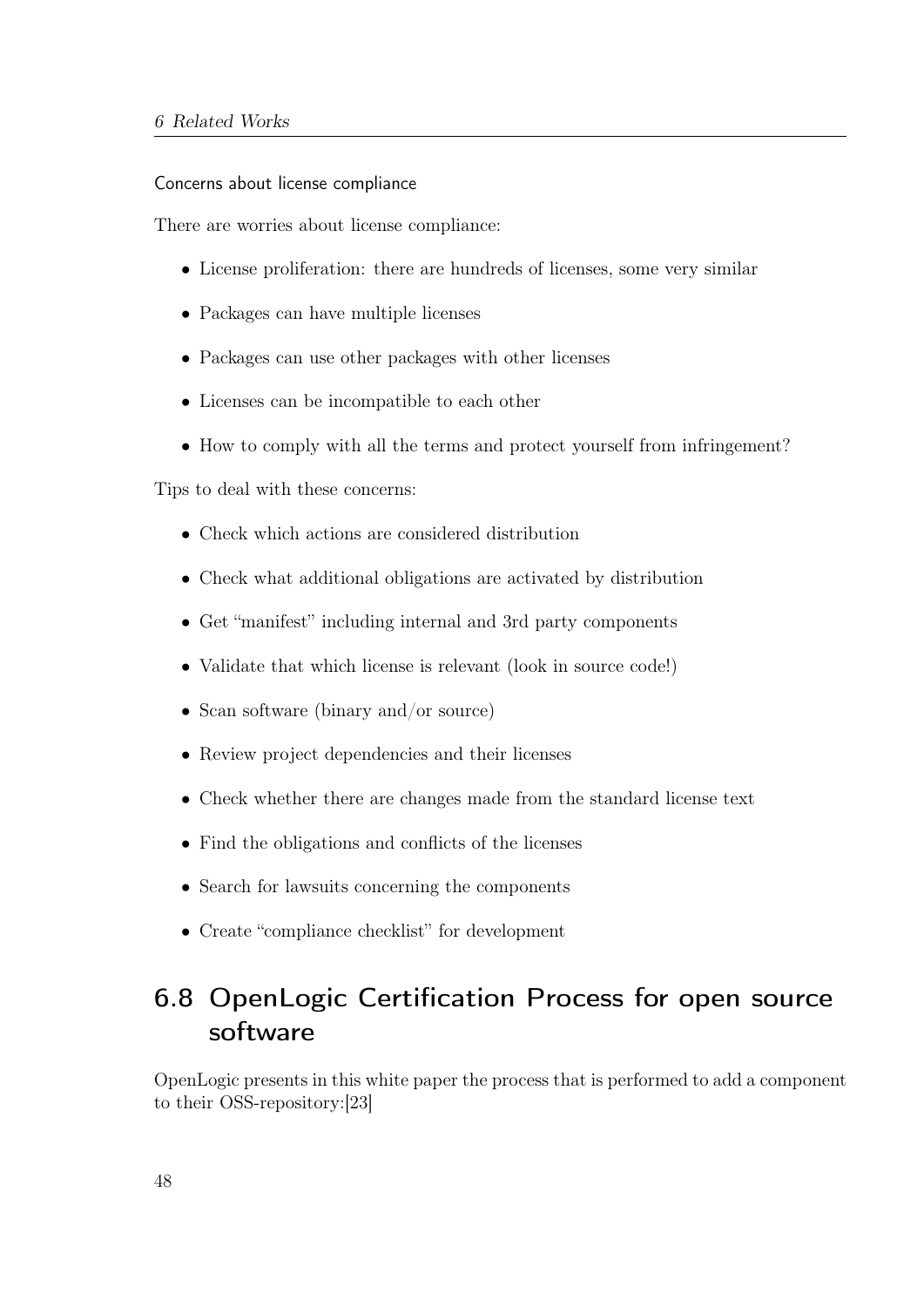Open source Package Selection

- Market Acceptance
- Enterprise Coverage
- Redundancy
- Customer Requests
- OLEX Requests

## Prequalification

- Initial License Review
- Source Code Availability Check

## Initial Acceptance

- Viability Assessment
	- Project Structure
	- Developer Community Size
	- Committers and Contributors
	- Development Practices
	- Maturity
	- Project Lifecycle Status
	- Maintenance Activity
	- Release History
	- Project Alternatives
	- Third-Party Information
- Support Assessment
	- Community Support
	- Mailing Lists
	- Forums
	- Documentation
	- Training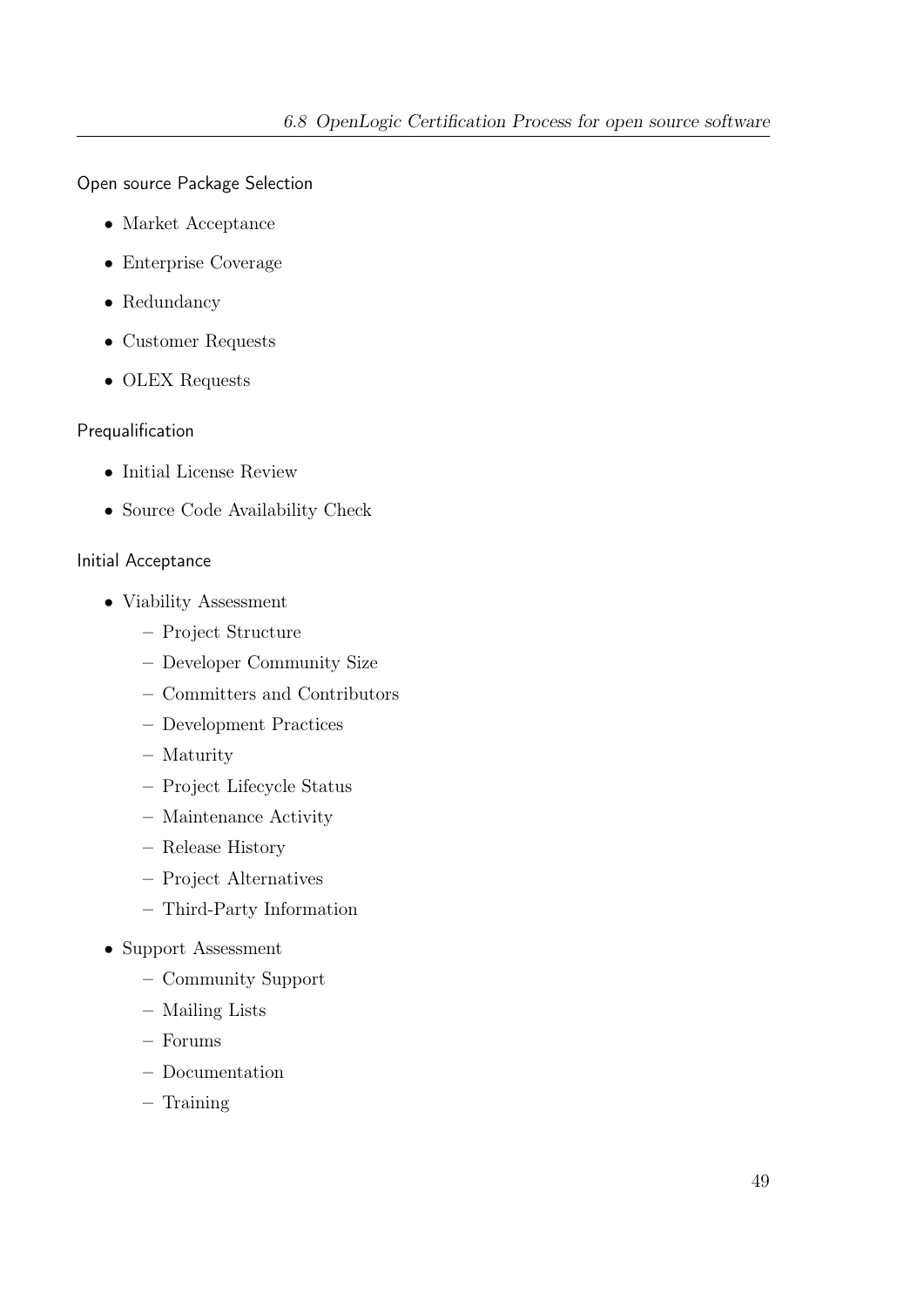- Commercial Support
- OXC Recruitment
- Distributions Assessment
	- Project Distributions
	- Primary Development Language
	- Stable Release
	- Commercial Version
- Legal & Security Risks Assessment
	- Legal Action/Lawsuit Search
	- Security Vulnerability Search

#### Full Certification and Implementation

- Detailed License Review
	- Full License Review & Validation
	- License Categorization
	- License Summary
	- Custom License Review
- Knowledgebase Development
	- Categorize Package
	- Summarize Release Notes
	- Scoring
	- Package Description
	- Key Package Information
- Packaging & Delivery
	- Verify Integrity of Distributions from Project
	- Create Standard/Custom Distributions
	- Virus Check
	- Bundled Package Analysis
	- Maven Repository
	- Discovery Fingerprint Rule
	- Secure Delivery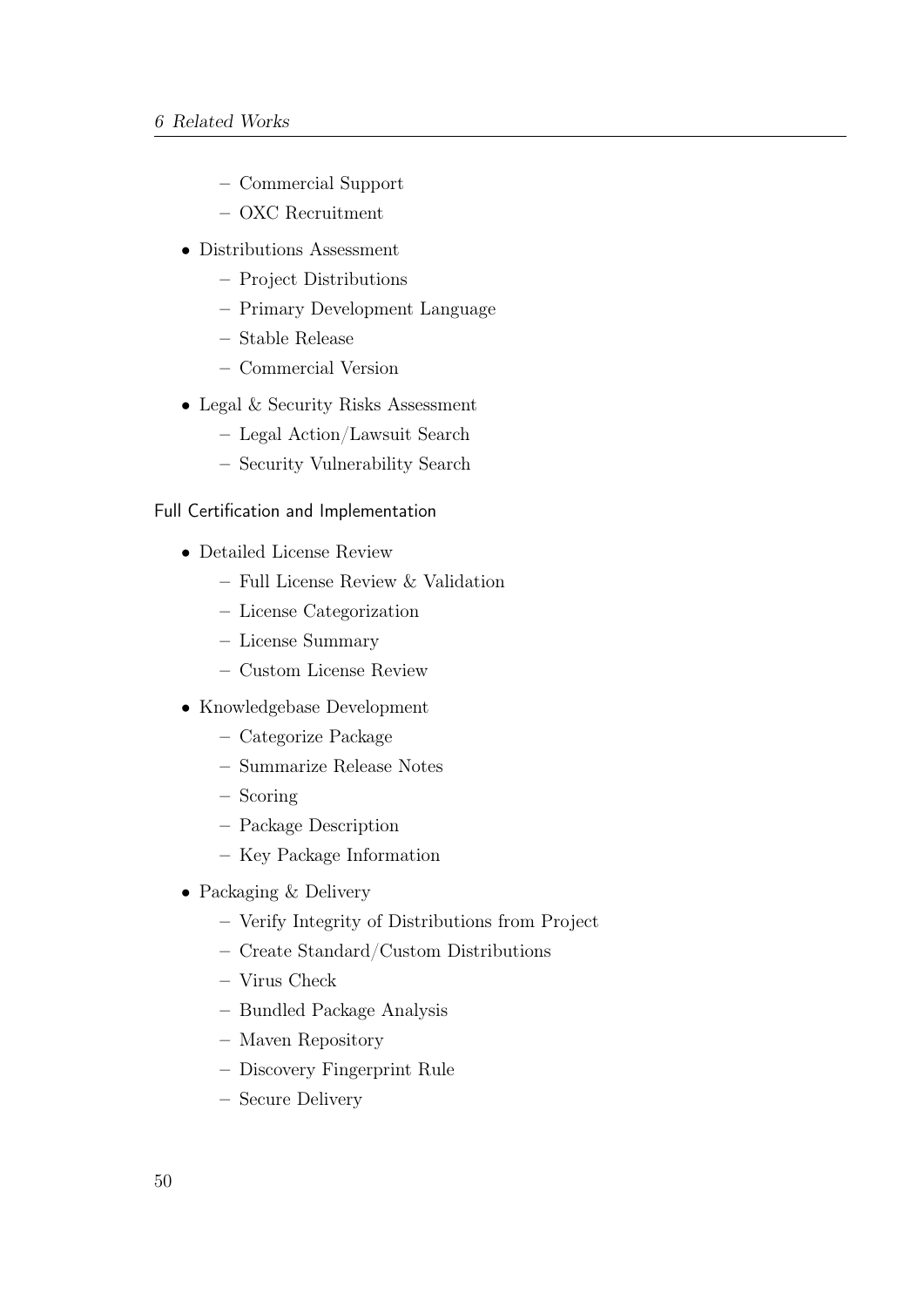## 6.9 Navica open source Policy Process

Bernhard Golden, CEO of Navica, presents in a white paper a five phase process how to implement an open source policy:[\[14\]](#page-101-6)

#### Phase 1: Evaluate open source Use Profiles

Talk to employees to understand how open source is being used in your company at the moment. When selecting your interview partners consider that people from different divisions may have different views as well as people with different roles. Investigate whether open source software is modified or distributed and if open source software may be included in software that is brought in from outside. Check on the one hand if the organization contributes to open source projects and on the other hand if employees do so in their spare time because even that may cause IP implications. Be aware that not everybody will tell the full truth, which makes a broad selection of interview partners extremely important.

After recognizing the use of open source software, you should identify the Risk Exposure, which is typically formed by license obligations as well as governmental regulations.

#### Phase 2: Create open source Policy

The open source Policy should address all obligations the organization has to meet as well as the process how an approval for a particular open source component is obtained accompanied by the description of the organizational resources for open source. Typically, an "open source Review Board (OSRB)" as center of expertise is vital in the process. In the OSRB, representatives from several organizations should be involved: Legal, Development, Operations, Marketing, Finance and Compliance. The OSRB approves and denies requests concerning use of open source components and gives advice how a non-approved request could be approved. The policy should also include a process of approval of contribution to an open source project.

The open source Policy should be reviewed and commented by all affected parties. Think about hiring an external lawyer if your legal department is not familiar with open source issues.

While implementing the policy you should pay attention to integrate it to existing management processes. It may be a good idea to start rollout in a pilot division with a well-established use of open source and proceed to other divisions after collecting some experience. In a decentralized company, you should plan wisely how to install the policy. One possibility is to define the policy globally and install a central "fall-back" OSRB for special cases and have OSRBs in every division that perform the day-by-day jobs.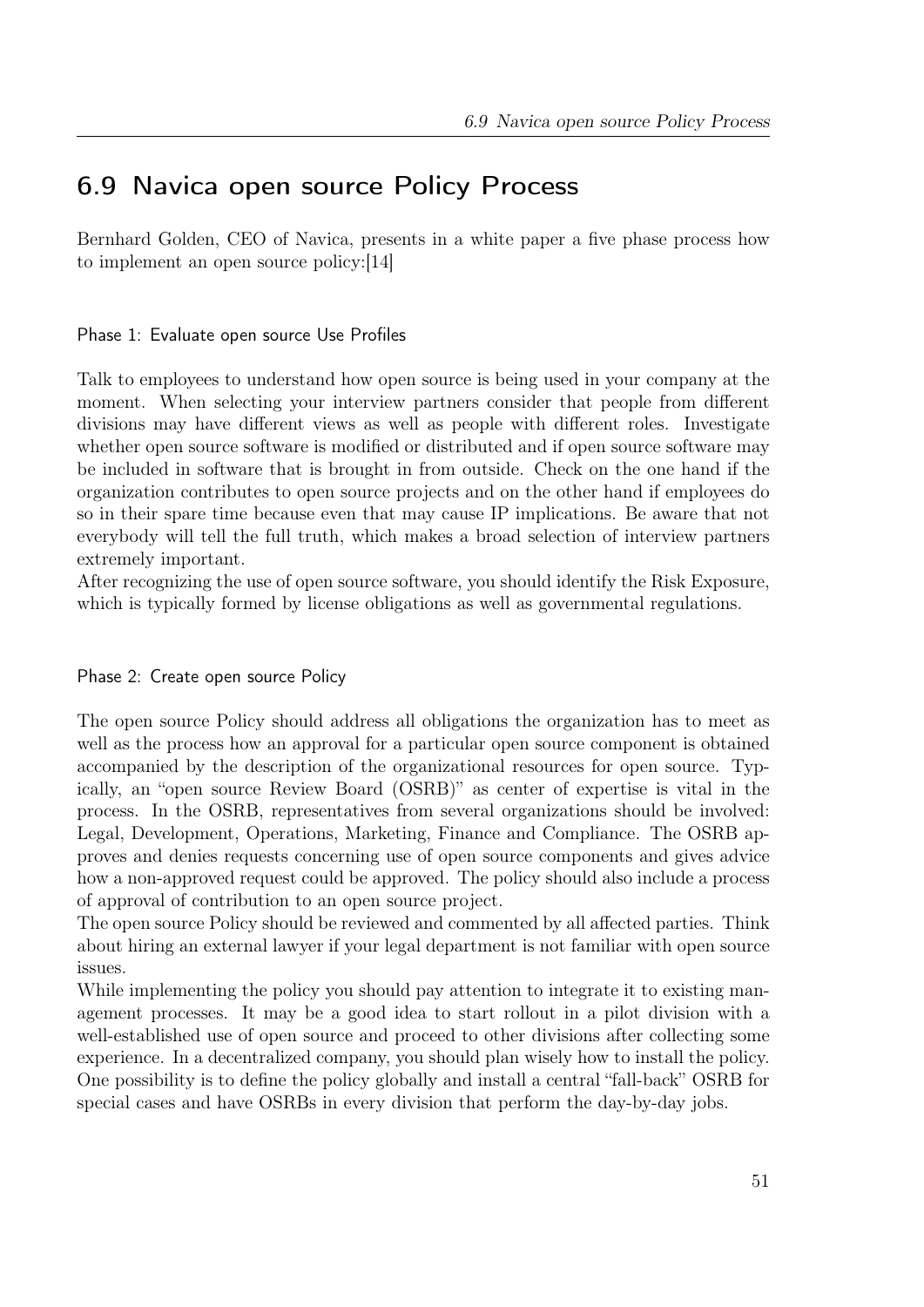#### Phase 3: Audit the Company Code Base

You need to identify all open source components you have in use to become aware of the license obligations you are subject to. You might do this by interviews or self-written tools, but neither of this would guarantee the required accuracy to you. If you want roughly complete coverage, you will get around a commercial product as offered by Black Duck Software or OpenLogic.

After identifying all open source components in use, you can place a bet that there are compliance issues with the obligations placed by the open source licenses. The next step is to quickly remove those license violations. If you used commercial software, it will provide a list with necessary actions to come to compliance.

#### Phase 4: Educate Employees

Education of employees should consider several aspects: An overview over open source software in general and its licenses in particular introduce the topic. The explanation in which ways the company uses open source software, a summary of the company's open source Policy and - most important - a demonstration of the relevant processes (Approval for use, Approval for contribution, Management process) will enable the employees to conform to the policy and the license obligations.

You should plan education for three different target audiences: The existing employees when installing the new policy, new employees and a periodical reminder or refresher for all employees.

#### Phase 5: Monitor Ongoing Policy Compliance

Once the policy is installed, the compliance to the policy needs to be monitored. The most effective way is to associate the policy's tasks to the existing project management process and to perform the open source checks along with the milestone checks. At this point, you can use the same automated methods as in Audit phase. In addition, you can integrate the monitoring also into the engineering process and perform the automated checks regularly.

# 6.10 Black Duck Whitepaper: The Business Case for Automating open source Code Management

In this Whitepaper Black Duck Software describes the advantages of an automated open source management process:[\[4\]](#page-100-5)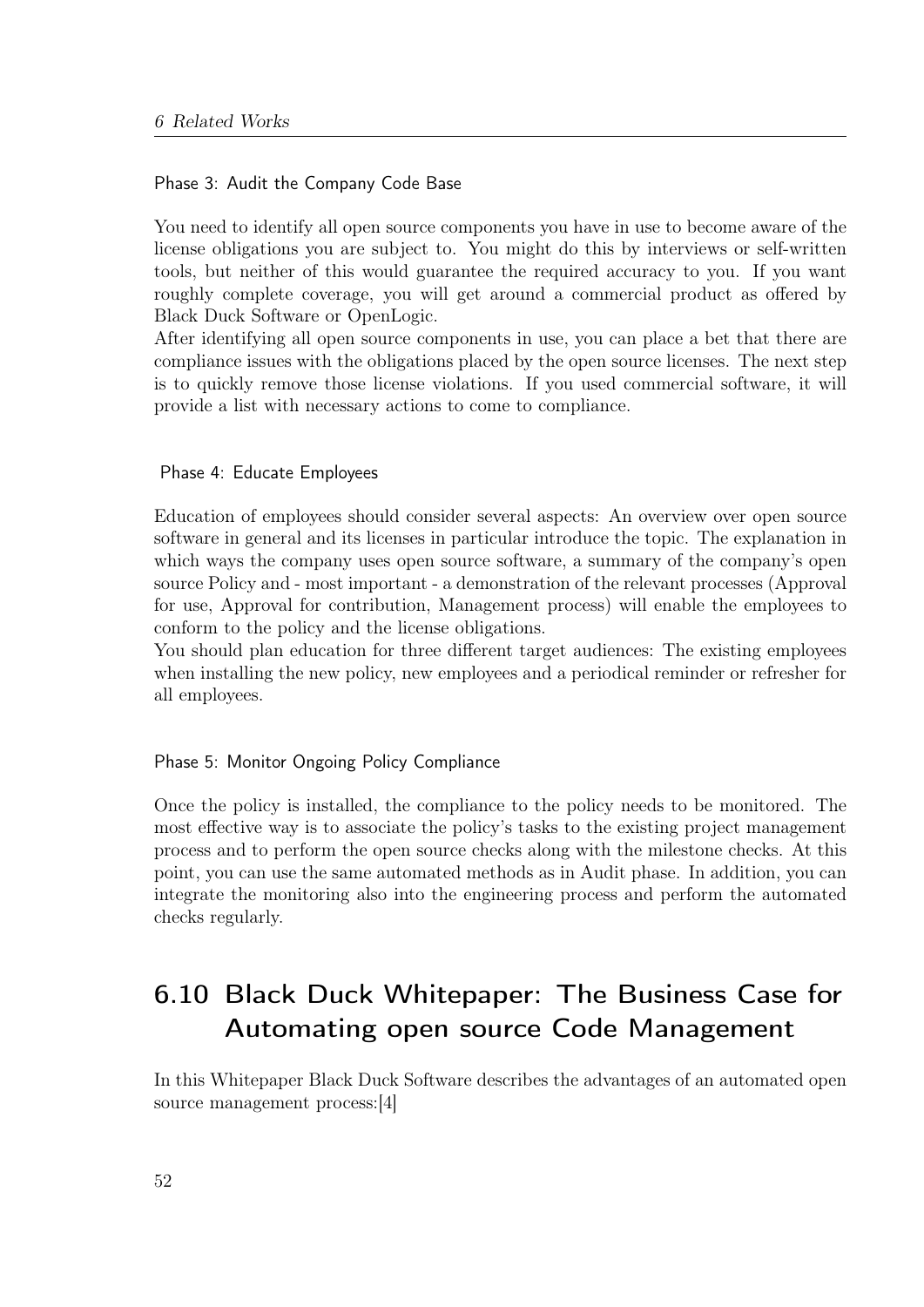Three Major open source Risks and Issues

• Management

A company needs to be able to manage the open source software it uses. Someone must be capable to analyze the components in use and weigh the business and legal impact. There are examples where companies use several different components with the same functionality.

• Compliance

While a lot of open source licenses require the source code to be published this is normally not the intention of commercial licenses. This situation leads to compliance issues that may result in court injunction against shipping a product. Another aspect is government regulation, for example concerning export of cryptographic algorithms.

• Security

If there is no tracking of the uses open source components a company easily can miss an important security update of the component, remember Google Chrome and WebKit.

## Manual Methods of managing Code are Costly and Inefficient

- Filling out forms, obtaining signatures and so on reduces developer productivity.
- An open source policy seeks to manage the major activities concerning open source:
- Search for needed components
- Select the best fitting component
- Approve the component (including legal, security, ...)
- Build and integrate the component
- Validate bay discovering license conflicts and hidden cryptography
- Monitor the usage of the component
- The amount of code and number of open source components are cost drivers when analyzing source and binary files.
- Black Duck found that analyzing code manually costs about \$450 per MB.
- Initial validation of the company's source code can be extremely expensive.
- Management and Validation cost about \$7800 per component and year.
- Manual methods are prune to human error.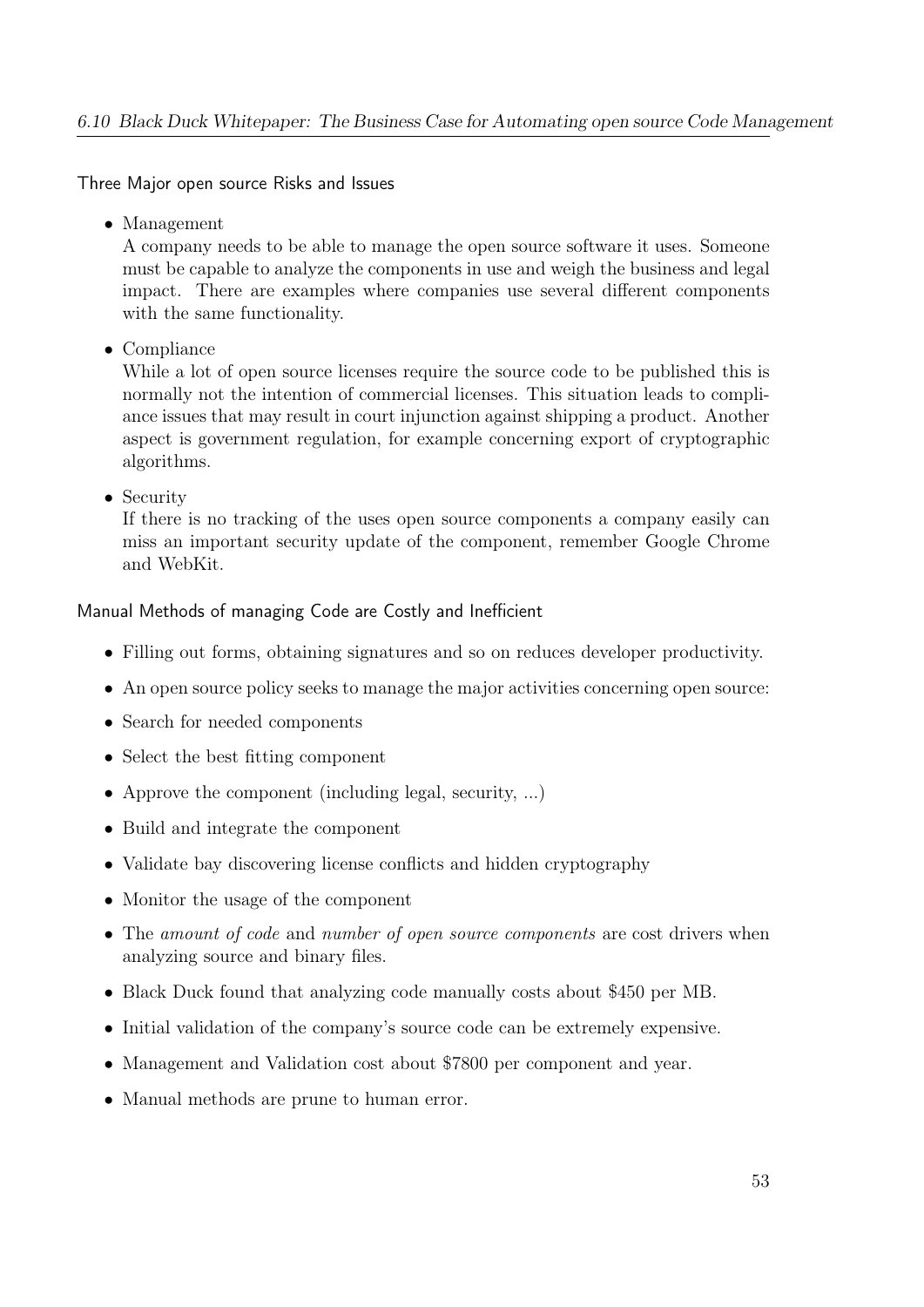# 6.11 Black Duck Whitepaper: Seven Best Practices for Managing Software Intellectual Property in an open source World

Black Duck Software suggests to follow the following practices to manage IP:[\[5\]](#page-100-6)

## Re-use existing components wherever appropriate

- When adding functionality to a project, seek internal and external developed components that could speed up development.
- Establish criteria for such components and eliminate components that do not meet those criteria.
- Eliminate every external component which license is on the prohibited license list.
- Subject the component to a make-buy analysis.

## Track and control changes to internal components

- Track every creation and modification of internally developed components to protect your intellectual property.
- Establish a list with sensitive components. Count a component as sensitive if a patent is sought or the code gives you competitive advantage or something else.

## Control re-use of sensitive or external components

- A project team should understand for each component they want to use:
	- The intended use and reason for use
	- The component's sensitivity
	- The way the component is incorporated
- The team should describe the technical method how the component is included (e.g. unmodified copy, static or dynamic linked and so on).
- The following four steps lead to greater control over component re-use:
	- Check whether the component was approved beforehand for the intended use.
	- Understand the license obligations of the component as well as of all other external components used by the component.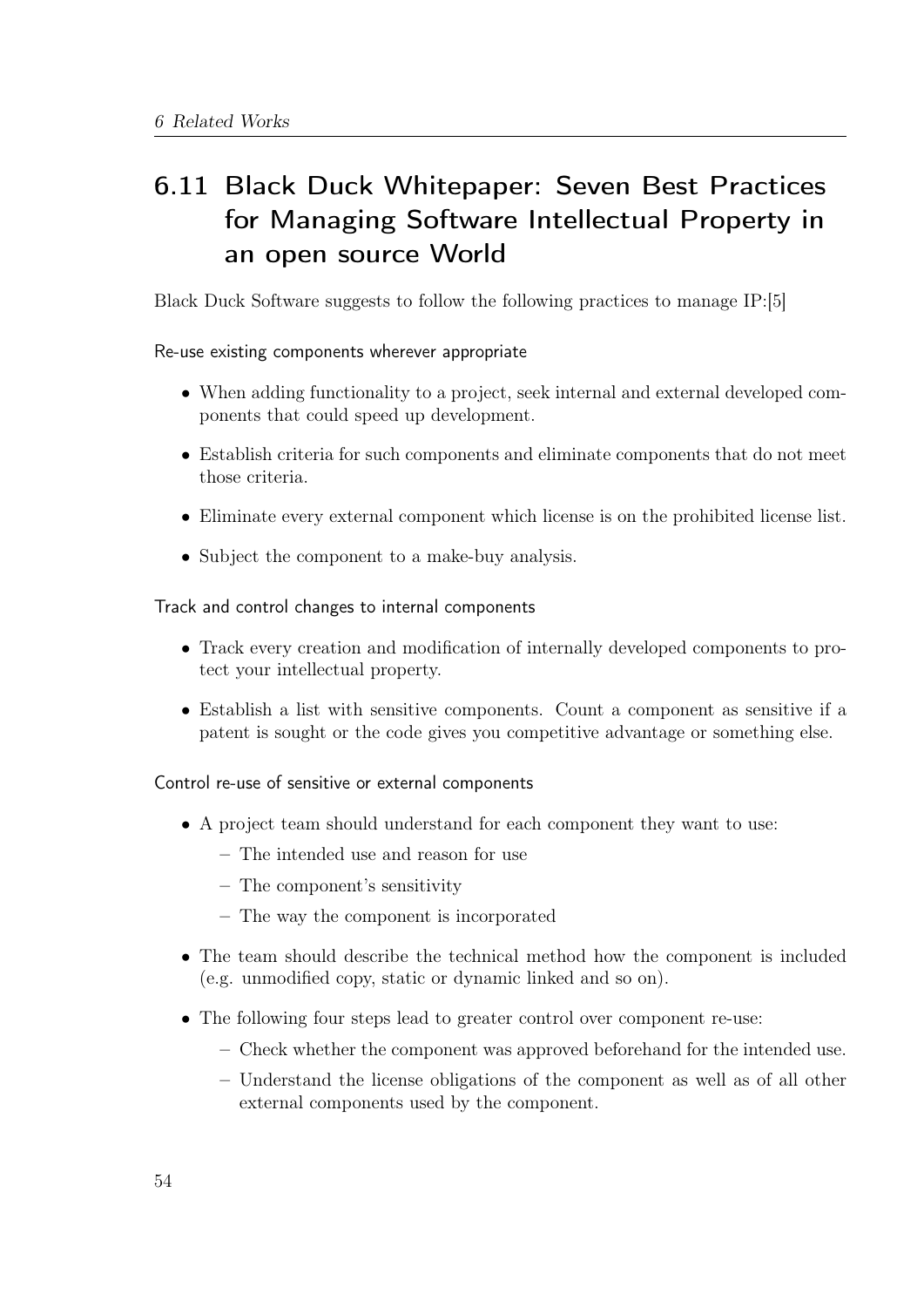- Understand all potential conflict between licenses of used external components.
- Let the projects legal, technical and business authorizers approve the component.
- Approvals should be included in relevant organization-wide lists.

## Verify every build and release

- Before every build or release you should ensure that:
	- No unapproved sensitive internal or external component (fragment) was added.
	- No unapproved change was made to sensitive internal component.
	- No change has been made to components where changes are not allowed.
- When detecting an incorrect change or addition, it has to be approved or removed.
- Detecting errors in early stages makes correction less expensive.
- After each build or release, the key metadata should be put in the bill-of-material.

## Review compliance at project phase transitions

After a major development phase, the project legal, technical and business reviewers should:

- Verify that no unapproved components or fragments are used.
- Verify that no unapproved or prohibited changes were made.
- Ensure compliance with all license obligations.

## Control component contribution and distribution

If a component is arranged to be contributed, the projects legal and business reviewers should:

- Check whether the component's sensitivity is a hindrance to contribution.
- Check whether it is legal to contribute all in the component includes external components.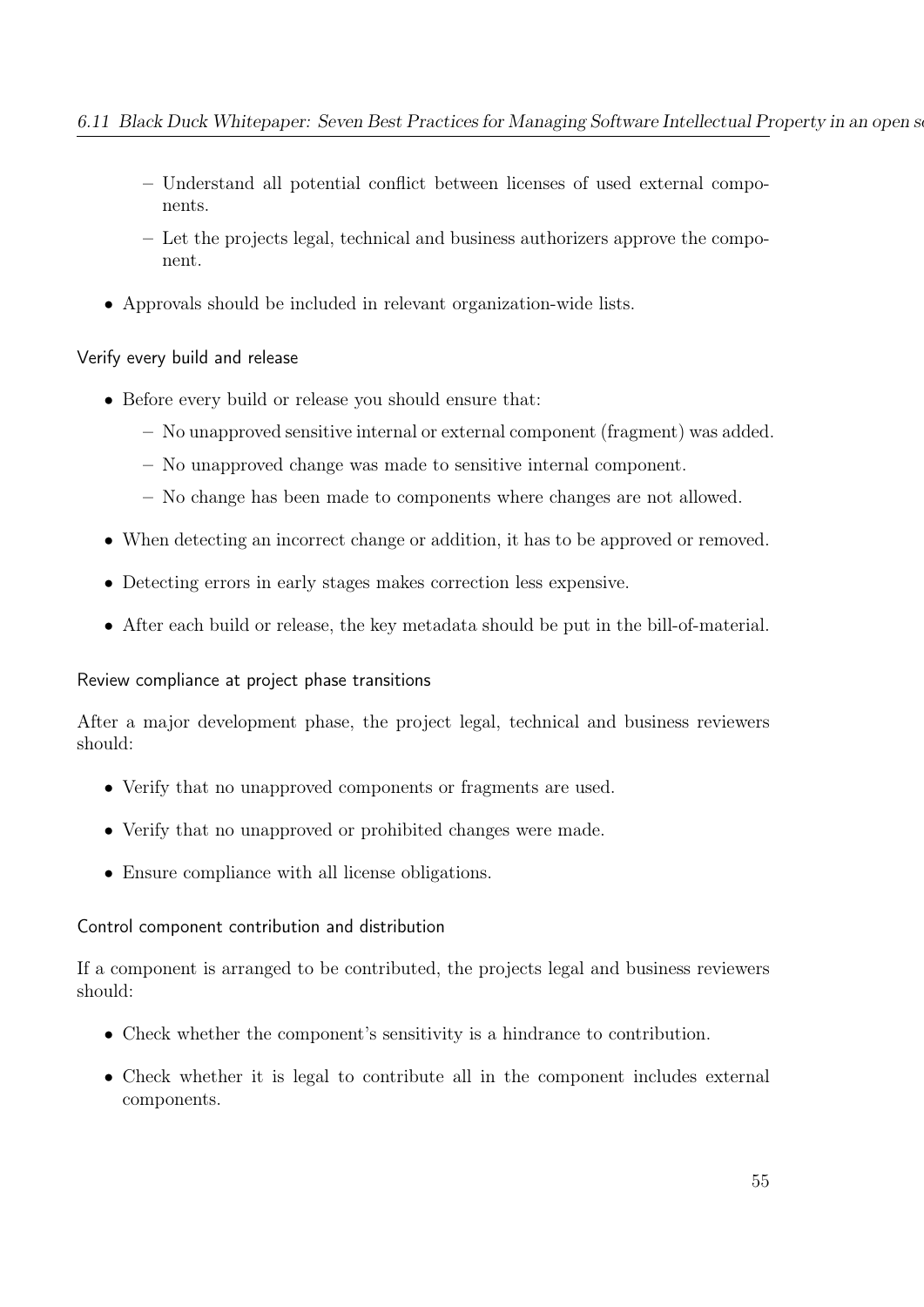Assess software components before acquisition

If you consider an acquisition that would include software components, legal, technical and business reviewers should:

- Determine all includes components not owned by the target.
- Assess the license obligations
- Assess the impact of any required rework.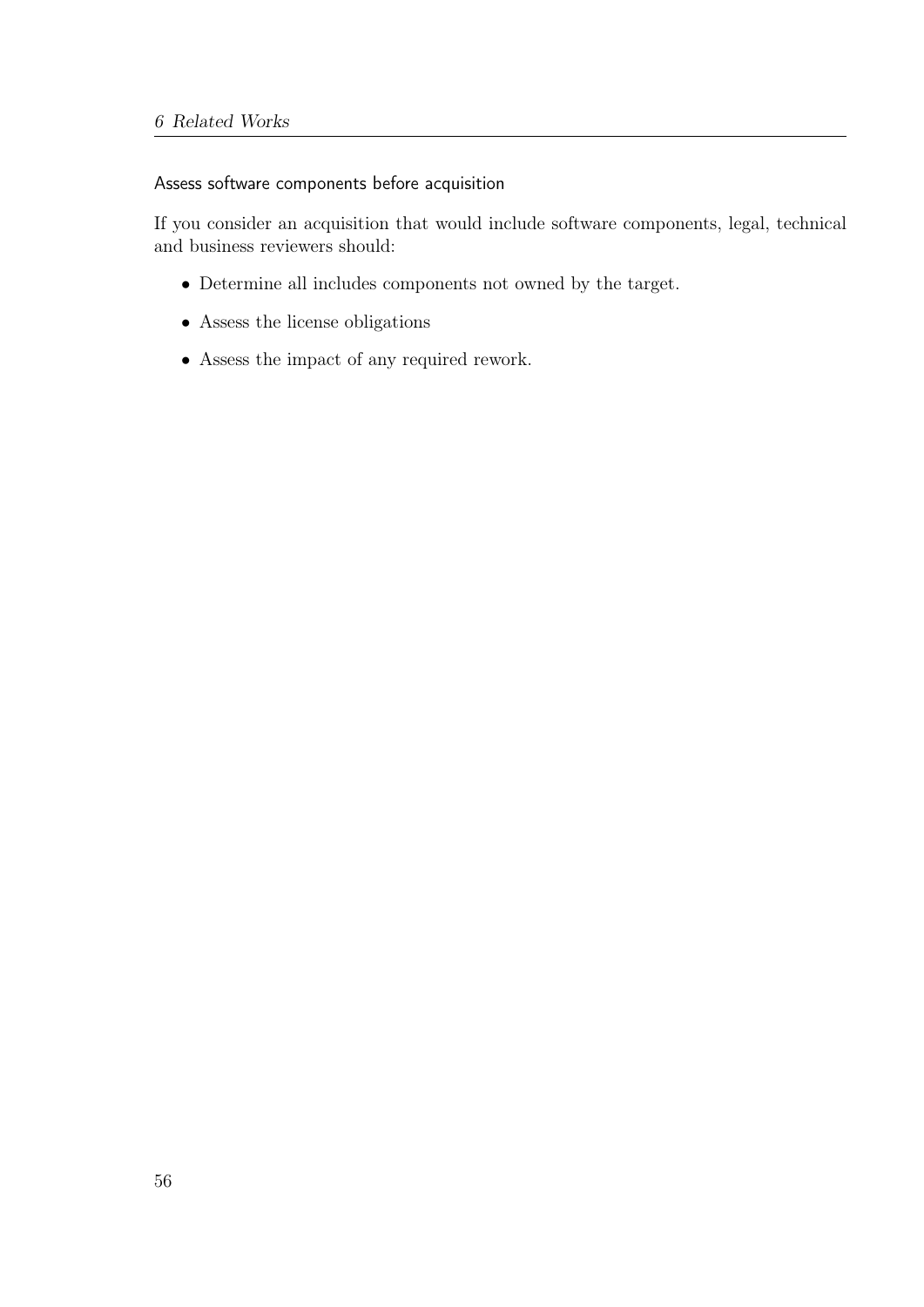# 7 Interviews

The interviews were performed to find out how open source adoption is handled in practice. Employees spoke or wrote about how open source is dealt with. Comprehensive anonymity was promised to all interviewees.

# 7.1 Interview 1

This interview was performed over telephone with a company that develops and sells software. This company will be called Comp1.

At Comp1 the original motivations for use of open source software were reuse, cost saving and wishes by developers. These initial motives evolved to more differentiated goals. While costs savings are still relevant, there are considerations about time to market and conformity to standards. An attractive option is to make requirements by the company to standard by releasing open source components.

Comp1 also contributes to open source projects because they realized that there are several advantages when doing so: One the one hand via giving back the bug fixes to the community in future the integration will be less elaborate; on the other hand such contributions keep the community and innovation alive. Furthermore, open source can be a way of investment protection: When a former proprietary component is released as open source and widely adopted, it can evolve to a new standard.

With all these opportunities in mind, an evaluation is performed whether the use of open source is reasonable, whether the particular component fulfills the requirements by the company and if the use could cause additional effort during integration. The open source process at Comp1 is organized as follows:

- Any developer who wants to use an open source component, declares the need, accompanied with a concrete description, in which way the component will be useful
- Several aspects of the component will be documented, like the license, the activity of the community, whether other companies use the component as well and the result of an intellectual property analysis
- A decision is made, separate for each use case and release, based on the experience the component and the cost for a potential replacement of the component.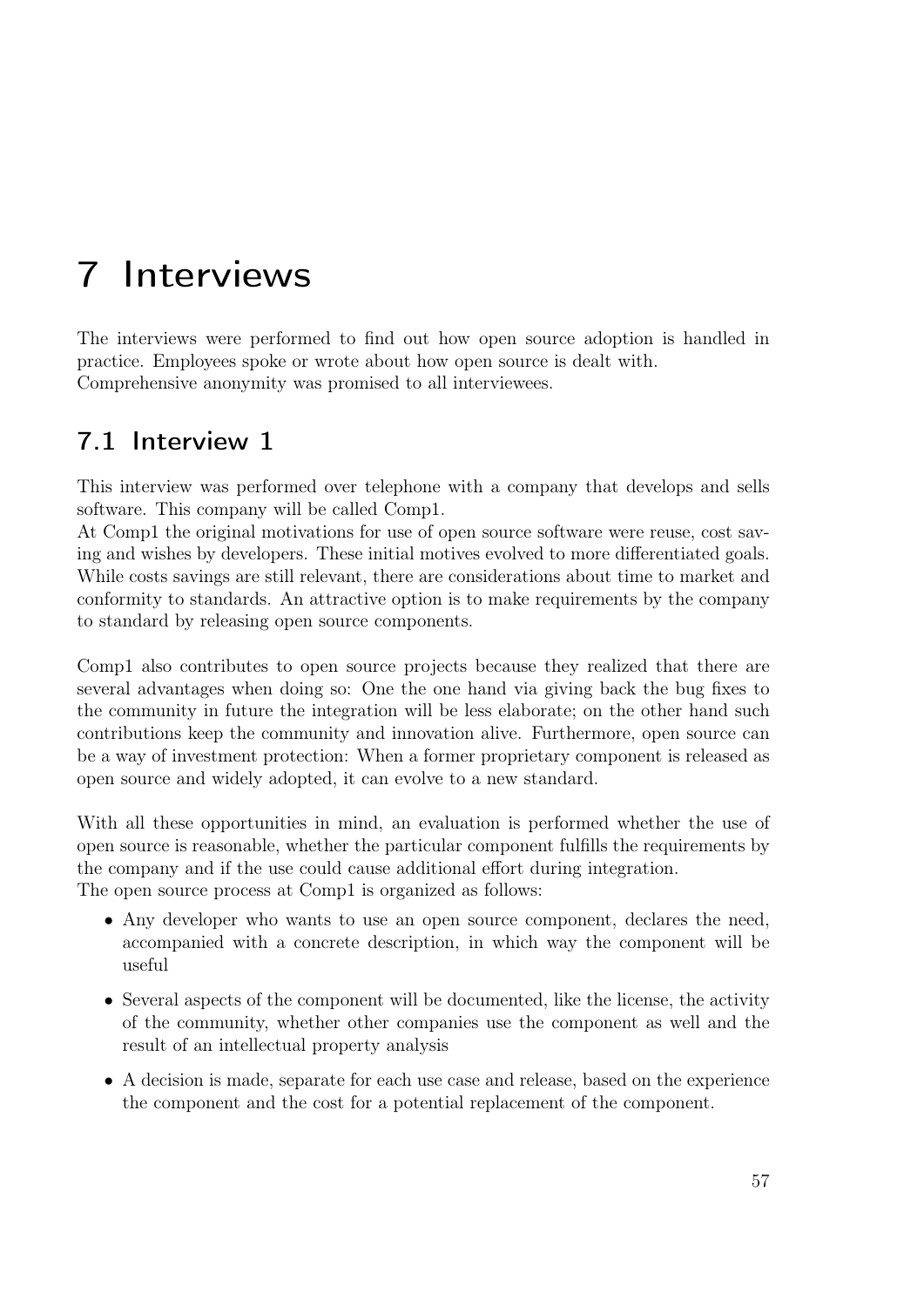• An automated check ensures that there are no unapproved components in use

Several problems arise in this context: Some employees might not know about the process, others do not like it or had bad experiences and ignore it therefore. In some cases the process may be too slow, decisions may take too long, which seems to drive developers to work around the process. This is avoided by designing the process fast and efficient, by delegating the responsibility and by naming concrete contact people. Tools are used to identify all open source components Comp1 works with and the resulting list is used to speed up approval and to ensure that there are not many components with the same functionality. An important aspect is scalability because there is a goal to increase use of open source significantly. An executive sponsor eases the handling notable.

One big challenge are the employees. It takes years to raise the awareness for open source software and its implications. Objective is to get the understanding that open source is a possibility to become better and faster, but it incorporates risks. Many developers do not know about the risks and implications attached to open source. Generally, developers and attorneys do not speak the same language, which makes it necessary to have an instance that acts as link between the two worlds.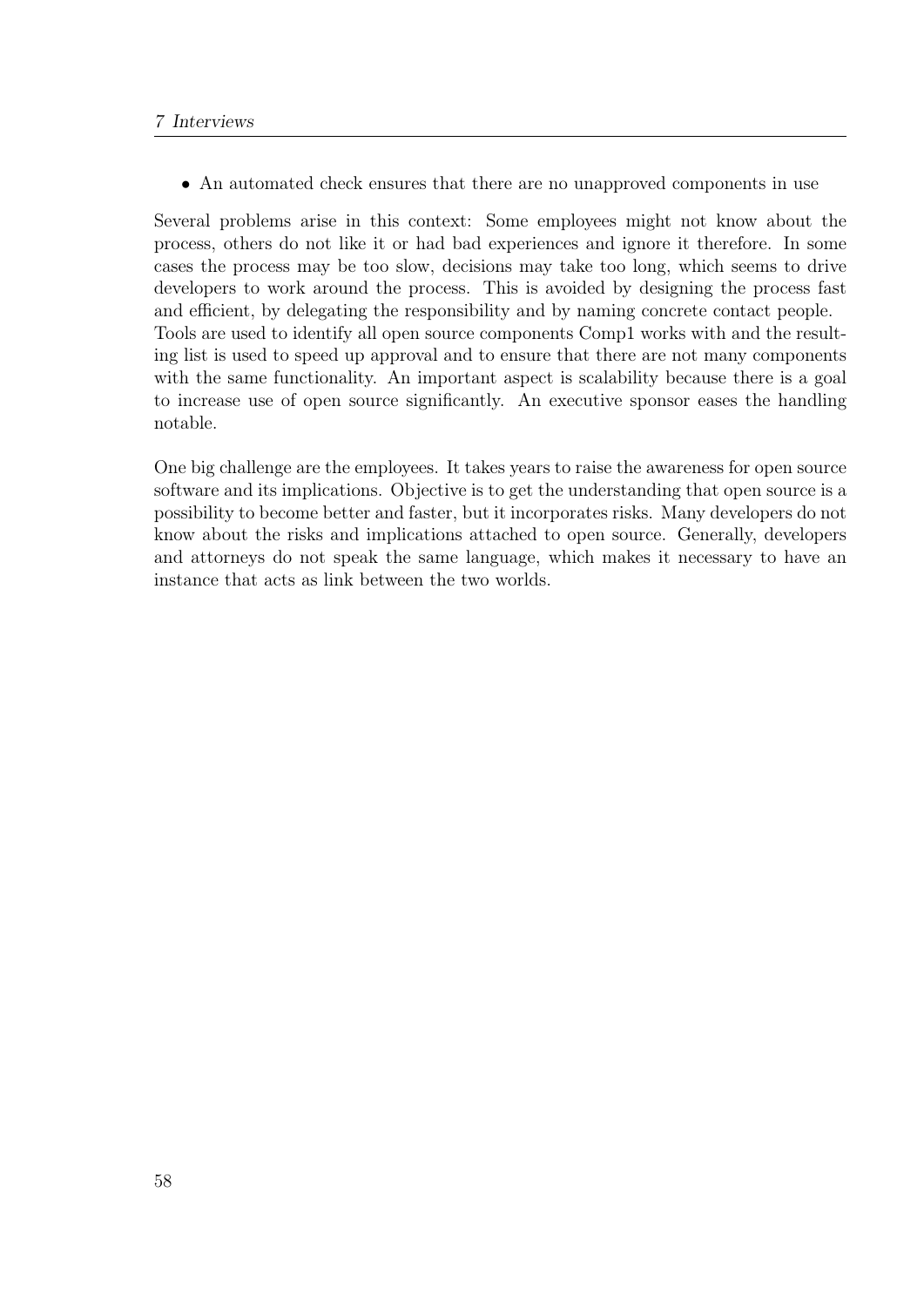# 7.2 Interview 2

This was a written interview with a company that develops and sells software. This company will be called Comp2.

Comp2 uses open source software to reduce costs, reduce time to market and to avoid development of commodity components.

Open source components are classified, comparable to Basel I-III concerning the finance sector. Dependent from the classification a component may be used without or after management approval. Viral licenses are generally excluded from classification and have to be assessed in-depth. Components licensed under other licenses are classified after an initial intensive review process, including patent research. Attorneys specialized on intellectual property approve a component, but management bears responsibility.

Comp2 protects itself from releasing code as open source, caused by viral effect of a license and contamination by accidentally and unconscious insertion of licensed code. Another problem are patent license grants that may be given when contributing to an open source project under a specific license.

Problems arise because IP-attorneys focus on approval and the needs to be built up expertise in development departments concerning open source and intellectual property. For complete understanding of the situation, process knowledge is necessary, but questions about process are mainly handled by project management, who have sparely technical knowledge and connection to development teams is rather unsatisfactory.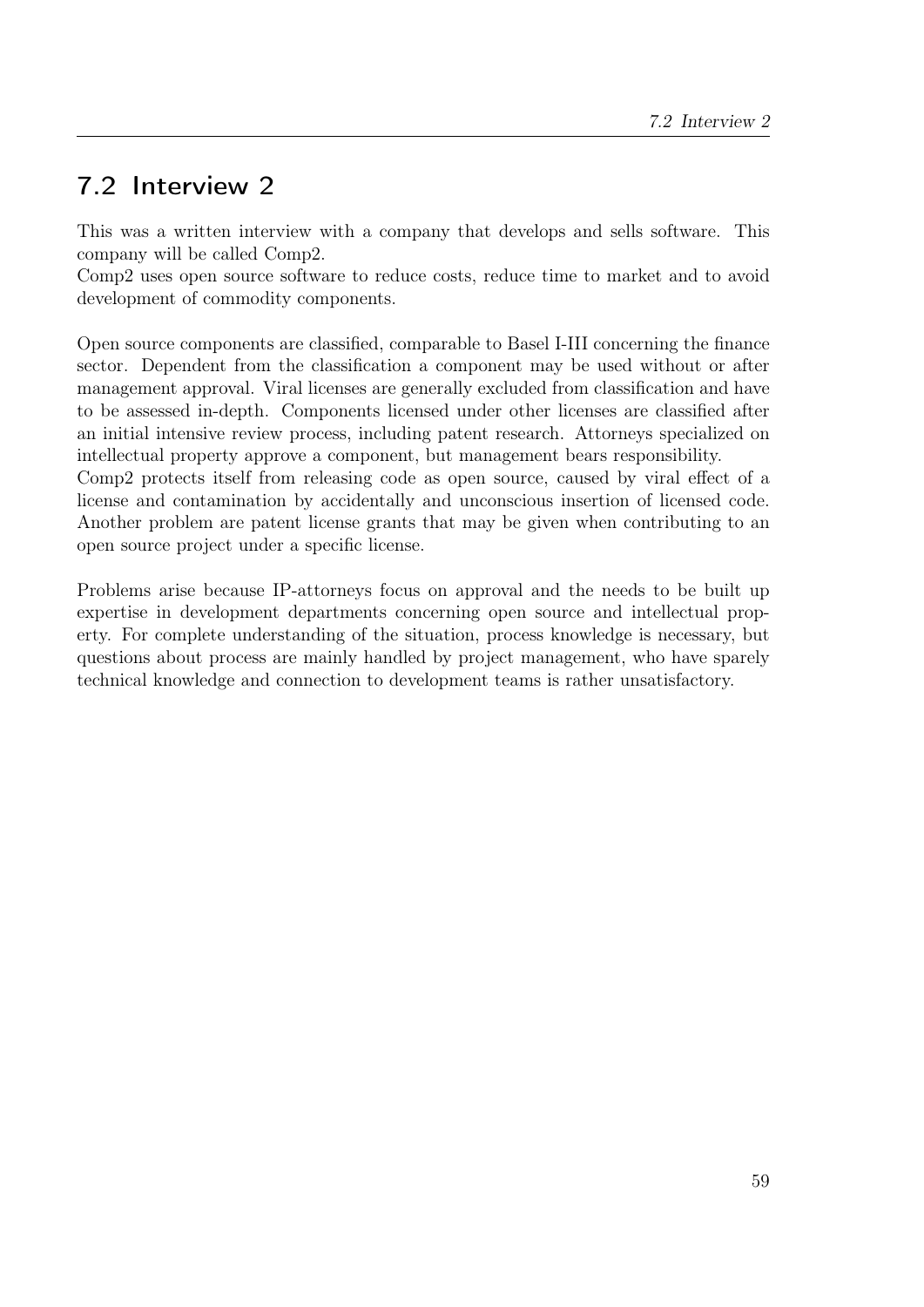## 7.3 Interview 3

This interview was performed over telephone with a company that develops and sells software. This company will be called Comp3.

Comp3 traditionally separated external from internal code. They introduced an open source process as a customer asked for a bill of material containing all used open source software. They installed a central "open source Clearing House" that acts as contact for inquiries and approves requested open source components. Representatives from CTO, Procurement and Legal are involved in this board. The individual business units choose on their own how they forward components to the Clearing House. For example, developers can start a request for a particular component, giving information about the component like license, source and whether it is a new component or just an update. Architects check, whether there is already a component with the same or similar functionality approved. Finally, the component is handed to the Clearing House. After approval, the component is included in the business unit's repository. This repository contains the approved components accompanied with notes whether the approval is general or just for a specific project. Open source software is not used in core business.

An automatically performed Black Duck scan ensures compliance to the process. This scan is not very popular among the developers because they do not like their code to be inspected. With trainings, awareness for the possible problems should be created. While the trainings are well attended and the employees seem to recognize the sensitivity of open source, they still do not like their code to be inspected.

Comp3 also contributes back to open source projects; official objective is to contribute back all bug fixes. If there has been further development, contribution has to run through a review process to avoid loss of company intellectual property.

A problem arises if approval in a particular case takes abnormally long because there are sophisticated legal issues to resolve. In this case, and other as well, developers get very creative how to get the desired code into the project without waiting for an approval. If successful, there is the possibility that the open source code remains undetected until the next delivery, which may be month later. A legal problem<sup>[1](#page-71-0)</sup> is the use of code that is published "to the public domain". In German copyright, the term "public domain" does not exist. Therefore, you need to come to an agreement with the author who often does not like inquiries because he "released the code to public domain". Other authors build up their own licenses by putting parts from different licenses together. This always requires extensive research by legal department to identify possible obligations and incompatibilities.

<span id="page-71-0"></span><sup>&</sup>lt;sup>1</sup>This problem exists in Germany. Other countries may not be affected.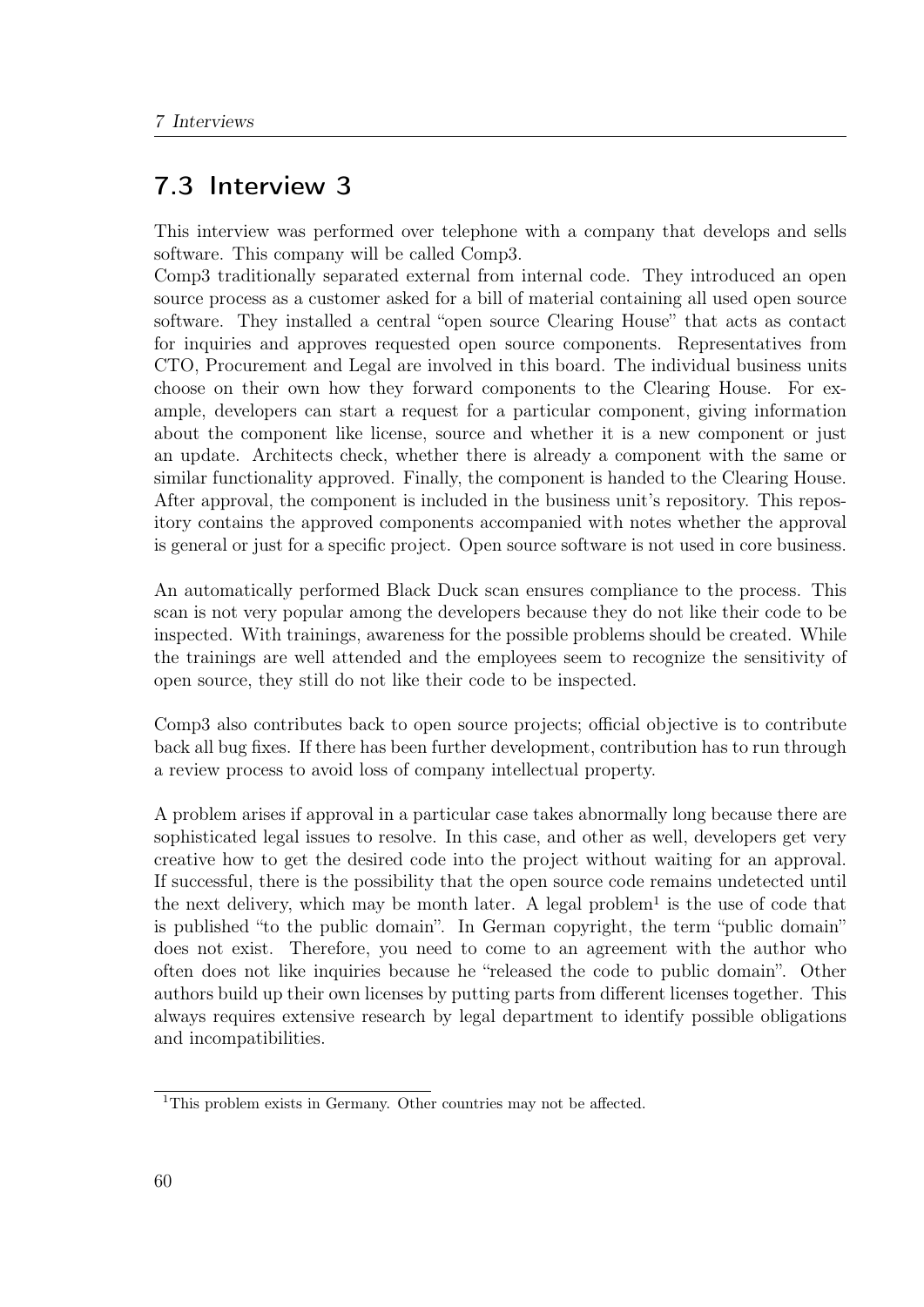## <span id="page-72-0"></span>7.4 Interview 4

This was a written interview with a company that counsels other companies in open source topics and offers tools to handle open source software. This company will be called Comp4. Comp4 mentions three aspects to consider: legal (adjustment of contracts, risks, elucidation), process and tools (automatic scans, integration in existing ticket systems, local repositories). A process should consider:

- Initial scan for open source code to determine status quo
- Base lining leading to approved bill of materials
- Review of open source software
- White- and Black-Lists
- Selection process for developers
- Approval process
- open source team

Benefits provided by open source software can be:

- Cost savings
- Increased quality
- Concentration on core business, no development of commodity components
- Developers learn from practices uses developing open source software

Possible risks that should be considered are:

- Ignorance, what is contained in the code base
- Loss of intellectual property through contribution
- Employees bypassing the process
- Injunction
- Negative public relations

Comp4 considers the employees as the biggest challenge on the way to an open source process.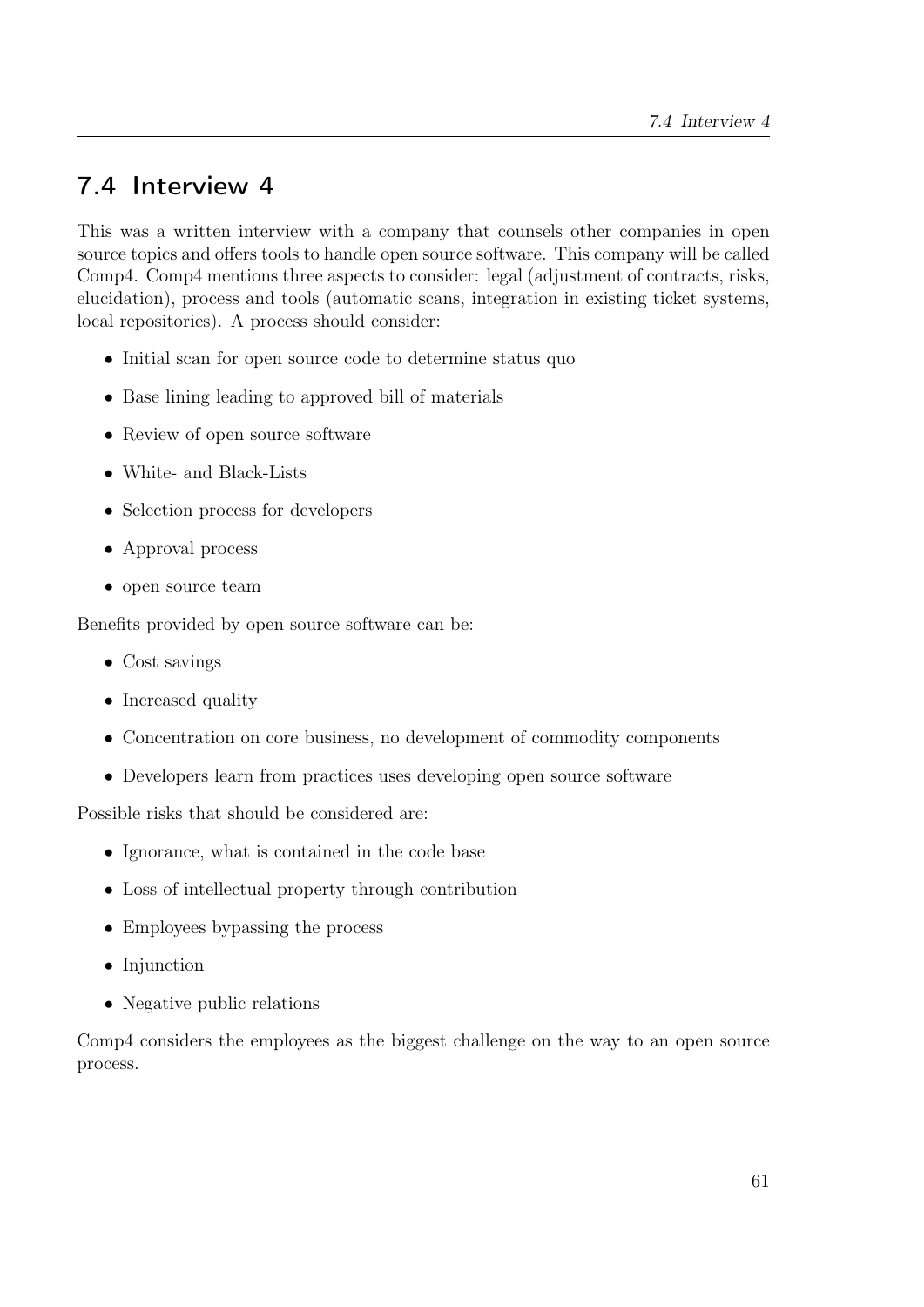### <span id="page-73-1"></span>7.5 Interview 5

This interview was performed over telephone with a company that develops and sells software. This company will be called Comp5. There is a group at Comp5 that is responsible for all matters of foreign IP. When a developer wants to use code he has not written himself (even it's the code from his colleague), he has to put a request for that code. The group analyzes the request, arranges things with legal department and gives instructions to the developer how to proceed. In doubt, the issue is discussed together with the developer and his boss(es). Every approved component is added to a repository, which serves as a white list for the developers: any component on it may be used without further authorization. For any new version of a "white-listed" component, a new request is required, because every new version could be released under another license. The main criterion for approval of an open source component is the license under which it is released. There are predefined responses for the established licenses, depending from the use case scenario (internal use or external distribution). As the company's development model stipulates suite releases<sup>[2](#page-73-0)</sup>, the high workload in the group becomes a bottleneck up to two month before such a suite release. Several aspects allow an effective and efficient implementation of the process:

- The whole process is supported by a self-developed tool
- An Automated code scan checks for unapproved (accidentally) incorporated open source code
- Another scan is performed to detect security vulnerabilities
- The top management provides good executive sponsorship by declaring the topic a corporate risk

The company performs detailed trainings whenever new employees are hired or another firm is acquired. Employees learn about the policy and process as well as the backgrounds. The process is non-restrictive, every request refusal is justified and discussion is encouraged, which leads together with the trainings to a high adherence to the process. There are no attempts to circumvent the process. Comp5 makes well-targeted contributions to open source projects to influence the development and to stay well informed. Condition for any contribution is that the project is managed by a foundation. Comp5 assesses any firm they acquire and if the risk seems to be too high, the acquisition process is even canceled. As risks, source code disclosure and patent issues are named.

<span id="page-73-0"></span><sup>&</sup>lt;sup>2</sup> all products of a product line are released coincidentally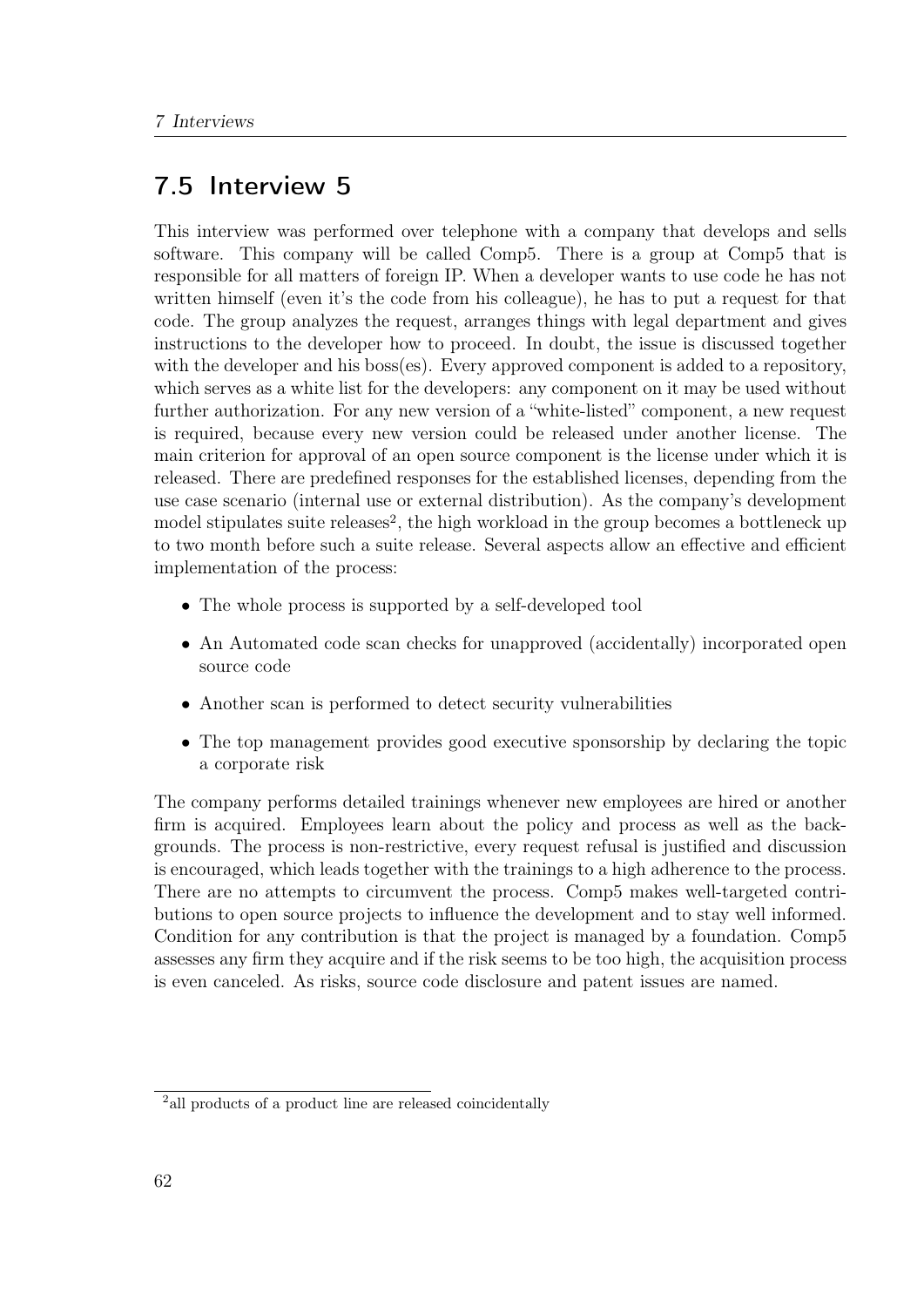# <span id="page-74-1"></span>8 Business Risks

This chapter describes the most important threat scenarios that were identified in the examined literature and performed interviews. Where possible, less frequent mentioned aspects have been integrated into the more important. The described scenarios are not disjunct, some may entail other, but these can in turn occur independently.

We also created a model that structures the risks and puts them in relation to each other. A survey was launched to verify this model. Becuse by the deadline of this thesis there were not enough results available, the model and the survey were put in appendix. For each threat scenarios the findings on which it is based are given. Findings in related works are referenced by their number in bibliography, findings in interviews by timecode  $(mm:ss).$ 

## 8.1 Infiltration with open source code

There two main ways how open source code gets into your company unseen: One the one hand any third party component you use might use open source code itself without declaration. On the other hand, can bring in open source code accidentally (mainly) and consciously (regrettably, but true). Imagine the following examples: A developer reads a book or uses an open source component at home. Months or years later, he remembers a special algorithm or code structure and uses it in office. Another developer wants to use a specific open source component, but does not get an approval for it (or had the experience that approvals take far too long); he uses the component anyway and tries to hide the usage by linking only a binary<sup>[1](#page-74-0)</sup>.

References: [Interview 1](#page-68-0) (24:58): OSS brought in by developers, [Interview 2:](#page-70-0) contamination, [Interview 3](#page-71-0) (17:02): OSS brought in by developers, [Interview 4:](#page-72-0) OSS brought in by vendors, [Interview 5](#page-73-1) (31:45): OSS brought in by developers, [\[2,](#page-100-0) [4,](#page-100-1) [15,](#page-101-0) [35\]](#page-102-0)

## 8.2 Potential mergers and acquisitions

If your company is to be acquired its value is dependent of the accuracy and completeness of your recordings concerning open source usage.

<span id="page-74-0"></span><sup>&</sup>lt;sup>1</sup>Such case happened in reality and was told in an interview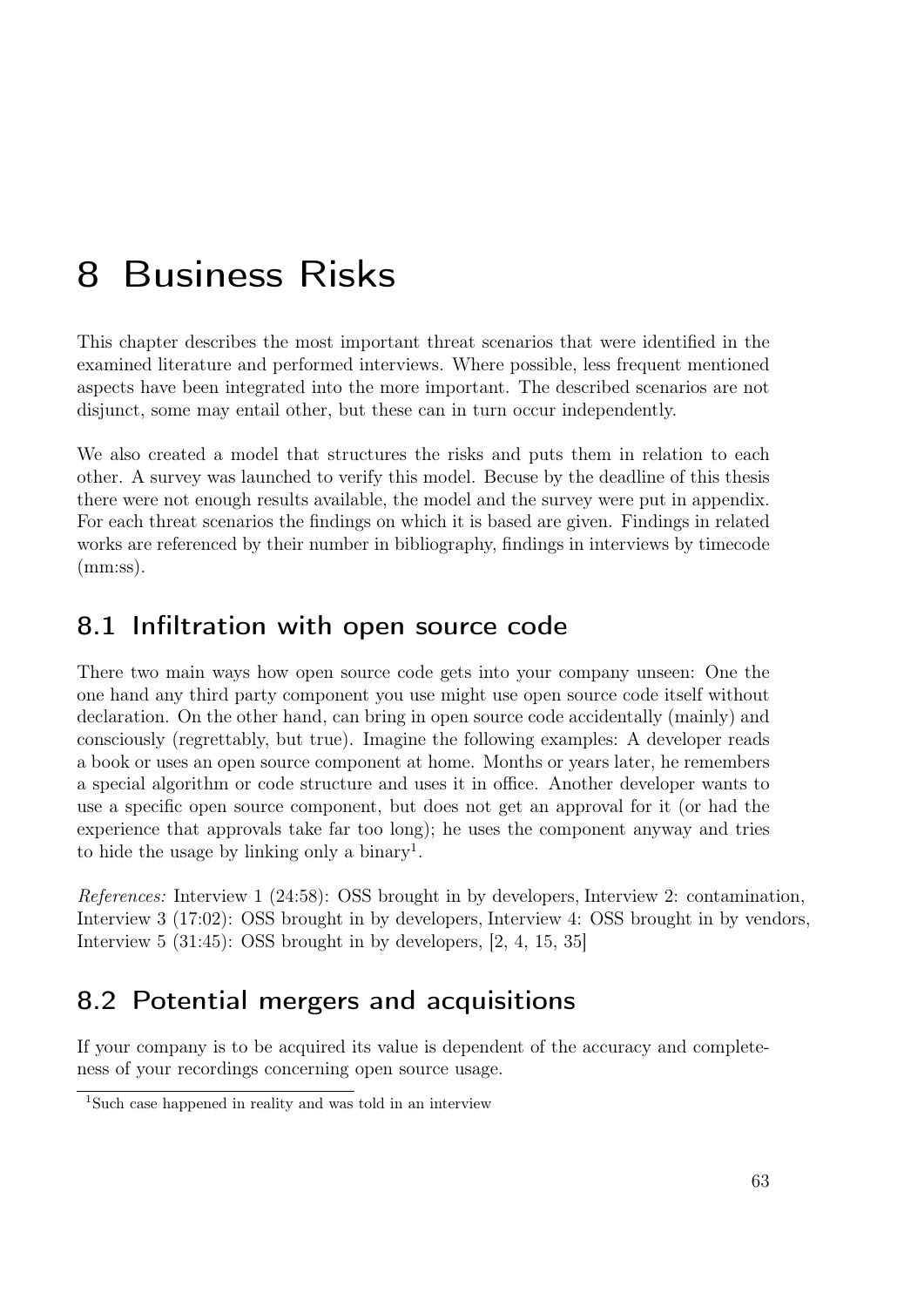*References:* [Interview 5](#page-73-1)  $(11:42)$ : potential M&A,  $[2, 24, 35]$  $[2, 24, 35]$  $[2, 24, 35]$  $[2, 24, 35]$  $[2, 24, 35]$ 

### 8.3 Customers ask for bill of material

There will be customers that will ask you for a bill of material. This will be in doubt a knockout criterion.

References: [Interview 3](#page-71-0) (02:05): customers ask for BoM, [\[24,](#page-101-1) [35\]](#page-102-0)

### 8.4 Lawsuit

The apparently most formidable threat is a possible lawsuit. Let the result be just an injunction, a stop of delivery or even a recall campaign, the impact can be disastrous.

References: [Interview 1](#page-68-0) (17:35): lawsuit, [Interview 3](#page-71-0) (40:31): lawsuit, [Interview 4:](#page-72-0) lawsuit, [\[2,](#page-100-0) [4,](#page-100-1) [15,](#page-101-0) [24,](#page-101-1) [35\]](#page-102-0)

### 8.5 Loss of intellectual property

The hazard of loosing intellectual property exists mainly when contributing to open source projects. As some open source licenses grant patent rights you should be sensible when contributing in areas where you hold patents. A more general danger is that someone could draw conclusions by inspecting the open source code you released.

References: [Interview 2:](#page-70-0) loss of IP\patent license grant, [Interview 3](#page-71-0) (38:47): loss of IP, [Interview 4:](#page-72-0) loss of IP\patent license grant, [Interview 5](#page-73-1) (22:54): loss of IP, [\[2,](#page-100-0) [24,](#page-101-1) [35\]](#page-102-0)

### 8.6 Negative PR

In case of inadequate usage of open source, the issue can get into media focus and there may arise a public discussion.

References: [Interview 4:](#page-72-0) negative PR, [\[4,](#page-100-1) [14\]](#page-101-2)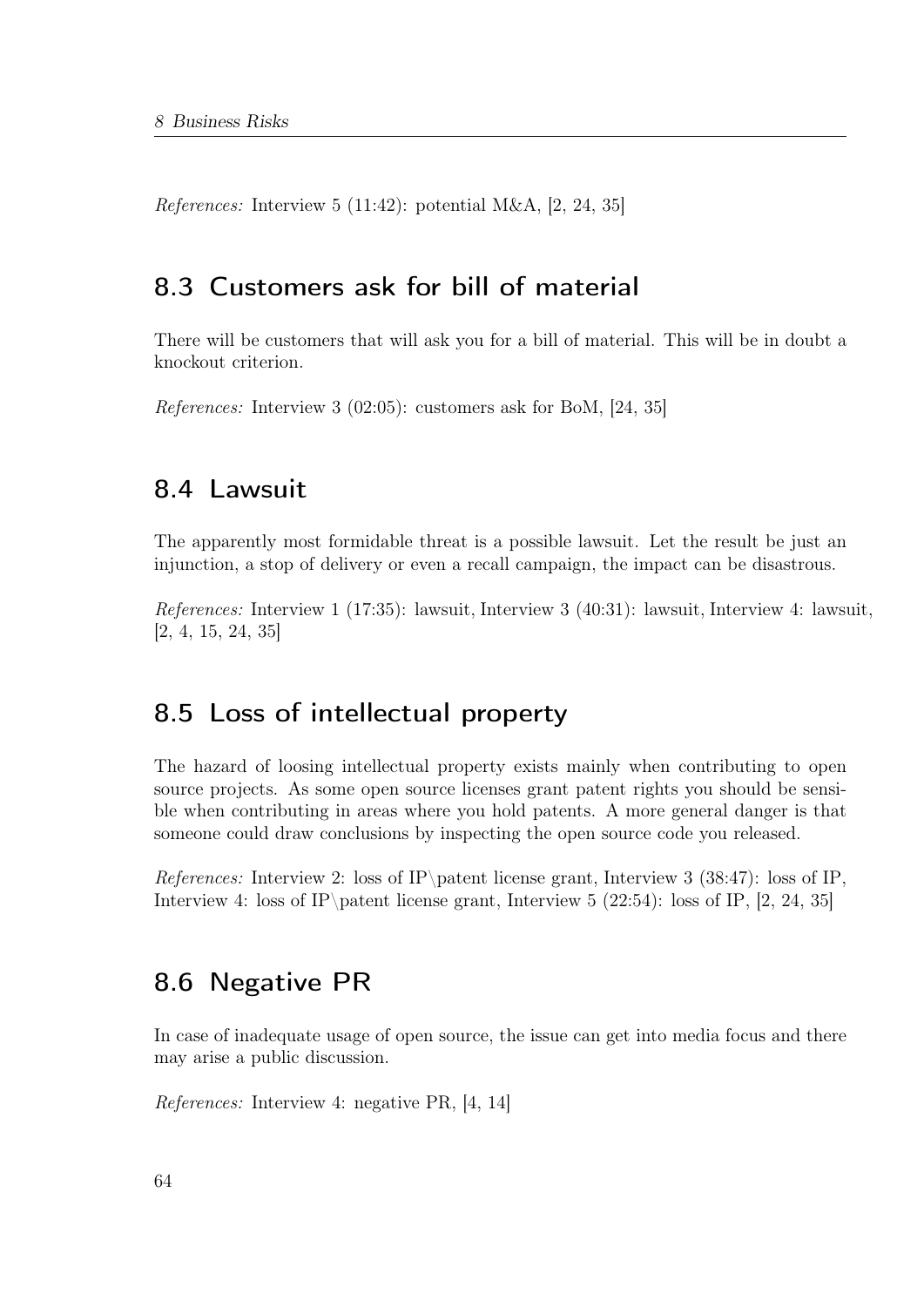# 8.7 Infringement of Intellectual Property

There is a variety of possible infringements of intellectual property. You might infringe in a direct manner by using code without the right to do so. There can also be a rather indirect infringement when you use a component that infringes someone's intellectual property.

References: [Interview 1](#page-68-0) (19:02): IP infringement, [Interview 2:](#page-70-0) IP infringement, [\[35\]](#page-102-0)

# 8.8 Monetary damage

Monetary damage can be caused by various reasons. Maybe you are forced to replace a component by another, implying additional financial effort or you may be compelled to pay statutory damages.

References: [Interview 3](#page-71-0) (40:31): monetary damage, [\[4,](#page-100-1) [24\]](#page-101-1)

## 8.9 Release Code as open source

Many open source licenses require releasing code as open source if it is combined in a specific manner (different from license to license) with code that is licensed under that license.

References: [Interview 2:](#page-70-0) release code as open, [Interview 3](#page-71-0) (48:23): release code as open, [Interview 5](#page-73-1) (21:08): release code as open, [\[15\]](#page-101-0)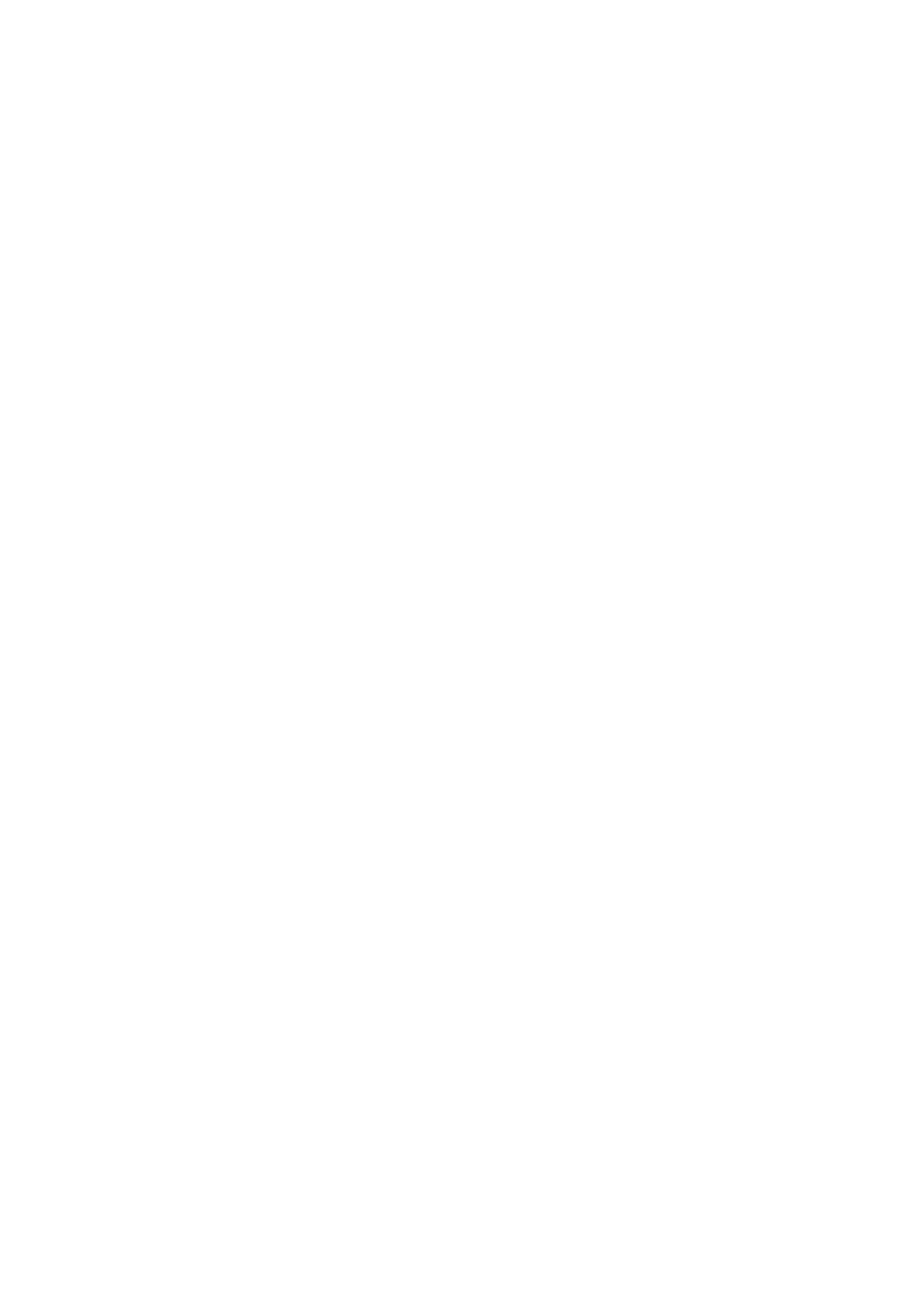# 9 Best Practices

This chapter describes the most important practices that were identified in the examined literature and performed interviews. Where possible, less frequent mentioned aspects have been integrated into the more important. With these practices, companies can respond to the threat scenarios described in chapter [8.](#page-74-1)

The determined categories were associated with one of three groups:

Policy [\(9.1\)](#page-78-0) These practices affect the open source policy (-paper) itself.

Process [\(9.2\)](#page-81-0) These practices induce the daily used open source Process.

- Infrastructure [\(9.3\)](#page-83-0) These practices influence the environment in which open source is used including staff and tools.
- In this chapter, the most mentioned practices are described in form of patterns as follows:
- Context The context in which the pattern is to be used. Some patterns do not have a specific context because they are initial and should be performed anyway.
- Problem The description of the problem, arising in the given context (if any) or permanent present $1$
- **Solution** Advice how to handle the problem, perhaps to solve it.
- References Findings that led to this practice. Findings in related works are referenced by their number in bibliography, findings in interviews by timecode (mm:ss).

## <span id="page-78-0"></span>9.1 Policy

#### 9.1.1 Understand licenses

Context Creation of an open source Policy

**Problem** There are uncountable open source licenses out there. Even the open source Initiative (OSI) has approved more than 60 licenses. Some licenses are rather complex to understand and some authors mix existing licenses at their will.

<span id="page-78-1"></span><sup>1</sup>Someone might think there is no open source related problem if you don't use open source software. Of course that might be correct, but how to prove that no open source software is used?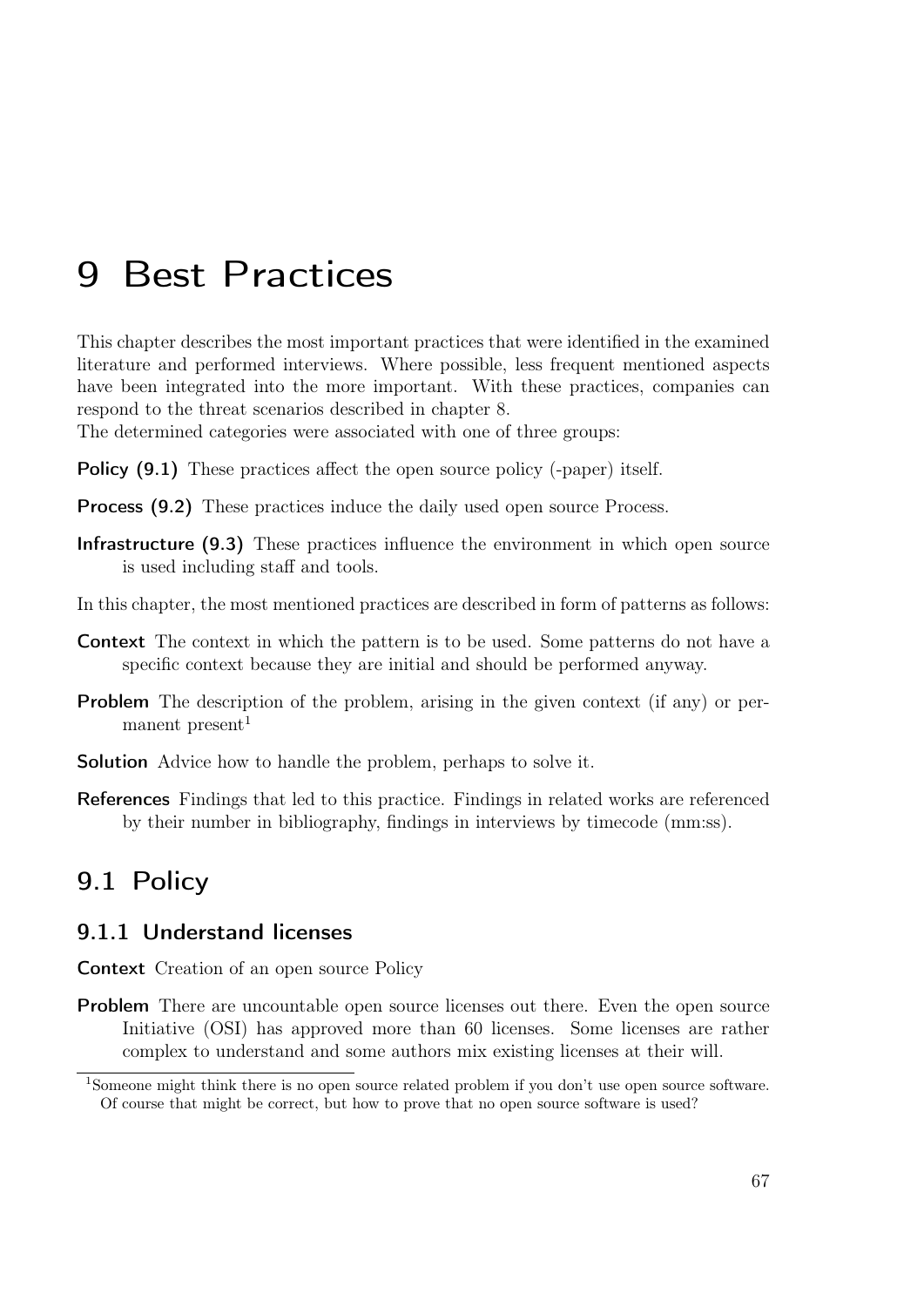**Solution** In order to provide a correct license classification it is necessary to comprehend all implications an open source license has. At this point counsel of a lawyer can prove helpful because not all obligations may be obvious to a legal nonprofessional. Self-written or -mixed licenses may contain discrepancies that make a legal use of the open source software impossible.

References [Interview 5](#page-73-1) (13:35): understand licenses, [\[5,](#page-100-2) [14,](#page-101-2) [15,](#page-101-0) [23,](#page-101-3) [29,](#page-102-1) [35\]](#page-102-0)

### 9.1.2 Classify by license

- Context Creation of an open source Policy
- **Problem** Alone SourceForge hosts more than 260,000 open source projects and there are many more. [\[28\]](#page-102-2) This is an extreme variety difficult to overlook.
- Solution On the other hand, Black Duck Software states that more than 93% of the open source projects listed in their database use a license that is under the Top 10 open source licenses and nearly 97% use a license under the Top 20. [\[3\]](#page-100-3) Therefore, you can reduce complexity by four orders of magnitude by classifying by the license that is used.
- References [Interview 1](#page-68-0) (16:48): classify/criteria\license, [Interview 2:](#page-70-0) classify/criteria\license, [Interview 3](#page-71-0) (23:08): classify/criteria\license, [Interview 5](#page-73-1) (09:25): classify/criteria\license, [\[2,](#page-100-0) [5,](#page-100-2) [15,](#page-101-0) [20,](#page-101-4) [23,](#page-101-3) [24,](#page-101-1) [34,](#page-102-3) [35\]](#page-102-0)

#### <span id="page-79-0"></span>9.1.3 Classify by type of usage

Context Creation of an open source Policy

- **Problem** There is no "usage" of open source. There are typically up to four types of "usage" of open source software: normal usage as an application (e.g. download, install and use Open Office), modification, distribution (again differentiated whether modified or original code is distributed) and "making available" (e.g. Wiki-software that is hosted on a server)
- Solution Consider under which circumstances you will "use" the open source software. Also, think about the future, even perhaps far future. Might it be that the now hosted software wins an award in five years and you want to offer some good customers the possibility to host it on their own site? That would be distribution. Especially when using open source licensed under GPL this consideration is very relevant because the GPL allows hosted applications without reveal of source code.

References [Interview 5](#page-73-1) (49:14): classify/criteria\usage, [\[5,](#page-100-2) [14,](#page-101-2) [15,](#page-101-0) [20,](#page-101-4) [24,](#page-101-1) [29,](#page-102-1) [35\]](#page-102-0)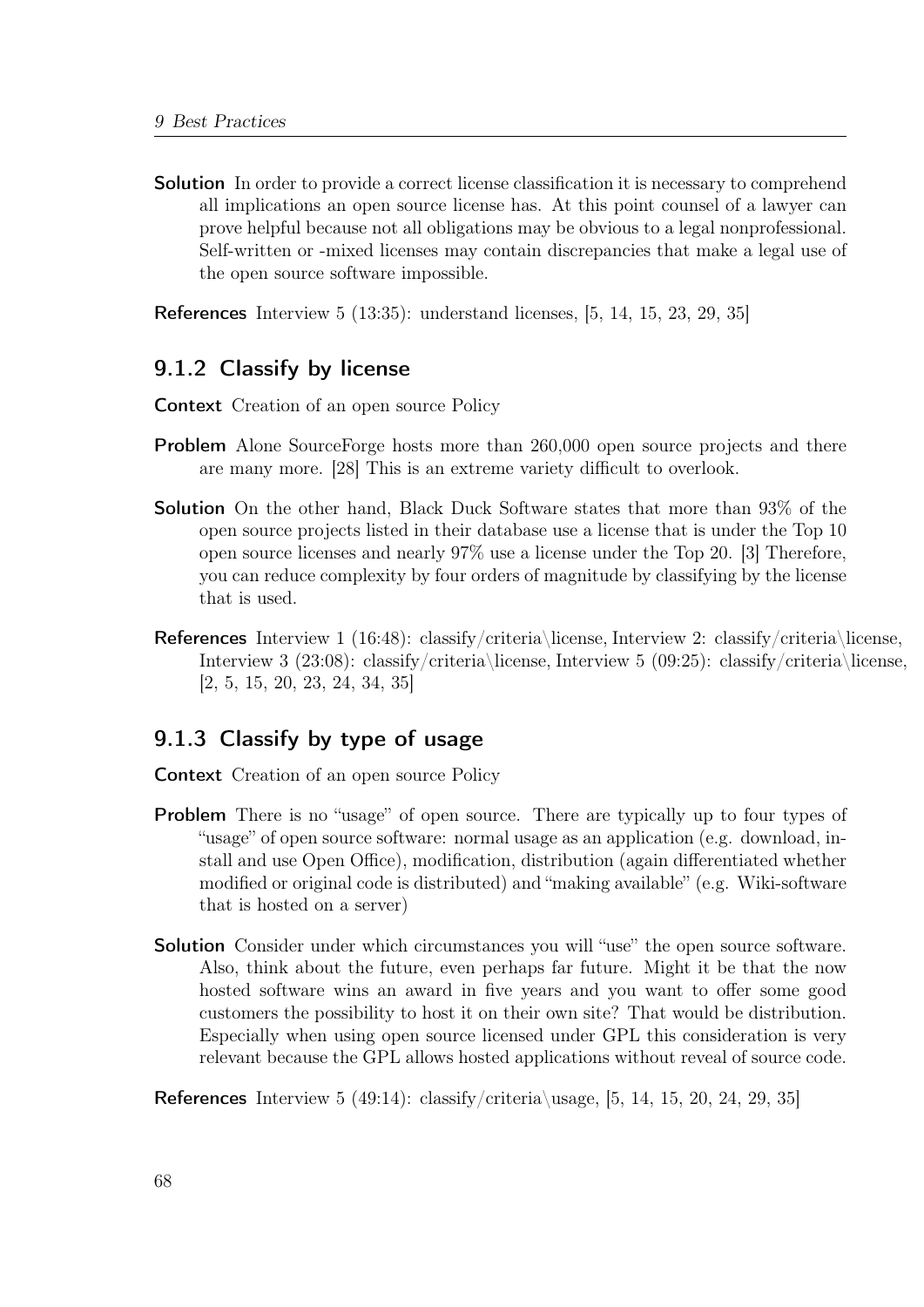#### 9.1.4 Evaluate support options

Context Creation of an open source Policy

- **Problem** Since there is not a vendor where you buy the component like proprietary software, the question about support arises.
- **Solution** In general, there are three options for support: Community support, Vendor support (there are companies offering support for specific open source components) or self-support.

References [\[20,](#page-101-4) [23,](#page-101-3) [24,](#page-101-1) [34,](#page-102-3) [35\]](#page-102-0)

#### 9.1.5 Keep bill of material up to date

Context Creation of an open source Policy

- **Problem** Someone might ask you which open source software you use. This may be your contractual partner, but also someone else might allege that you use a specific open source component.
- **Solution** To answer such requests or repulse false allegations you should always know what is in your code base. Therefore, you need to build up a bill of material containing every single component that is used in a project. For a reliable way to get a complete bill of material and keep it up-to-date, see [9.3.4](#page-84-0) and [9.3.7.](#page-85-0)

References [Interview 3](#page-71-0) (03:37): BoM/BoL, [Interview 4:](#page-72-0) BoM/BoL, [\[2,](#page-100-0) [4,](#page-100-1) [20,](#page-101-4) [34,](#page-102-3) [35\]](#page-102-0)

#### 9.1.6 Define conditions for contribution

Context Creation of an open source Policy

- Problem At some point the wish to contribute back will arise, be it a political decision, the practical consideration to minimize integration effort or just an individual ambition of a developer. This puts some new risks, for example may secrets be published or patent licenses granted<sup>[2](#page-80-0)</sup>, see also chapter [8.](#page-74-1)
- **Solution** Consider all possible risks contribution can hold. Decide for each risk how severe it is and define rules.

References [Interview 3](#page-71-0) (36:37), [Interview 5](#page-73-1) (24:34), [\[2,](#page-100-0) [5,](#page-100-2) [14,](#page-101-2) [20,](#page-101-4) [24,](#page-101-1) [35\]](#page-102-0)

<span id="page-80-0"></span><sup>2</sup> some open source licenses contain a patent license grant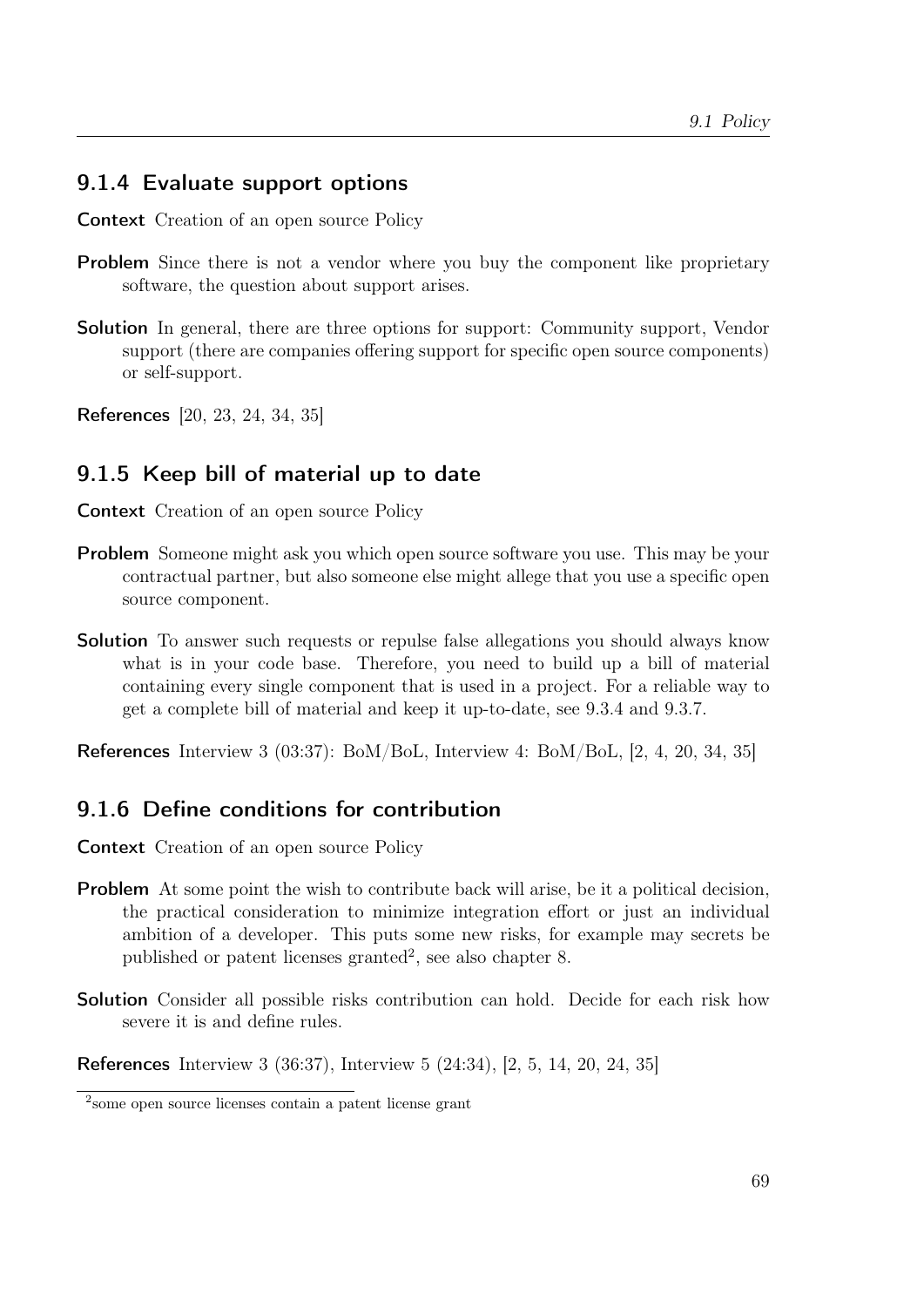#### 9.1.7 Educate

Context An open source policy has been created

- Problem Paper does not blush. Software developers are usually no intellectual property specialists and might not comprehend the full magnitude of consequences open source adoption can have.
- **Solution** After creation of an open source policy, it is necessary to roll it out and train all involves employees. All stakeholders need to get an understanding of implications caused by open source software and how the rules in the open source policy handle these problems. They need to realize that circumventing the policy or the process can cause fatal damages to the company. As whole, it might be helpful to present the issue in a positive way, not focused on risk, restrictions and additional effort, but on chances and support to use the chances without trouble.
- References [Interview 1](#page-68-0) (26:40), [Interview 3](#page-71-0) (13:01), [Interview 4,](#page-72-0) [Interview 5](#page-73-1) (33:35), [\[2,](#page-100-0) [14,](#page-101-2) [15,](#page-101-0) [20,](#page-101-4) [24\]](#page-101-1)

### <span id="page-81-0"></span>9.2 Process

#### 9.2.1 Approval

Context An open source component is intended to be used

Problem Someone wants to use a specific open source component in a product.

- **Solution** There needs to be a decision whether the desired component may be used in that context or not. This decision should be based on the open source policy and evaluate the criteria defined there. It should be clear who is allowed to make this decision. It should not take too long until the decision is made because a developer who has to wait long for such a decision will think twice whether he will put such a request next time.
- References [Interview 1](#page-68-0) (17:55)[,Interview 2,](#page-70-0)[Interview 3](#page-71-0) (04:59)[,Interview 4,](#page-72-0) [Interview 5](#page-73-1) (41:05), [\[2,](#page-100-0) [4,](#page-100-1) [5,](#page-100-2) [14,](#page-101-2) [20,](#page-101-4) [24,](#page-101-1) [29,](#page-102-1) [34,](#page-102-3) [35\]](#page-102-0)

#### 9.2.2 Check for incorporated legal issues

Context An open source component is intended to be used

**Problem** No author guarantees that an open source component is "legally clean"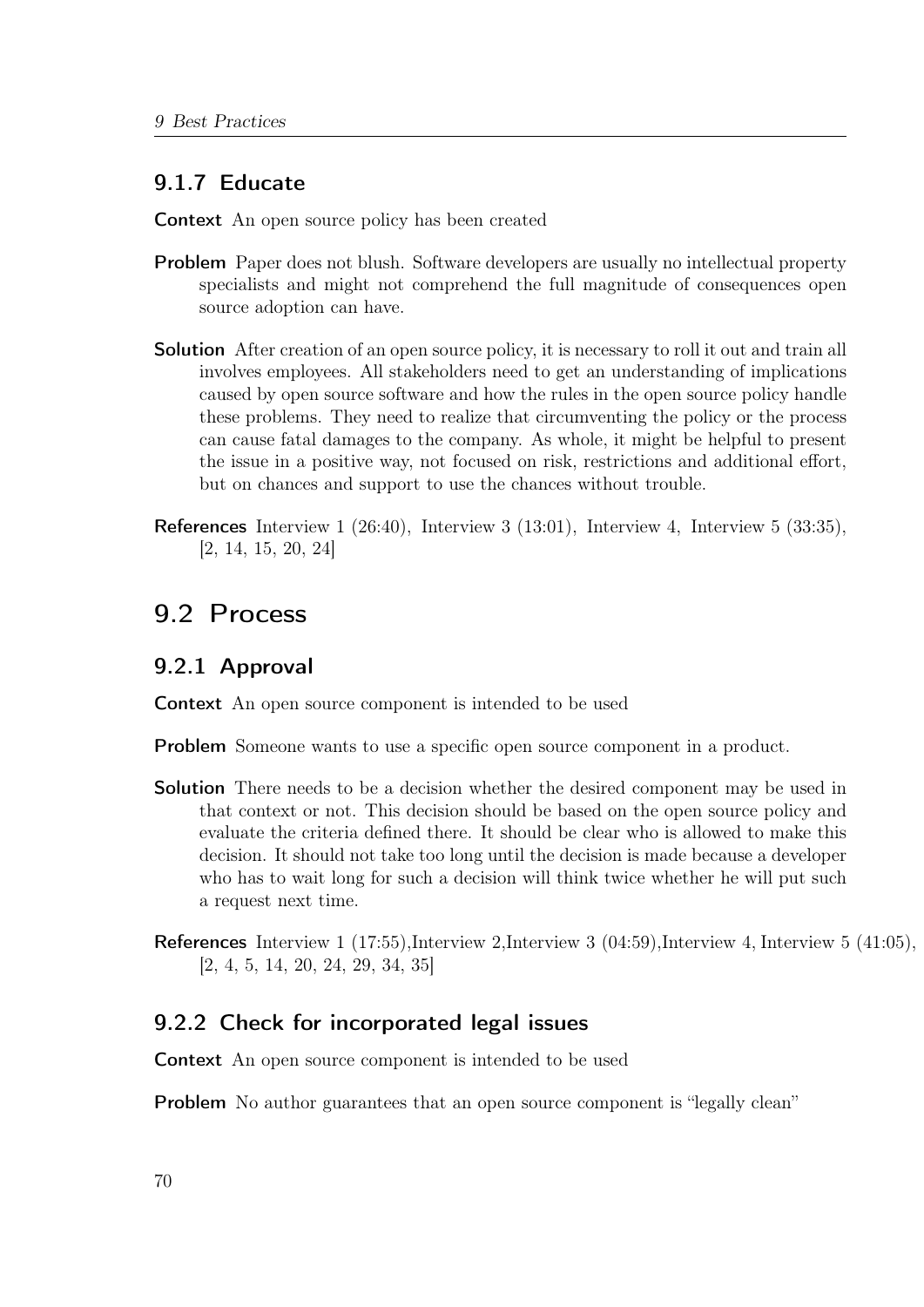**Solution** You should check every open source component whether there is any lawsuit or whether there are license incompatibilities, e.g. a component my use another with a different license and may not comply fully with that license. The desired component might use other components that are licensed under a license you do not like.

References [Interview 1](#page-68-0) (17:15), [Interview 2,](#page-70-0) [Interview 3](#page-71-0) (42:15), [\[4,](#page-100-1) [5,](#page-100-2) [29,](#page-102-1) [34\]](#page-102-3)

### 9.2.3 Learn about the community

Context An open source component is intended to be used

- **Problem** The community has a big influence on the quality of the developed component
- Solution Before an open source component is used, you should do some research about the community. Interesting questions may be: How many developers work on the project? How many people use the component? When was the first release? How often are releases published? How is the community organized? Is there a company or foundation involved?

References [Interview 1](#page-68-0) (22:05), [Interview 2,](#page-70-0) [\[23,](#page-101-3) [29,](#page-102-1) [34\]](#page-102-3)

### 9.2.4 Get warranties from contractors

Context External software is acquired

- Problem You do not know what software a contractor integrated in the software he offers to you
- **Solution** You need to get from every contractor a complete bill of material stating which third party software is included in his software. Additional the contractor should guarantee that he listed all used software that you can claim compensation if it turns out that a not declared open source component had been used whose license forces you to any unpleasant action.

References [Interview 4,](#page-72-0) [\[2,](#page-100-0) [5,](#page-100-2) [20,](#page-101-4) [35\]](#page-102-0)

### 9.2.5 Verify obligations

Context An open source component is in use

**Problem** After approval of an open source component, someone might breach the obligations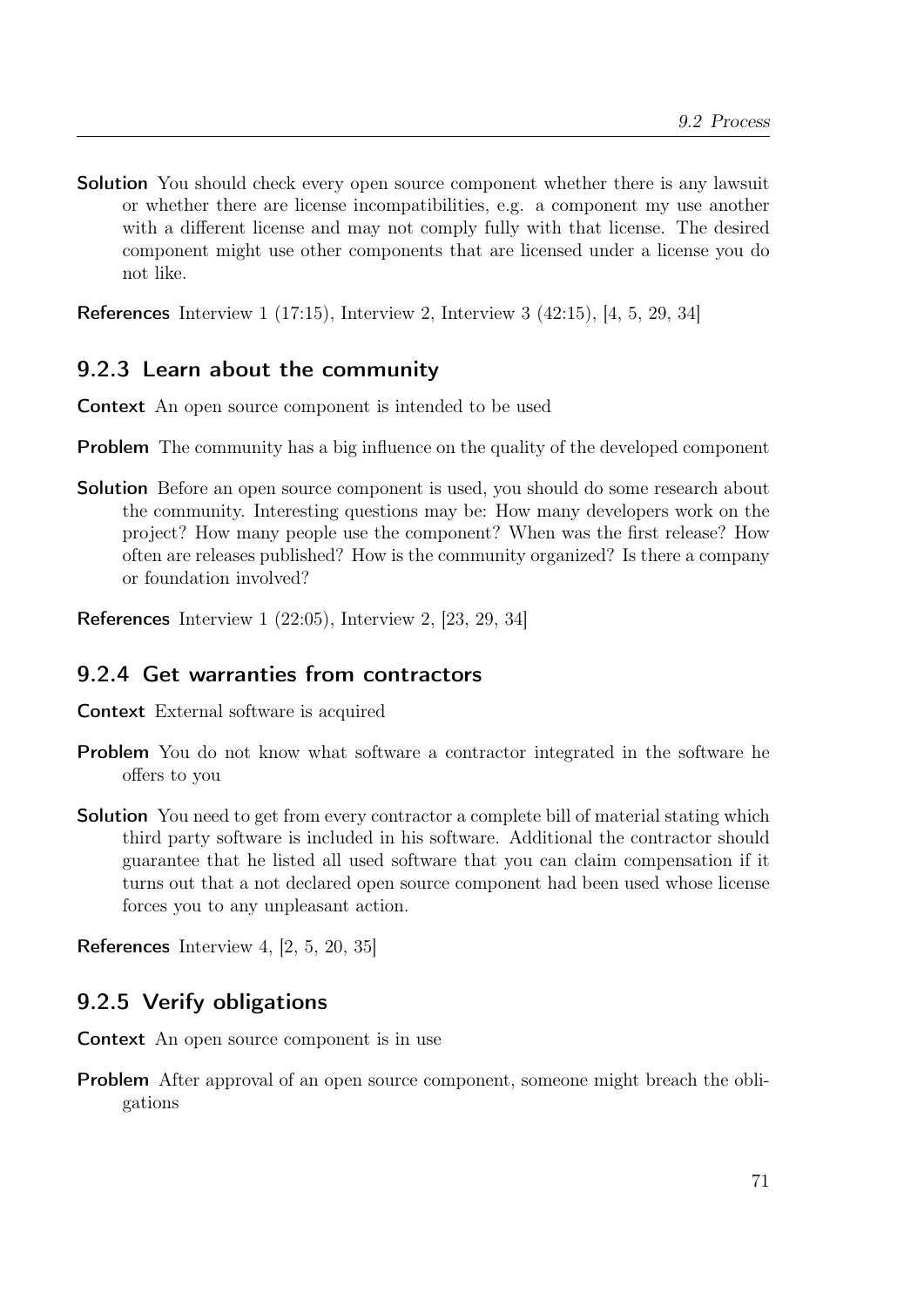Solution To ensure license compatibility, it is necessary to verify whether all obligations that are set up by the license are met.

References [Interview 1](#page-68-0) (27:27), [Interview 5](#page-73-1) (40:10), [\[5,](#page-100-2) [20,](#page-101-4) [24,](#page-101-1) [34,](#page-102-3) [35\]](#page-102-0)

### <span id="page-83-0"></span>9.3 Infrastructure

#### <span id="page-83-1"></span>9.3.1 Collaborate cross-functional

Context Implementing an open source process

- Problem The aspects that have to be considered along with open source usage are not classic IT topics
- Solution Involve people from different departments like Development, Security, Quality, Legal, Procurement, ... It is important not to disregard a discipline because sooner or later there may occur problems. E.g. if legal aspects were neglected you might face a suit or if business aspects are overlooked it might put the companies health at risk.

References [Interview 2,](#page-70-0) [Interview 3](#page-71-0) (05:18), [Interview 5](#page-73-1) (05:03), [\[4,](#page-100-1) [14,](#page-101-2) [24\]](#page-101-1)

#### 9.3.2 Install a compliance core team

Context Implementing an open source process

**Problem** You need someone who is responsible for these issues

- Solution Install a cross-functional team (see [9.3.1\)](#page-83-1) that serves as contact for anyone who has questions about open source issues. It is a good idea to let this team also handle open source requests and approve open source components.
- References [Interview 1](#page-68-0) (27:00), [Interview 3](#page-71-0) (04:23), [Interview 4,](#page-72-0) [Interview 5](#page-73-1) (05:03), [\[14,](#page-101-2) [20,](#page-101-4) [24,](#page-101-1) [35\]](#page-102-0)

#### 9.3.3 Integrate in existing processes

Context Implementing an open source process

Problem The best process and policy are worthless if they are not followed

**Solution** The best way to ensure that process and policy are actively lived is to integrate them into the existing processes. For example, the Acquisition process may be expanded to include instructions for open source components. At milestones during the development process a complete check for open source may be performed.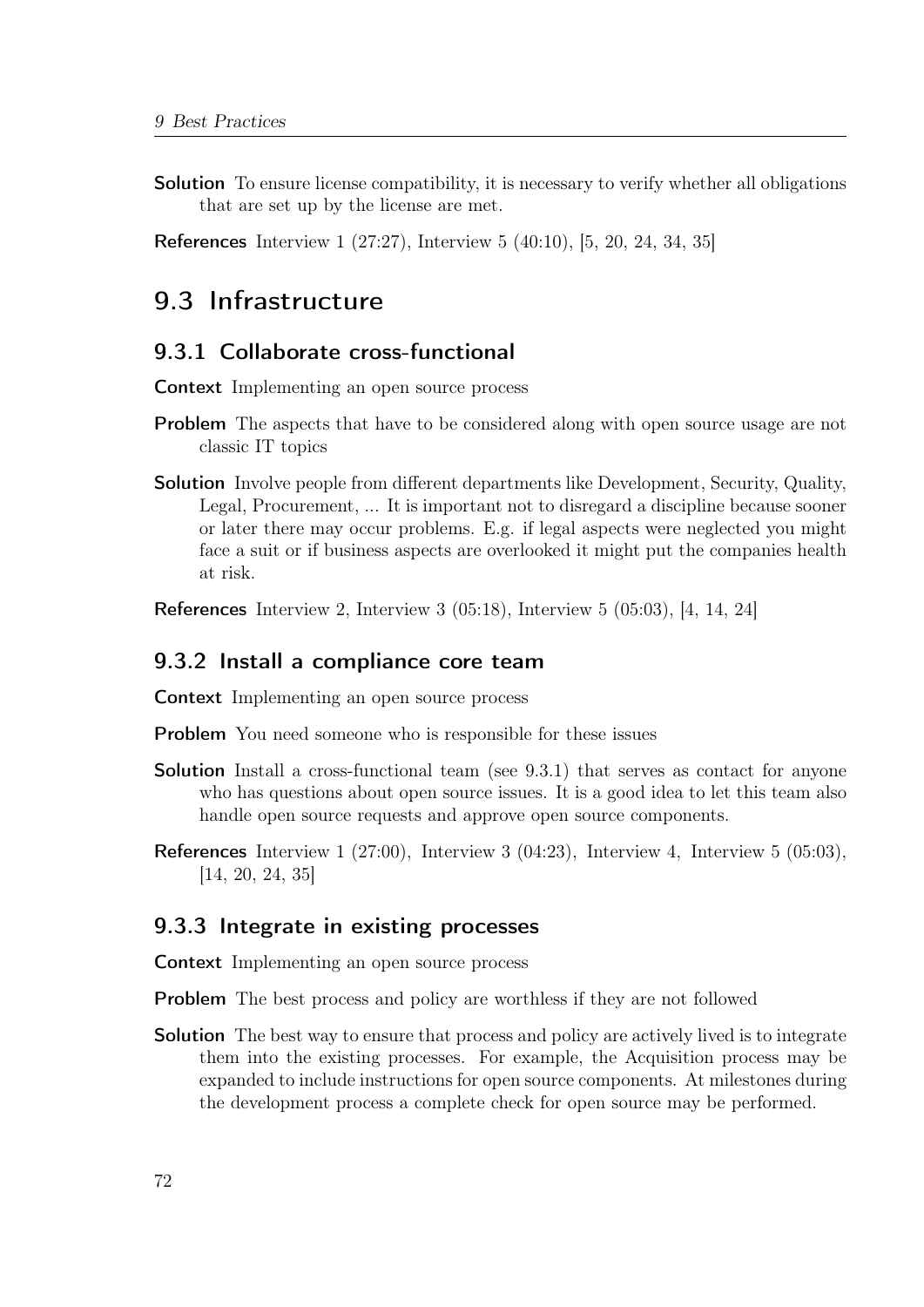References [Interview 1](#page-68-0) (28:09), [Interview 3](#page-71-0) (11:20), [Interview 4,](#page-72-0) [\[4,](#page-100-1) [5,](#page-100-2) [14,](#page-101-2) [20,](#page-101-4) [24,](#page-101-1) [35\]](#page-102-0)

#### <span id="page-84-0"></span>9.3.4 Use code scanners

Context Implementing an open source process

- Problem Manual search for open source in the code base is expensive and always incomplete
- **Solution** Code-scanning tools as offered by companies like Black Duck, Palamida or OpenLogic facilitate an effective and efficient analysis of your code base. These tools are able to scan binary files, which is rather impossible to do manually. Using those scanners will ensure that you have a list of open source software that is as complete as possible.
- References [Interview 1](#page-68-0) (27:35), [Interview 3](#page-71-0) (11:03), [Interview 4,](#page-72-0) [Interview 5](#page-73-1) (39:28), [\[4,](#page-100-1) [14,](#page-101-2) [15,](#page-101-0) [20,](#page-101-4) [34,](#page-102-3) [35\]](#page-102-0)

#### 9.3.5 Maintain a repository of pre-approved OSS

Context Implementing an open source process

- **Problem** Many open source components will be used more than once
- Solution Every approval of open source takes time and thereby costs money. Install a repository with open source components that may be used without further approval. You could distinguish between different cases of usage (see [9.1.3\)](#page-79-0). As soon as noteworthy number of components is included in this repository it will significantly speed up your process.
- References [Interview 1](#page-68-0) (31:33), [Interview 2,](#page-70-0) [Interview 3](#page-71-0) (06:13), [Interview 5](#page-73-1) (10:02) [Interview 4,](#page-72-0) [\[5,](#page-100-2) [15,](#page-101-0) [24,](#page-101-1) [35\]](#page-102-0)

#### 9.3.6 Establish a monitoring and tracking process

Context Implementing an open source process

- **Problem** Open source and its usage is not static
- Solution You should establish a tracking and monitoring process that covers two aspects: One the one hand the usage of a specific open source component in your company may change. Probably a component licensed under GPL and approved for hosting is (accidentally) used in a product you will distribute. On the other hand, development of the open source component itself has to be tracked. You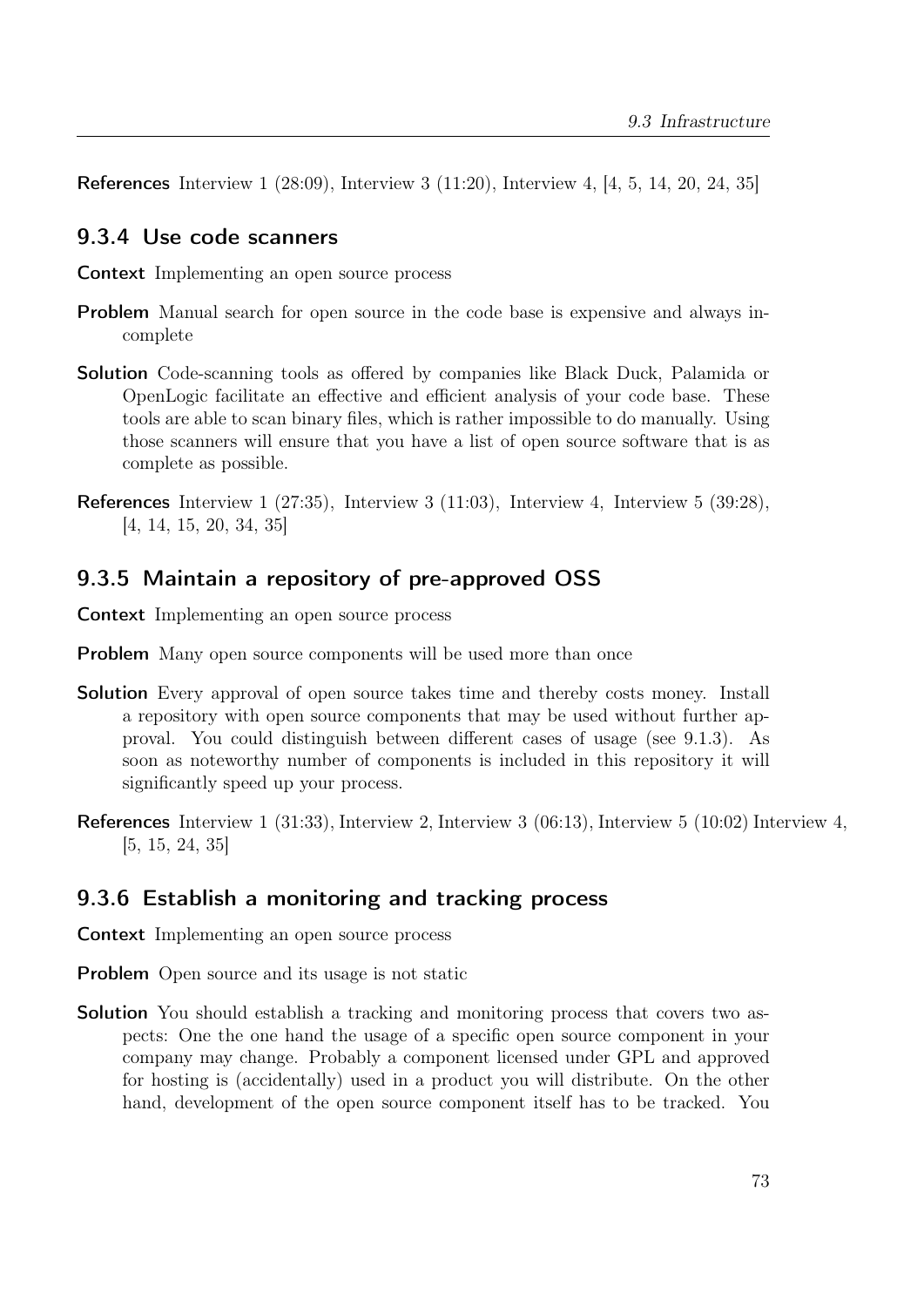should stay up-to-date which security issues are known about a specific component and you have to decide which new versions<sup>[3](#page-85-1)</sup> you want to adapt.

References [\[4,](#page-100-1) [14,](#page-101-2) [20,](#page-101-4) [24,](#page-101-1) [35\]](#page-102-0)

### <span id="page-85-0"></span>9.3.7 Create an open source inventory

Context any

**Problem** Initially you do not know which open source software you use

**Solution** For every company it is important to know which open source software they use. Therefore, you should build up an open source inventory containing all used open source components. Code scanners (see [9.3.4\)](#page-84-0) provide a reliable way to do so.

References [Interview 1](#page-68-0) (30:09), [Interview 4,](#page-72-0) [Interview 5](#page-73-1) (09:55), [\[2,](#page-100-0) [5,](#page-100-2) [14,](#page-101-2) [20\]](#page-101-4)

<span id="page-85-1"></span><sup>3</sup>Pay attentions with new versions: every new version could be licensed under another license.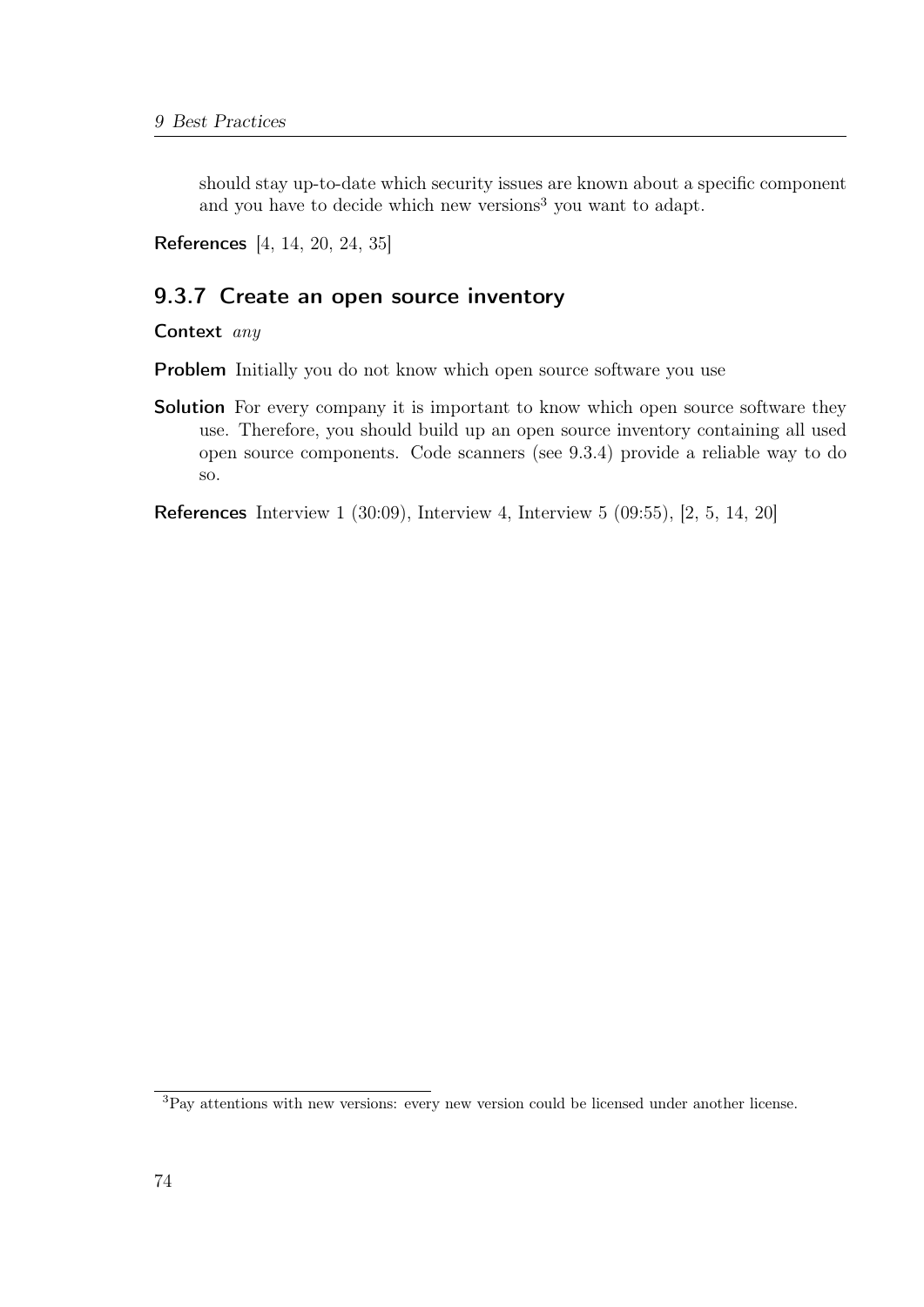# 10 Conclusion

This thesis showed that open source software in general is suitable for commercial use. This does not apply to every license and every project, but overall open source software can be used in a closed source context.

The number of practices that are to consider is manageable. If the suggested practices are performed meticulously and consistently, they provide a good way to get a handle on open source software.

The crucial point are the employees. As usual in software development, a lot depends on the developers. If they are aware of the potentially critical business risks, they will ease the process a lot. If they are unaware or just do not care about the risks the company may be exposed to, they can become very creative to work around the process and it would become difficult to keep on compliance.

As usual, patents are and stay a difficult topic and equal difficult to handle.

# Limits to Study

This thesis covered software developing companies, others that are also affected by open source software, but do not develop, were not regarded.

The interviews were performed in an explorative, qualitative style. Therefore, there was no strong scientific method used for creation of the questions and evaluation.

## Recommendations

Very important is how you see and communicate open source software. It should be seen as big chance with some risks (motto "no risk no fun") not as a threat by itself.

Developers should establish something like a global responsibility to care for business issues that do not directly affect their daily work.

The open source process should become as a matter of course as many other processes are already.

Every organization developing software should work with a code scanner to get a comprehensive assessment of the open source software in use.

Aside all advantages and chances of open source software do not underestimate the impact of intellectual property. It is wise to have an attorney specialized on these topics at your side.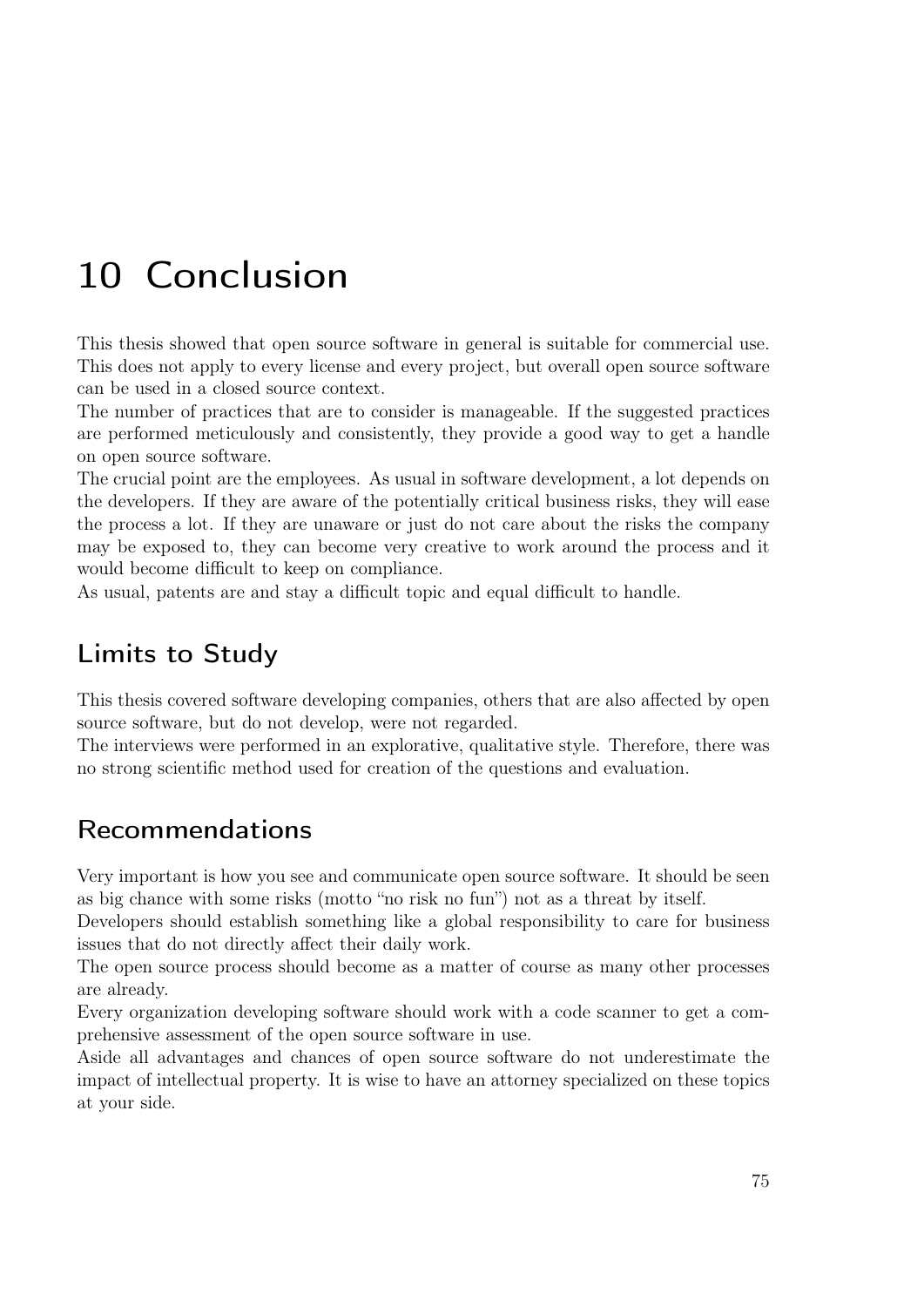When you use open source, contribute back! There are two reasons why to do so: On the one hand it is just fair because you used the code for free. On the other hand, it is a sort of investment protection when you contribute your bug fixes and keep the community vivid.

## Further research

Obviously the evaluation of the survey on business risks is still to be done. With these results the introduces model is to be revised.

Similar research can be done on the suggested best practices. A possibility is to develop a framework of best practices that may guide companies to open source compliance.

There are two aspects concerning metrics that deserve further attention: First, metrics to measure – or even better to predict – the community would be very useful. Second, there seem to be no metrics that allow explicit measurement of final cost savings by open source software.

A different aspect are the circumstances under which companies contribute to open source projects.

The context of research can be extended to other countries and it can be performed in a more standardized quantitative manner.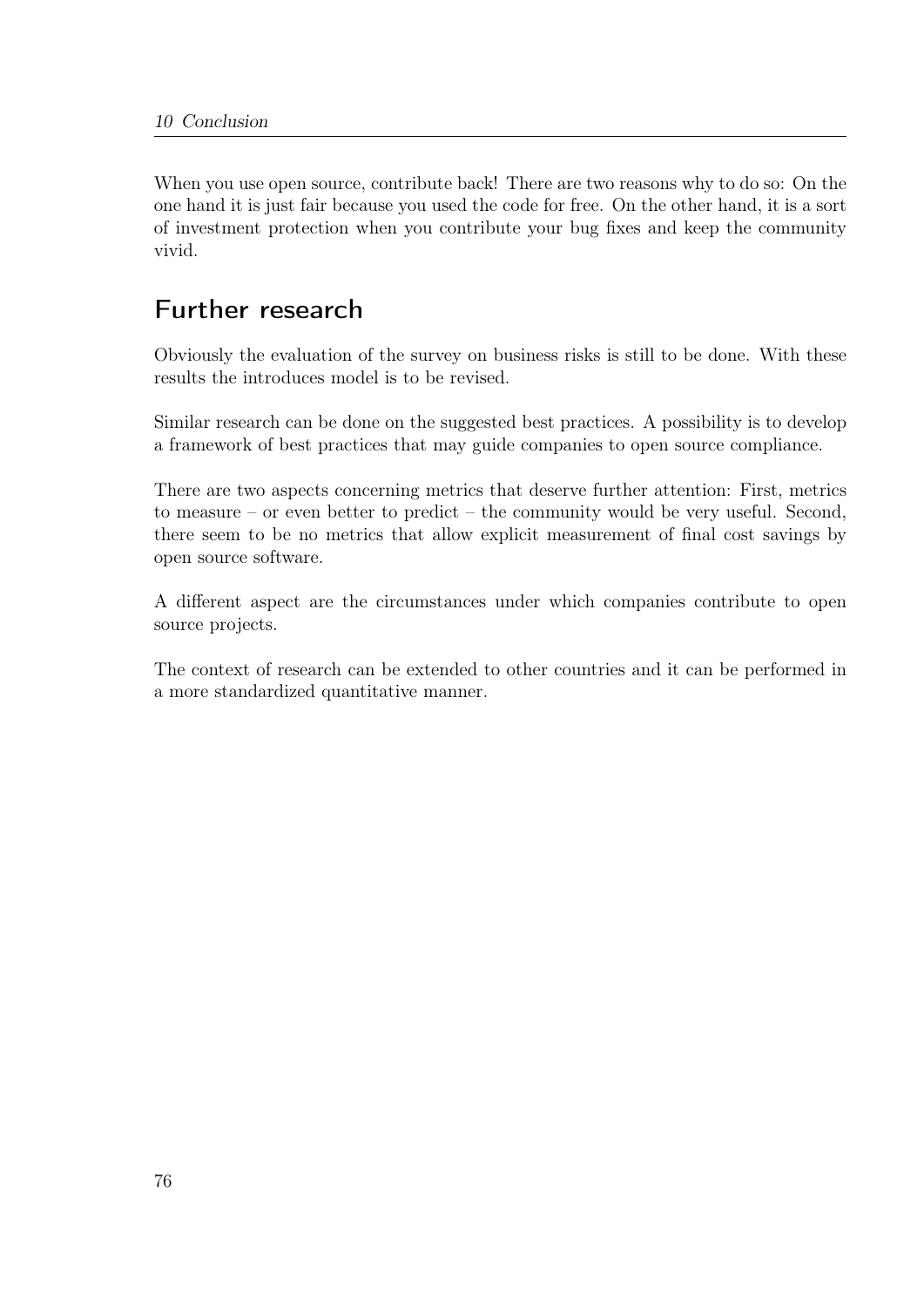

see next page...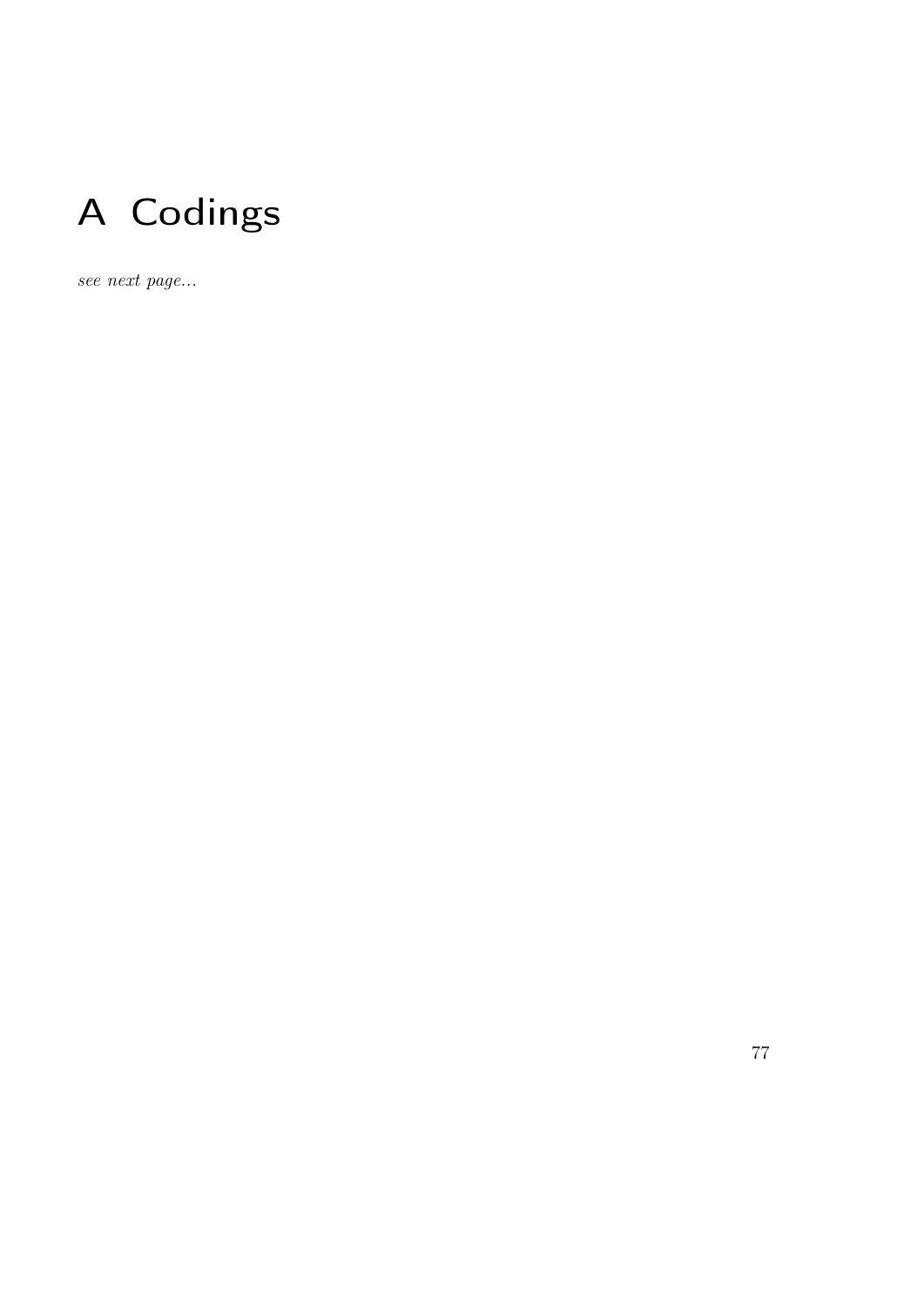|                      | <b>Business Risks</b>                                | Interview | Interview | Interview | 4<br>Interview | $\mathbf{r}$<br>Interview | $\overline{4}$<br>Automating | Managing IP [5] | $\rm{BigFix}$ [2] | DLA Piper <sup>[24]</sup> | Forrester [15] | $\rm{IBM}$ [29] | Navica $\left[ 14\right]$ | Roadblocks [34] | $\text{Certification Process}$ [23] | License Compliance [35] | OS Goverance [20] |
|----------------------|------------------------------------------------------|-----------|-----------|-----------|----------------|---------------------------|------------------------------|-----------------|-------------------|---------------------------|----------------|-----------------|---------------------------|-----------------|-------------------------------------|-------------------------|-------------------|
| R1                   | business continuity                                  |           |           |           |                |                           |                              |                 |                   |                           |                |                 |                           |                 |                                     |                         |                   |
| $\mathbf{R}2$        | cloudy IP situation in OS component                  |           |           |           |                |                           |                              |                 |                   |                           |                |                 |                           |                 |                                     |                         |                   |
| R3<br>R <sub>4</sub> | confusing variety of OSS<br>governmental regulations |           |           |           |                |                           |                              |                 |                   |                           |                |                 |                           |                 |                                     |                         |                   |
| R5                   | security                                             |           |           |           |                |                           |                              |                 |                   |                           |                |                 |                           |                 |                                     |                         |                   |
| R6                   | customers ask for BOM                                |           |           |           |                |                           |                              |                 |                   |                           |                |                 |                           |                 |                                     |                         |                   |
| R7                   | IP infringement                                      |           |           |           |                |                           |                              |                 |                   |                           |                |                 |                           |                 |                                     |                         |                   |
| $\mathbf{R}8$        | negative PR                                          |           |           |           |                |                           |                              |                 |                   |                           |                |                 |                           |                 |                                     |                         |                   |
| $\mathbf{R}9$        | potential M&A                                        |           |           |           |                |                           |                              |                 |                   |                           |                |                 |                           |                 |                                     |                         |                   |
| R10                  | release code as open                                 |           |           |           |                |                           |                              |                 |                   |                           |                |                 |                           |                 |                                     |                         |                   |
| R11                  | lawsuit                                              |           |           |           |                |                           |                              |                 |                   |                           |                |                 |                           |                 |                                     |                         |                   |
| R12                  | injunction                                           |           |           |           |                |                           |                              |                 |                   |                           |                |                 |                           |                 |                                     |                         |                   |
| R13                  | monetary damage                                      |           |           |           |                |                           |                              |                 |                   |                           |                |                 |                           |                 |                                     |                         |                   |
| R14                  | indemnity                                            |           |           |           |                |                           |                              |                 |                   |                           |                |                 |                           |                 |                                     |                         |                   |
| R15                  | loss of IP                                           |           |           |           |                |                           |                              |                 |                   |                           |                |                 |                           |                 |                                     |                         |                   |
| R16                  | patent license grant                                 |           |           |           |                |                           |                              |                 |                   |                           |                |                 |                           |                 |                                     |                         |                   |
| R17                  | contributions by employees                           |           |           |           |                |                           |                              |                 |                   |                           |                |                 |                           |                 |                                     |                         |                   |
| <b>R18</b>           | contamination                                        |           |           |           |                |                           |                              |                 |                   |                           |                |                 |                           |                 |                                     |                         |                   |
| R19                  | OSS brought in by                                    |           |           |           |                |                           |                              |                 |                   |                           |                |                 |                           |                 |                                     |                         |                   |
| R20                  | developers                                           |           |           |           |                |                           |                              |                 |                   |                           |                |                 |                           |                 |                                     |                         |                   |

78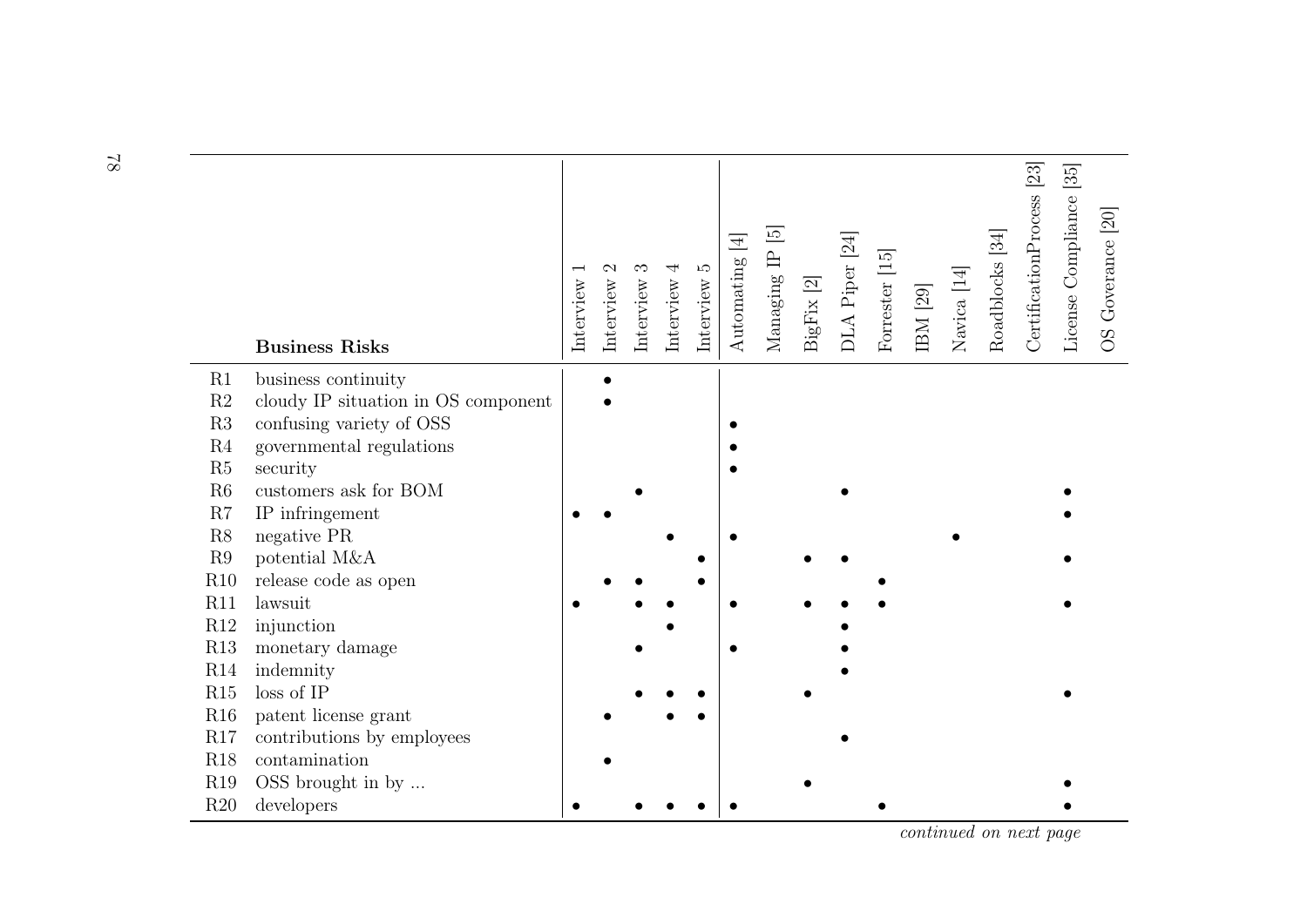| Business Risks (continued)                              | $\overline{ }$<br>ΘW<br>Inter<br>Inter | iew<br>ξ<br>Inter | ↽<br>iew<br>Inter | IJ<br>view<br>Inter | $\overline{4}$<br>Automating | <u>ದ</u><br>ᄅ<br>$M$ anaging | $\overline{\mathfrak{D}}$<br><b>BigFix</b> | 24<br>Piper<br>ALIQ | הנ<br>Forrester | [29]<br>IBM | $\overline{\mathcal{A}}$<br>Navica | 34<br>Roadblocks | 23<br>CertificationPro | $\overline{35}$<br>$\emph{Complique}$<br>License | $\overline{20}$<br>erance<br>Gŏ<br>$\Omega$<br>⌒ |
|---------------------------------------------------------|----------------------------------------|-------------------|-------------------|---------------------|------------------------------|------------------------------|--------------------------------------------|---------------------|-----------------|-------------|------------------------------------|------------------|------------------------|--------------------------------------------------|--------------------------------------------------|
| R21<br>system integrators<br>R <sub>22</sub><br>vendors |                                        |                   |                   |                     |                              |                              |                                            |                     |                 |             |                                    |                  |                        |                                                  |                                                  |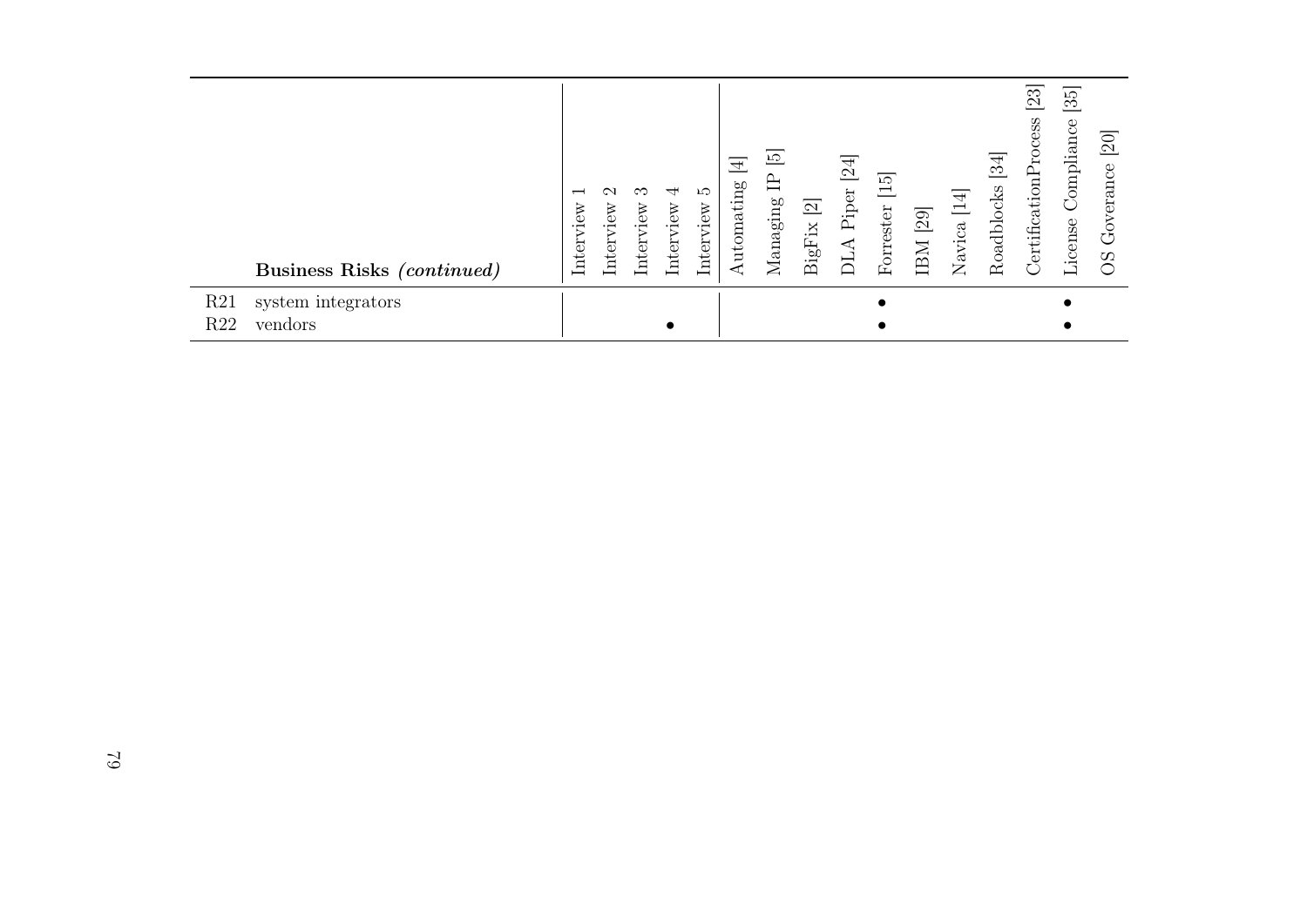| Practices                                            | Interview | Interview | Interview | ↤<br>Interview | ΓC.<br>Interview | $\overline{4}$<br>Automating | $\overline{5}$<br>白<br>Managing | BigFix [2] | $\overline{24}$<br>DLA Piper | Forrester [15] | IBM [29] | Navica [14] | Roadblocks [34] | [23]<br>CertificationProcess | 35<br>License Compliance | OS Goverance [20] |
|------------------------------------------------------|-----------|-----------|-----------|----------------|------------------|------------------------------|---------------------------------|------------|------------------------------|----------------|----------|-------------|-----------------|------------------------------|--------------------------|-------------------|
| infrastructure                                       |           |           |           |                |                  |                              |                                 |            |                              |                |          |             |                 |                              |                          |                   |
| processes                                            |           |           |           |                |                  |                              |                                 |            |                              |                |          |             |                 |                              |                          |                   |
| integrate in existing processes                      |           |           |           |                |                  |                              |                                 |            |                              |                |          |             |                 |                              |                          |                   |
| monitoring & tracking                                |           |           |           |                |                  |                              |                                 |            |                              |                |          |             |                 |                              |                          |                   |
| violation response process                           |           |           |           |                |                  |                              |                                 |            |                              |                |          |             |                 |                              |                          |                   |
| project leaders identify OSS dependencies            |           |           |           |                |                  |                              |                                 |            |                              |                |          |             |                 |                              |                          |                   |
| architects regulate OSS exploitation and maintenance |           |           |           |                |                  |                              |                                 |            |                              |                |          |             |                 |                              |                          |                   |
| tools                                                |           |           |           |                |                  |                              |                                 |            |                              |                |          |             |                 |                              |                          |                   |
| repository of preapproved OSS                        |           |           |           |                |                  |                              |                                 |            |                              |                |          |             |                 |                              |                          |                   |
| use code-scanners                                    |           |           |           |                |                  |                              |                                 |            |                              |                |          |             |                 |                              |                          |                   |
| open source inventory<br>staff                       |           |           |           |                |                  |                              |                                 |            |                              |                |          |             |                 |                              |                          |                   |
| adjust employee contracts                            |           |           |           |                |                  |                              |                                 |            |                              |                |          |             |                 |                              |                          |                   |
| knowledge about OSS and IP                           |           |           |           |                |                  |                              |                                 |            |                              |                |          |             |                 |                              |                          |                   |
| executive sponsoship                                 |           |           |           |                |                  |                              |                                 |            |                              |                |          |             |                 |                              |                          |                   |
| compliance core team                                 |           |           |           |                |                  |                              |                                 |            |                              |                |          |             |                 |                              |                          |                   |
| cross-functional collaboration                       |           |           |           |                |                  |                              |                                 |            |                              |                |          |             |                 |                              |                          |                   |
|                                                      |           |           |           |                |                  |                              |                                 |            |                              |                |          |             |                 |                              |                          |                   |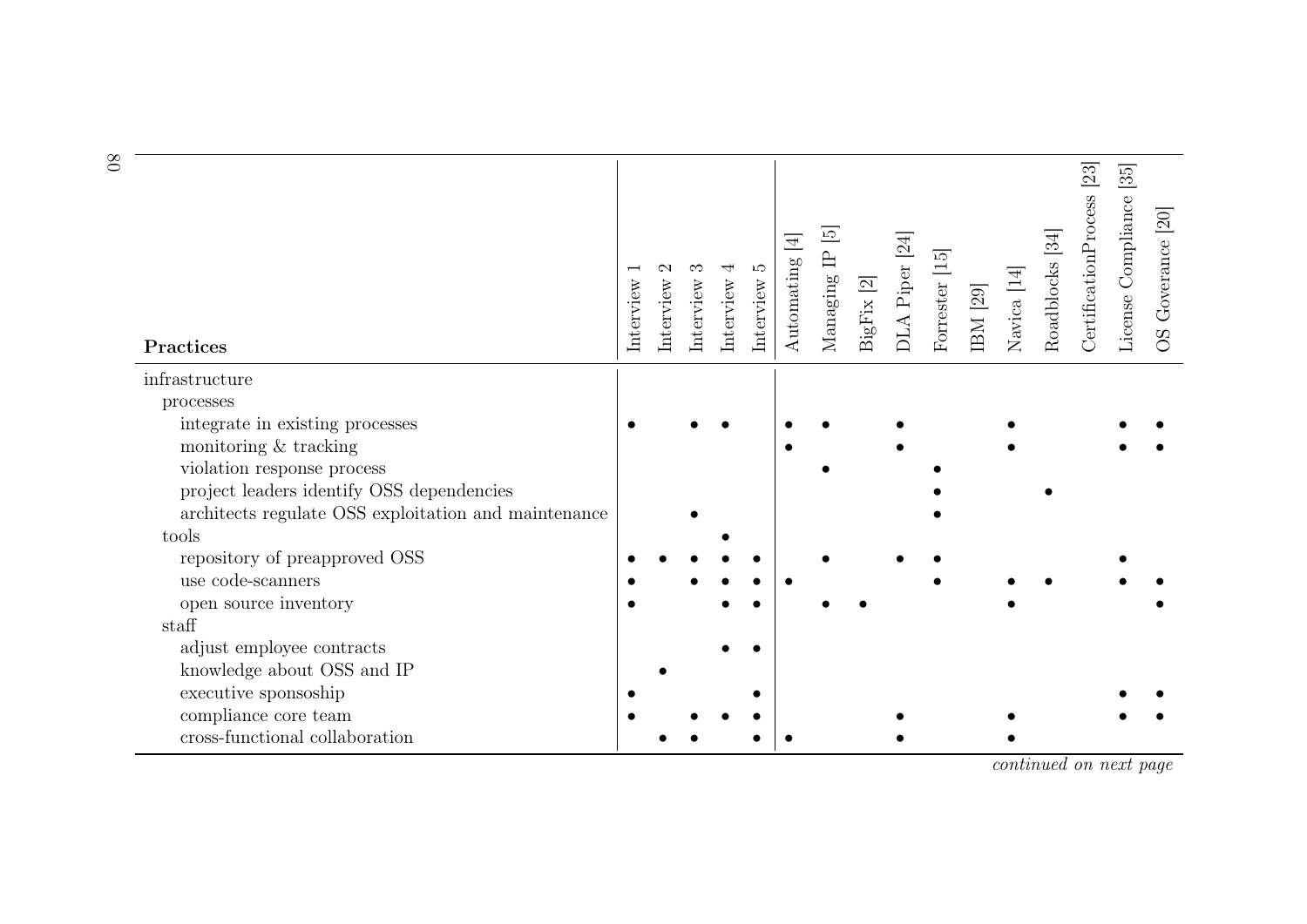| Practices <i>(continued)</i>                         | Interview | Interview | Interview | 4<br>nterview | $\mathfrak{L}$<br>Interview | $\overline{\Xi}$<br>Automating | $\overline{5}$<br>$\mathbb{P}$<br>$M$ anaging | $Big$ igFix [2] | DLA Piper [24] | Forrester [15] | $\rm{IBM}$ [29] | Navica [14] | Roadblocks <sup>[34]</sup> | CertificationProcess <sup>[23]</sup> | $\overline{35}$<br>License Compliance | OS Goverance [20] |
|------------------------------------------------------|-----------|-----------|-----------|---------------|-----------------------------|--------------------------------|-----------------------------------------------|-----------------|----------------|----------------|-----------------|-------------|----------------------------|--------------------------------------|---------------------------------------|-------------------|
| process                                              |           |           |           |               |                             |                                |                                               |                 |                |                |                 |             |                            |                                      |                                       |                   |
| actions                                              |           |           |           |               |                             |                                |                                               |                 |                |                |                 |             |                            |                                      |                                       |                   |
| evaluate all types of software                       |           |           |           |               |                             |                                |                                               |                 |                |                |                 |             |                            |                                      |                                       |                   |
| calculate costs for replacement                      |           |           |           |               |                             |                                |                                               |                 |                |                |                 |             |                            |                                      |                                       |                   |
| obligation verification                              |           |           |           |               |                             |                                |                                               |                 |                |                |                 |             |                            |                                      |                                       |                   |
| perform compliance action                            |           |           |           |               |                             |                                |                                               |                 |                |                |                 |             |                            |                                      |                                       |                   |
| approval                                             |           |           |           |               |                             |                                |                                               |                 |                |                |                 |             |                            |                                      |                                       |                   |
| per project/usecase                                  |           |           |           |               |                             |                                |                                               |                 |                |                |                 |             |                            |                                      |                                       |                   |
| license review                                       |           |           |           |               |                             |                                |                                               |                 |                |                |                 |             |                            |                                      |                                       |                   |
| usage (int, ext, prod)                               |           |           |           |               |                             |                                |                                               |                 |                |                |                 |             |                            |                                      |                                       |                   |
| component review                                     |           |           |           |               |                             |                                |                                               |                 |                |                |                 |             |                            |                                      |                                       |                   |
| ilities - realistic assessment                       |           |           |           |               |                             |                                |                                               |                 |                |                |                 |             |                            |                                      |                                       |                   |
| learn about the community                            |           |           |           |               |                             |                                |                                               |                 |                |                |                 |             |                            |                                      |                                       |                   |
| consider long-term consequences                      |           |           |           |               |                             |                                |                                               |                 |                |                |                 |             |                            |                                      |                                       |                   |
| get warranties from independent contractors          |           |           |           |               |                             |                                |                                               |                 |                |                |                 |             |                            |                                      |                                       |                   |
| check for legal issues incorporated in the component |           |           |           |               |                             |                                |                                               |                 |                |                |                 |             |                            |                                      |                                       |                   |
| infrastructure                                       |           |           |           |               |                             |                                |                                               |                 |                |                |                 |             |                            |                                      |                                       |                   |
| use OSS for better deals with commercial suppliers   |           |           |           |               |                             |                                |                                               |                 |                |                |                 |             |                            |                                      |                                       |                   |
| start with widely adopted applications               |           |           |           |               |                             |                                |                                               |                 |                |                |                 |             |                            |                                      |                                       |                   |
| fast approval for mainstream issues                  |           |           |           |               |                             |                                |                                               |                 |                |                |                 |             |                            |                                      |                                       |                   |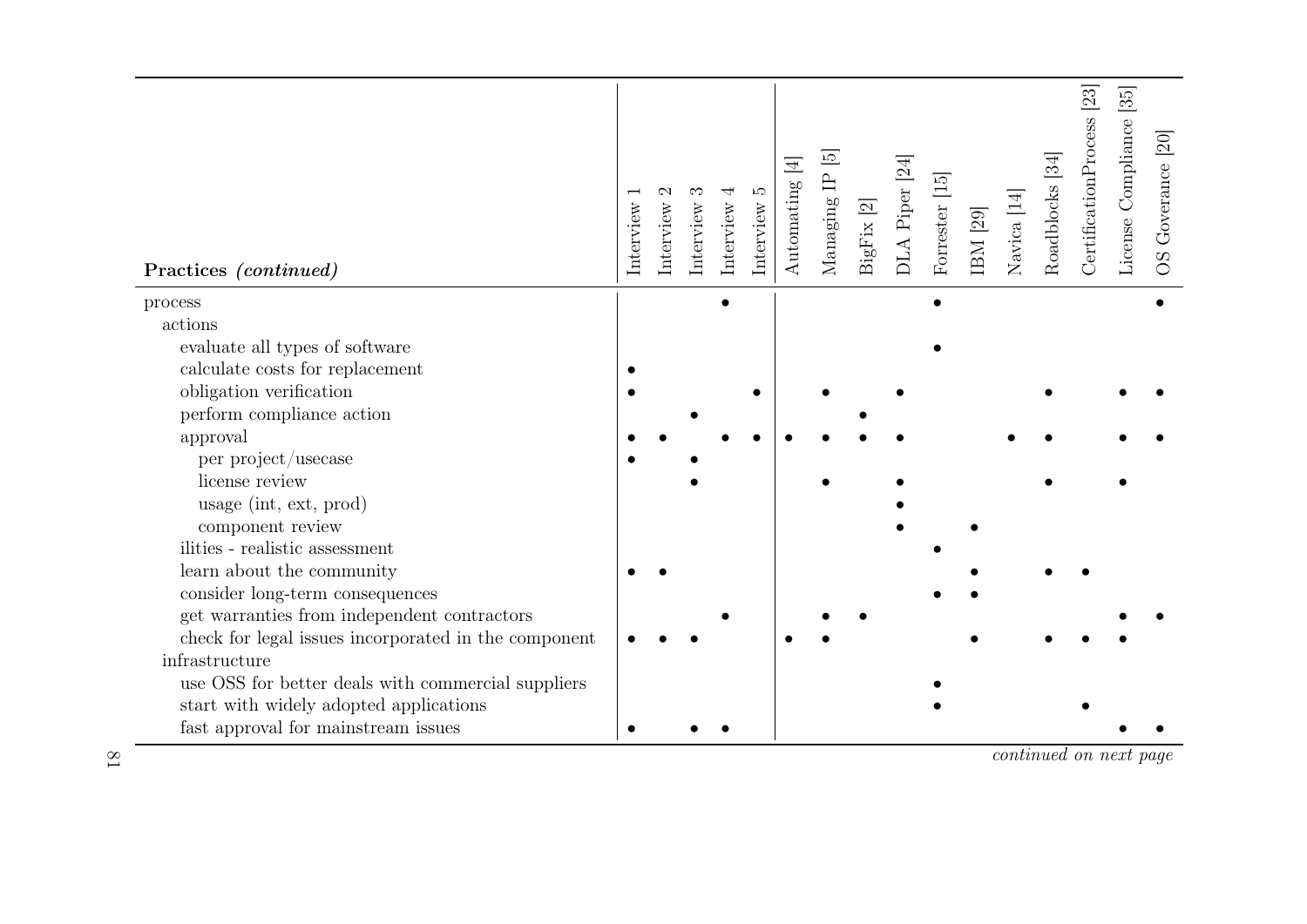| Practices (continued)                                                  | Interview | Interview | ಌ<br>Interview | 4<br>Interview | r.<br>Interview | $\overline{\mathcal{F}}$<br>Automating | $\overline{5}$<br>$\triangle$<br>Managing | BigFix [2] | DLA Piper <sup>[24]</sup> | Forrester [15] | $\rm{IBM}$ [29] | Navica [14] | Roadblocks [34] | [23]<br>CertificationProcess | $\overline{35}$<br>License Compliance | OS Goverance [20] |
|------------------------------------------------------------------------|-----------|-----------|----------------|----------------|-----------------|----------------------------------------|-------------------------------------------|------------|---------------------------|----------------|-----------------|-------------|-----------------|------------------------------|---------------------------------------|-------------------|
| front-load evaluation and selection                                    |           |           |                |                |                 |                                        |                                           |            |                           |                |                 |             |                 |                              |                                       |                   |
| focus on process outcomes                                              |           |           |                |                |                 |                                        |                                           |            |                           |                |                 |             |                 |                              |                                       |                   |
| purchase authority is no effective process control<br>scalability      |           |           |                |                |                 |                                        |                                           |            |                           |                |                 |             |                 |                              |                                       |                   |
| policy                                                                 |           |           |                |                |                 |                                        |                                           |            |                           |                |                 |             |                 |                              |                                       |                   |
| creation                                                               |           |           |                |                |                 |                                        |                                           |            |                           |                |                 |             |                 |                              |                                       |                   |
| goals and aspirations                                                  |           |           |                |                |                 |                                        |                                           |            |                           |                |                 |             |                 |                              |                                       |                   |
| understand licenses                                                    |           |           |                |                |                 |                                        |                                           |            |                           |                |                 |             |                 |                              |                                       |                   |
| involve lawyer                                                         |           |           |                |                |                 |                                        |                                           |            |                           |                |                 |             |                 |                              |                                       |                   |
| establish in organization/educate                                      |           |           |                |                |                 |                                        |                                           |            |                           |                |                 |             |                 |                              |                                       |                   |
| circumstances                                                          |           |           |                |                |                 |                                        |                                           |            |                           |                |                 |             |                 |                              |                                       |                   |
| social aspects                                                         |           |           |                |                |                 |                                        |                                           |            |                           |                |                 |             |                 |                              |                                       |                   |
| no once-and-done task                                                  |           |           |                |                |                 |                                        |                                           |            |                           |                |                 |             |                 |                              |                                       |                   |
| meet the needs                                                         |           |           |                |                |                 |                                        |                                           |            |                           |                |                 |             |                 |                              |                                       |                   |
| <b>KISS</b>                                                            |           |           |                |                |                 |                                        |                                           |            |                           |                |                 |             |                 |                              |                                       |                   |
| contents                                                               |           |           |                |                |                 |                                        |                                           |            |                           |                |                 |             |                 |                              |                                       |                   |
| conditions for contribution                                            |           |           |                |                |                 |                                        |                                           |            |                           |                |                 |             |                 |                              |                                       |                   |
| describe compliance action                                             |           |           |                |                |                 |                                        |                                           |            |                           |                |                 |             |                 |                              |                                       |                   |
| handle external and sensitive internal components<br>scope of coverage |           |           |                |                |                 |                                        |                                           |            |                           |                |                 |             |                 |                              |                                       |                   |

82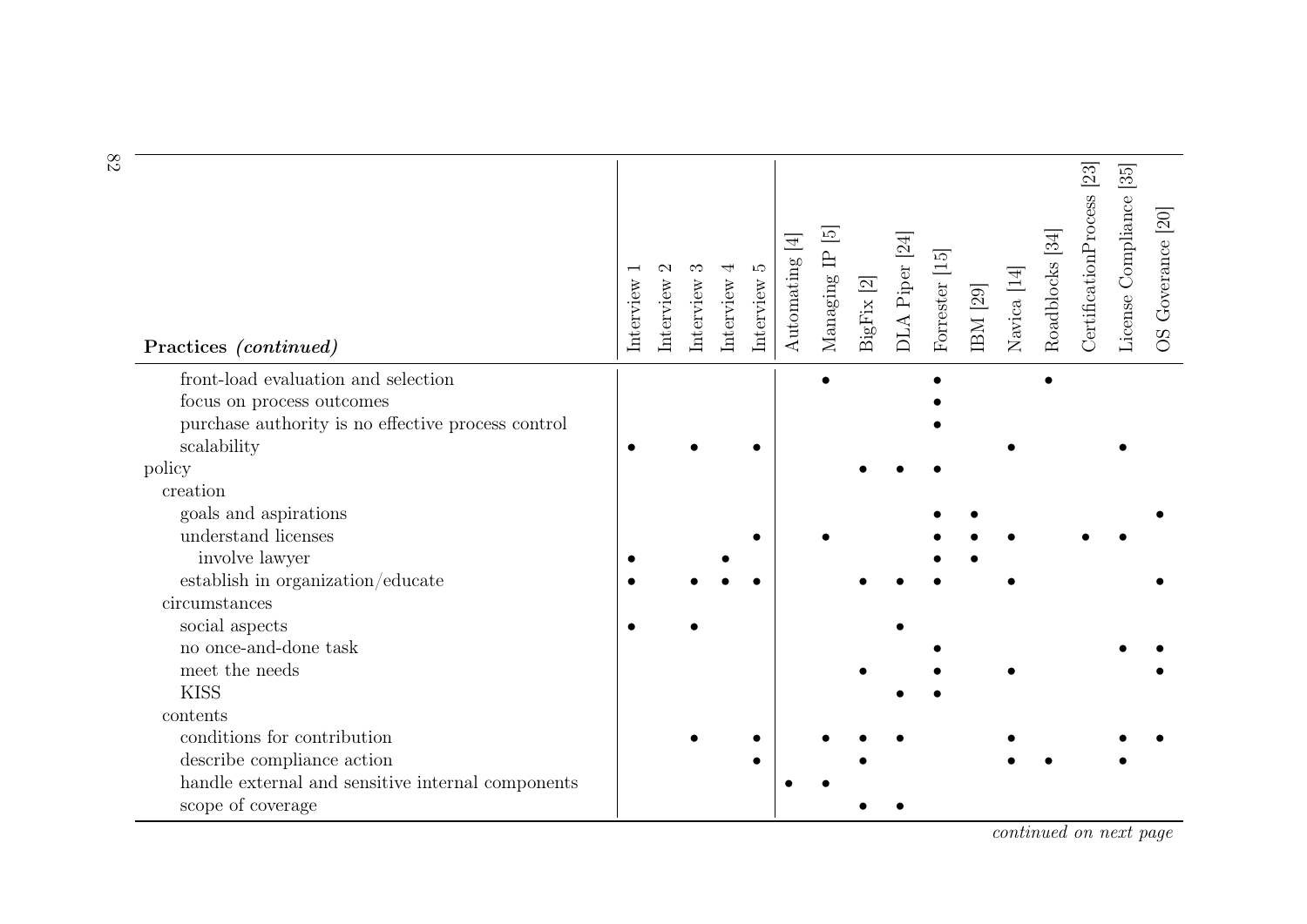| Practices (continued)                              | $\overline{ }$<br>Interview | Interview | ಌ<br>Interview | ↤<br>Interview | LΩ<br>Interview | $\overline{\Xi}$<br>Automating | $\overline{5}$<br>白<br>Managing | $\overline{\mathfrak{D}}$<br>$\mathbf{BigFix}$ | $\overline{24}$<br>DLA Piper | Forrester [15] | $\mbox{IBM}$ [29] | Navica <sup>[14]</sup> | [34]<br>Roadblocks | 23<br>CertificationProcess | $\overline{35}$<br>License Compliance | [20]<br>Goverance<br>SO |
|----------------------------------------------------|-----------------------------|-----------|----------------|----------------|-----------------|--------------------------------|---------------------------------|------------------------------------------------|------------------------------|----------------|-------------------|------------------------|--------------------|----------------------------|---------------------------------------|-------------------------|
| roles and responsibilities                         |                             |           |                |                |                 |                                |                                 |                                                |                              |                |                   |                        |                    |                            |                                       |                         |
| BoM/BoL                                            |                             |           |                |                |                 |                                |                                 |                                                |                              |                |                   |                        |                    |                            |                                       |                         |
| $\operatorname{classify}/\operatorname{criterion}$ |                             |           |                |                |                 |                                |                                 |                                                |                              |                |                   |                        |                    |                            |                                       |                         |
| usage by other companies                           |                             |           |                |                |                 |                                |                                 |                                                |                              |                |                   |                        |                    |                            |                                       |                         |
| community                                          |                             |           |                |                |                 |                                |                                 |                                                |                              |                |                   |                        |                    |                            |                                       |                         |
| sources                                            |                             |           |                |                |                 |                                |                                 |                                                |                              |                |                   |                        |                    |                            |                                       |                         |
| support                                            |                             |           |                |                |                 |                                |                                 |                                                |                              |                |                   |                        |                    |                            |                                       |                         |
| license                                            |                             |           |                |                |                 |                                |                                 |                                                |                              |                |                   |                        |                    |                            |                                       |                         |
| usage                                              |                             |           |                |                |                 |                                |                                 |                                                |                              |                |                   |                        |                    |                            |                                       |                         |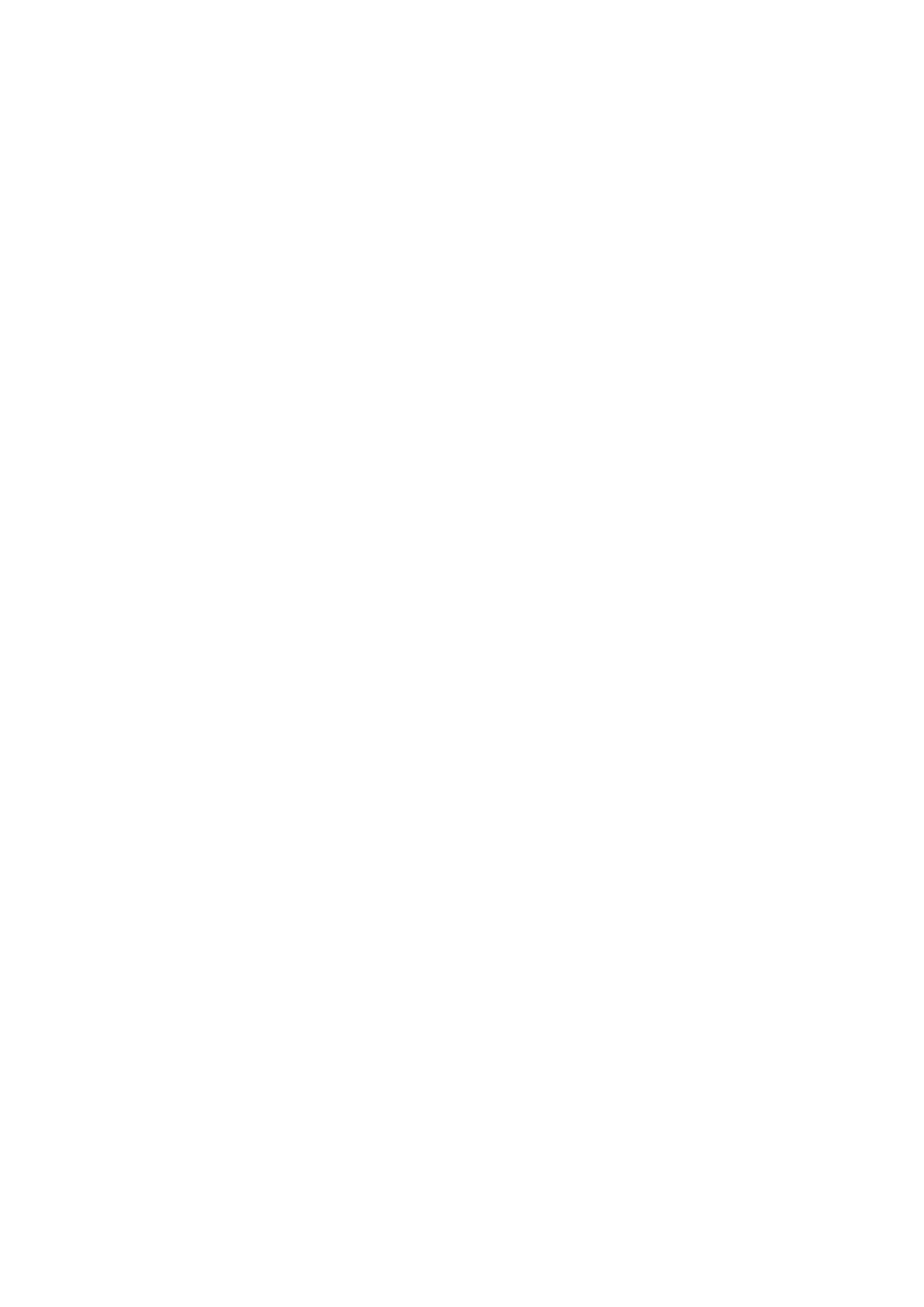# B Business Risks Model

Starting with the insights from interviews and related works, we restructured the identified risks, defined groups and evolved the following model. Within this model we describe cause-effect relations, while the cuases themselve are dependent from each other:



We started a survey to validate this model, but at the moment of the deadline for this thesis there were not enough responses to draw well-founded conclusions.

see next page...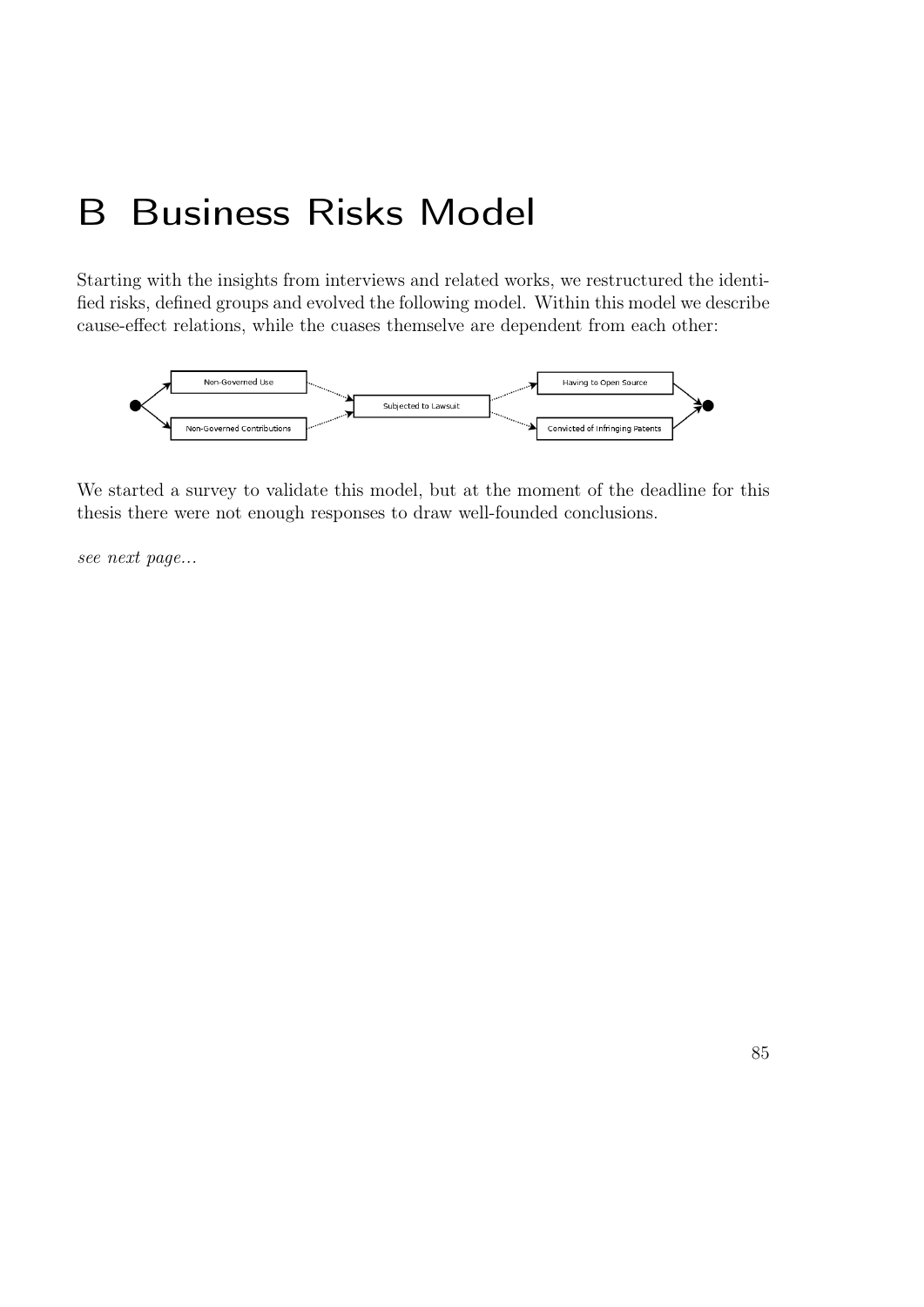| 86 |                | Cause                 |     | <b>Effect</b>                       | Explanation                                                |  |  |  |  |  |  |  |
|----|----------------|-----------------------|-----|-------------------------------------|------------------------------------------------------------|--|--|--|--|--|--|--|
|    |                |                       | 1.1 | Can't sell to customers whose bill- | Some customers require a bill-of-materials and won't       |  |  |  |  |  |  |  |
|    |                |                       |     | of-material expectations are not    | buy if components don't meet their requirements. Not       |  |  |  |  |  |  |  |
|    |                |                       |     | met                                 | knowing what's in your company's products can lead to      |  |  |  |  |  |  |  |
|    |                | Non-governed use of   |     |                                     | missed sales.                                              |  |  |  |  |  |  |  |
|    | $\mathbf{1}$   | open source in your   | 1.2 | Lowered software or firm acquisi-   | If your software or company is being acquired, the ac-     |  |  |  |  |  |  |  |
|    |                | software products     |     | tion price                          | quiring firm typically checks for open source components   |  |  |  |  |  |  |  |
|    |                |                       |     |                                     | and possible problems. If undesired open source compo-     |  |  |  |  |  |  |  |
|    |                |                       |     |                                     | nents are found the attainable price may be lower.         |  |  |  |  |  |  |  |
|    |                |                       | 1.3 | Increased risk of being subjected   | Non-governed use of open source may increase the risk      |  |  |  |  |  |  |  |
|    |                |                       |     | to lawsuit                          | of being subjected to a lawsuit.                           |  |  |  |  |  |  |  |
|    |                |                       | 2.1 | Loss of intellectual property       | Through non-governed contribution, an employee might       |  |  |  |  |  |  |  |
|    |                |                       |     |                                     | provide an unwanted license grant to the firm's intellec-  |  |  |  |  |  |  |  |
|    |                |                       |     |                                     | tual property, for example, a patent license grant, to the |  |  |  |  |  |  |  |
|    |                |                       |     |                                     | open source project.                                       |  |  |  |  |  |  |  |
|    |                | Non-governed          | 2.2 | Unintentional product strategy      | When your company contributes to an open source            |  |  |  |  |  |  |  |
|    | $\overline{2}$ | contributions to open |     | revealing                           | project (some fix or adaption) third parties may be able   |  |  |  |  |  |  |  |
|    |                | source projects       |     |                                     | to learn about your product strategy by inspecting the     |  |  |  |  |  |  |  |
|    |                |                       |     |                                     | code you contributed.                                      |  |  |  |  |  |  |  |
|    |                |                       | 2.3 | Unintentional product structure     | When your company contributes to an open source            |  |  |  |  |  |  |  |
|    |                |                       |     | revealing                           | project (some fix or adaption) third parties may be able   |  |  |  |  |  |  |  |
|    |                |                       |     |                                     | to learn about the internals of your product by inspect-   |  |  |  |  |  |  |  |
|    |                |                       |     |                                     | ing the code you contributed.                              |  |  |  |  |  |  |  |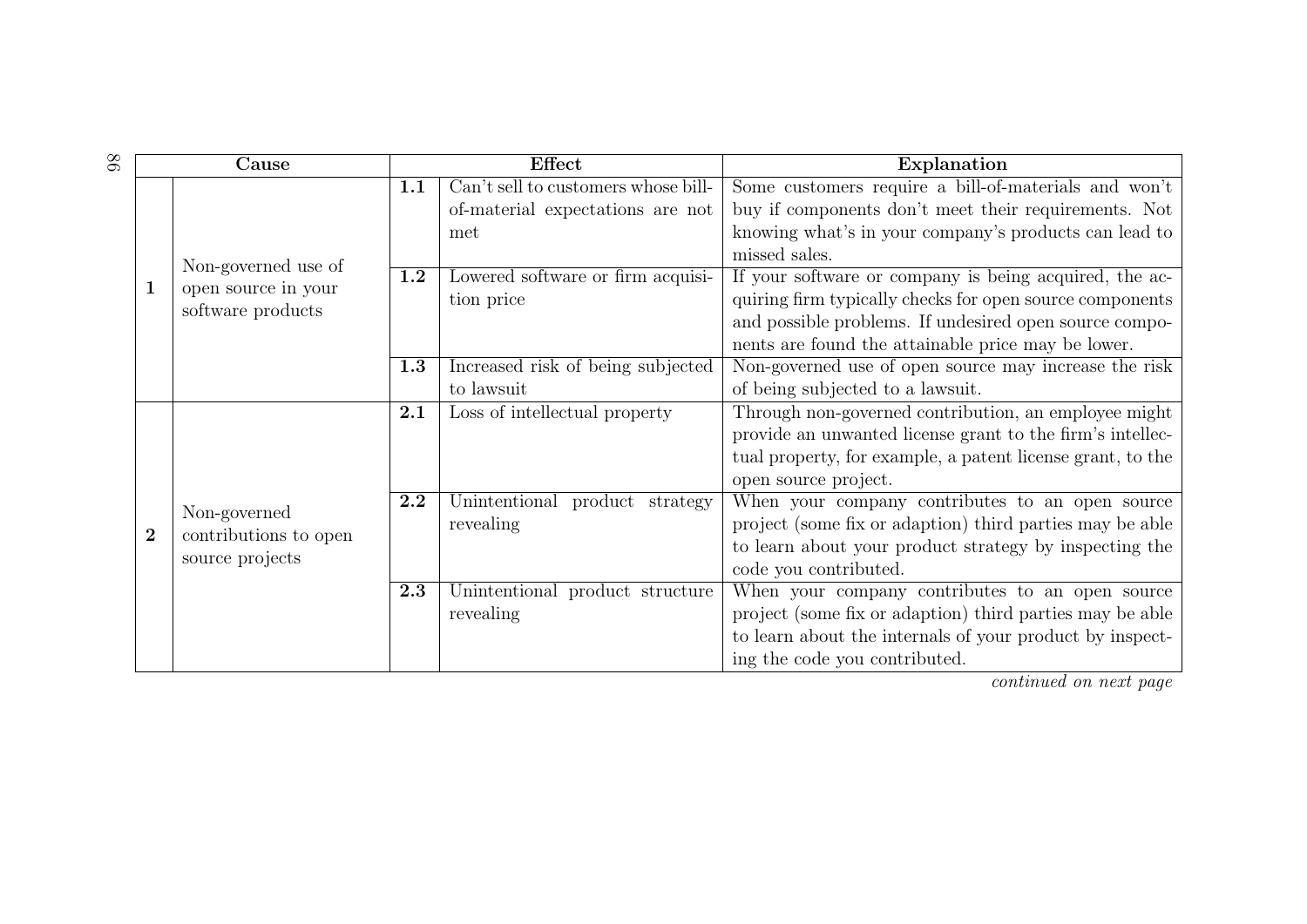|   | Cause                |     | Effect                           | Explanation                                                 |  |  |  |  |  |  |  |  |  |
|---|----------------------|-----|----------------------------------|-------------------------------------------------------------|--|--|--|--|--|--|--|--|--|
|   |                      | 3.1 | Bad press (as lawsuit defendant) | Bad press and lower public opinion may lead to missed       |  |  |  |  |  |  |  |  |  |
|   |                      |     |                                  | sales and a variety of other problems.                      |  |  |  |  |  |  |  |  |  |
|   |                      | 3.2 | Legal costs                      | A lawsuits leads to direct legal fees and other financial   |  |  |  |  |  |  |  |  |  |
|   |                      |     |                                  | costs that may not be recuperated later.                    |  |  |  |  |  |  |  |  |  |
|   |                      | 3.3 | Diverted attention               | Lawsuits cost time that is taken away from taking care of   |  |  |  |  |  |  |  |  |  |
|   |                      |     |                                  | regular business. This may hurt running your business       |  |  |  |  |  |  |  |  |  |
|   |                      |     |                                  | effectively.                                                |  |  |  |  |  |  |  |  |  |
|   |                      | 3.4 | Unwanted revealing of business   | Legal proceedings may force you to reveal business in-      |  |  |  |  |  |  |  |  |  |
| 3 | Subjected to lawsuit |     | information                      | formation that you'd rather keep secret from your com-      |  |  |  |  |  |  |  |  |  |
|   |                      |     |                                  | petition and the general public.                            |  |  |  |  |  |  |  |  |  |
|   |                      | 3.5 | Contingency planning costs       | Once involved in a law suit, you need to prepare for the    |  |  |  |  |  |  |  |  |  |
|   |                      |     |                                  | event of loosing it. Such preparation, in particular added  |  |  |  |  |  |  |  |  |  |
|   |                      |     |                                  | accounting liabilities, may hurt your business.             |  |  |  |  |  |  |  |  |  |
|   |                      | 3.6 | Settlement costs                 | A settlement out of court comes with additional financial   |  |  |  |  |  |  |  |  |  |
|   |                      |     |                                  | costs as well as potential software rework costs or license |  |  |  |  |  |  |  |  |  |
|   |                      |     |                                  | fees.                                                       |  |  |  |  |  |  |  |  |  |
|   |                      | 3.7 | Lost lawsuit                     | A lost lawsuit may force you to open source, pay dam-       |  |  |  |  |  |  |  |  |  |
|   |                      |     |                                  | ages, etc.                                                  |  |  |  |  |  |  |  |  |  |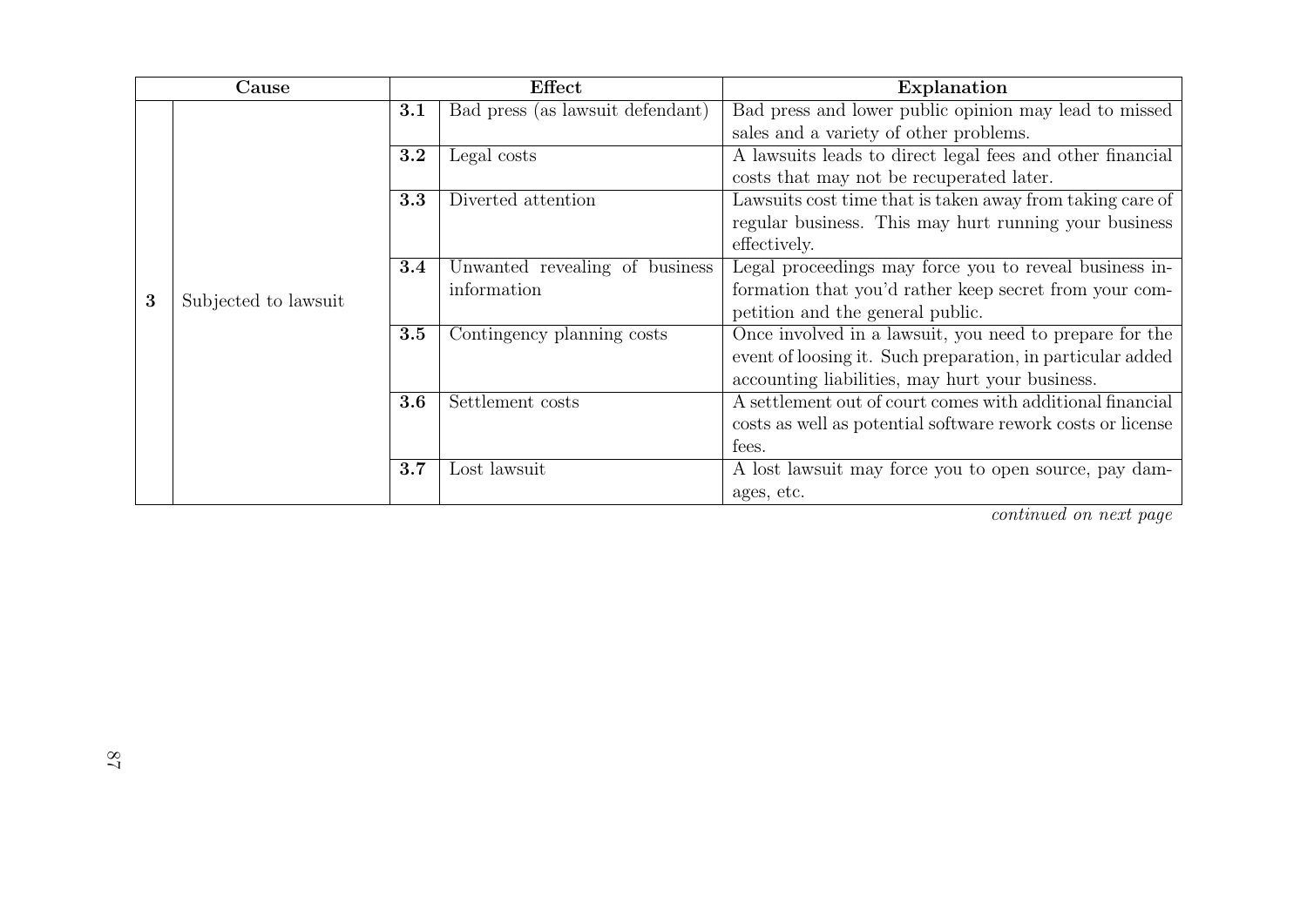| 88 |                | Cause                     |     | <b>Effect</b>                      | Explanation                                              |  |  |  |  |  |  |  |  |
|----|----------------|---------------------------|-----|------------------------------------|----------------------------------------------------------|--|--|--|--|--|--|--|--|
|    |                |                           | 4.1 | Bad press (for having withheld     | Bad press and lower public opinion may lead to missed    |  |  |  |  |  |  |  |  |
|    |                |                           |     | open source)                       | sales and a variety of other problems.                   |  |  |  |  |  |  |  |  |
|    |                |                           | 4.2 | Supporting competitors             | Code you open source may benefit your competitors who    |  |  |  |  |  |  |  |  |
|    |                |                           |     |                                    | can now utilize your work for free, depending on their   |  |  |  |  |  |  |  |  |
|    |                |                           |     |                                    | business model.                                          |  |  |  |  |  |  |  |  |
|    |                | Having to open source     | 4.3 | Loss of intellectual property      | Depending on the applicable license, open sourcing may   |  |  |  |  |  |  |  |  |
|    | 4              | (because of lost lawsuit) |     |                                    | result in a patent license grant. You may lose exclusive |  |  |  |  |  |  |  |  |
|    |                |                           |     |                                    | usage rights.                                            |  |  |  |  |  |  |  |  |
|    |                |                           | 4.4 | Unwanted revealing of product      | Competitors may learn about your product strategy        |  |  |  |  |  |  |  |  |
|    |                |                           |     | strategy                           | from investigating your open source contributions.       |  |  |  |  |  |  |  |  |
|    |                |                           | 4.5 | Increased law suit vulnerability   | The increased transparency of (some of) your source      |  |  |  |  |  |  |  |  |
|    |                |                           |     |                                    | code makes it easier for competitors and third parties   |  |  |  |  |  |  |  |  |
|    |                |                           |     |                                    | to find reasons to sue you.                              |  |  |  |  |  |  |  |  |
|    |                |                           | 5.1 | Bad press (for infringing patents) | Bad press and lower public opinion may lead to missed    |  |  |  |  |  |  |  |  |
|    |                |                           |     |                                    | sales and a variety of other problems.                   |  |  |  |  |  |  |  |  |
|    |                | Convicted of Infringing   | 5.2 | Having to pay damages              | You may have to pay potentially high damages to the      |  |  |  |  |  |  |  |  |
|    | $\overline{5}$ | Patents (in Lawsuit)      |     |                                    | claimant for infringing their patents.                   |  |  |  |  |  |  |  |  |
|    |                |                           | 5.3 | Rework or license fees             | You either incur rework costs or patent license fees.    |  |  |  |  |  |  |  |  |
|    |                |                           |     |                                    | Given the situation of a lost lawsuit, these costs may   |  |  |  |  |  |  |  |  |
|    |                |                           |     |                                    | be high.                                                 |  |  |  |  |  |  |  |  |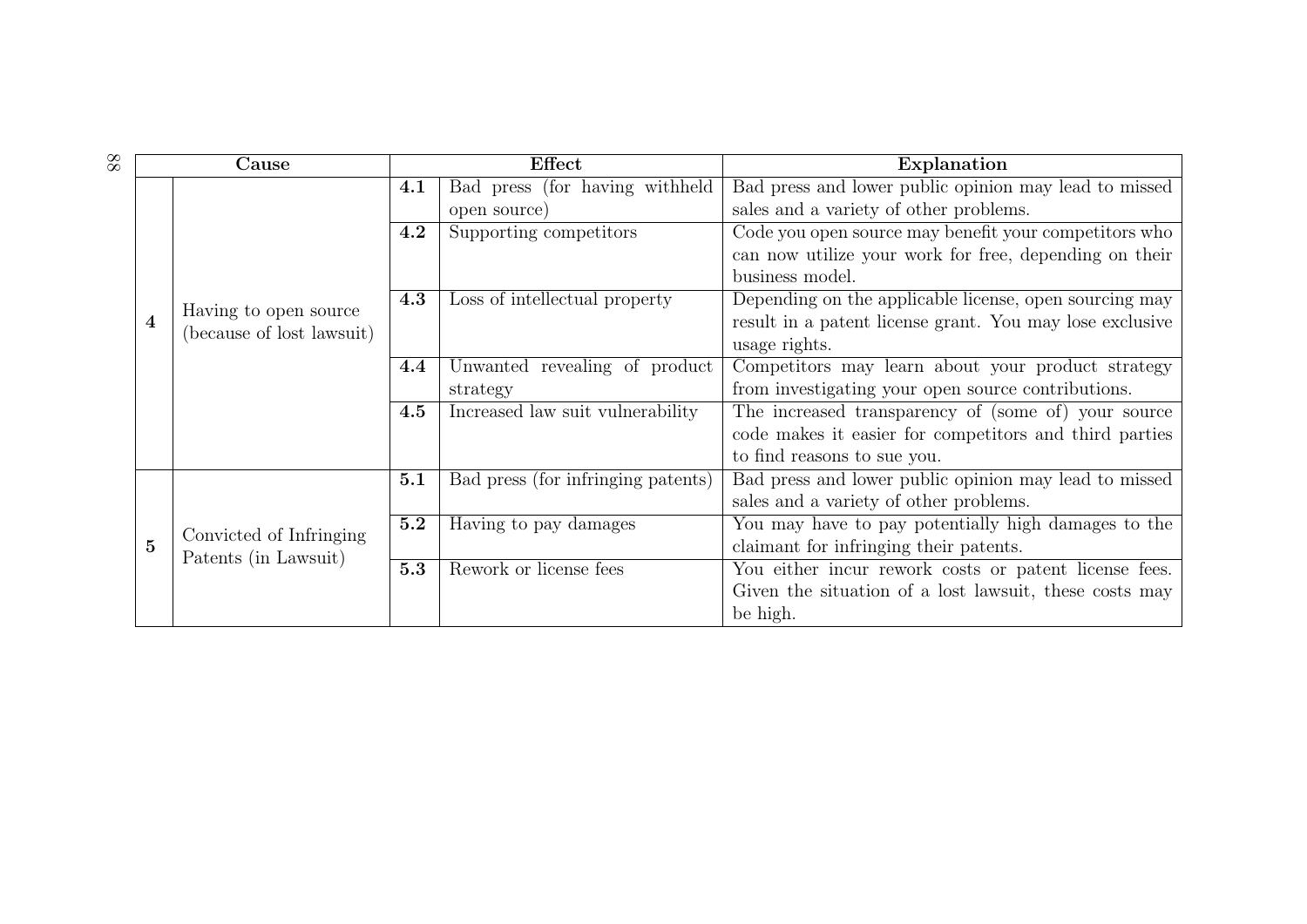# <span id="page-100-6"></span><span id="page-100-5"></span><span id="page-100-4"></span>Bibliography

- [1] The Apache Foundation. Apache License: Version 2.0, 2004. URL <http://www.apache.org/licenses/LICENSE-2.0>
- <span id="page-100-0"></span>[2] Virginia Badenhope. Pulling It All Together: An Open Source Action Plan for In–House Counsel, 18.03.2010. URL <http://www.osbc.com/>
- <span id="page-100-3"></span>[3] Black Duck Software. Open Source License Data, 07.10.2010. URL <http://www.blackducksoftware.com/oss/licenses#top20>
- <span id="page-100-1"></span>[4] Black Duck Software. The Business Case for Automating Open Source Code Management, 2009. URL <http://www.blackducksoftware.com/resources/whitepapers>
- <span id="page-100-2"></span>[5] Black Duck Software. Seven Best Practices for Managing Software Intellectual Property in an Open Source World, 2009. URL <http://www.blackducksoftware.com/resources/whitepapers>
- [6] Rouven Buchtala. Determinanten der Open Source Software-Lizenzwahl: Eine spieltheoretische Analyse: Univ., Diss.–Freiburg (Breisgau), 2007., volume Bd. 12 of Informationsmanagement und strategische Unternehmensführung. Lang, Frankfurt am Main, 2007. ISBN e9783631571149. URL <http://www.gbv.de/dms/ilmenau/toc/546012639.PDF>
- [7] Thomas Dreier et al. Software- und Computerrecht. Verl. Recht und Wirtschaft, Frankfurt a.M., 2008. ISBN 9783825229382. URL <http://www.gbv.de/dms/ilmenau/toc/533184770.PDF>
- [8] The Eclipse Foundation. Ecipse Public License (EPL) Frequently Asked Questions. URL <http://www.eclipse.org/legal/eplfaq.php>
- [9] The Eclipse Foundation. Eclipse Public License. URL <http://www.eclipse.org/org/documents/epl-v10.php>
- [10] Free Software Foundation. GNU General Public License: Version 3, 2007. URL <http://www.gnu.org/licenses/gpl.html>
- [11] Free Software Foundation. GNU Lesser General Public License: Version 3, 2007. URL <http://www.gnu.org/licenses/lgpl.html>
- [12] GBdirect Ltd. Benefits of Using Open Source Software. URL <http://open-source.gbdirect.co.uk/migration/benefit.html>
- [13] Barney G Glaser et al. Grounded Theory: Strategien qualitativer Forschung. Programmbereich Gesundheit. Huber, Bern, 3., unveränd. aufl. edition, 2010. ISBN 9783456849065.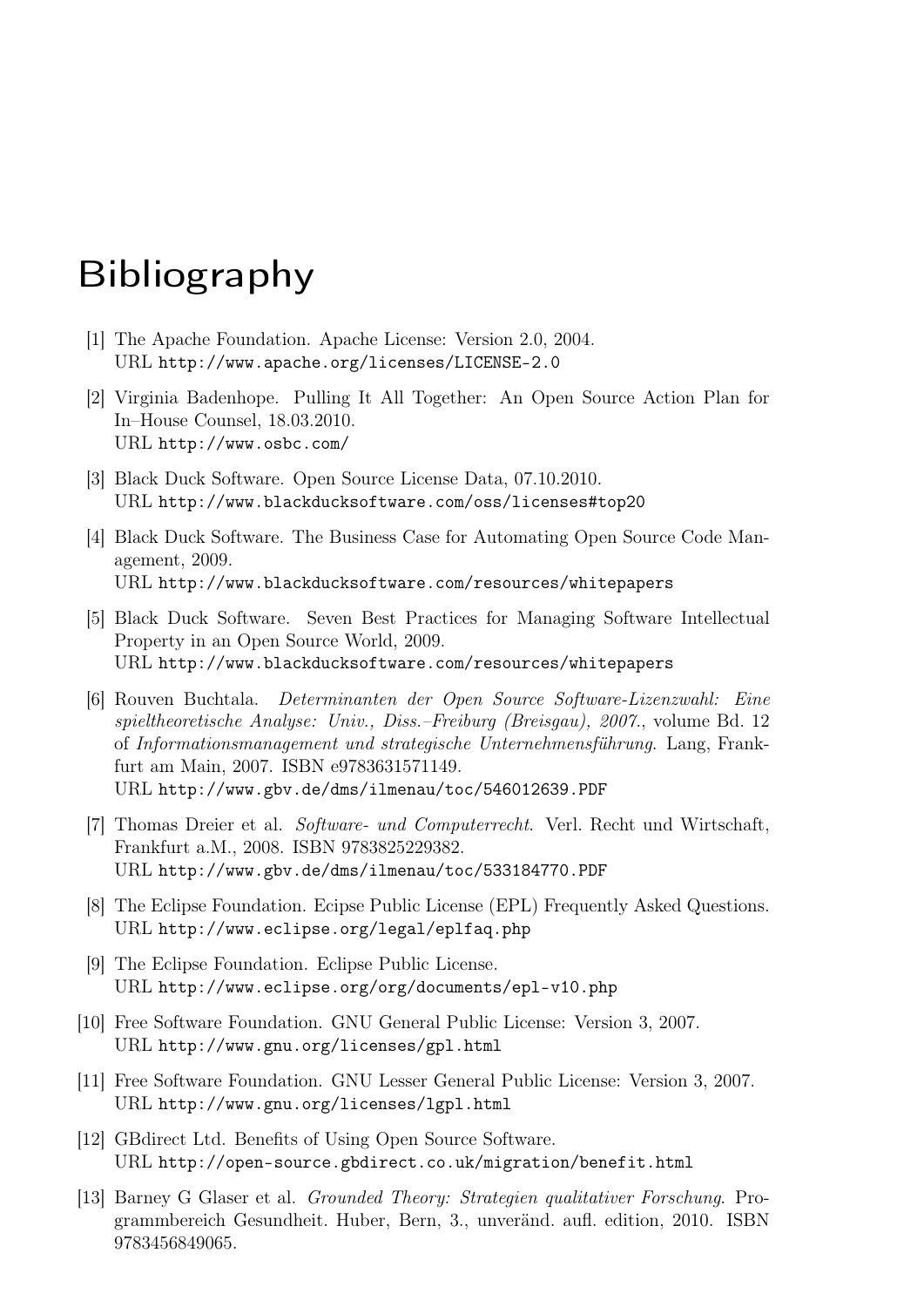- <span id="page-101-9"></span><span id="page-101-8"></span><span id="page-101-7"></span><span id="page-101-6"></span><span id="page-101-5"></span><span id="page-101-2"></span>[14] Bernhard Golden. Creating and Implementing An Open Source Policy: Managing Use and Reducing Risk. URL <http://www.blackducksoftware.com/resources/whitepapers>
- <span id="page-101-0"></span>[15] Jeffrey S. Hammond. Best Practices: Improve Development Effectiveness Through Strategic Adoption Of Open Source. Forrester, 2009.
- [16] Till Jaeger et al. Open Source Software: Rechtliche Rahmenbedingungen der Freien Software. Beck, München, 2. aufl. edition, 2006. ISBN 3406538037. URL <http://www.gbv.de/dms/spk/sbb/recht/toc/490818854.pdf>
- [17] Philipp Mayring. Qualitative Inhaltsanalyse: Grundlagen und Techniken. Beltz Pädagogik. Beltz, Weinheim, 11., aktualisierte und überarb. aufl. edition, 2010. ISBN 9783407255334.
- [18] Mozilla Foundation. Mozilla Public License. URL <http://www.mozilla.org/MPL/MPL-1.1.html>
- [19] Netcraft. December 2010 Web Server Survey, 2010. URL <http://news.netcraft.com/archives/category/web-server-survey/>
- <span id="page-101-4"></span>[20] Greg Olson and Kim Weins. Ten Key Elements of Open Source Governance in the Enterprise, 17.06.2009. URL <http://www.openlogic.com/downloads/webinars.php>
- [21] Open Source Initiative. The Open Source Definition. URL <http://www.opensource.org/docs/osd>
- [22] OpenBRR.org. Business Readiness Rating for Open Source, 2005. URL <http://www.openbrr.org>
- <span id="page-101-3"></span>[23] OpenLogic. OpenLogic Certification Process for Open Source Software. URL <http://www.openlogic.com/downloads/whitepapers.php>
- <span id="page-101-1"></span>[24] Mark Radcliffe. Managing Open Source Software 2010: Best Practices, 17.03.2010. URL <http://www.osbc.com/>
- [25] Thomas Renner. Open Source Software: Einsatzpotenziale und Wirtschaftlichkeit; eine Studie der Fraunhofer-Gesellschaft. IRB-Verl. and Fraunhofer-Inst. für Arbeitswirtschaft u. Organisation, Stuttgart, 2005. ISBN 3816770088. URL <http://www.gbv.de/dms/bsz/toc/bsz252427572inh.pdf>
- [26] Dirk Riehle. Control Points and Steering Mechanisms in Open Source Software Projects. URL [http://dirkriehle.com/publications/2010/](http://dirkriehle.com/publications/2010/control-points-and-steering-mechanisms-in-open-source-software-projects/) [control-points-and-steering-mechanisms-in-open-source-software-projects/](http://dirkriehle.com/publications/2010/control-points-and-steering-mechanisms-in-open-source-software-projects/)